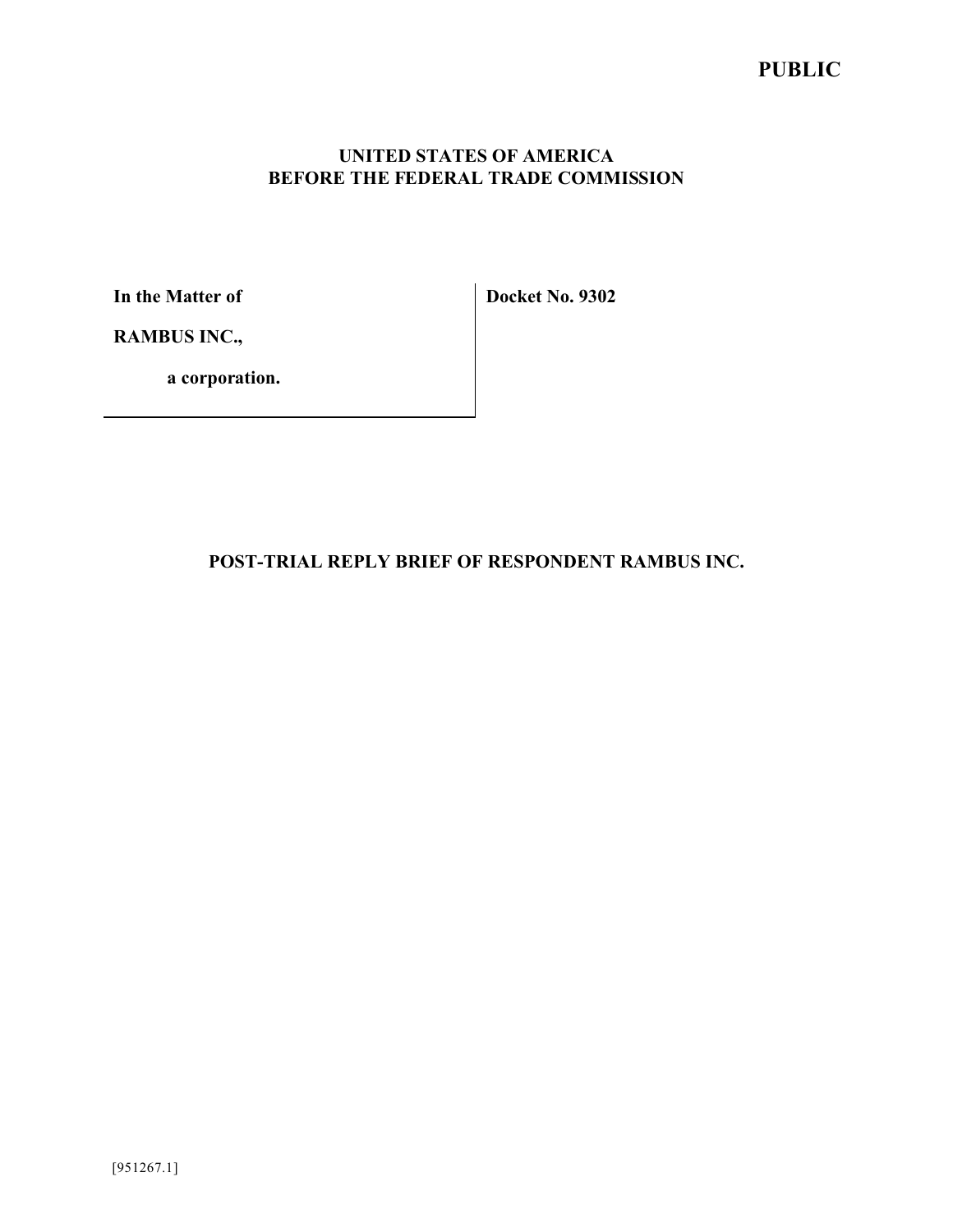# **Page**

| I. |                                                                                                                  |    |                                                                   |     |                                                                                                                                                                |  |
|----|------------------------------------------------------------------------------------------------------------------|----|-------------------------------------------------------------------|-----|----------------------------------------------------------------------------------------------------------------------------------------------------------------|--|
| Π. | COMPLAINT COUNSEL MISSTATE THE BURDEN OF PROOF AND FAIL<br>TO DEMONSTRATE THAT THEY ARE ENTITLED TO THE "ADVERSE |    |                                                                   |     |                                                                                                                                                                |  |
|    | A.                                                                                                               |    | Complaint Counsel Must Prove Certain Elements Of Their Claims By  |     |                                                                                                                                                                |  |
|    | <b>B.</b>                                                                                                        |    | Complaint Counsel Have Not Demonstrated That They Are Entitled To |     |                                                                                                                                                                |  |
|    |                                                                                                                  | 1. |                                                                   |     | Rambus Has Rebutted The Adverse Presumptions Established By<br>This Court's Order Of February 26, 2003 To The Extent They Bear                                 |  |
|    |                                                                                                                  |    | a.                                                                |     | Complaint Counsel Have Not Shown That A Single                                                                                                                 |  |
|    |                                                                                                                  |    | b.                                                                |     | Rambus Has Produced Evidence Sufficient To Put The<br>Presumed Facts Into Genuine Dispute And Has Thus                                                         |  |
|    |                                                                                                                  |    |                                                                   | (1) | Rambus Has Rebutted The First Adverse Presumption:<br>That Rambus Knew JEDEC Standards Would Require The                                                       |  |
|    |                                                                                                                  |    |                                                                   | (2) | Rambus Has Rebutted The Second Adverse Presumption:<br>That Rambus Did Not Disclose The Existence Of Certain                                                   |  |
|    |                                                                                                                  |    |                                                                   | (3) | Rambus Has Rebutted The Third Adverse Presumption:<br>That Rambus Knew That Its Failure To Disclose These                                                      |  |
|    |                                                                                                                  |    |                                                                   | (4) | Rambus Has Rebutted The Fourth Adverse Presumption:<br>That Rambus Knew Or Should Have Known That<br>Litigation Over Its Patents Was Reasonably Foreseeable 14 |  |
|    |                                                                                                                  |    |                                                                   | (5) | The Three Remaining Adverse Presumptions Are Not<br>Pertinent To Any Material Issue That Must Be Decided By                                                    |  |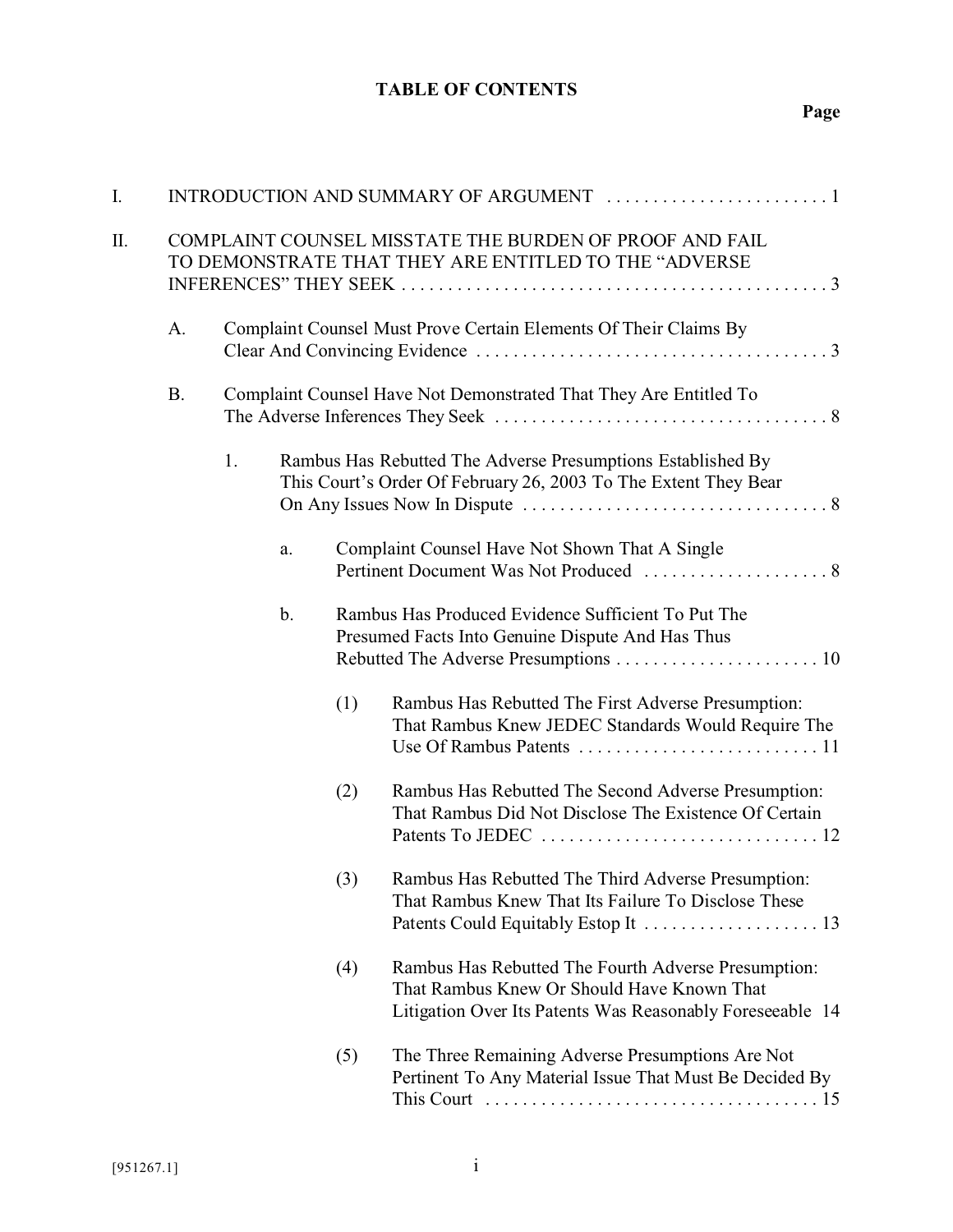|    |           | 2. | Complaint Counsel Are Not Entitled To Any Inference As A<br>Result Of The Fact That Testimony From Messrs. Davidow, Tate<br>And Mooring Was Presented By Deposition Rather Than In Person 16                |
|----|-----------|----|-------------------------------------------------------------------------------------------------------------------------------------------------------------------------------------------------------------|
| Ш. |           |    | COMPLAINT COUNSEL HAVE FAILED TO CARRY THEIR BURDEN OF<br>PROVING THAT JEDEC'S PATENT POLICY REQUIRED RAMBUS TO                                                                                             |
|    | A.        |    | JEDEC's Commitment To "Open Standards" Simply Means That<br>Essential Patents Should Be Available On Reasonable And Non-                                                                                    |
|    |           | 1. | Complaint Counsel Miscite And Ignore Record Evidence In Order<br>To Argue That By "Open Standards," JEDEC Meant Standards                                                                                   |
|    |           | 2. | It Would Be Inconsistent With Antitrust Law And Policy To<br>Enforce A Policy To Avoid Patented Technology Whenever<br>Possible; JEDEC's Policy Should Be Interpreted So As To Be                           |
|    | <b>B.</b> |    | A JEDEC Policy Requiring The Disclosure Of Patent Applications And<br>Other Non-Public Information About Members' Intellectual Property<br>Interests Would, Under The Circumstances, Be Anticompetitive  24 |
|    | $C$ .     |    | The Contemporaneous Evidence Overwhelmingly Supports The<br>Conclusion That JEDEC Policy Did Not Require Rambus To Disclose Its                                                                             |
|    |           | 1. | Complaint Counsel's Description Of JEDEC's Patent Disclosure<br>Policy Is Not Supported By The Weight Of The Evidence  26                                                                                   |
|    |           | 2. |                                                                                                                                                                                                             |
|    |           | 3. | Patent Applications Were Not Required To Be Disclosed  29                                                                                                                                                   |
|    |           | 4. | Only Essential Patents Were Required To Be Disclosed 31                                                                                                                                                     |
|    |           | 5. | Disclosures Were Not Required Until A Standard Was Balloted;<br>Survey Ballots, Presentations And Discussions Did Not Trigger                                                                               |
|    |           | 6. | The Fact That JEDEC Took Steps To Disseminate Its Rules Does                                                                                                                                                |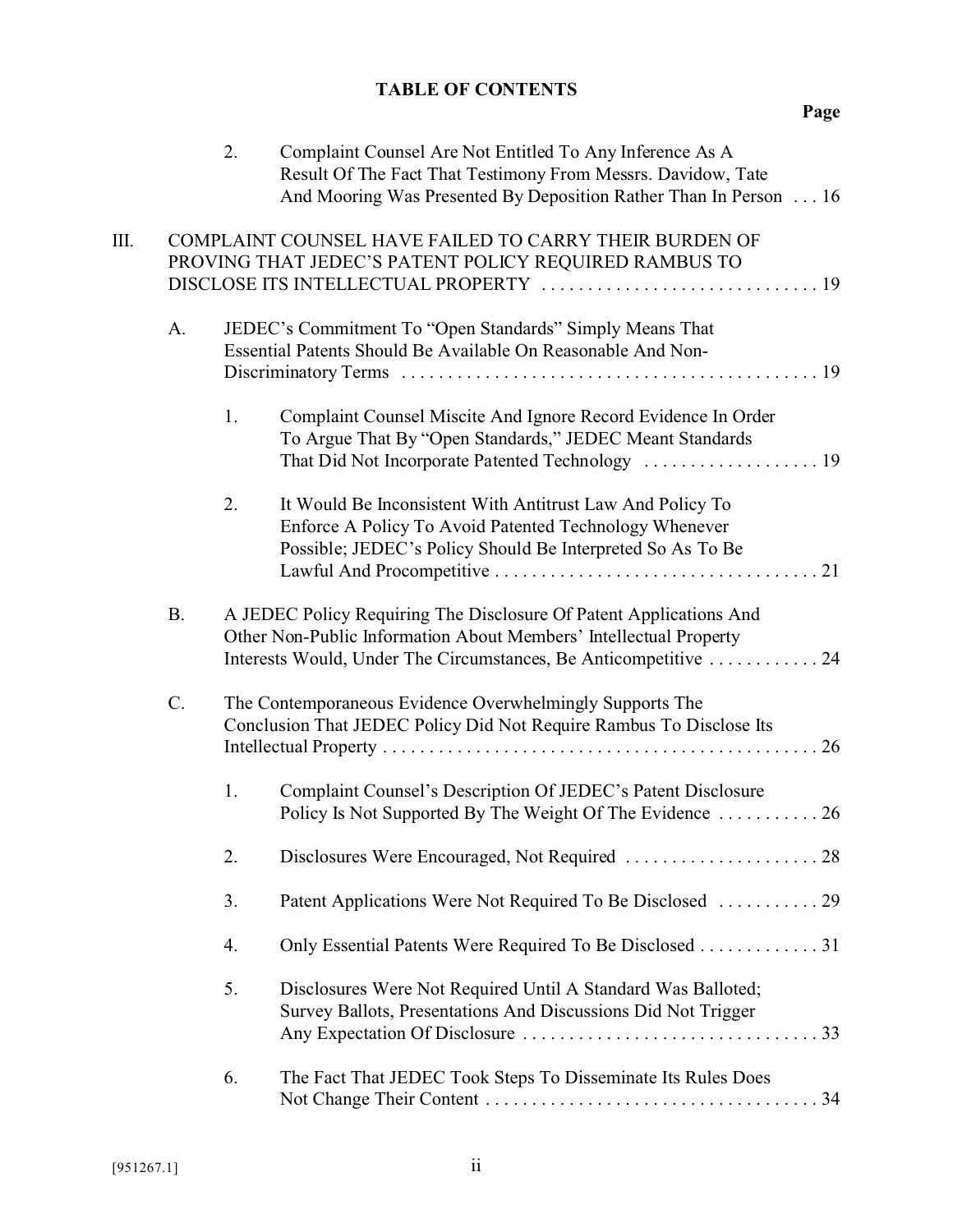|     | D.        |    | Even Accepting Complaint Counsel's Interpretation Of After-The-Fact<br>Testimony, The Evidence Relied On By Complaint Counsel Is So<br>Contradictory And Describes A Patent Policy That Is So Indefinite That,<br>As A Matter Of Law And Policy, It Cannot Support Complaint Counsel's                   |
|-----|-----------|----|----------------------------------------------------------------------------------------------------------------------------------------------------------------------------------------------------------------------------------------------------------------------------------------------------------|
|     | Ε.        |    | Complaint Counsel's Fallback Position - That Rambus Did Not Act In<br>Good Faith Even If It Complied With JEDEC's Patent Policy - Is Legally                                                                                                                                                             |
|     |           | 1. | Complaint Counsel Misstate JEDEC's Purpose  36                                                                                                                                                                                                                                                           |
|     |           | 2. | In Any Event, Breach Of A Duty Of "Good Faith" Cannot Support                                                                                                                                                                                                                                            |
|     |           | 3. |                                                                                                                                                                                                                                                                                                          |
| IV. |           |    | COMPLAINT COUNSEL HAVE FAILED TO ESTABLISH THAT RAMBUS<br>VIOLATED OR SUBVERTED JEDEC'S RULES, POLICIES OR                                                                                                                                                                                               |
|     | A.        |    | Complaint Counsel's Focus On Rambus's "State Of Mind" Is Misplaced                                                                                                                                                                                                                                       |
|     |           | 1. | JEDEC Was Concerned, And Had Reason To Be Concerned, Only<br>About Whether A Patent In Fact "Covered" A Standard  43                                                                                                                                                                                     |
|     |           | 2. | JEDEC's Requirement Of Patent Disclosure Was Limited To The<br>Actual Knowledge Of The JEDEC Representative, And Thus We<br>Consider Richard Crisp's "State Of Mind" Only For The Purpose<br>Of Determining Whether He Had Actual Knowledge Of Any<br>Rambus Patents That Read On Any JEDEC Standard  44 |
|     | <b>B.</b> |    | While It Was A JEDEC Member, Rambus Did Not Have Any Patent<br>Claims, Or Any Claims In Patent Applications, That "Read On" JEDEC                                                                                                                                                                        |
|     |           | 1. | The Federal Circuit's <i>Infineon</i> Decision Is Binding On This Court<br>With Respect To the Interpretation And Scope Of Claims In                                                                                                                                                                     |
|     |           | 2. | The Record Evidence In This Case Proves That Rambus, While A<br>JEDEC Member, Did Not Have Claims In Patents Or Applications                                                                                                                                                                             |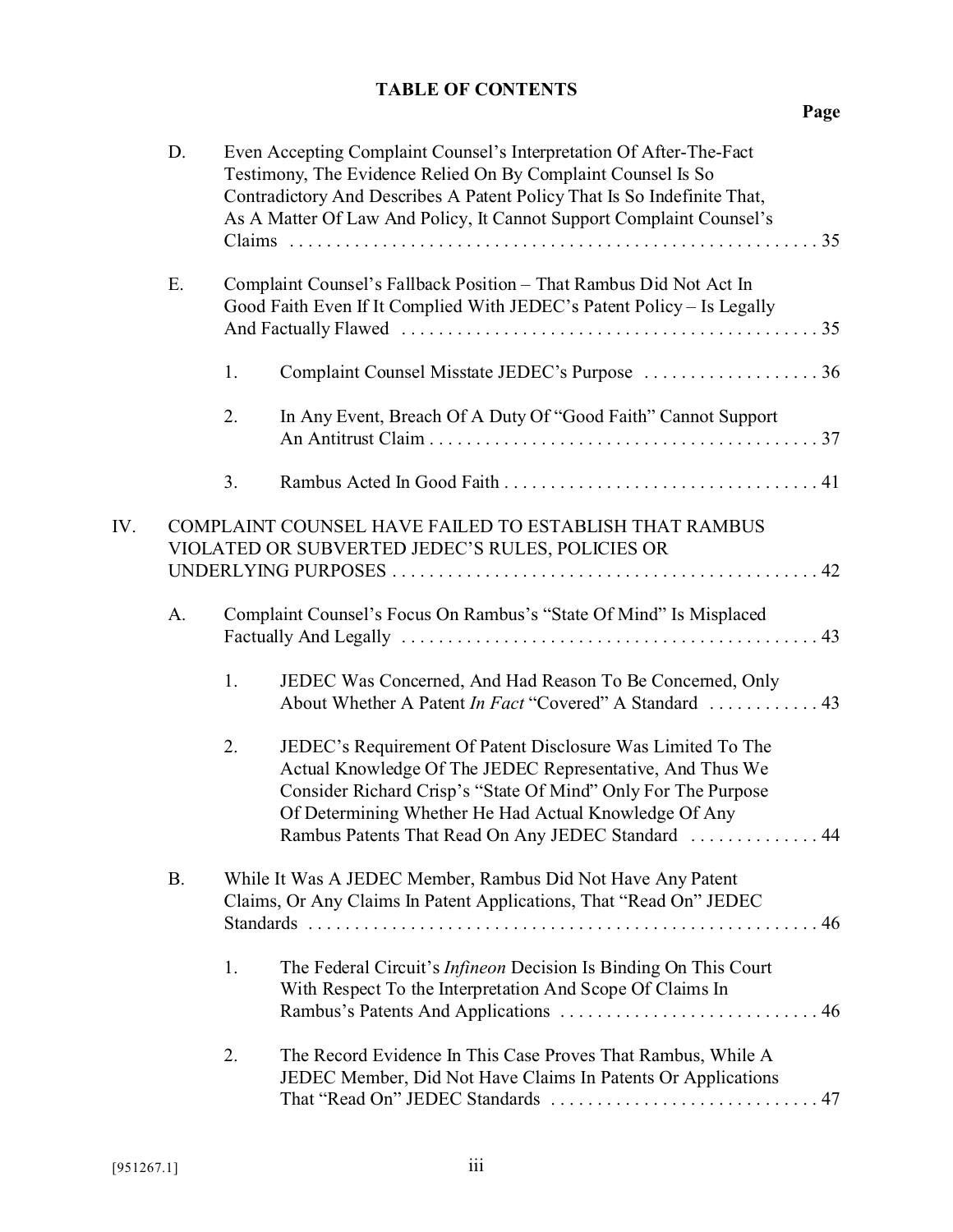|      | $C$ .     | JEDEC And Its Members Were Not Misled By Rambus; They Were<br>Instead Aware Of Rambus's Efforts To Obtain Broad Patent Coverage<br>And Knowingly Accepted The Risk Of Future Patent Infringement 48                                                                      |
|------|-----------|--------------------------------------------------------------------------------------------------------------------------------------------------------------------------------------------------------------------------------------------------------------------------|
|      | D.        | Complaint Counsel Fail In Their Efforts To Rewrite The History Of DDR;<br>As Both Judge Payne And The Federal Circuit Concluded, JEDEC Did<br>Not Begin Work On The DDR Standard Until After Rambus Was No                                                               |
| V.   |           | RAMBUS'S CONDUCT WAS NOT EXCLUSIONARY AND DOES NOT                                                                                                                                                                                                                       |
|      | A.        |                                                                                                                                                                                                                                                                          |
|      | <b>B.</b> |                                                                                                                                                                                                                                                                          |
|      | C.        | Rambus's Efforts To Obtain Patent Coverage For The Fundamental<br>Farmwald/Horowitz Inventions Were Appropriate And Are Entitled To                                                                                                                                      |
| VI.  |           | COMPLAINT COUNSEL HAVE FAILED TO SHOW THE REQUIRED<br>CAUSAL LINK BETWEEN RAMBUS'S CONDUCT AND THE ANTITRUST                                                                                                                                                             |
|      | A.        | Complaint Counsel Must Prove An Actual Causal Link Between<br>Rambus's Supposedly Unlawful Conduct And Any Alleged Antitrust                                                                                                                                             |
|      | <b>B.</b> | Rambus's Conduct Did Not Alter JEDEC's Standardization Processes  64                                                                                                                                                                                                     |
|      | C.        | That Rambus Today Has Patent Claims That Cover Certain Products<br>Manufactured To JEDEC Specifications Is Not Anti-Competitive; The<br>Record Evidence Demonstrates That JEDEC's Incorporation Of Rambus's<br>Patented Technology Enhances Consumer Welfare And Is Pro- |
| VII. |           | NO PART OF THE REMEDY COMPLAINT COUNSEL SEEK IS                                                                                                                                                                                                                          |
|      | A.        | The Proposed Order Is Contrary To Established Law Barring Compulsory                                                                                                                                                                                                     |
|      | <b>B.</b> | The Record Evidence Shows That The Proposed Order Goes Beyond The                                                                                                                                                                                                        |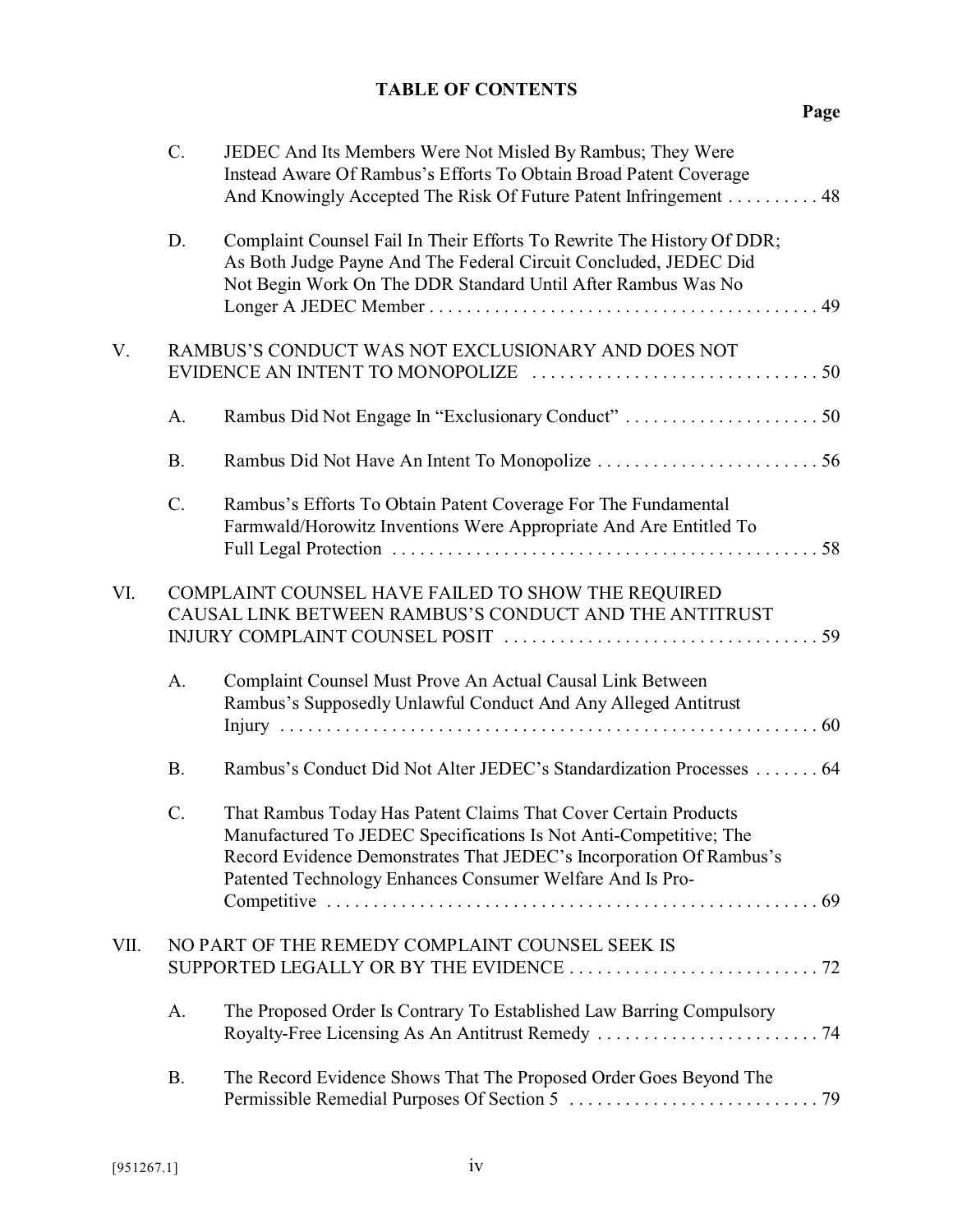**Page**

|--|--|--|--|--|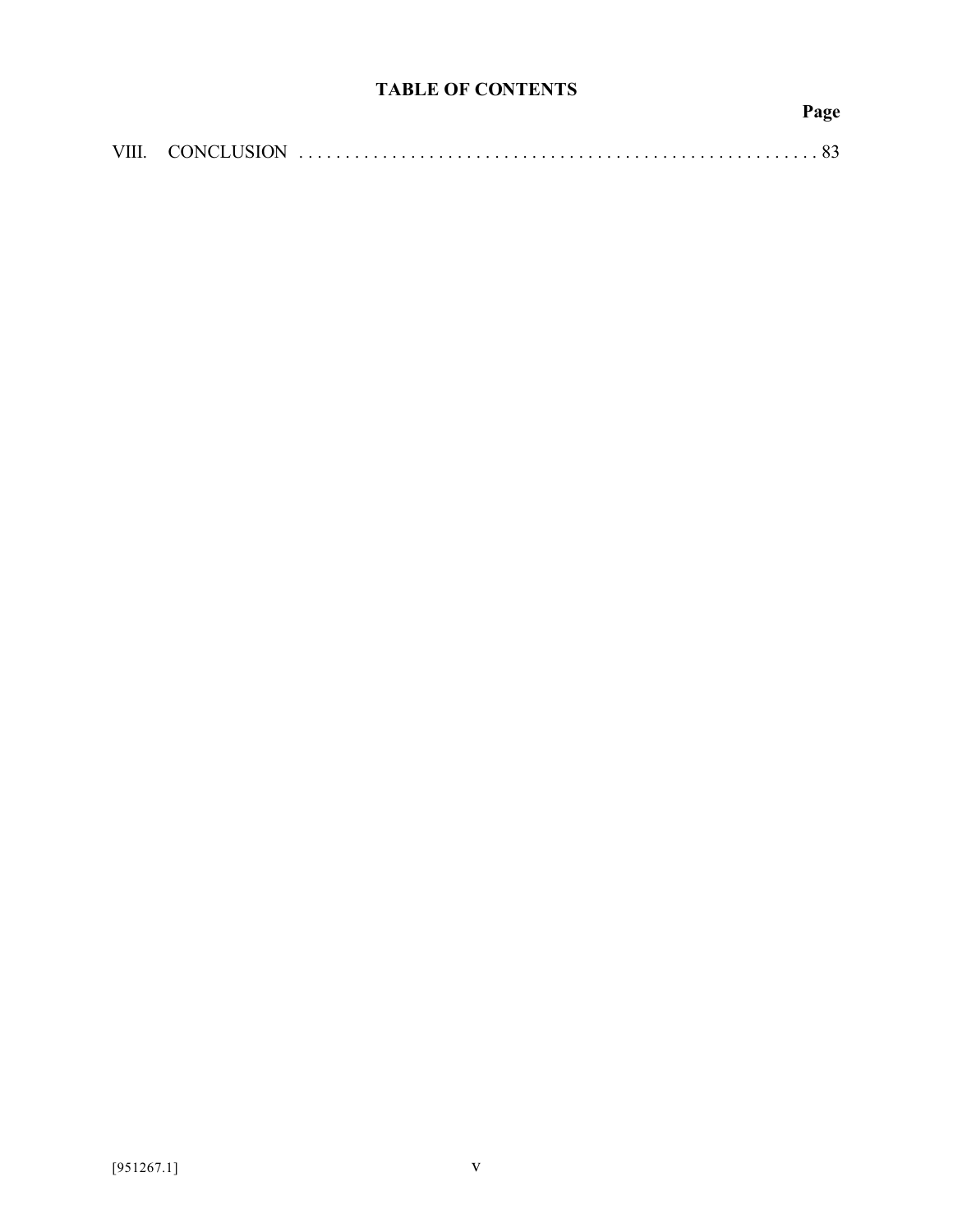# **Pages**

### CASES

| Advanced Health-Care Servs. v. Radford Community Hosp.,          |
|------------------------------------------------------------------|
| Allied Tube & Conduit Corp. v. Indian Head,                      |
| American Cyanamid Co. v. FTC,                                    |
| American Soc'y of Mechanical Eng'rs v. Hydrolevel Corp.,         |
| Aspen Skiing Co. v. Aspen Highlands Skiing Corp.,                |
| Association for Intercollegiate Athletics for Women v. N.C.A.A., |
| Ball Memorial Hosp. v. Nat. Hosp. Ins., Inc.,                    |
| Barry Wright Corp. v. ITT Ginnell Corp.,                         |
| Beddingfield v. Sec'y of HHS,                                    |
| Berkey Photo, Inc. v. Eastman Kodak Co.,                         |
| Bogosian v. Woloohojian Realty Corp.,                            |
| Brooke Group Ltd. v. Brown & Williamson Tobacco Corp.,           |
| Brookside Ambulance Serv., Inc. v. Walker Ambulance Serv., Inc., |
| Brown Shoe Co. v. United States,                                 |

*Burgess v. United States*,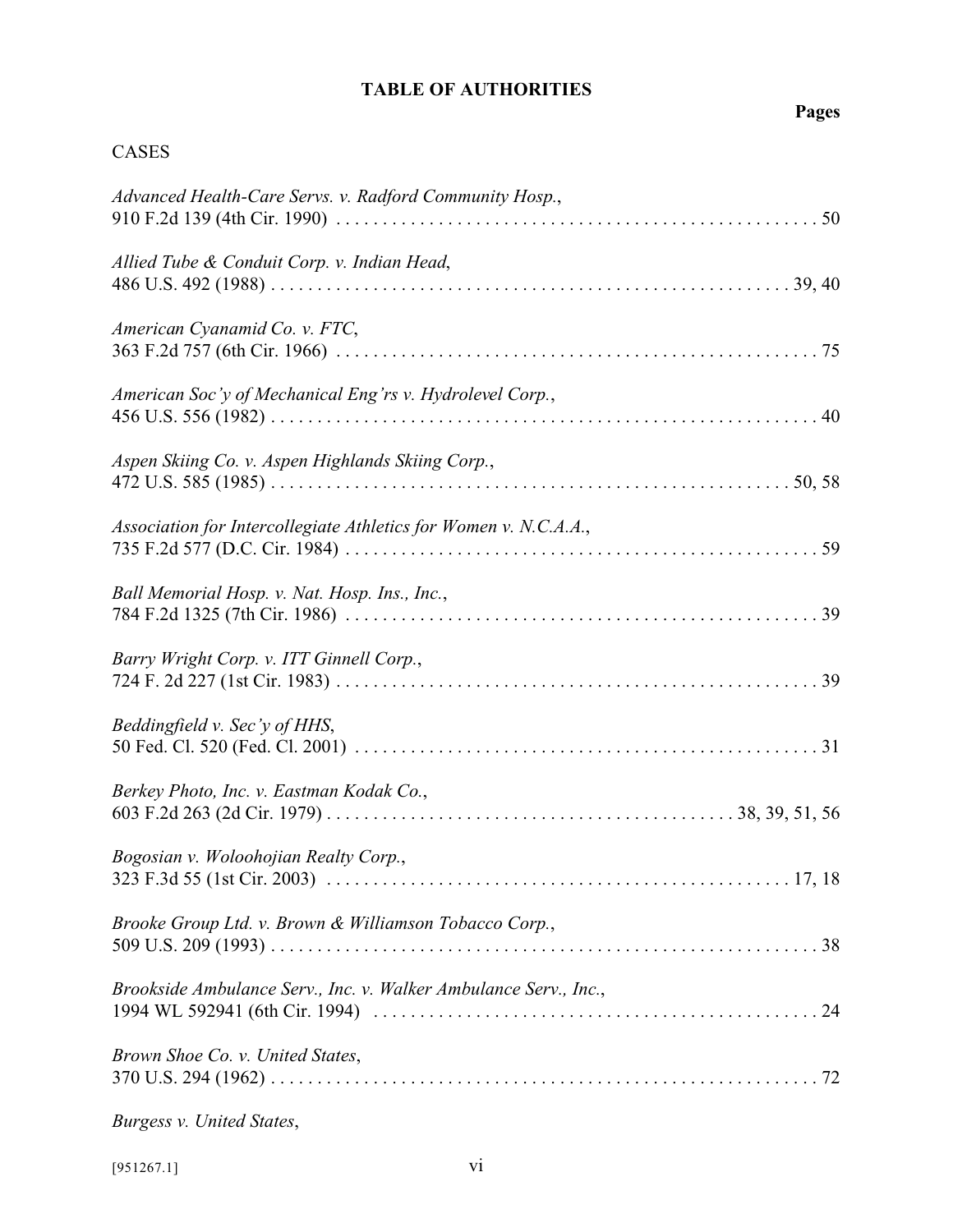# **Pages**

| Charles Pfizer & Co. v. FTC,                   |
|------------------------------------------------|
| Concord Boat Corp. v. Brunswick Corp.,         |
| Conoco, Inc. v. Inman Oil Co.,                 |
| CVD, Inc. v. Raytheon Co.,                     |
| Data Gen. Corp. v. Grumman Sys. Support Corp., |
| Drinkwine v. Federated Publications, Inc.,     |
| Ekco Products Co.,                             |
| Ford Motor Co. v. U.S.,                        |
| FTC v. Abbott Lab.,                            |
| FTC v. Febre,                                  |
| FTC v. Mylan Lab. Inc.,                        |
| FTC v. Ruberoid,                               |
| Glass Equipment Dev., Inc. v. Besten, Inc.,    |
| Goldwasser v. Ameritech Corp.,                 |
| Great N. R. Co. v. Delmar Co.,                 |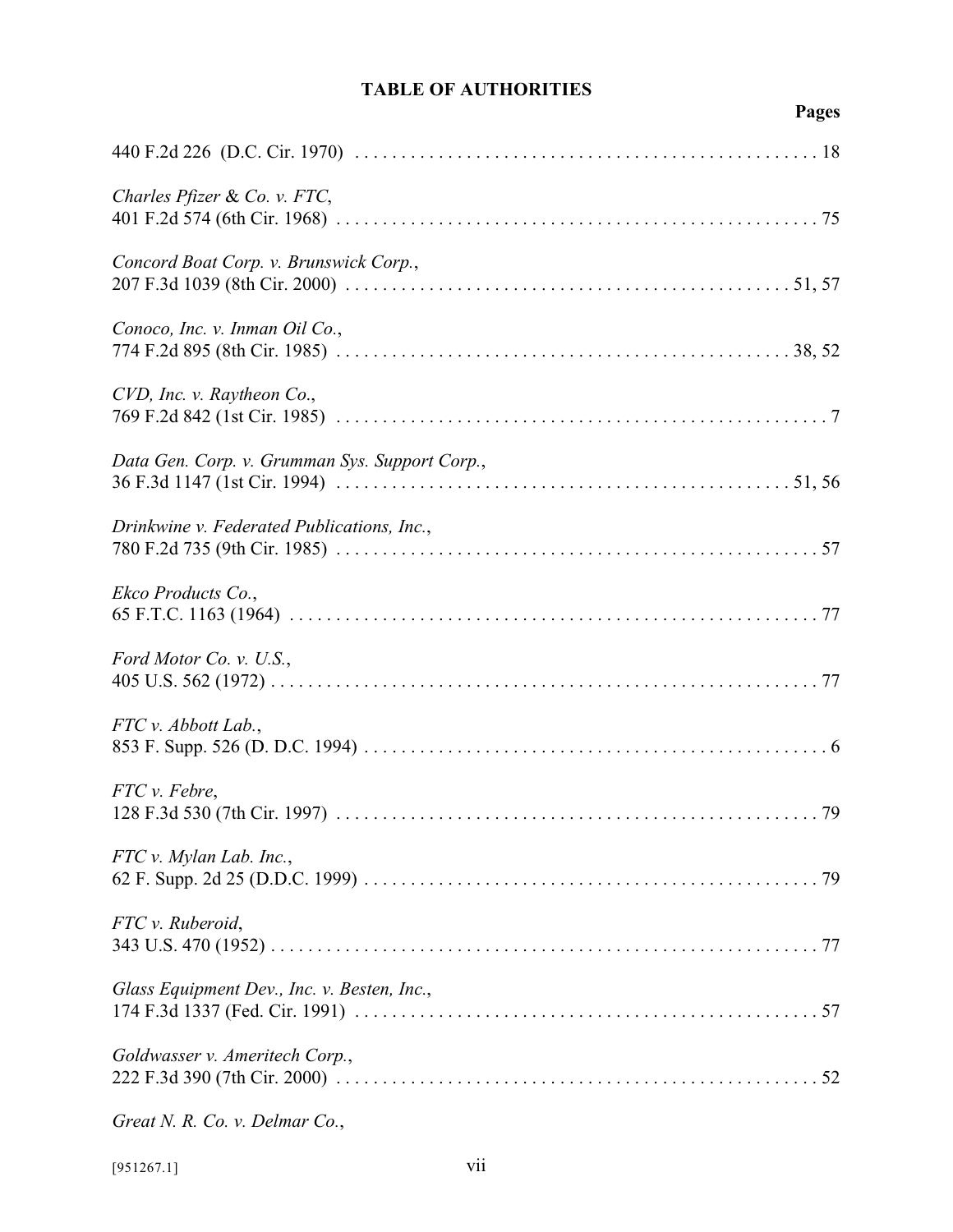# **Pages**

| Grynberg v. Rocky Mountain Natural Gas Co.,                |
|------------------------------------------------------------|
| Handgards, Inc. v. Ethicon, Inc.,                          |
| Hartford-Empire Co. v. United States,                      |
| Heater v. FTC,                                             |
| High Technology Careers v. San Jose Mercury News,          |
| Illinois ex rel. Burris v. Panhandle E. Pipe Line Co.,     |
| In re American Cyanamid Co.,                               |
| In re Dell Computer Corp.,                                 |
| In re Indep. Serv. Org. Antitrust Litig.,                  |
| In re Wyoming Tight Sands Antitrust Cases,                 |
| In the Matter of American Cyanamid Co.,                    |
| In the Matter of American Society of Sanitary Engineering, |
| In the Matter of Litton Industries, Inc.,                  |
| In the Matter of Novartis Corp.,                           |
|                                                            |

*In the Matter of Polygram Holding, Inc.*,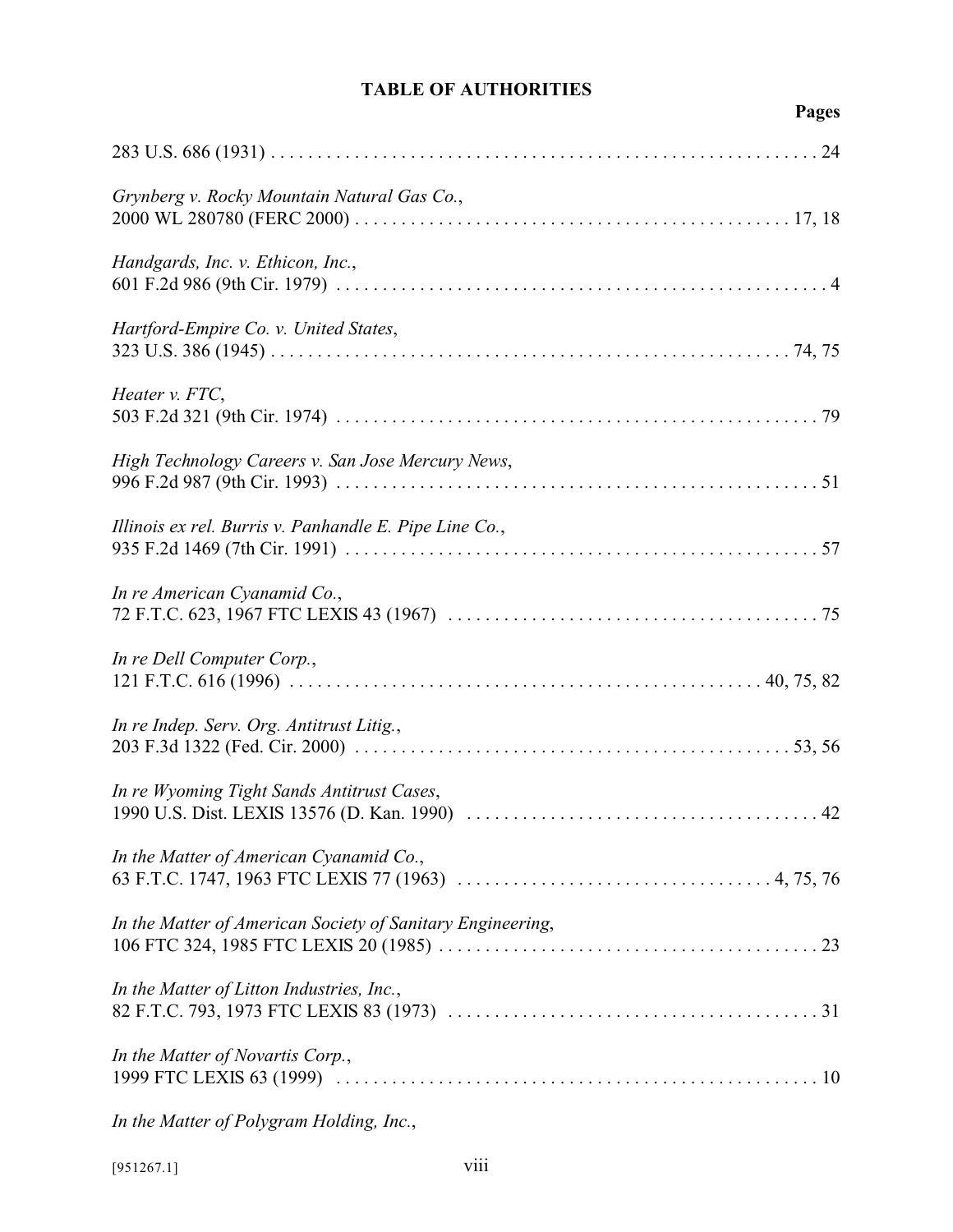| э<br>Œ<br>ı |
|-------------|
|-------------|

| In the Matter of the Timken Roller Bearing Co.,   |
|---------------------------------------------------|
| In the Matter of VISX, Inc.,                      |
| In the Matter of Western Crab Ass'n,              |
| Indian Head, Inc. v. Allied Tube & Conduit Corp., |
| International Salt Co. v. United States,          |
| Kaepa, Inc. v. Achilles Corp.,                    |
| Kaiser Steel Corp. v. Mullins,                    |
| Key Pharms. v. Hercon Labs. Corp.,                |
| Law v. NCAA,                                      |
| Licata & Co. v. Goldberg,                         |
| Loctite Corp. v. Ultraseal, Ltd.,                 |
| Madison Fund, Inc. v. Charter Co.,                |
| Markman v. Westview Instruments,                  |
| Medtronic, Inc. v. Catalyst Research Corp.,       |
| Neumann v. Reinforced Earth Co.,                  |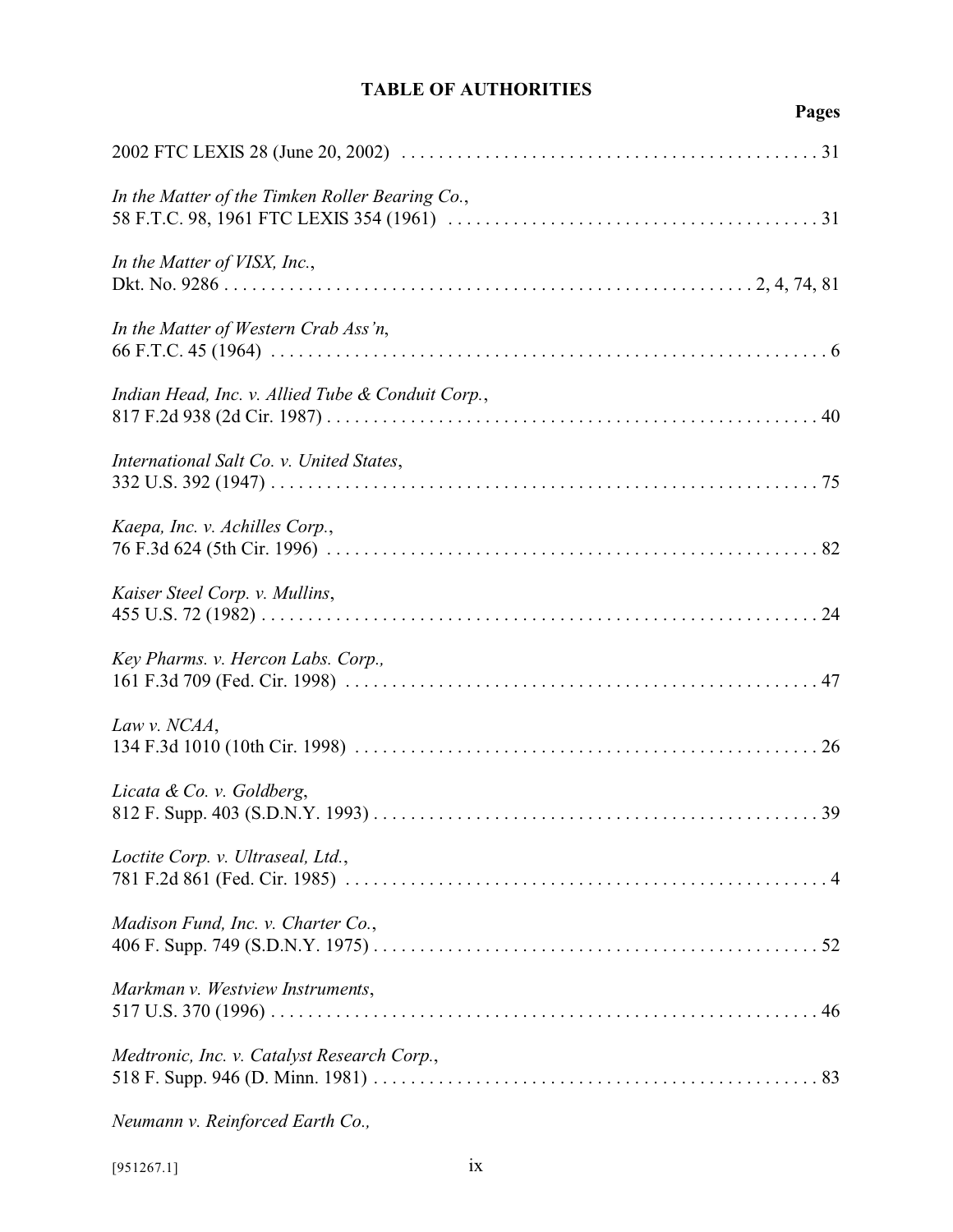# **Pages**

| Nobelpharma AB v. Implant Innovations, Inc.,             |
|----------------------------------------------------------|
| Northern P. R. Co. v. United States,                     |
| NYNEX Corp. v. Discon, Inc.,                             |
| Olympia Equipment Leasing Co. v. Western Union Tel. Co., |
| Oxman v. WLS-TV,                                         |
| Philip Morris, Inc. v. Reilly,                           |
| Price Waterhouse v. Hopkins,                             |
| Radiant Burners, Inc. v. Peoples Gas Light & Coke Co.,   |
| Rambus Inc. v. Infineon Technologies AG,                 |
| Reisner v. General Motors Corp.,                         |
| Ruckelshaus v. Monsanto Co.,                             |
| Spectrum Sports v. McQuillan,                            |
| Stein Assoc., Inc. v. Heat & Control, Inc.,              |
| Sullivan v. NFL,                                         |
|                                                          |

*Thurman Industries, Inc. v. Pay 'N Pak Stores, Inc.*,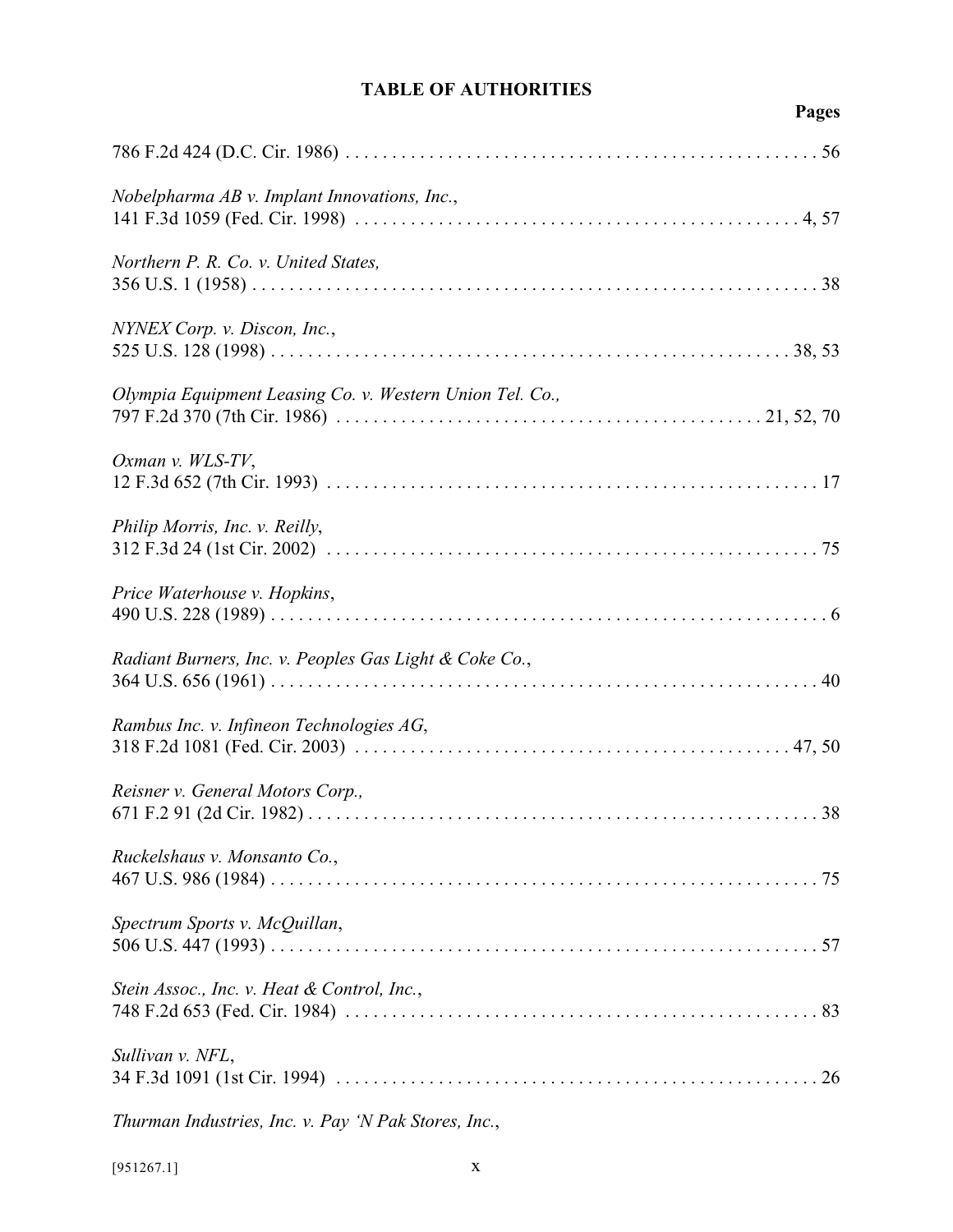# **Pages**

| Tops Mkts., Inc. v. Quality Mkts., Inc.,            |
|-----------------------------------------------------|
| Trace X Chemical, Inc. v. Canadian Industries Ltd., |
| Trans Sport, Inc. v. Starter Sportswear, Inc.,      |
| United States v. Addyston Pipe & Steel Co.,         |
| United States v. Baker Hughes, Inc.,                |
| United States v. Busic,                             |
| United States v. Eisenstein,                        |
| United States v. General Electric Co.,              |
| United States v. Glaxo Group, Ltd.,                 |
| United States v. Grinnell Corp.,                    |
| United States v. Microsoft Corp.,                   |
| United States v. Microsoft Corp.,                   |
| United States v. National Lead Co.,                 |
| United States v. Piepgrass,                         |
| United States v. Singer Mfg. Co.,                   |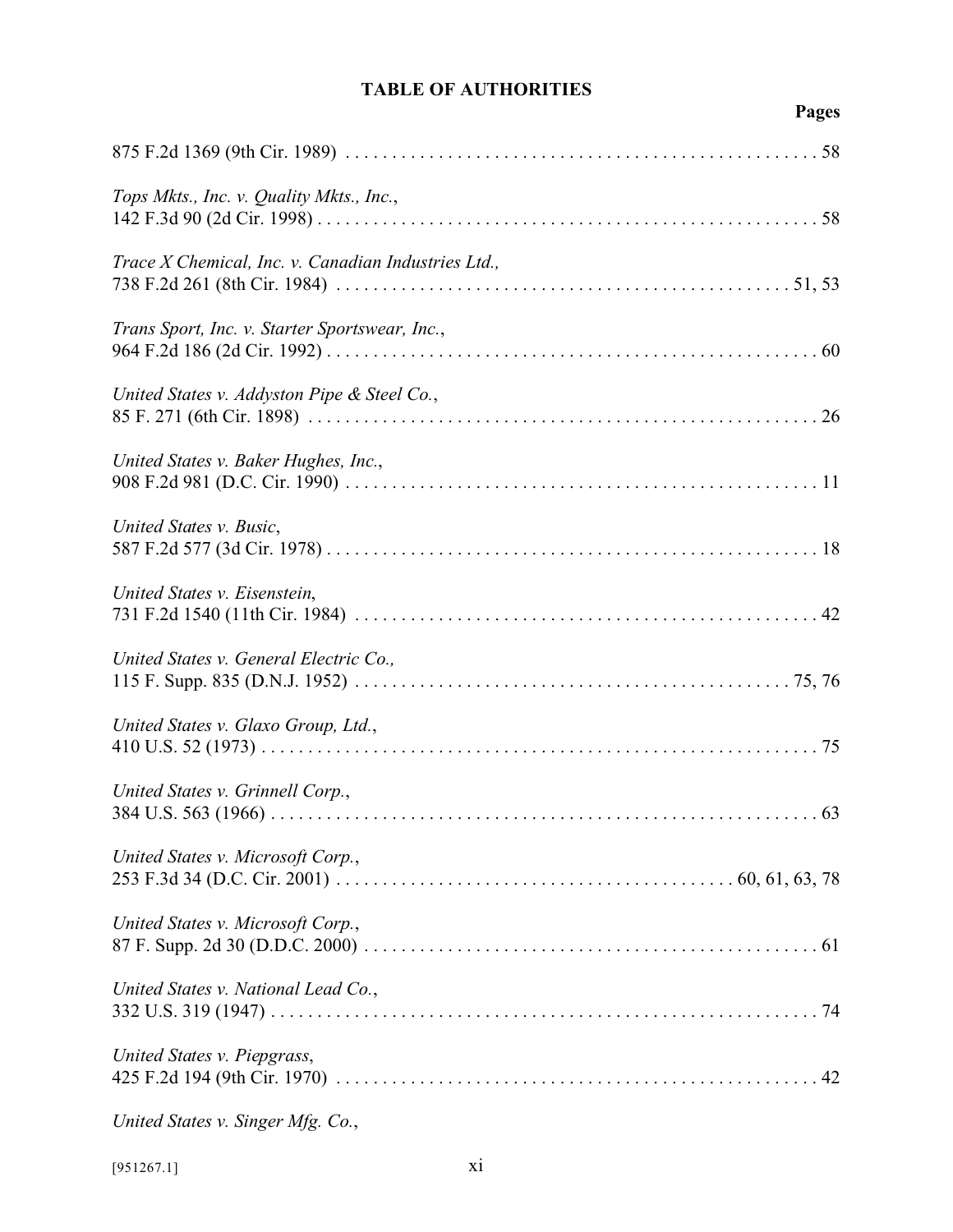# **Pages**

| United States v. United States Gypsum Co.,                         |
|--------------------------------------------------------------------|
| United States v. United States Gypsum Co.,                         |
| Valley Drug Co. v. Geneva Pharms.,                                 |
| Vernon v. Southern California Edison Co.,                          |
| Walker Process Equipment, Inc. v. Food Machinery & Chemical Corp., |
| Walsh v. Schlecht,                                                 |
| Wang Lab. v. Oki Elec. Indus. Co.,                                 |
| Western Electric Co. v. Milgo Elec. Corp.,                         |
| Wilson v. Merrell Dow Pharmaceuticals, Inc.,                       |
|                                                                    |

## **STATUTES**

# TREATISES AND ARTICLES

|--|--|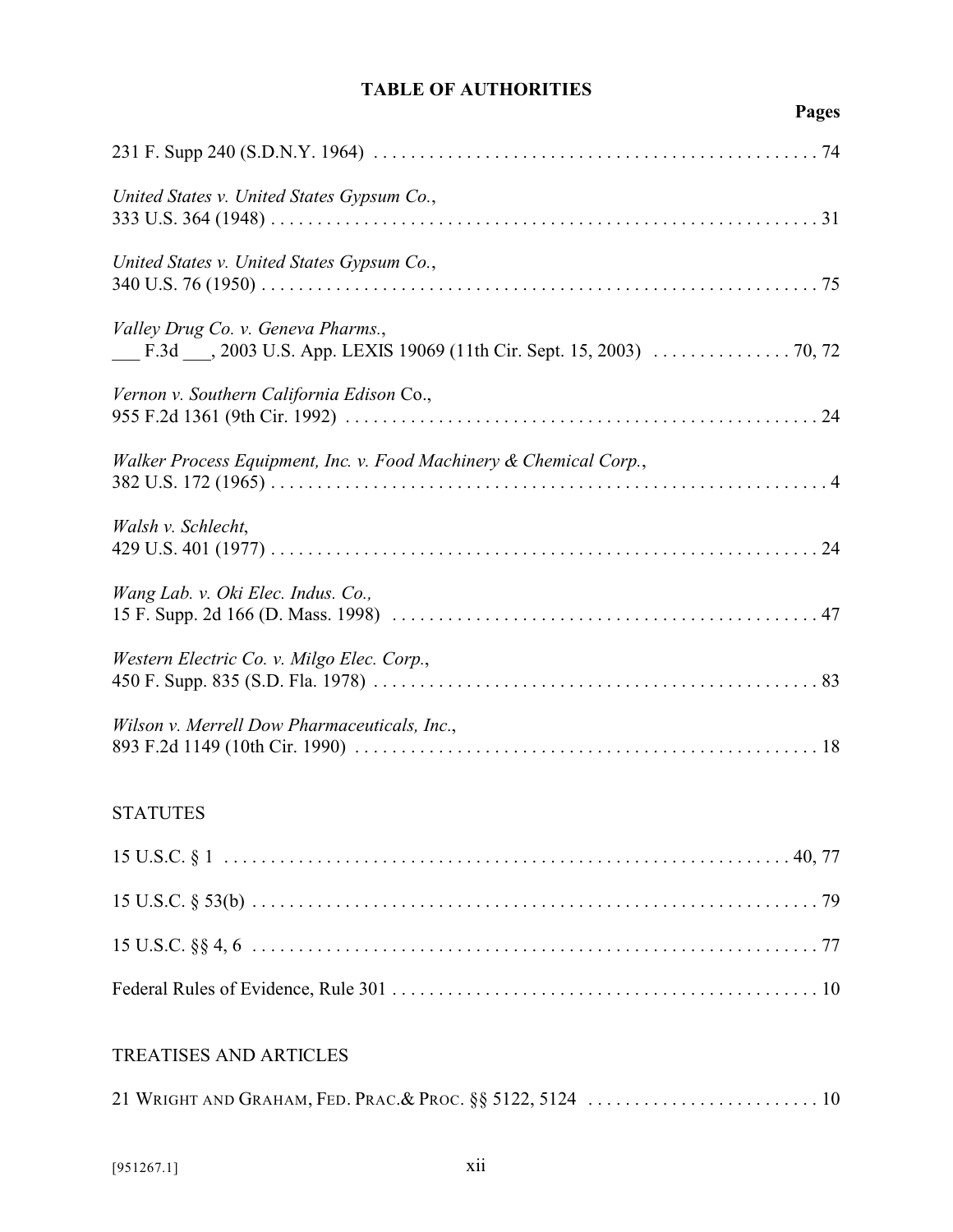# **Pages**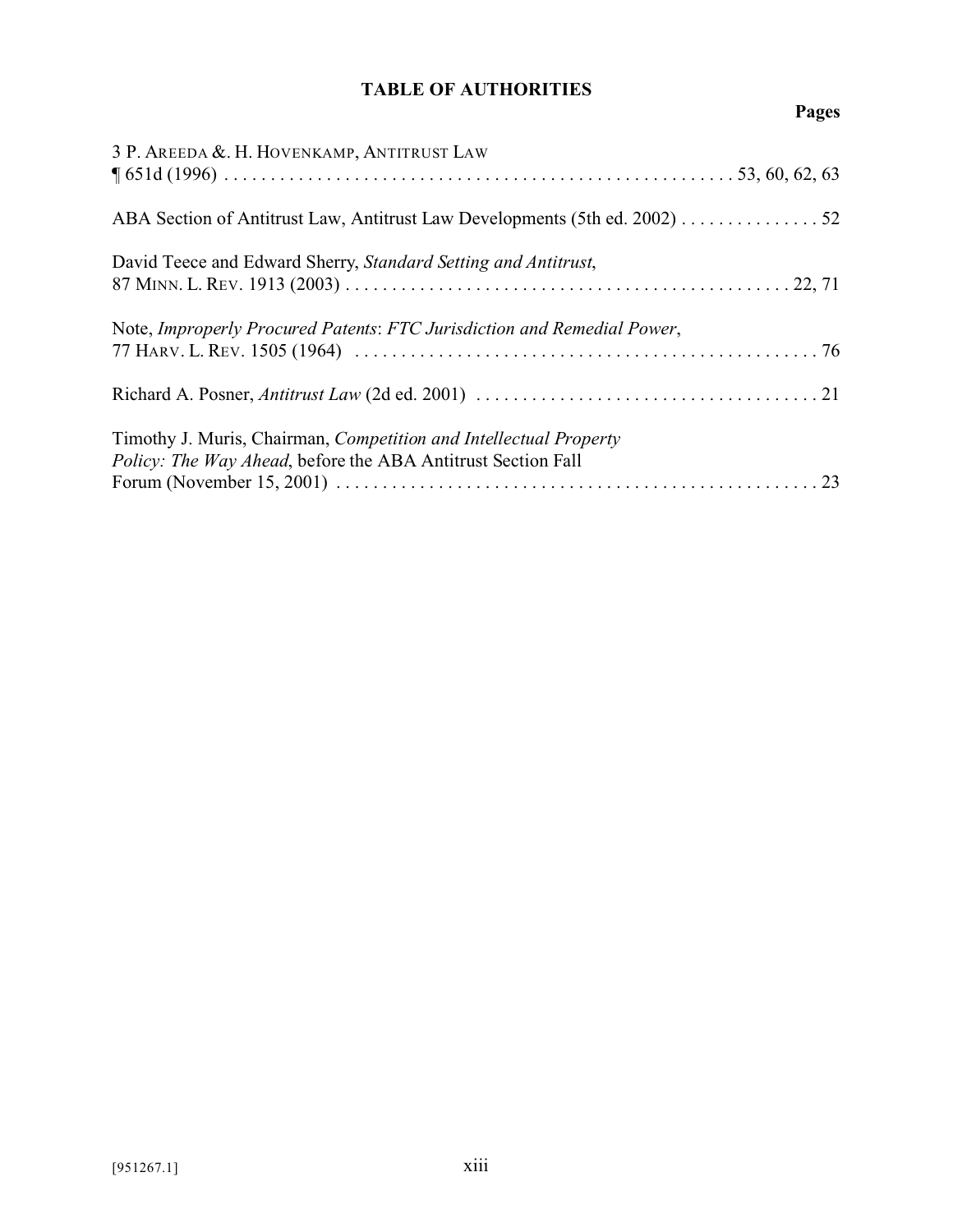#### **I. INTRODUCTION AND SUMMARY OF ARGUMENT**

Rambus submits this Reply Brief in response to the Opening Brief filed by Complaint Counsel (hereinafter "CCB"). Consistent with the Court's direction, Rambus has organized this brief so that it responds directly to arguments made by Complaint Counsel. Rambus responds only to those arguments raised in the CCB that were not already fully addressed in Rambus's Initial Brief (hereinafter "RIB").<sup>1</sup>

The evidence in the record shows that if Rambus possesses market power, as Complaint Counsel contend, it does so as the result of the inventive efforts of Drs. Farmwald and Horowitz, whose efforts have been recognized and acknowledged by the United States Patent Office and foreign patent offices. Their inventions are in widespread use today. Some are incorporated in SDRAMs, and even more in DDR SDRAMs. These patents have value. That is uncontested. Rambus realizes some of the value of these patents through license agreements with several DRAM manufacturers. However, other DRAM manufacturers, responsible for roughly 50% of the world's DRAM production, have refused to sign licenses and instead have chosen to infringe and litigate.

Complaint Counsel seek to deny Rambus the right to continue to collect royalties under the license agreements it has signed, to prevent it from suing the companies that are infringing its patents, and to award to all DRAM manufacturers the perpetual free use of Rambus's patents for devices standardized by JEDEC. Complaint Counsel do not contest that Rambus lawfully obtained its patents, yet it seeks to render them essentially valueless. Complaint Counsel contend

<sup>&</sup>lt;sup>1</sup> The other abbreviations used herein are:

<sup>(1)</sup> Rambus's proposed findings of fact are referred to as "RPF;'

<sup>(2)</sup> Complaint Counsel's proposed findings of fact are referred to as "CCFF;" and

<sup>(3)</sup> Rambus's responses to Complaint Counsel's proposed findings of fact are referred to as "RRFF."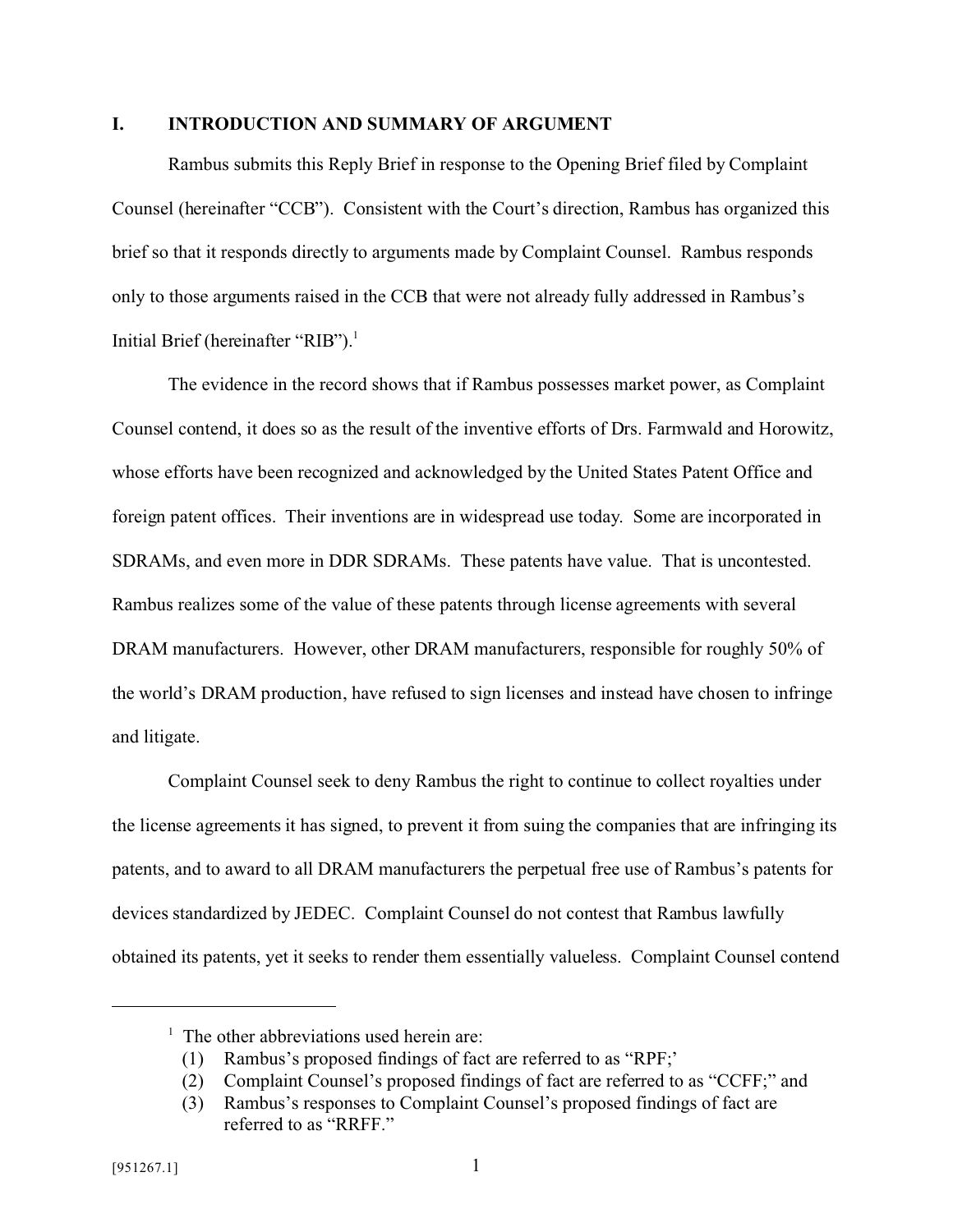that such relief is appropriate because *some* of the value of Rambus's patents is due to the fact that *some* of its patented inventions are included in JEDEC standards and that Rambus is *responsible* for JEDEC including its inventions, rather than other technologies.

It is extraordinary that Complaint Counsel seek: (1) to compel Rambus to forfeit the value of its valid, lawfully obtained patents; and (2) to legitimize the continued infringement of those patents.<sup>2</sup> Even more extraordinary is that Complaint Counsel blame Rambus for the fact that JEDEC chose Rambus's inventions over all competing technologies when, at the same time, Complaint Counsel concede that if Rambus had not joined JEDEC, its inventions *still* would have been selected. In other words, Complaint Counsel concede that Rambus's inventions were, in JEDEC's eyes, preferable to the other technologies. They also concede that Rambus did not influence JEDEC's selection of its inventions through any *affirmative* conduct. Yet, they contend that if Rambus had disclosed its *beliefs* about its *potential* intellectual property to JEDEC, JEDEC would have chosen instead to use an inferior technology in the hope that that alternative was not patented.

Complaint Counsel seek this draconian relief in order, they say, to enforce what they allege is JEDEC's patent disclosure policy – a policy they say required the disclosure of patents, patent applications and intentions to file or amend patent applications that in any way related to matters discussed at JEDEC. As shown below, JEDEC's patent disclosure policy was not the policy that Complaint Counsel allege. The JEDEC patent policy encouraged, but did not require, the disclosure of certain patents (those that were essential to the manufacture or use of a JEDEC-

 $2$  Less than four years ago, Complaint Counsel told the full Commission that its authority to strip a patentee of the right to enforce its valid patents was, at best, "unsettled." Complaint Counsel's Motion To Dismiss The Complaint, *In the Matter of VISX, Inc.*, Dkt. No. 9286 (filed December 1, 1999) (available at www.ftc.gov/os/adjpro/d286/index.htm), at 7 n.5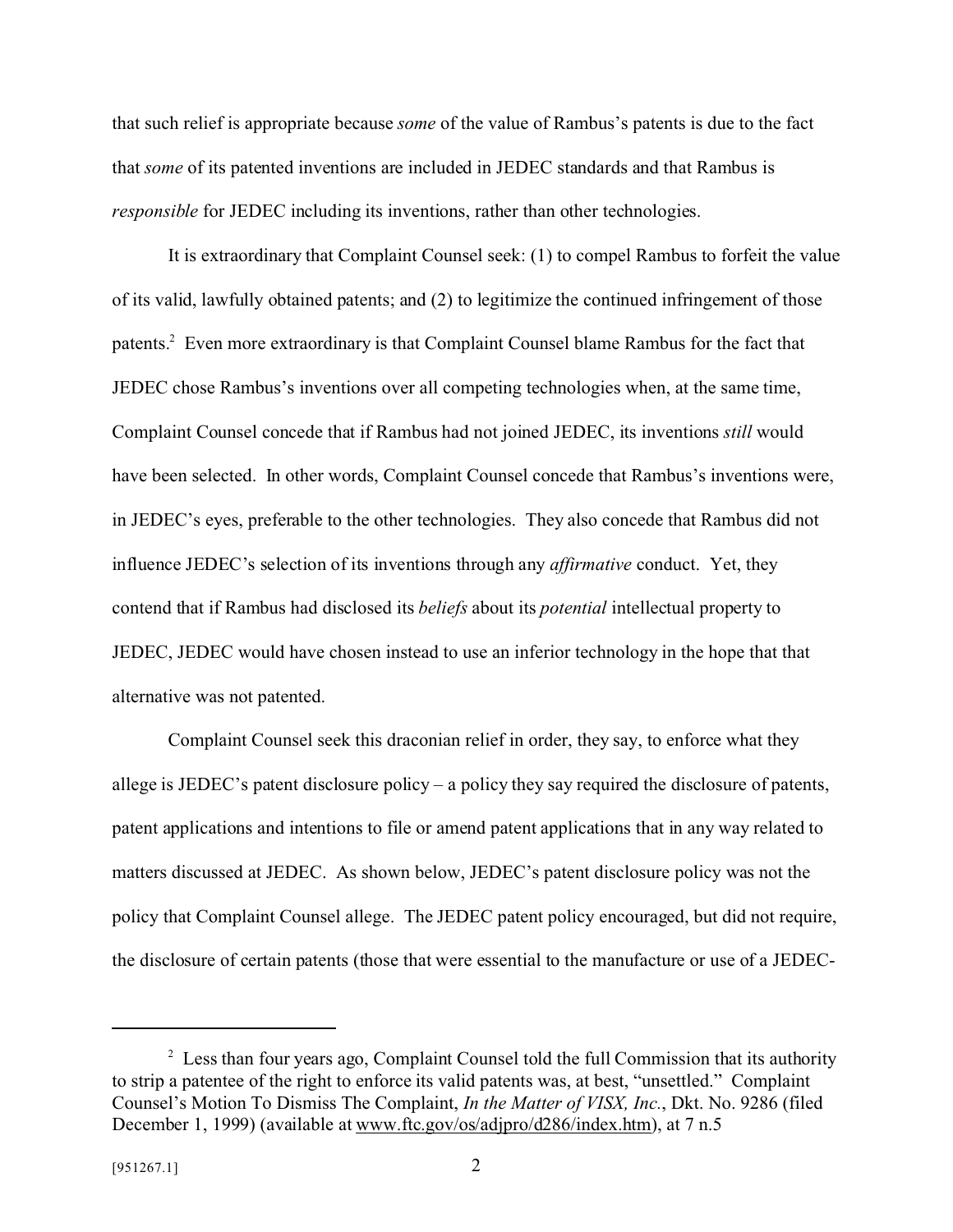compliant device), but not patent applications. Rambus fully complied with this policy, as the record evidence demonstrates. Anticipating that their case would be undermined by Rambus's compliance with JEDEC's rules, Complaint Counsel argue, as a fallback, that even if JEDEC's rules did not require the disclosure of patent applications, the underlying purposes of JEDEC would best be served by disclosure of applications that in any way related to discussions at JEDEC. Complaint Counsel ask the Court to find that Rambus was required, not by rules but by a duty to act in good faith, to disclose its beliefs and intentions regarding its intellectual property.

In the sections that follow, Rambus demonstrates that: (1) it complied with JEDEC's patent disclosure policy; (2) an inchoate duty of good faith cannot here give rise to an antitrust claim, but, even if it could, Rambus acted in good faith; and (3) the remedy Complaint Counsel seek is not supported by the law or the record evidence. Put differently, this Court should not accept Complaint Counsel's fundamental premises that inferior technology should be preferred over patented technology and that the "good faith" standard proposed here can be a sufficient basis for the effective forfeiture of the fundamental rights afforded to holders of valid patents.

### **II. COMPLAINT COUNSEL MISSTATE THE BURDEN OF PROOF AND FAIL TO DEMONSTRATE THAT THEY ARE ENTITLED TO THE "ADVERSE INFERENCES" THEY SEEK**

#### **A. Complaint Counsel Must Prove Certain Elements Of Their Claims By Clear And Convincing Evidence<sup>3</sup>**

In its Initial Brief, Rambus demonstrated that Complaint Counsel must prove certain essential elements of their claims, including "materiality, intent and 'but for' causation," by clear and convincing evidence. (RIB at 10-16). Complaint Counsel argue that they need only meet a preponderance burden. They contend that the policies underlying the Supreme Court's decision

 $3$  This section responds principally to CCB at  $\S$  II.C.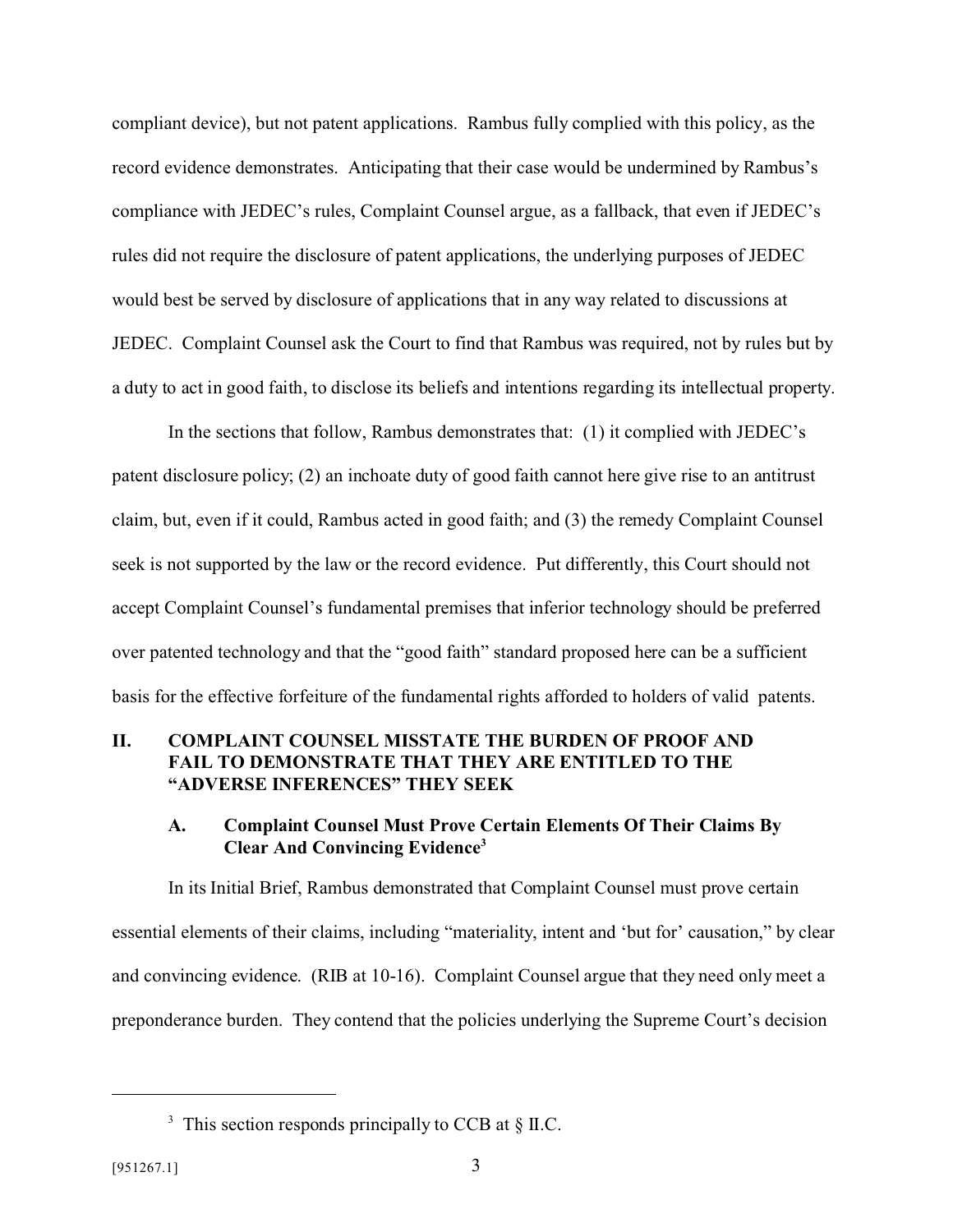in *Walker Process*<sup>4</sup> and the decisions in *VISX*<sup>5</sup> and *American Cyanamid*<sup>6</sup> do not apply with equal force here to compel the application of a clear and convincing burden of proof.

It is undisputed that when a plaintiff seeks to impose antitrust liability on a patent holder for bad faith enforcement of a patent or because of fraud or inequitable conduct before the PTO in obtaining the patent, the essential elements of those claims must be established by clear and convincing evidence. *See Walker Process*, 382 U.S. at 175-76; *Loctite Corp. v. Ultraseal, Ltd.*, 781 F.2d 861, 877-78 (Fed. Cir. 1985), *overruled on other grounds, Nobelpharma AB v. Implant Innovations, Inc.*, 141 F.3d 1059, 1068 (Fed. Cir. 1998); *Handgards, Inc. v. Ethicon, Inc.*, 601 F.2d 986, 996 (9th Cir. 1979). Courts have consistently required this more stringent standard of proof in order to erect a barrier "to prevent frustration of patent law by the long reach of antitrust law." *Handgards*, 601 F.2d at 996.

Complaint Counsel concede, as they must, that *Walker Process* and its progeny require the application of a clear and convincing burden of proof in antitrust cases where a patentee is alleged to have obtained market power by withholding material information from the PTO. (CCB at 26). Complaint Counsel also concede that Judge Levin, in his recent decision in *VISX*, applied the clear and convincing burden of proof to the Commissions's claims that a patentee had

<sup>4</sup> *Walker Process Equipment, Inc. v. Food Machinery & Chemical Corp.*, 382 U.S. 172 (1965).

<sup>5</sup> Initial Decision, *In the Matter of VISX, Inc.*, Dkt. No. 9286 (filed May 27, 1999) (available at www.ftc.gov/os/1999/06/visxid.pdf) ("*VISX* Initial Decision"). The *VISX* Initial Decision should be given full force and effect. Although Complaint Counsel in moving to dismiss the complaint asked that the Initial Decision not be adopted by the Commission, the Commission declined to grant this request, leaving the Initial Decision in effect by virtue of their Order Reopening the Record and Dismissing the Complaint. (Order Reopening the Record and Dismissing the Complaint, *In the Matter of VISX, Inc.*, Dkt. No. 9286 (filed February 7, 2001) (available at http://www.ftc.gov/os/2001/02/summitvisxorder.htm).

<sup>6</sup> *In the Matter of American Cyanamid Co.*, 63 F.T.C. 1747, 1963 FTC LEXIS 77 (1963).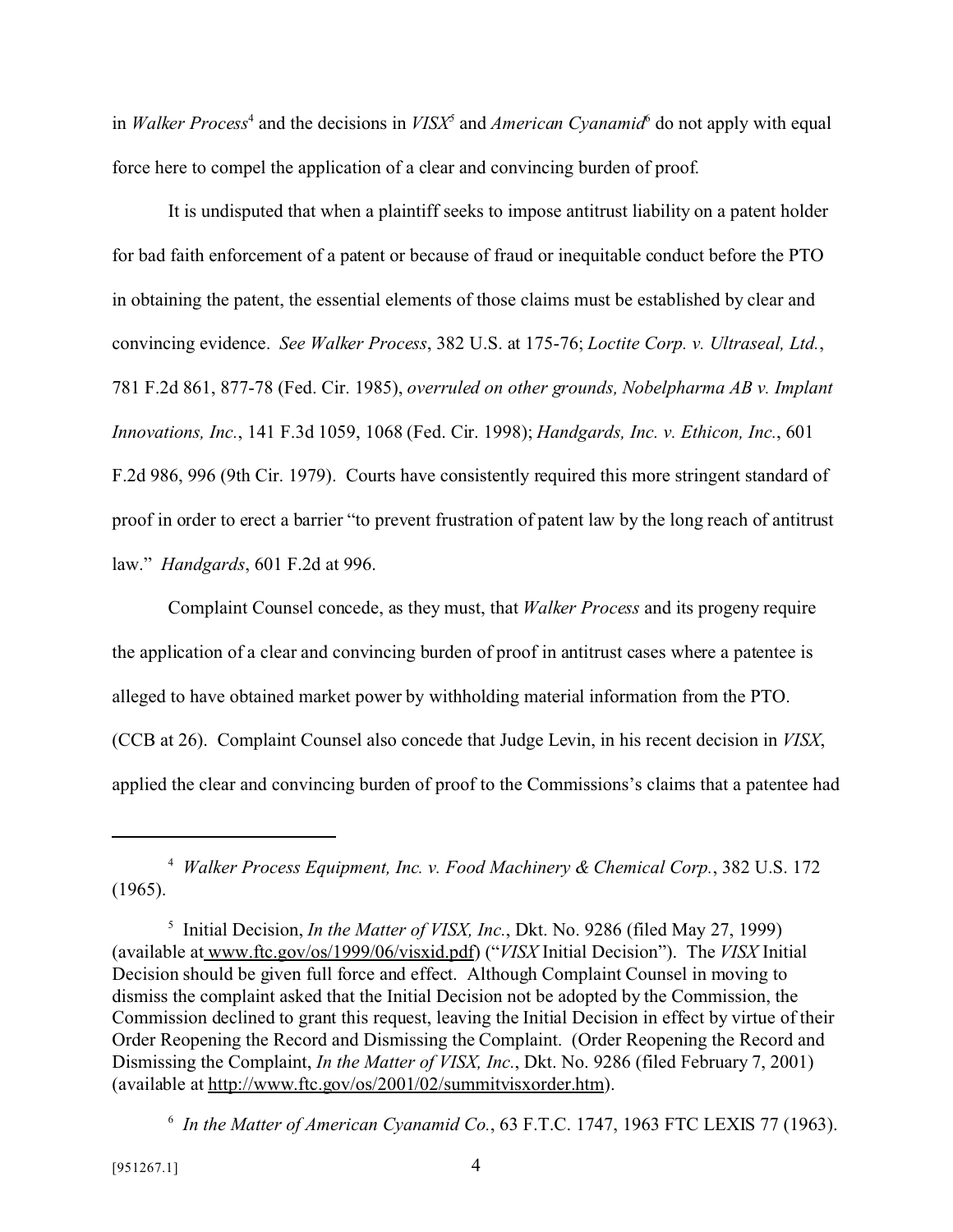violated Section 5 through fraud or "inequitable conduct" in its dealings with the Patent and Trademark Office. (CCB at 28-29).<sup>7</sup> Although Complaint Counsel contend that Judge Levin made no "express" ruling on the burden issue because Complaint Counsel in *VISX* had "conceded that a clear and convincing standard applied," *id.*, they do not explain what could have motivated their brethren in *VISX* to accept a heightened burden of proof, *other than* their recognition that (1) the case law required it and (2) to argue otherwise would be an invitation to error.

Complaint Counsel's principal argument against the application of the heightened standard in this case is that they assert no *Walker Process* claims and do not allege fraud or inequitable conduct before the PTO. (CCB at 26). They represent that the "policy-related concerns" that led the court to apply a heightened burden in *Walker Process* are not present here.

Complaint Counsel are wrong. Here, as in *Walker Process* and its progeny, the plaintiff alleges that the patentee's failure to disclose material information resulted in its obtaining monopoly power in a market – here, the DRAM market – that it otherwise would not have achieved. Here, as in *Walker Process* and its progeny, the plaintiff alleges that the patentee's use of the courts to enforce its patents was part of an "anticompetitive scheme" to monopolize a market. The crux of the anticompetitive conduct alleged here – the failure to disclose material information and the bad faith enforcement of patents against manufacturers practicing JEDEC standards – is identical to the conduct that was held to the clear and convincing standard of proof in the *Walker Process* line of cases. Accordingly, Complaint Counsel should be held to that

<sup>7</sup> In their Pretrial Brief, Complaint Counsel told Your Honor that Judge Levin had applied the preponderance burden of proof to the inequitable conduct allegations. *See* Complaint Counsel Pretrial Brief at 136 & n.100. While they offer no explanation for their prior position, they do now concede that Judge Levin applied the higher standard to both claims. (CCB at 29).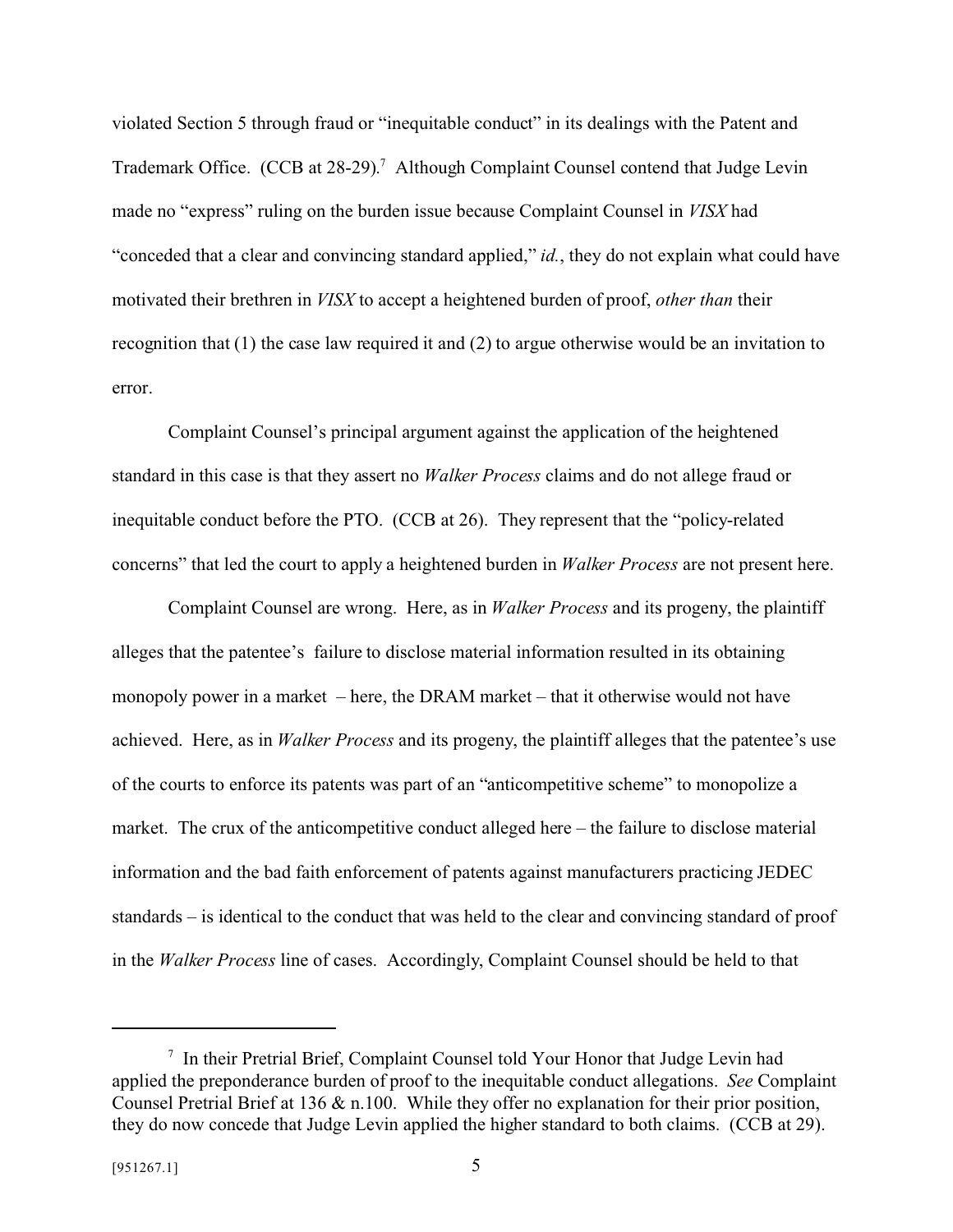heightened burden of proof in this case.<sup>8</sup>

Complaint Counsel nevertheless contend that the real reason why the heightened burden is required in *Walker Process* cases is that those cases involve "the complex patent procurement process" and substantial damage awards. (CCB at 26). The second point is readily dealt with: Complaint Counsel announced in their opening statement that the remedy they propose would bar Rambus from obtaining more than one billion dollars in royalties from licensing its valid patents. (Opening, Tr. 29). While technically not seeking "damages," Complaint Counsel acknowledge that "we obviously are talking about very large sums of money." (*Id*).

But more important than the size of that sum is its source. Its source is the inventions that sprang from the creative genius of two men, as acknowledged by the PTO, which awarded these men a legal monopoly for a limited period of time. One who holds a valid patent has a constitutional and statutory right to be paid royalties for the use of his invention by others. The courts have recognized this right to be a fundamental part of the bargain between the Government and the inventor. When the inventor discloses his invention to the Government, he agrees that after the patent term expires, his invention can be used by everyone for free. To induce inventors to agree to this donation, the Government awards the inventor the right during the patent term to be paid royalties for others' use of the invention. The Government also

<sup>&</sup>lt;sup>8</sup> Complaint Counsel cite numerous cases for the proposition that the preponderance standard typically governs in FTC enforcement actions. None of these cases, however, involves the intersection of patent rights and alleged fraud or bad faith (or to use Complaint Counsel's label "deception") in an antitrust case attempting to strip the patent holder of its enforcement rights. *See*, *e.g.*, *In the Matter of Western Crab Ass'n*, 66 F.T.C. 45, 55 (1964) (monopolization case charging trade organization with engaging in threats of reprisals, intimidation and physical violence in order to destroy competition in the crabs and crabs products market); *FTC v. Abbott Lab.*, 853 F. Supp. 526, 533 (D. D.C. 1994) (collusive bidding case); *Price Waterhouse v. Hopkins*, 490 U.S. 228 (1989) (Title VII case). It is precisely the tension between the patent and antitrust laws – a tension absent in the cases Complaint Counsel cite – that leads the courts to apply a heightened standard of proof.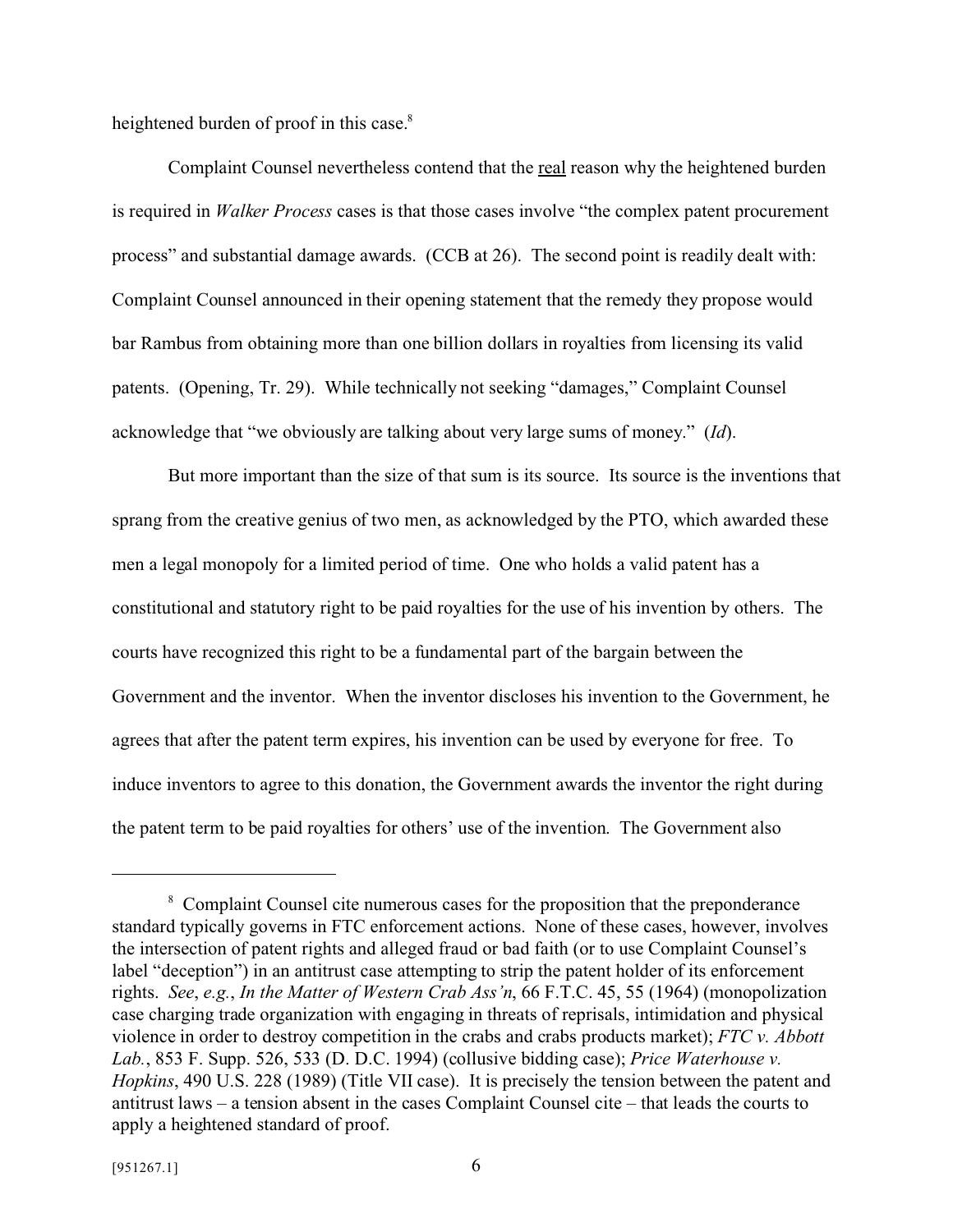provides the inventor, in exchange for the inventor's donation, the right of access to the courts when an infringer will not pay royalties. *See generally CVD, Inc. v. Raytheon Co*., 769 F.2d 842, 849 (1st Cir. 1985).

The courts have acknowledged that antitrust suits against patentees that seek to strip away this fundamental "benefit of the bargain" between the Government and the inventor threaten the system of incentives that underlie the patent system. As a result, the "courts have protected the federal interests in patent law enforcement and the free access to the courts by requiring, in addition to the other necessary elements of an antitrust claim, 'clear and convincing evidence' of fraud in asserting or pursuing patent infringement claims." *Id*. As noted above, Complaint Counsel's claims do indeed seek to strip Rambus of its rights to recover for the use of its inventions and to seek judicial relief against infringers. There is thus simply no legitimate basis for distinguishing the claims asserted here from those asserted in *Walker Process*, *Handgards* and *VISX*.

Complaint Counsel point to the fact that an individual plaintiff asserting an equitable estoppel defense to an infringement suit need only satisfy a preponderance burden. (CCB at 28). The argument is specious. Complaint Counsel have repeatedly argued that they do *not* have to prove all of the elements of equitable estoppel. Under their approach, the remedy they propose would bar Rambus's assertion of patent rights against all practitioners of the JEDEC DRAM standards, *regardless* of whether they knew about Rambus's patent rights all along and *regardless* of whether they detrimentally relied on Rambus's alleged failure to disclose. Thus, the remedy proposed here extends far beyond the limited non-enforcement of patents ordered where an estoppel defense is successfully asserted by an individual infringer.

For all of these reasons, and for the reasons set out in the RIB, Complaint Counsel must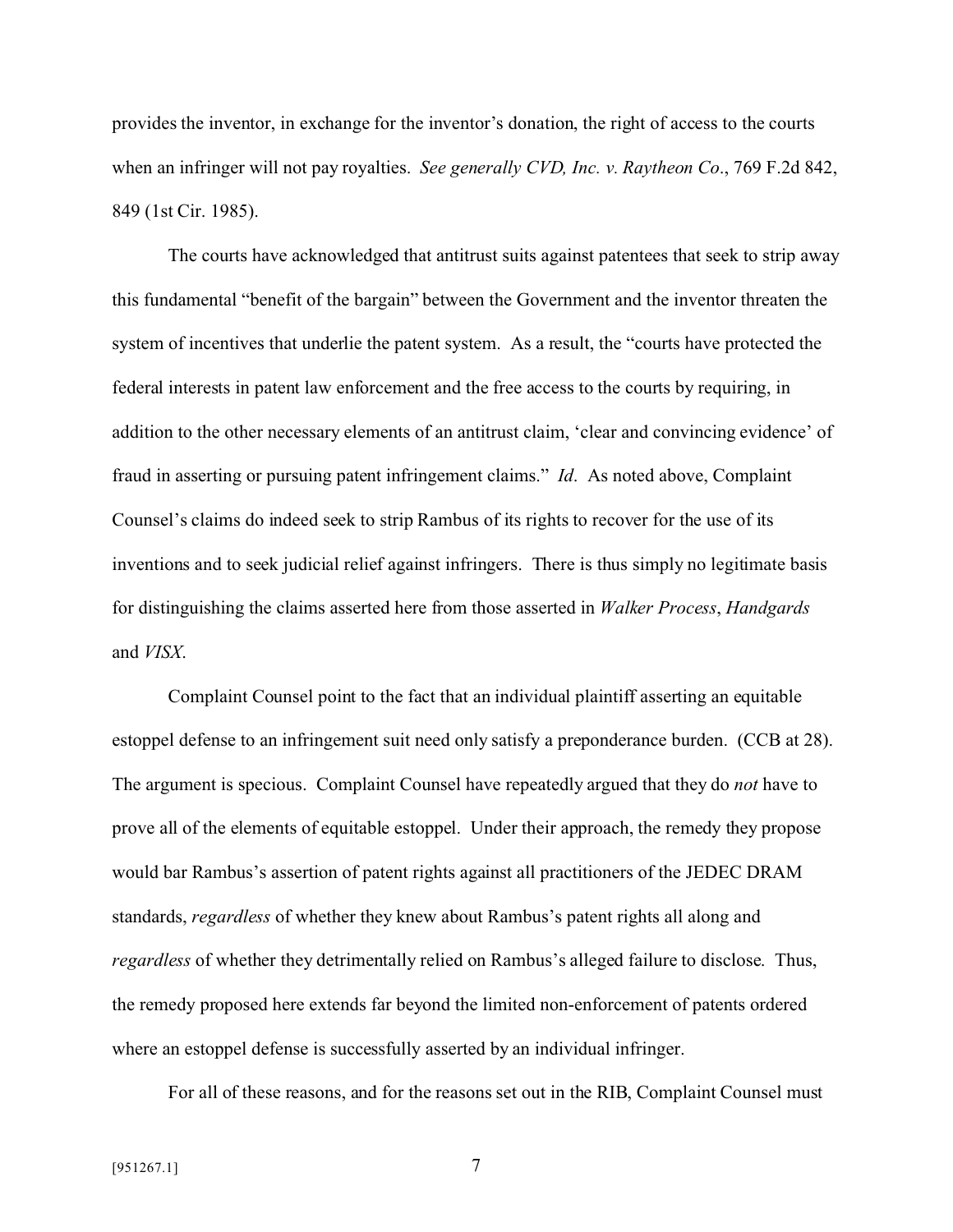prove certain essential elements of their claims, including "materiality, intent and 'but for'" causation, by clear and convincing evidence, which means "evidence 'which proves in the mind of the trier of fact an unbinding conviction that the truth of [the] factual contentions [is] highly probable."' Complaint Counsel's Post Hearing Brief, *In the Matter of VISX, Inc.*, Dkt. No. 9286 (filed April 7, 1999), p. 9 n.26 (citations omitted).

### **B. Complaint Counsel Have Not Demonstrated That They Are Entitled To The Adverse Inferences They Seek<sup>9</sup>**

### **1. Rambus Has Rebutted The Adverse Presumptions Established By This Court's Order Of February 26, 2003 To The Extent They Bear On Any Issues Now In Dispute**

Complaint Counsel do not argue that the Court should give any weight to the rebuttable adverse presumptions set forth in Judge Timony's February 26, 2003 Order Granting Complaint Counsel's Motion for Collateral Estoppel. (CCB at 31-33). This is appropriate because, to the extent any of those presumptions are pertinent to the issues that this Court must decide, they have been fully rebutted by the evidence presented at trial.

### **a. Complaint Counsel Have Not Shown That A Single Pertinent Document Was Not Produced.**

First, Complaint Counsel never identified an issue with respect to which Rambus's document production was not full and complete. To the contrary, Complaint Counsel told the Court in their opening statement that "we have an unusual degree of visibility into the precise nature of Rambus's conduct, as well as the underlying motivation for what Rambus did." (Opening, Tr. 15). In other words, consistent with the instructions Joel Karp gave to Rambus employees, the record demonstrates that all pertinent and relevant materials were retained by Rambus and, if relevant to the issues raised in this litigation, produced. (*See* RRFF 1718-58).

<sup>9</sup> This section responds principally to CCB at § II.D.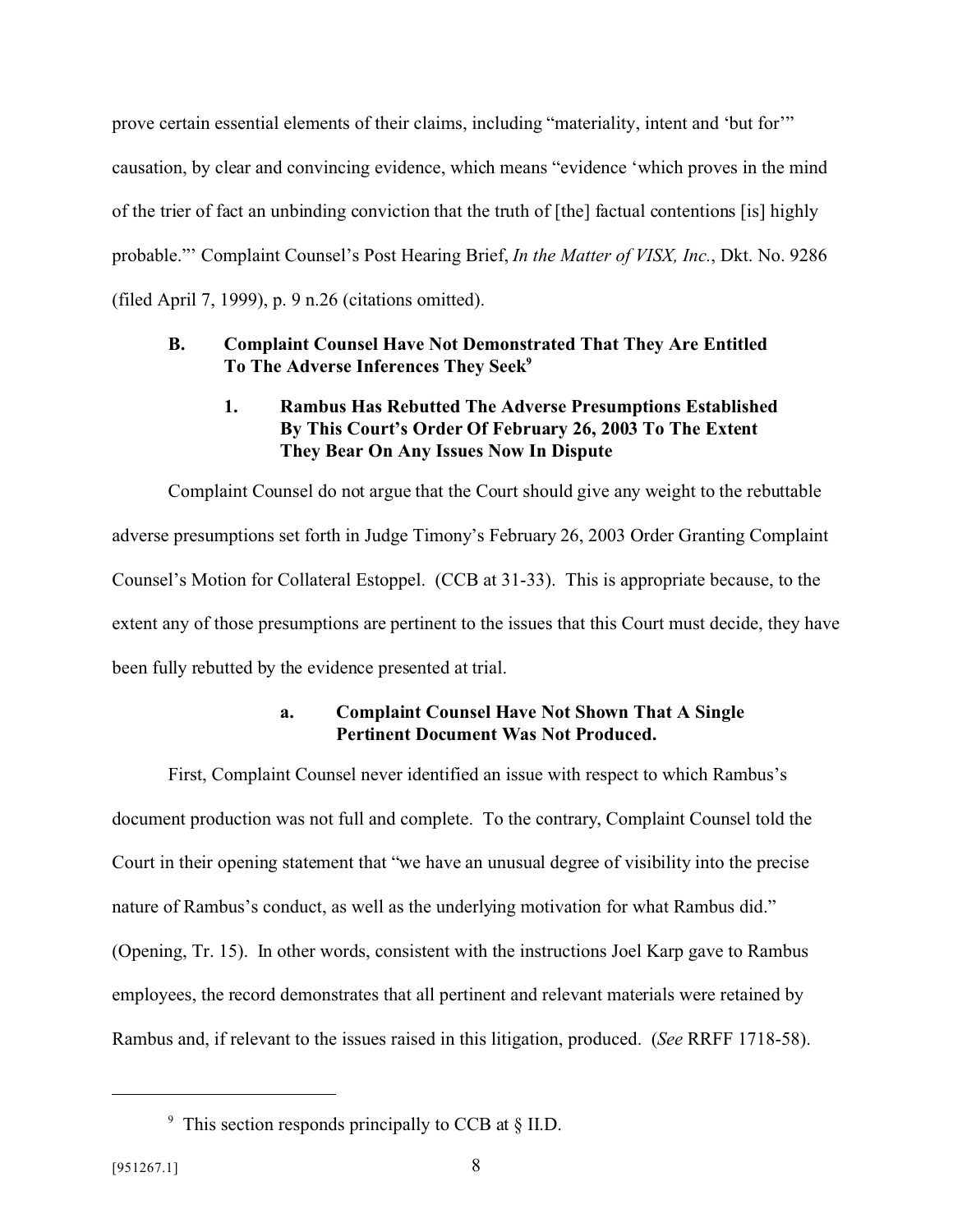Thus, Complaint Counsel suffered no prejudice.

Mr. Karp's testimony on this point was quite clear. After meeting with Rambus's outside counsel and being advised that Rambus should develop a document retention policy, Mr. Karp undertook to do so, using as templates the policies from other companies that were provided to him by lawyers at the Cooley Godward firm. (RRFF 1724). As Mr. Karp testified, the policy was not developed "in anticipation of litigation." (CX2114 at 161-62 (Karp Dep.)). The policy required Rambus employees to *retain* many different kinds of documents. For example, employees were specifically instructed to keep: (1) documents containing Rambus's trade secret information (CX 1264 at 5); (2) documents demonstrating proof of invention dates (CX 1264 at 5); and (3) documents that would aid in refreshing recollection regarding contracts (CX 1264 at 10). Most fundamentally, Rambus's employees were advised to "LOOK FOR THINGS TO KEEP" and "LOOK FOR REASONS TO KEEP IT." (CX 1264 at 4, 7) (capitalization in original).

Consistent with the policy, a large volume of documents that were not required to be retained were discarded. Important documents were retained, however, and the documents retained included those that were pertinent to this litigation. (RRFF 1728-29, 1737-38, 1742-47). Mr. Crisp, in particular, testified that he took affirmative steps to, and did, archive and preserve his JEDEC-related e-mails, sheparding them through several changes to Rambus computer equipment. (Crisp, Tr. 3571-74).<sup>10</sup> Mr. Diepenbrock testified that he "removed some documents"

<sup>&</sup>lt;sup>10</sup> Mr. Crisp also testified that he made every attempt to "try to keep the documents that I'd been advised that I should keep." (Crisp, Tr. 3427). He explained that most of the documents he needed to retain were in the form of computer files and that he "gave a great deal of thought to what I needed to keep that was on my computer." (*Id.,* 3428). Mr. Crisp noted that most of the paper documents he had, of which he did destroy a large volume, were "data books" and "brochures from marketing conferences" that he had attended. (*Id.*). Mr Crisp understood that these were not things he had to keep, and that is why they were discarded. (*Id.*).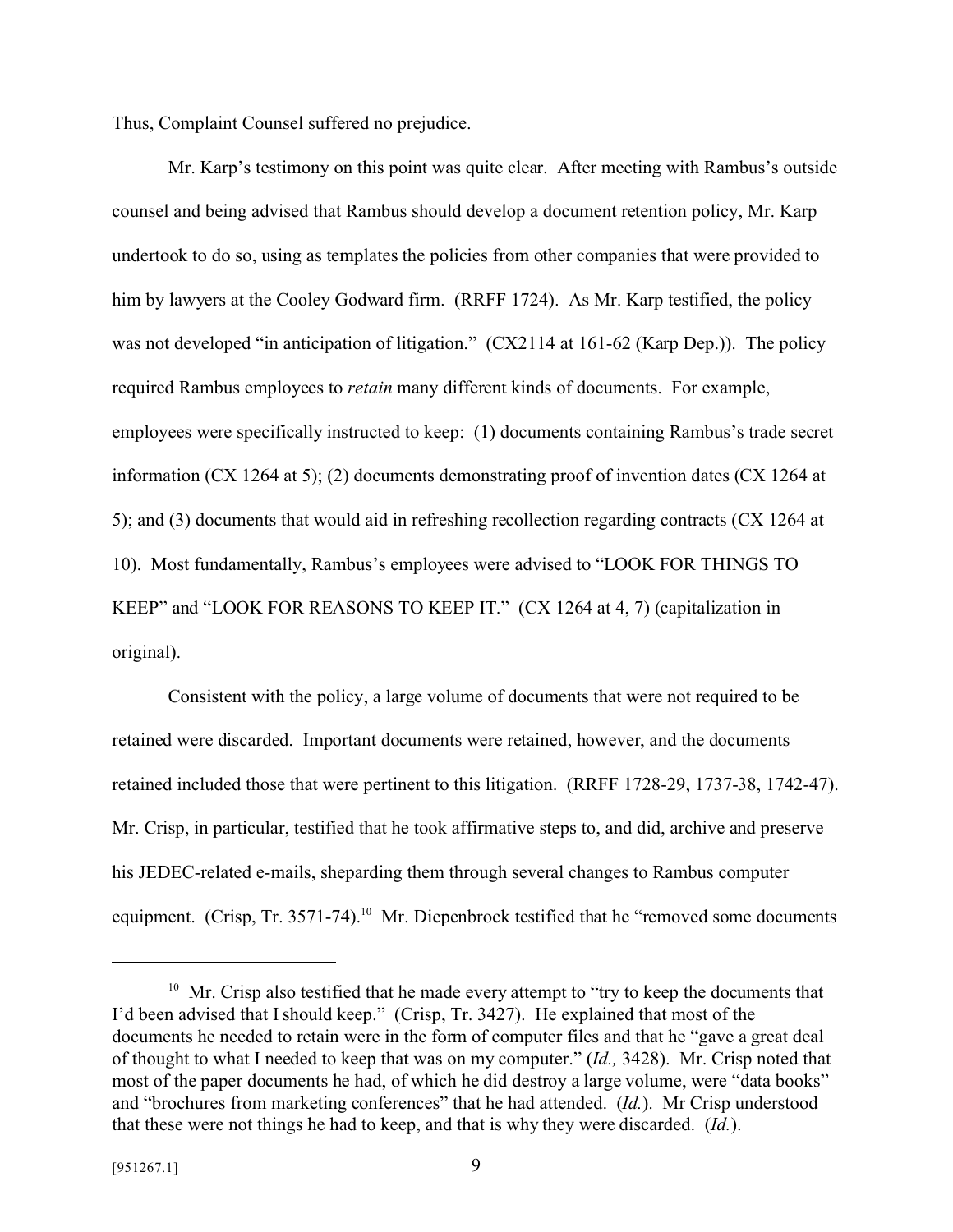from my work product files that were old, and in some cases I had questions about the retention policy, I asked Mr. Karp, and documents were not removed if there was any reason to save them." (Diepenbrock, Tr. 6236). Mr. Karp also testified to his careful efforts at document retention, explaining that before he left Rambus he went through all of his computer files carefully and made hard copies of everything that was relevant. (CX2114 at 174 (Karp Dep.); CX2102 at 378 (Karp Dep.)).

### **b. Rambus Has Produced Evidence Sufficient To Put The Presumed Facts Into Genuine Dispute And Has Thus Rebutted The Adverse Presumptions**

Second, in order to rebut the adverse presumptions, Rambus was required only to produce evidence that would be sufficient to support a finding contrary to the presumed fact. In other words, the presumption shifted the *burden of going forward* to Rambus, but ultimately left the *burden of proof* to be borne by Complaint Counsel.

Under Rule 301 of the Federal Rules of Evidence, "a presumption imposes on the party against whom it is directed the burden of going forward with evidence to rebut or meet the presumption, but does not shift to such party the burden of proof in the sense of the risk of nonpersuasion, which remains throughout the trial upon the party on whom it was originally cast."<sup>11</sup> *See* 21 WRIGHT AND GRAHAM, FED. PRAC.& PROC. § 5122 at 572 (all that is needed to rebut facts inferred or presumed from one's document destruction is evidence "sufficient to support a finding of non-existence of the presumed fact."); *In the Matter of Novartis Corp.*, 1999 FTC LEXIS 63 at \*26 (1999) (the Commission observed that, to rebut a presumption of materiality,

 $11$  The actual weight of a spoliation adverse inference is even less than that of a presumption, so Rule 301 overstates the burden that is imposed by the adverse inferences described by Judge Timony. 21 WRIGHT AND GRAHAM, FED. PRAC.& PROC. § 5124 (noting that the "so-called 'presumption' against spoliators" is actually a "mere inference" that allows, but does not require, the finder of fact to infer one fact from another.).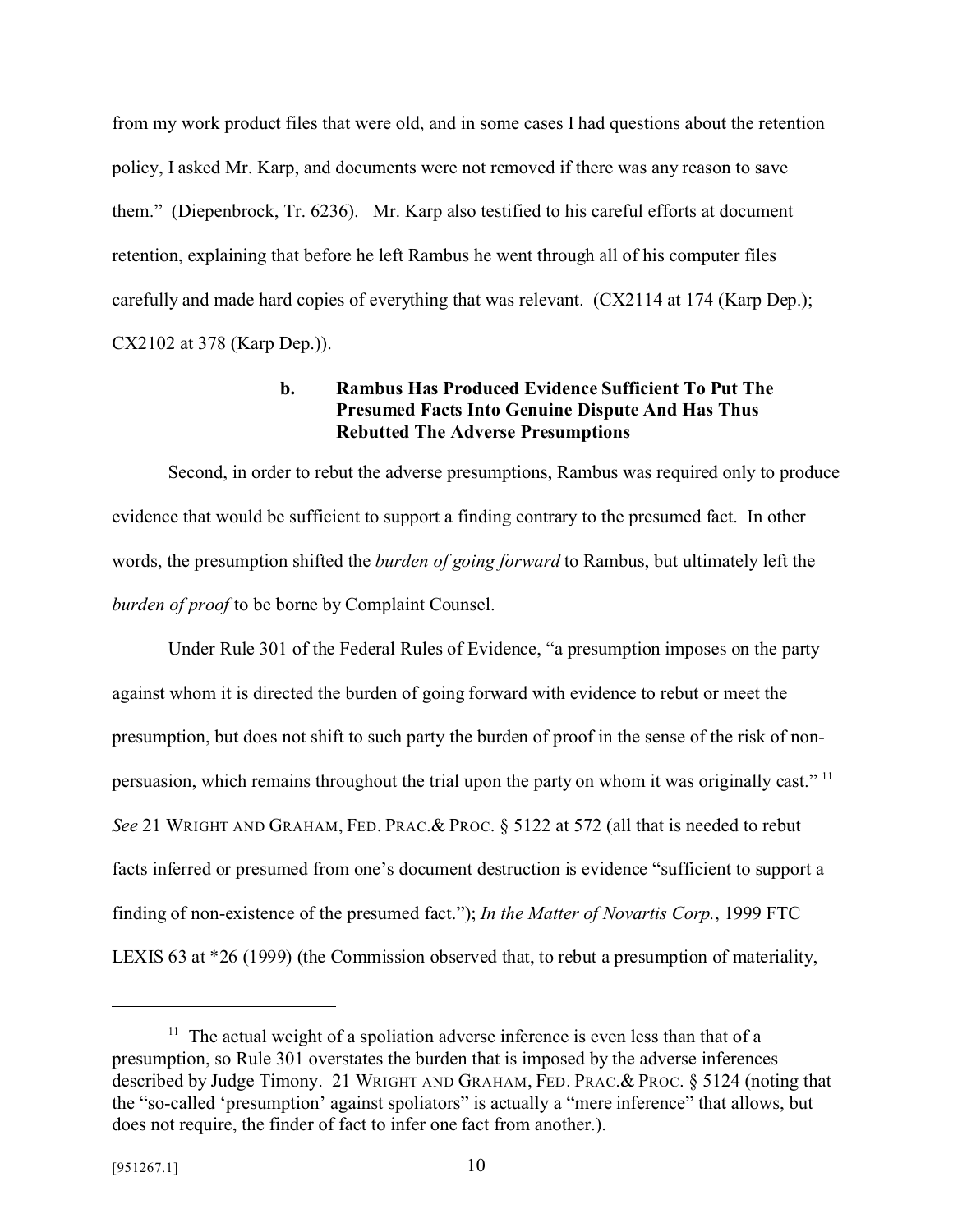"Respondent can present evidence that tends to disprove the predicate fact from which the presumption springs . . . or evidence directly contradicting" the presumption itself, which is not, the Commission said, "a high hurdle.").<sup>12</sup> As explained in detail below, Rambus has more than satisfied this standard and has rebutted each of the pertinent adverse presumptions imposed by Judge Timony's Order.

### **(1) Rambus Has Rebutted The First Adverse Presumption: That Rambus Knew JEDEC Standards Would Require The Use Of Rambus Patents**

Judge Timony's first rebuttable adverse presumption was that "Rambus knew or should have known from its pre-1996 participation in JEDEC that developing JEDEC standards would require the use of *patents held or applied for* by Rambus." As discussed elsewhere, Rambus has rebutted this presumption by establishing that: (1) Rambus did not have any issued patents or claims in any pending patent applications prior to June 1996 that "read on" any so-called "developing JEDEC standards," (RPF 318-416; RIB 49-63; RRFF 1122-1237*)*; (2) although there were short periods of time when some at Rambus believed that it was seeking patent coverage over certain features that were then being considered for inclusion in possible future JEDEC proposals, analysis in each instance corrected this mistaken belief and clarified that, in fact, Rambus had not filed such patent claims, (RPF 417-31); and (3) at no time did Richard Crisp or any other Rambus officer or employee believe that Rambus possessed any patents or patent applications that Rambus was required to disclose to JEDEC. (*Id.*)*.* Thus, this inference

 $12$  To impose any higher burden on Rambus would improperly shift the burden of proof that must be borne by Complaint Counsel. *See, e.g., United States v. Baker Hughes, Inc.*, 908 F.2d 981, 983 (D.C. Cir. 1990).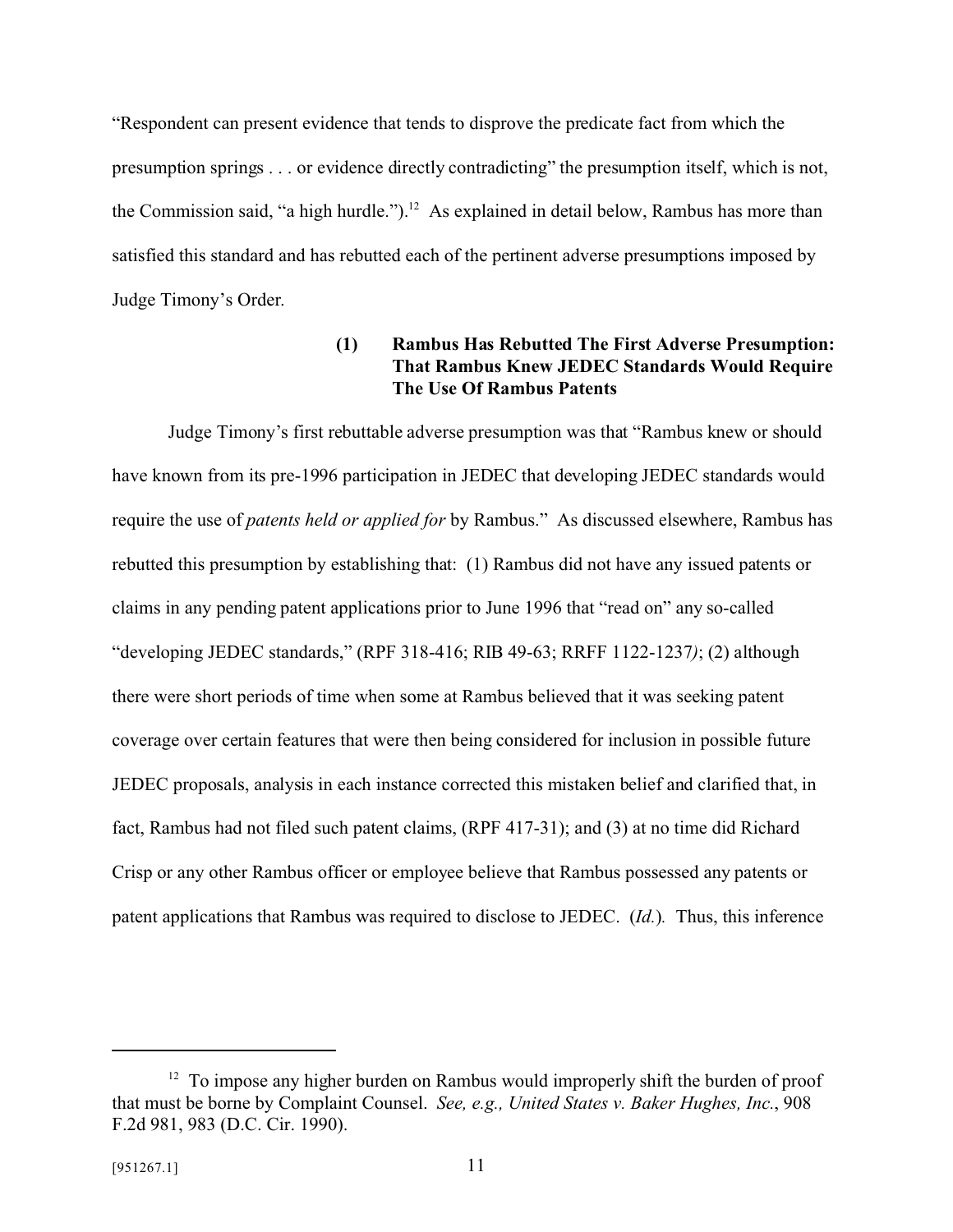has been fully rebutted.<sup>13</sup>

### **(2) Rambus Has Rebutted The Second Adverse Presumption: That Rambus Did Not Disclose The Existence Of Certain Patents To JEDEC**

Rambus also rebutted Judge Timony's second rebuttable adverse presumption, namely, that "Rambus never disclosed to other JEDEC participants the existence of these patents." The inference is ambiguous because it does not describe which patents were allegedly not disclosed. If "these patents" refer to the patents referenced in the first presumption, Rambus has shown that they *do not exist.* Rambus has also established that it did disclose *all* of its issued patents to JEDEC when it formalized its withdrawal, with the exception of the '327 patent, which had just issued, had been inadvertently omitted from the letter, was not required to be disclosed, and was soon known to numerous JEDEC members in any event. (RRFF 328-56, 1111-14; RPF 561, 592-94, 698; RX 712 at 1; RX 734 at 2; CX 888 at 2).

This second adverse inference also is rebutted by the evidence establishing that JEDEC members were well aware of Rambus's PCT application (CX 1454), which was the functional equivalent of its '898 application (CX 1481), and of the potential scope of claims that might issue from it. (RPF 516-20, 530-33). As Mitsubishi's internal documents demonstrate, the PCT application described inventions that JEDEC later adopted as part of its SDRAM and DDR SDRAM standards. (RPF 659-706). Samsung, IBM, Siemens, Micron, Hewlett-Packard, Apple, Cray and others such as Dr. Betty Prince and Dr. David Gustavson were each well aware of the

 $13$  A portion of this inference also is that Rambus "should have known" that it had patent claims or claims in patent applications that covered "developing JEDEC standards." Rambus has established that what someone "should have known" is not relevant; the only knowledge that matters with respect to any JEDEC disclosure is the actual knowledge, not of the company, but of the JEDEC representative. (RRFF 333). (*See also* Rhoden, Tr. 624 (disclosure obligation "triggered by the actual knowledge of the people that were involved"); Kelly, Tr. 1970 (any obligation applied only to "participants with actual knowledge")).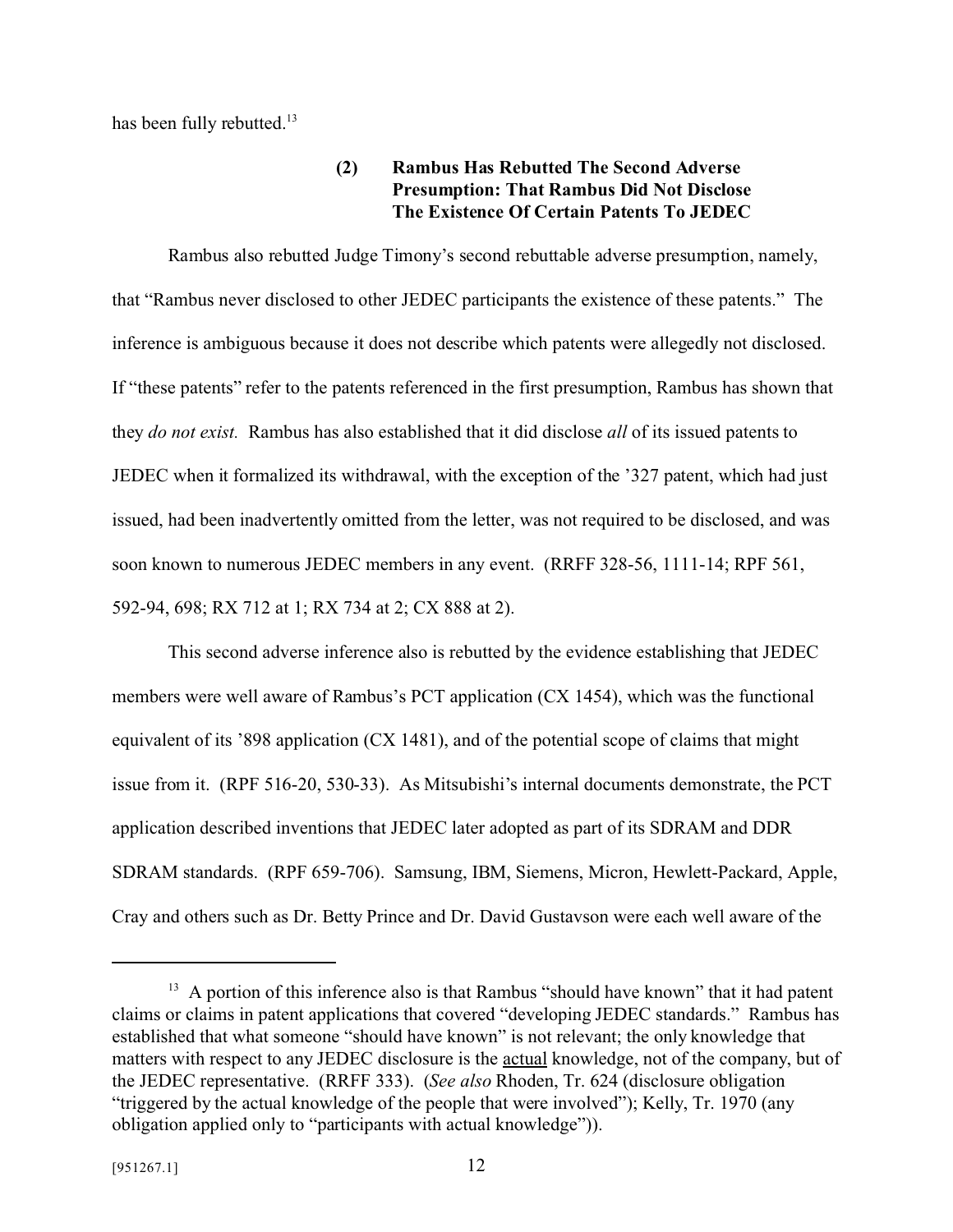potential scope of the patent claims that might result from the '898 application. (RPF 520, 522- 29, 532-34, 558-59, 774-84).

Rambus also has proven that any additional statements it might have made about the scope of the patent claims it *hoped* to obtain in the future would *not* have materially changed the mindset of JEDEC members and most certainly would *not* have had any influence on JEDEC's resulting conduct. (RPF 530-95). For example, although Micron was told in 1997 (before DDR was standardized) that Rambus believed it could obtain "patent coverage" over "DDR for any memory," (RX 920 at 1), Micron discounted this statement entirely and felt no need to raise it at JEDEC or to take any internal action in response. (RPF 573-86). Hewlett-Packard's Hans Wiggers, a member of the JEDEC Council, similarly testified that if Rambus had said at a JEDEC meeting that it had invented the use of dual edge clocking in a memory device, Wiggers "would have said that that was not something that [it] could have patented because it was a known technology. . . ." (Wiggers, Tr. 10588).

### **(3) Rambus Has Rebutted The Third Adverse Presumption: That Rambus Knew That Its Failure To Disclose These Patents Could Equitably Estop It**

Rambus also has rebutted the third inference set forth in Judge Timony's Order, that "Rambus knew that its failure to disclose the existence of these patents to the JEDEC participants could serve to equitably estop Rambus from enforcing its patents as to other JEDEC participants." As noted previously, if "these patents" refer to the patents referenced in the first presumption, Rambus has shown that they *do not exist.*

Rambus has, as well, proven that it was advised by Mr. Vincent that equitable estoppel was a legal doctrine that could be applied if it *misled* JEDEC members into believing that it was not going to enforce its intellectual property (RRFF 422, 821) and that Rambus followed his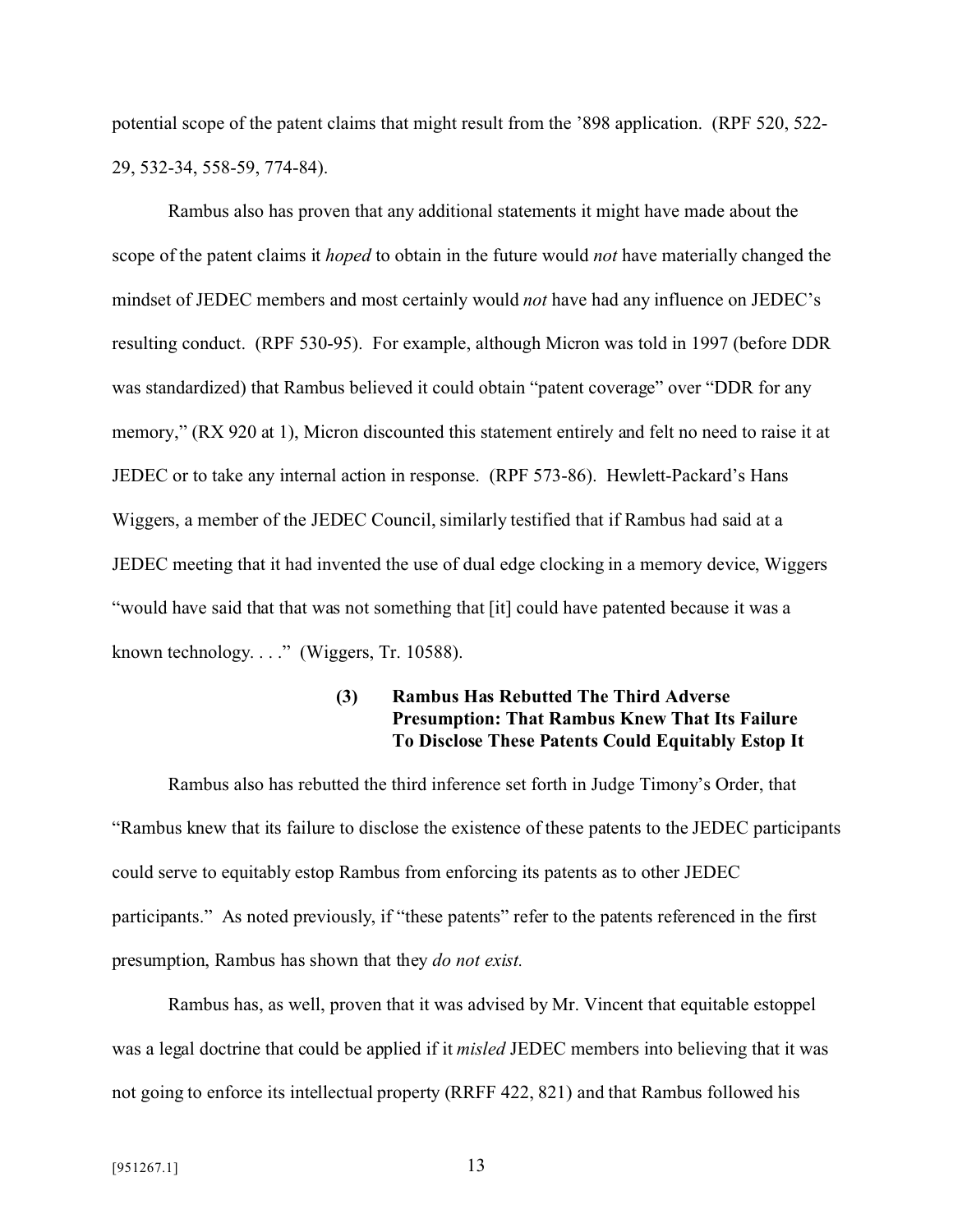advice. Mr. Crisp did not mislead JEDEC members about Rambus's intentions to enforce its intellectual property. He openly refused to comment about Rambus's intellectual property position at both the May 1992 and September 1995 JEDEC meetings, and at the latter meeting, he explicitly warned JEDEC that Rambus's "presence or silence at committee meetings does not . . . make any statement regarding potential infringement of Rambus intellectual property." (JX 27 at 26; RPF 464-558; RRFF 760). So, although Rambus was aware of the legal principle of equitable estoppel, the evidence establishes that Rambus did not act in a manner that could have triggered that doctrine.

### **(4) Rambus Has Rebutted The Fourth Adverse Presumption: That Rambus Knew Or Should Have Known That Litigation Over Its Patents Was Reasonably Foreseeable**

The fourth presumption, that "Rambus knew or should have known from its participation in JEDEC that litigation over the enforcement of its patents was reasonably foreseeable," is not material to any issue this Court must decide. Nonetheless, it has been rebutted. First, Complaint Counsel have stipulated that Rambus had no patents that were essential to the manufacture or use of any device manufactured to a JEDEC specification prior to January 1996. (The Parties' First Set of Stipulations, para. 10). Second, Rambus has not asserted any patent that issued prior to June 22, 1999 against any JEDEC-compliant device. (DX 14, Stipulated Patent Tree, Ex. A to Parties' First Set of Stipulations). Third, Rambus did not know while it was a JEDEC member that it would in fact get patent claims that covered the four features in question. (RRFF 1676- 88). Finally, the record evidence makes plain that Rambus did not anticipate litigation over its patents until 1999. (CX2114 at 161-63 (Karp Dep.)). Until that time, Rambus expected that the companies with whom it was negotiating would agree, as many did agree, to negotiate license agreements with Rambus on terms that they and Rambus viewed as fair and reasonable. It was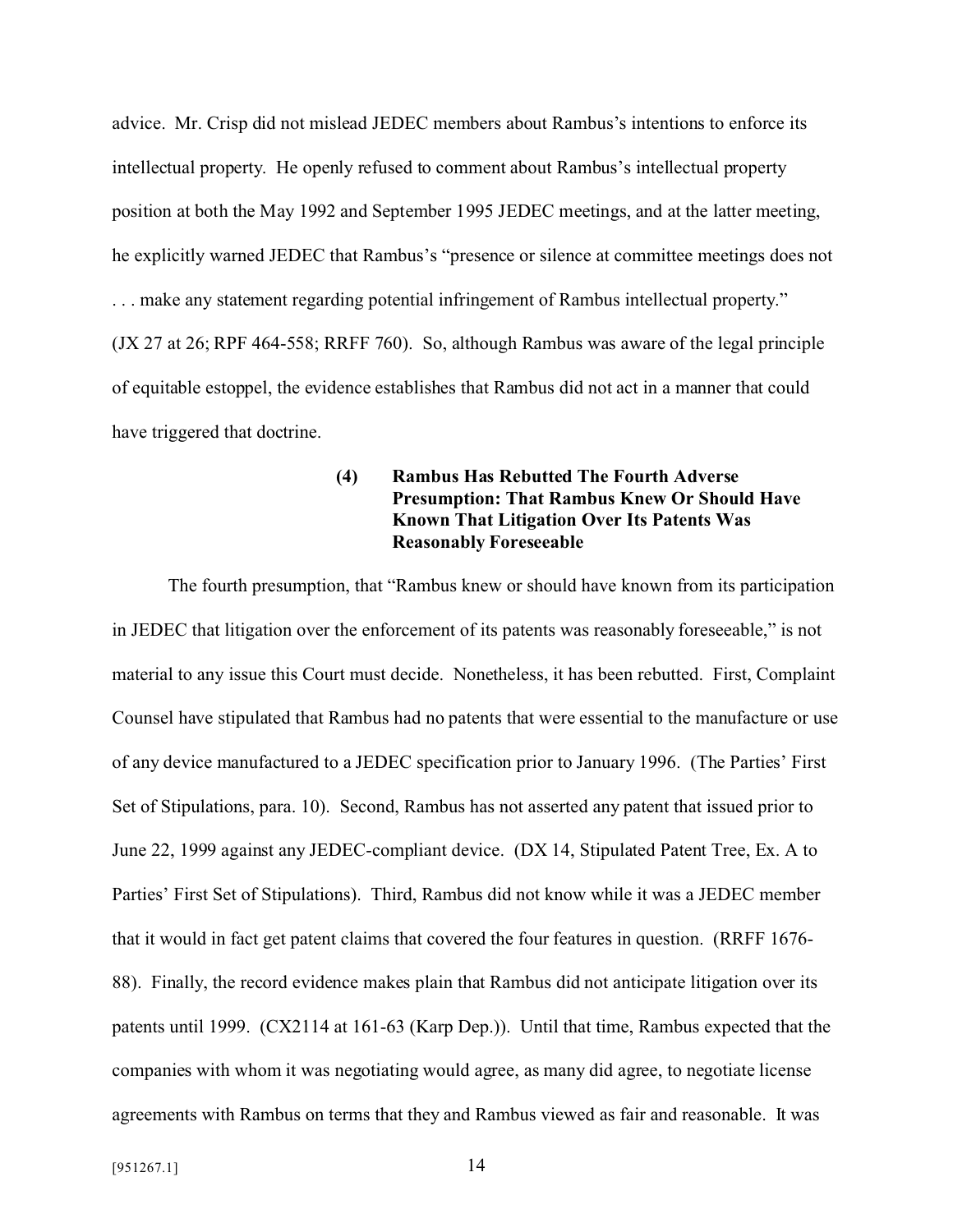only after Hitachi refused to take a license and then later, after Micron even refused to negotiate, that it became apparent that litigation would be necessary to enforce Rambus's patents. (*Id.*).

### **(5) The Three Remaining Adverse Presumptions Are Not Pertinent To Any Material Issue That Must Be Decided By This Court**

The three remaining adverse presumptions, that: (5) Rambus provided inadequate guidance to its employees as to what documents should be retained and which documents could be discarded as part of its corporate document retention program; (6) Rambus's corporate document retention program specifically failed to direct its employees to retain documents that could be relevant to any foreseeable litigation; and (7) Rambus's corporate document retention program specifically failed to require employees to create and maintain a log of the documents purged pursuant to the program, are not relevant to any issue that remains to be decided by this Court.<sup>14</sup> Rather, these three adverse presumptions simply form the basis for Judge Timony's spoliation finding.

Rambus does not contest the finding that it did not specifically instruct its employees to maintain a log of the documents that were discarded, although it does dispute the premise that maintenance of such a log is a necessary component of a document retention program. Rambus does contest the other two presumed facts. As discussed in Section II.B.1.a, *supra*, Rambus presented substantial evidence that the document retention policy developed by Mr. Karp and disseminated to all of Rambus's employees through oral presentations and in written form provided appropriate guidance and did, in fact, instruct employees to retain documents that might

 $14$  Because these last three presumptions do not bear on any issue that this Court must now decide, they are not addressed in any detail in this Reply Brief, although they are discussed in somewhat greater detail in Rambus's Responses to Complaint Counsel's Proposed Findings. (*See* RRFF 1718-58).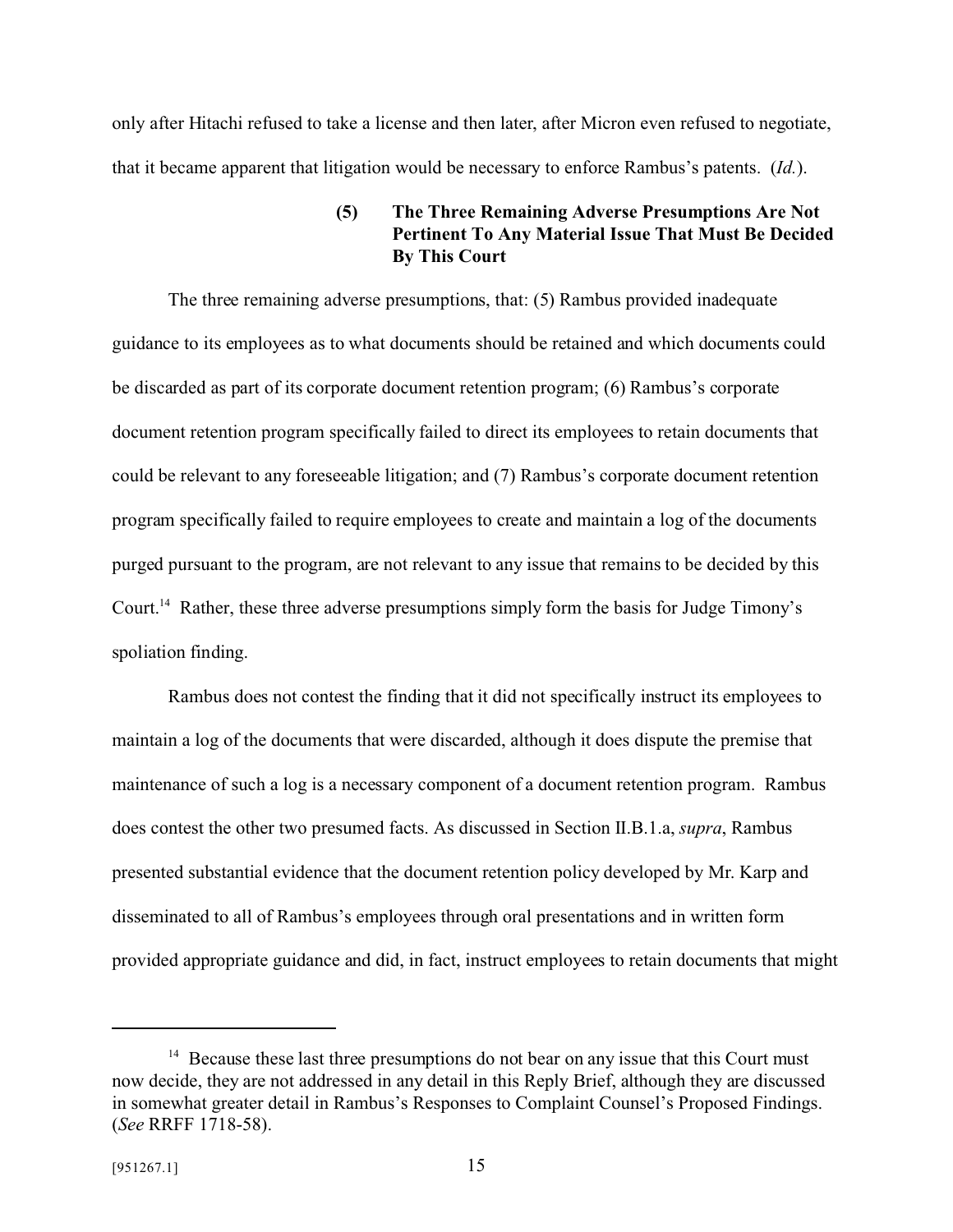be relevant to any litigation that was foreseeable. (RRFF 1718-58). Rambus employees were told to "LOOK FOR THINGS TO KEEP" and "LOOK FOR REASONS TO KEEP IT," (CX 1264 at 4, 7), not, as Complaint Counsel suggest, to "look for reasons to throw it away." And, as noted earlier, there is no group of documents that Rambus has not produced that would be pertinent to the issues in this litigation.

### **2. Complaint Counsel Are Not Entitled To Any Inference As A Result Of The Fact That Testimony From Messrs. Davidow, Tate And Mooring Was Presented By Deposition Rather Than In Person**

Complaint Counsel contend that their burden to prove the essential elements of their claims should be eased because Rambus chose not to call William Davidow, Geoff Tate and David Mooring to testify live during its case-in-chief. (CCB at 34-36). The case law does not permit such an inference in the circumstances presented here.

Complaint Counsel and Rambus *each* listed Messrs. Davidow, Tate and Mooring as trial witnesses. During their case-in-chief, Complaint Counsel *chose* to present prior recorded testimony from each of these gentlemen, rather than to call them live. Rambus did the same. Complaint Counsel contend that as a result of their and Rambus's decisions to rely upon the deposition testimony of these witnesses, Complaint Counsel are entitled to a "missing witness" inference. They ask this Court in essence to infer that these gentlemen, if they had been called to testify live, would have testified differently than they already had testified, or on different subjects, and that their testimony would have been unfavorable to Rambus.

Complaint Counsel's argument is fundamentally flawed, both factually and legally. Complaint Counsel rely upon several cases for the proposition that, where a witness is "peculiarly available" to, and biased toward, one party, and the witness has "superior knowledge" of "key facts," an adverse inference is appropriately drawn if that party does not call the witness,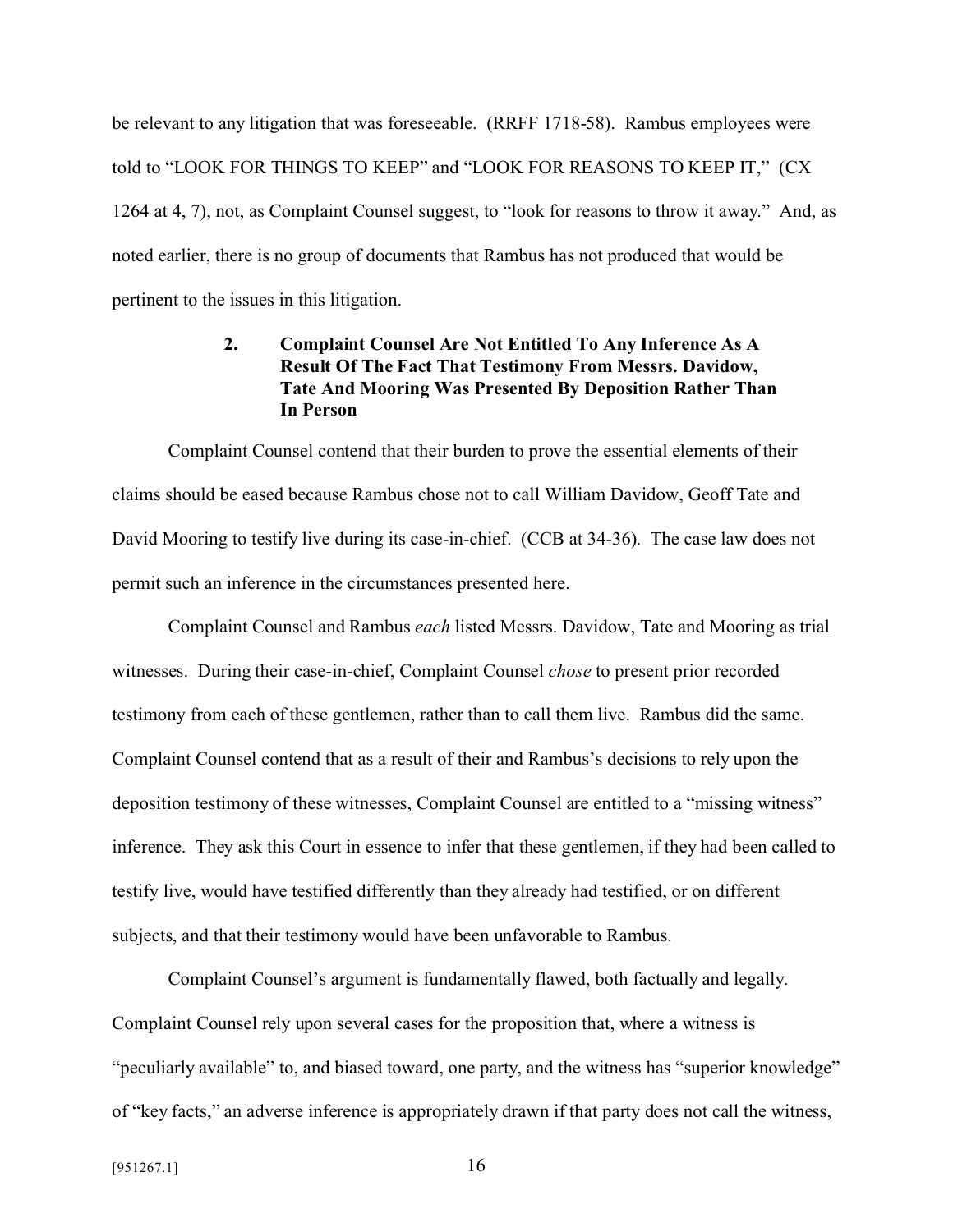*even if* the witness is within the subpoena power of both parties. (CCB at 34-35). These cases are outdated and inapplicable here. *None* of the cases cited by Complaint Counsel involved a situation where the parties actually introduced testimony (by deposition) from the "missing" witnesses. This distinction is critical, for when witnesses testify at trial by way of deposition – as Messrs. Davidow, Tate and Mooring did – they are "not 'missing witnesses' at all," as the First Circuit held this year in *Bogosian v. Woloohojian Realty Corp.*, 323 F.3d 55, 67 n.10 (1st Cir. 2003). *See also Oxman v. WLS-TV*, 12 F.3d 652, 661 (7th Cir. 1993) (holding that a defendant's decision not to call two witnesses did not justify missing witness inference because the plaintiff, by using the deposition process, *could* "have ensured that their testimony was presented" at trial).

The rationale of *Oxman* and *Bogosian* is equally applicable in administrative proceedings, such as this one, in which discovery is permitted. During the administrative hearing in *Grynberg v. Rocky Mountain Natural Gas Co.*, 2000 WL 280780 (FERC 2000), for example, one party, Questar, listed one of its officers, a Mr. Carricaburu, as a witness. *Id*. at \*1-2. During the hearing, with Carricaburu in the hearing room, Questar decided to withdraw him as a witness. *Id.* at \*13. The opposing party, Mr. Grynberg, asked the ALJ to adopt adverse inferences from Questar's failure to call Mr. Carricaburu, but the ALJ refused to do so. *Id*.

On appeal, FERC upheld the ALJ's decision not to draw any inferences against Questar. As the Commission explained:

> Each party has the right to determine whether it wants witnesses to testify and has the right to withdraw a witness. If Grynberg wanted to elicit testimony from Mr. Carricaburu, he could have deposed or called Mr. Carricaburu as a witness during Grynberg's case-in-chief, but he failed to avail himself of that right. . . . Each party must take responsibility for its own hearing preparation and call those witnesses it determines will support its case. Similarly, adverse inferences are not appropriate because Mr. Carricaburu was available to Grynberg, and it was Grynberg who chose not to call him as a witness at the appropriate time established in the trial schedule.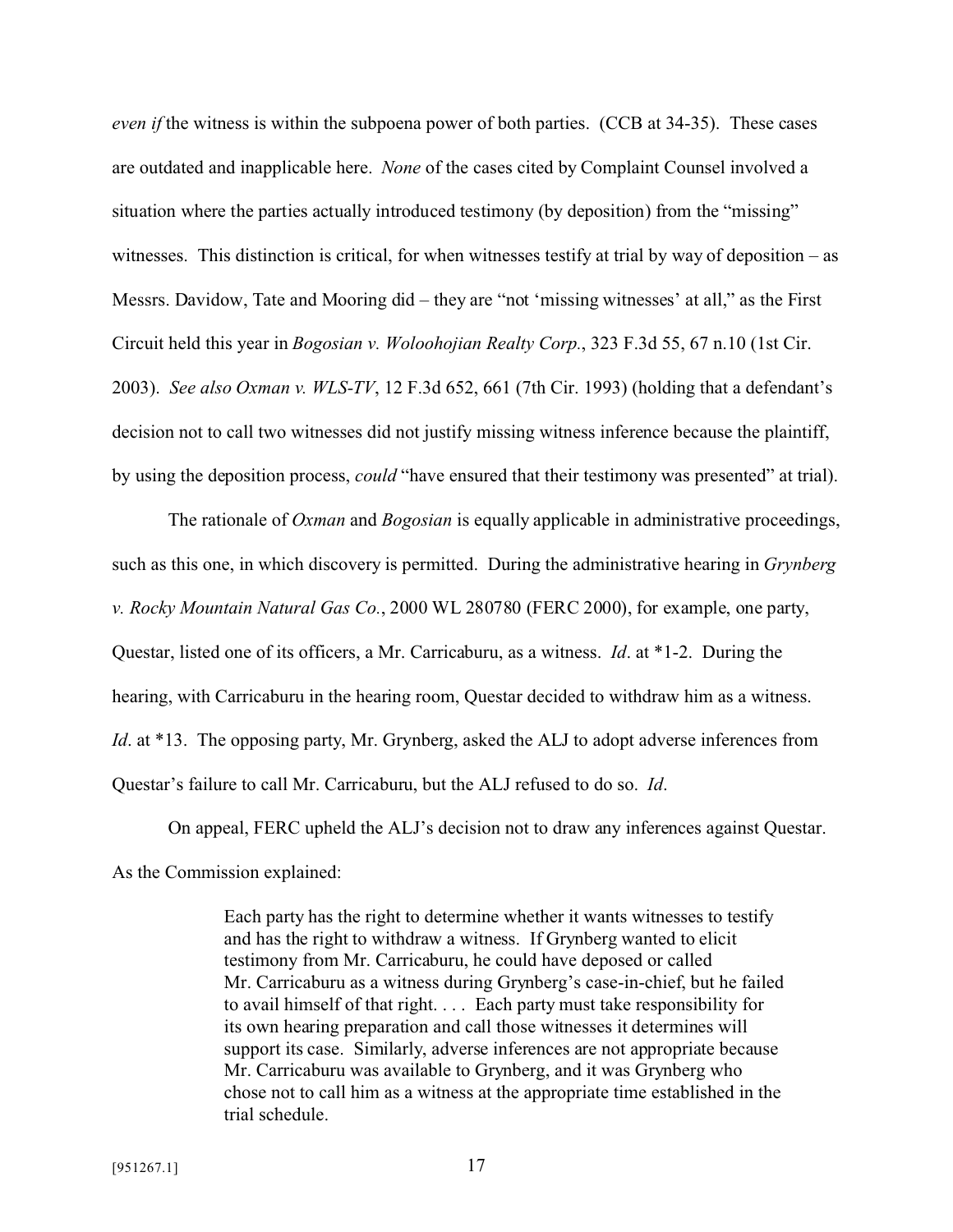*Id*. *See also Wilson v. Merrell Dow Pharmaceuticals, Inc.*, 893 F.2d 1149, 1151 (10th Cir. 1990) (affirming trial court's refusal to adopt missing witness inference where the plaintiff "did not even attempt to subpoena" the witness in question); *United States v. Busic*, 587 F.2d 577, 586-7 (3d Cir. 1978), *rev'd on other grounds*, 446 U.S. 398 (1980) ("we hold that where neither the government nor the defendant calls a witness who is available to both, the 'missing witness' instruction does not properly lie").

The arguments against the imposition of adverse inferences are even stronger here than in *Grynberg*, *Wilson*, and *Busic*, for in this case, Complaint Counsel *did* take the witnesses' depositions and *did* offer into evidence their deposition testimony.<sup>15</sup> They are not, therefore, "missing" witnesses at all. *See Bogosian*, 323 F.3d at 68 n.10. Moreover, the only topics that Complaint Counsel identify as ones they would have asked about had the witnesses testified live (CCB at 37) were fully explored in deposition, and much of this testimony was designated and now is part of the trial record.

While Complaint Counsel apparently regret their decision not to call these witnesses to testify live, that tactical choice provides no basis for the imposition of adverse inferences against Rambus. *Grynberg*, 2000 WL 280780 at \*13. *See also Burgess v. United States*, 440 F.2d 226, 239 (D.C. Cir. 1970) (Robb, J., concurring) ("Having deliberately rejected an opportunity to produce a witness, a [party] should not be permitted to complain that the witness is missing.").

<sup>&</sup>lt;sup>15</sup> The Court has been presented with a total of 1045 pages of prior testimony from these three witnesses. This page count is obtained by counting the number of transcript pages from which testimony by these three witnesses was designated in The Parties' Designated Deposition Testimony (Second Corrected Version, filed August 25, 2003).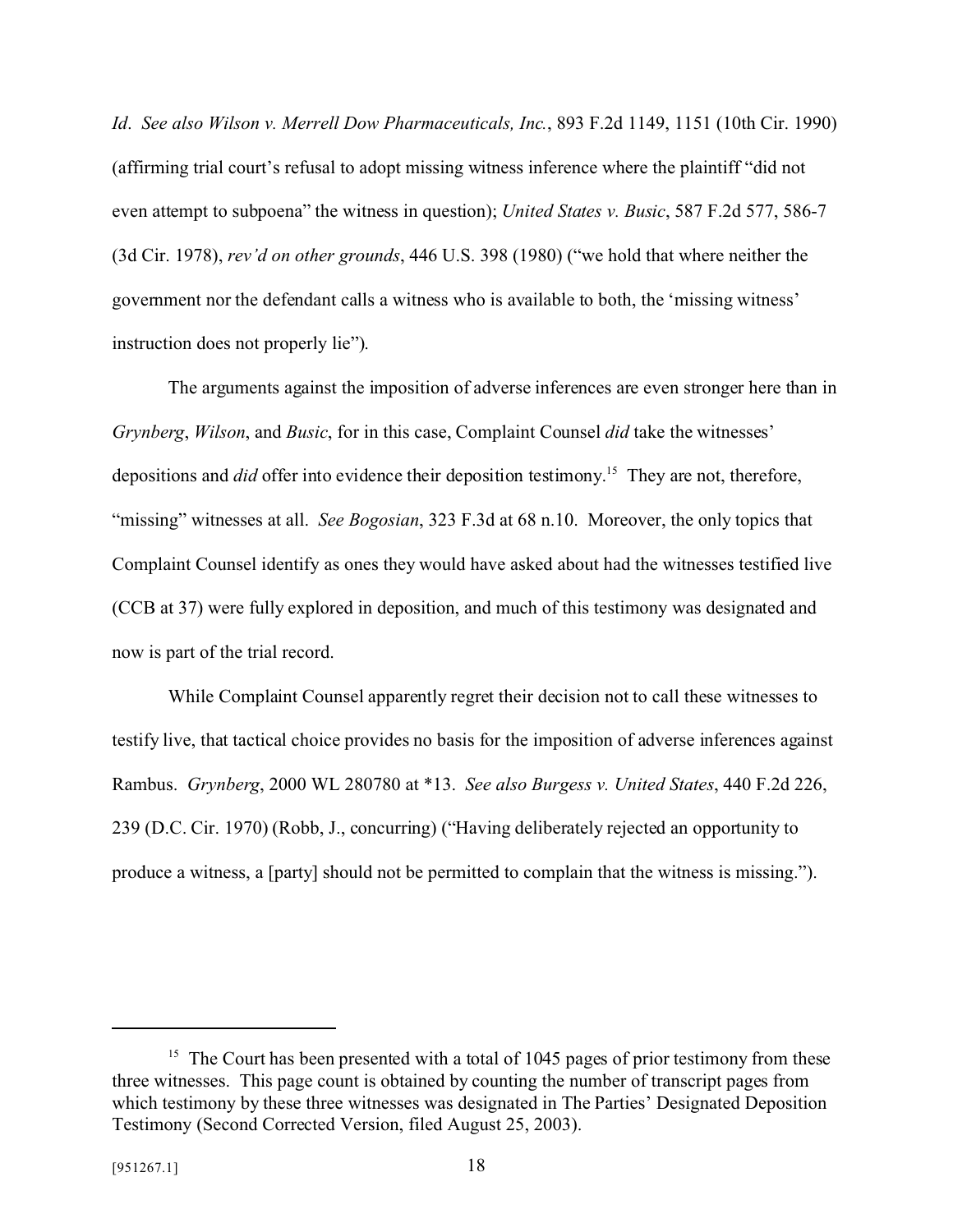### **III. COMPLAINT COUNSEL HAVE FAILED TO CARRY THEIR BURDEN OF PROVING THAT JEDEC'S PATENT POLICY REQUIRED RAMBUS TO DISCLOSE ITS INTELLECTUAL PROPERTY**

### **A. JEDEC's Commitment To "Open Standards" Simply Means That Essential Patents Should Be Available On Reasonable And Non-Discriminatory Terms**<sup>16</sup>

Complaint Counsel argue that "open" standards are those that are unencumbered by patent rights, and that the purpose of JEDEC was to adopt such standards and to avoid standardizing patented technology. (CCB at 38-39). Complaint Counsel contend that Rambus "subverted" JEDEC's "open standards process." (*Id.)*

There are two fundamental problems with Complaint Counsel's description of JEDEC's purported purpose. First, it was not in fact JEDEC's purpose to avoid patented technology. (RRFF 301-04). Rather, JEDEC wanted to ensure that any patents that were essential in order to manufacture or use a standardized device would be available either royalty-free or on reasonable and non-discriminatory terms. (*Id.*). Second, if in fact JEDEC was committed to avoiding patented technology, then its purpose would be inconsistent with the purposes of the antitrust laws. As the EIA itself pointed out in a 1996 letter to the FTC, avoiding patented technology would deny consumers the benefit of the best technology and would be anticompetitive. (RX 669 at 2-3; RRFF 301-04). Such a policy would effectively constitute an unlawful boycott of patented technologies and of companies, such as Rambus, that develop these technologies.

### **1. Complaint Counsel Miscite And Ignore Record Evidence In Order To Argue That By "Open Standards," JEDEC Meant Standards That Did Not Incorporate Patented Technology**

Rambus does not dispute that one goal of JEDEC was to develop "open standards." The evidence does not, however, support Complaint Counsel's position that an "open" standard must

<sup>&</sup>lt;sup>16</sup> This section responds principally to CCB at  $\S$  III.A.1, but to some extent it also responds to arguments made at § III.A.3.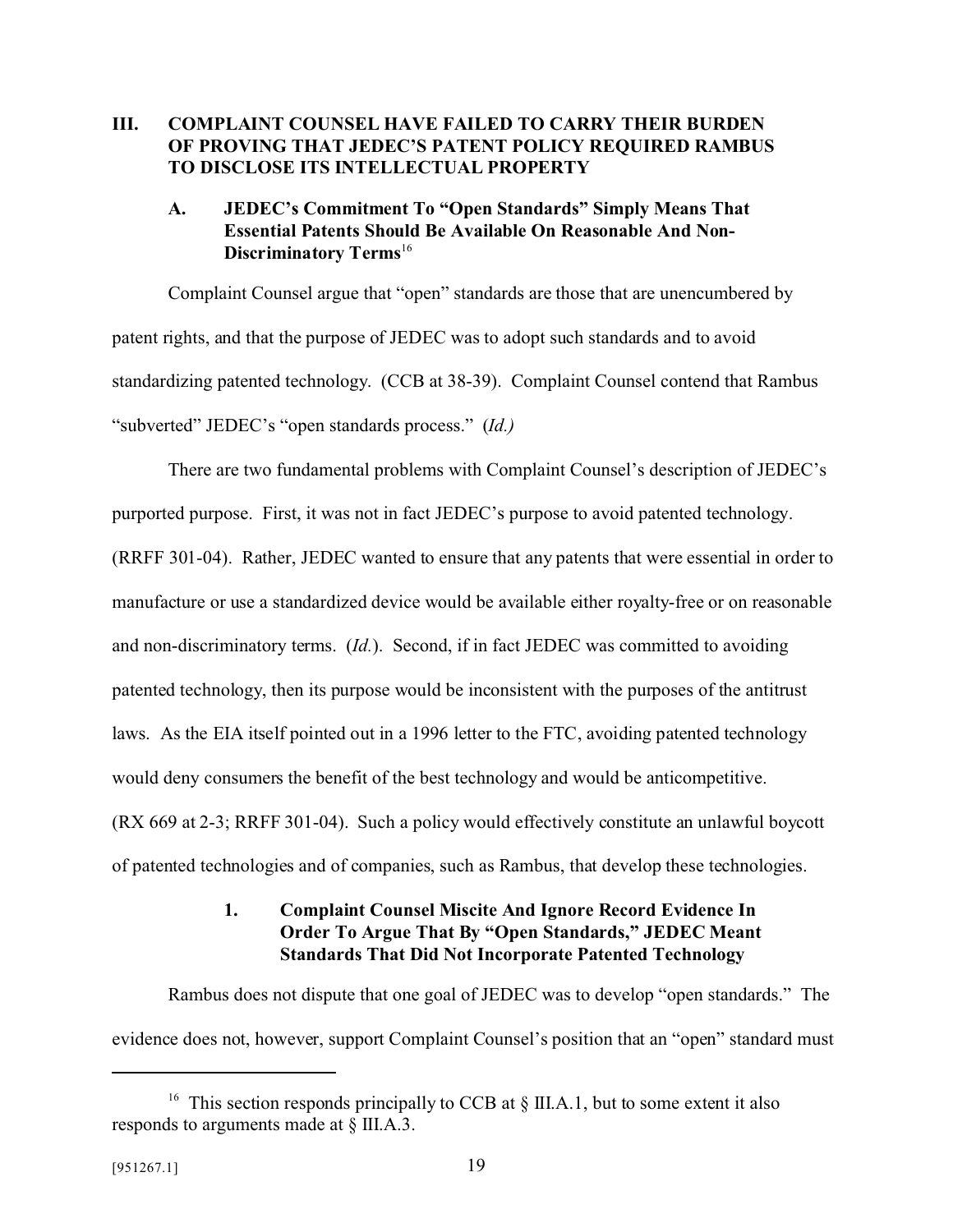be patent-free. In 2002, for example, EIA General Counsel and JEDEC President John Kelly drafted an "Overview of the JEDEC Patent Policy," in which he stated that "Open standards by definition are free of *restrictive* intellectual property (or 'IP') rights." (CX 449 at 2) (emphasis added). At trial, Mr. Kelly was asked what he meant by "restrictive intellectual property rights":

> Q. And you say, 'Open standards by definition are free of restrictive intellectual property or IP rights,' correct?

A. Yes, sir.

Q. And by 'restricted' you mean that there's no objection to having features [in] standards that are protected by valid patents as long as they're available to all comers on reasonable and nondiscriminatory terms?

A. Yes, sir.

(Kelly, Tr. 2072).

Many other trial exhibits confirm that "open standards" may, and often do, include patented features or technologies. As the EIA's January 1996 letter to the FTC puts it, "the important issue is the license availability on reasonable, non-discriminatory terms." (RX 669 at 4). The EIA Legal Guides, which governed JEDEC proceedings, (Kelly, Tr. 1829-30; CX 204 at 6), provide that a "basic objective" is that "[s]tandards are proposed or adopted by EIA without regard to whether their proposal or adoption may in any way involve patents on articles, materials or processes" (CX 204 at 4; *see also* RPF 51).

Not only did JEDEC permit the use of patented technology in its "open standards," JEDEC and EIA also recognized that if they were to try to avoid patented technology, consumers would suffer. In its January 1996 letter to the FTC, the EIA – on behalf of all of its standard activities, specifically including JEDEC – stated that "[a]llowing patented technology in standards is procompetitive:":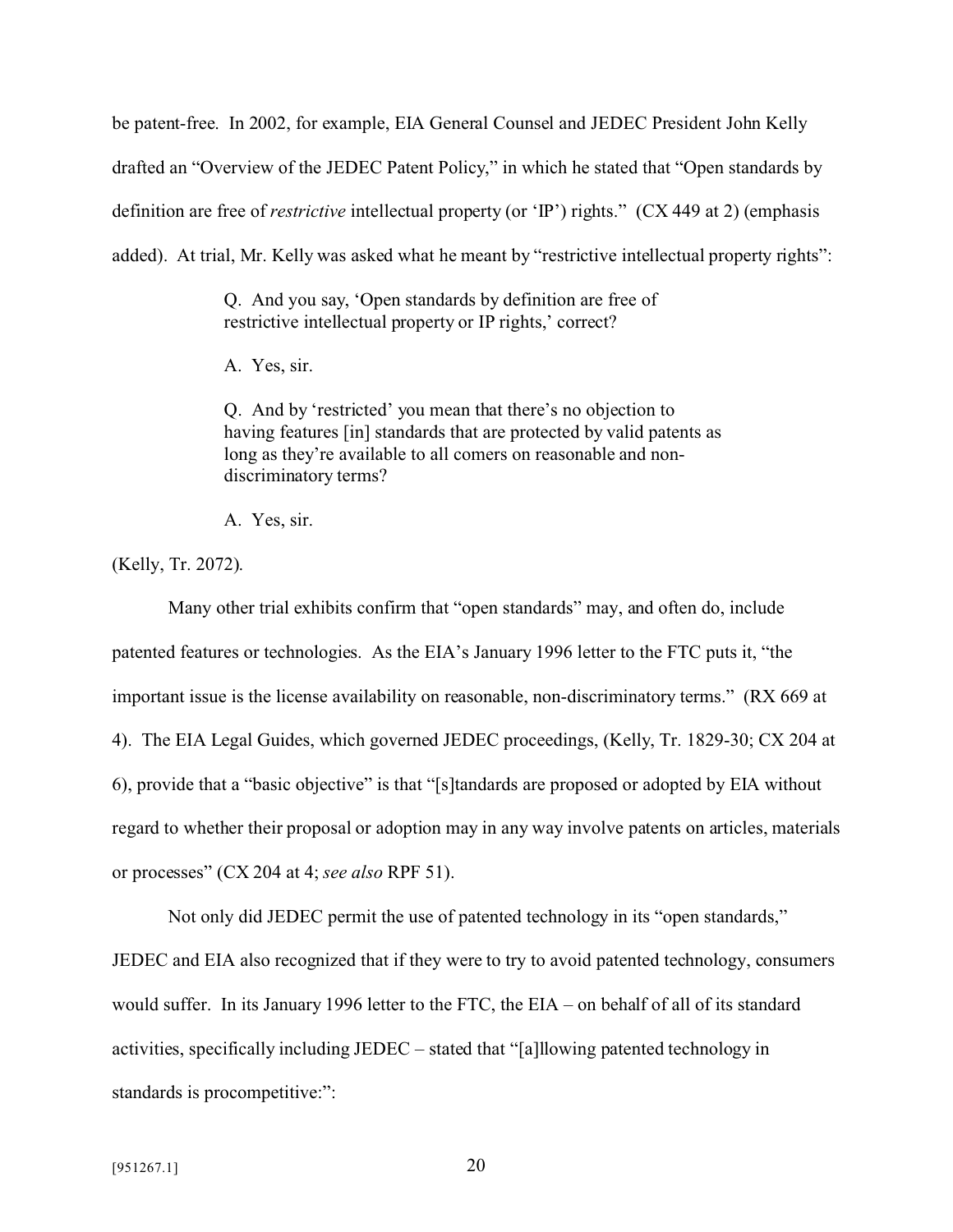By allowing standards based on patents, American consumers are assured of standards that reflect the latest innovation and high technology the great technical minds of this country can deliver.

(RX 669 at 2-3). Later in its letter, EIA expanded on this point, stating that:

there is a positive and pro-competitive benefit to incorporating intellectual property in standards. As ANSI stated in its December 1, 1995 testimony (p. 10), "When proprietary technology is incorporated into a standard, it is available to all competing companies. This spurs the rate of technology's implementation and enhances U.S. competitiveness."

• • •

Standards in these high-tech industries must be based on the leading edge technologies. Consumers will not buy second-best products that are based only on publicly available information. They demand and deserve the best technology these industries can offer.

(RX 669 at 3, 4).

Thus, EIA and JEDEC recognized, in an official comment letter to the FTC, that there are

important, procompetitive benefits to including patented technology in standards. They did *not*

seek to avoid intellectual property; they welcomed it. Moreover, as discussed in the following

section, if JEDEC had sought to avoid including patented technology in its standards, as

Complaint Counsel allege it did, JEDEC would be acting contrary to antitrust law.

**2. It Would Be Inconsistent With Antitrust Law And Policy To Enforce A Policy To Avoid Patented Technology Whenever Possible; JEDEC's Policy Should Be Interpreted So As To Be Lawful And Procompetitive**

Antitrust policy embraces a single "goal": "promot[ing] efficiency in the economic sense." Richard A. Posner, *Antitrust Law*, 2 (2d ed. 2001). *See also Olympia Equipment Leasing Co. v. Western Union Tel. Co.,* 797 F.2d 370, 375 (7th Cir. 1986) ("the emphasis of antitrust policy [has] shifted from the protection of competition as a process of rivalry to the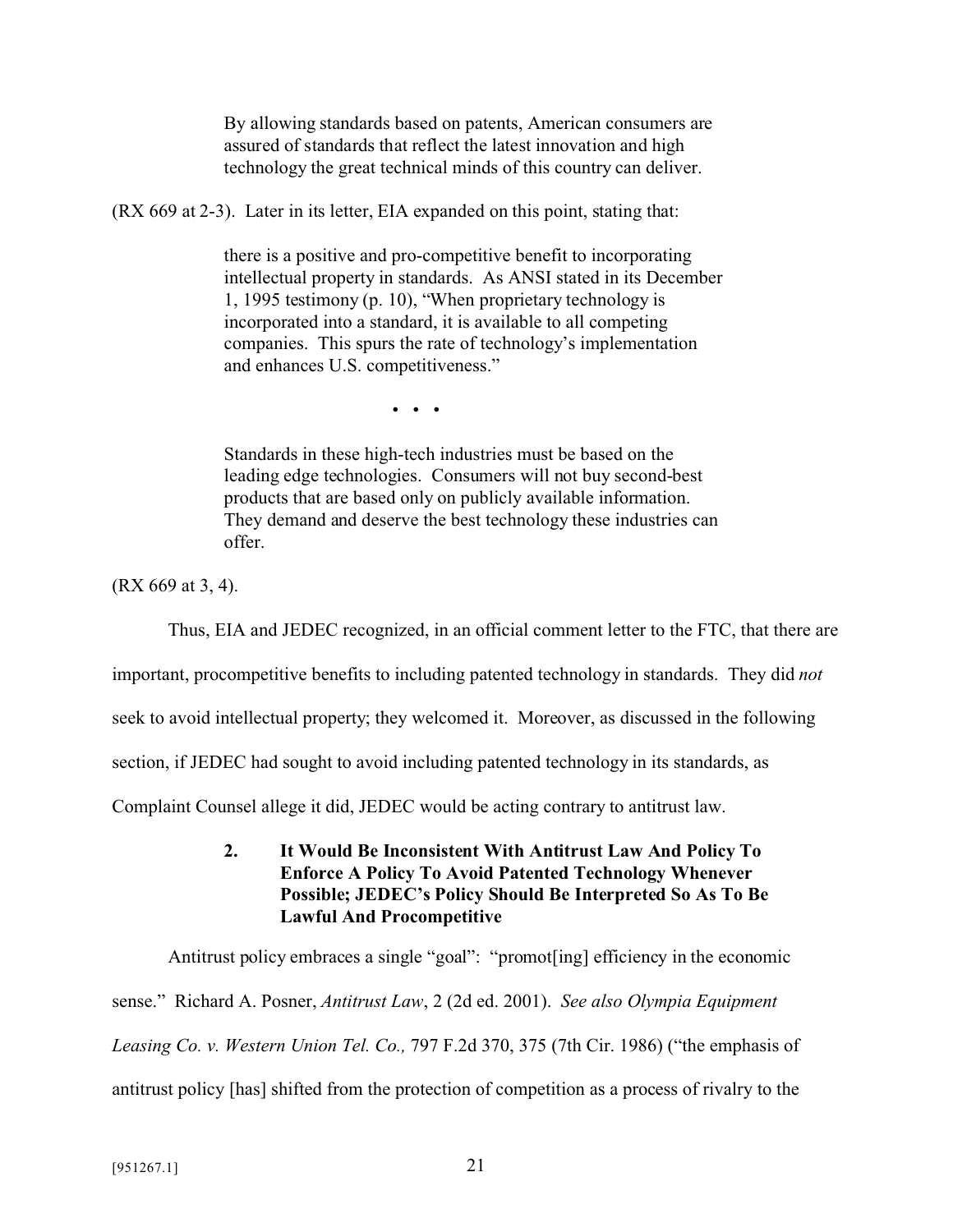protection of competition as a means of promoting economic efficiency"). JEDEC's commitment to open standards, *as construed by Complaint Counsel*, would disserve this fundamental antitrust objective and, if implemented, likely would violate the antitrust laws.

Notwithstanding the evidence summarized above, Complaint Counsel allege that JEDEC's fundamental policy was to avoid the inclusion of patented technologies into standards wherever possible (CCB at 20) and to "strive<sup>[]</sup> to create" standards that were unencumbered by private patent rights (CCB at 39) and that "steer[ed] clear of patents" (CCB at 40). Such a policy would predictably result in the selection of inferior technologies and inferior standards where, as here, the patented technologies are superior to the alternatives. Inferior technologies mean reduced efficiency, reduced total economic welfare, reduced consumer welfare as well. (RX 669 at 2, 3; RX 2011 at 2-5); *see also* David Teece and Edward Sherry, *Standard Setting and Antitrust*, 87 MINN. L. REV. 1913, 1931-33, 1991-92 (2003).<sup>17</sup>

This implication of the alleged JEDEC policy is not avoided by Complaint Counsel's repeated suggestion that JEDEC intended to avoid patented technologies only "whenever possible."<sup>18</sup> (CCB at 39, 40). That vague qualification provides no assurance that patented technologies will be chosen when they are superior to the unpatented alternatives; rather, it suggests, as Complaint Counsel argue in this case, that JEDEC will prefer even unpatented technologies that are inferior, so long as it is "possible" to include them.

The Commission has itself recognized that a refusal to include patented technology in a standard is inconsistent with the objectives of the antitrust laws and, indeed, constitutes a

 $17$  Complaint Counsel used this law review article, CX 1902, when cross-examining Professor Teece (Teece, Tr. 10480 *et seq*.).

<sup>&</sup>lt;sup>18</sup> Or, as their economic expert put it, JEDEC rules put a "penalty" on patented technologies. (McAfee, Tr. 7337, 7582-83).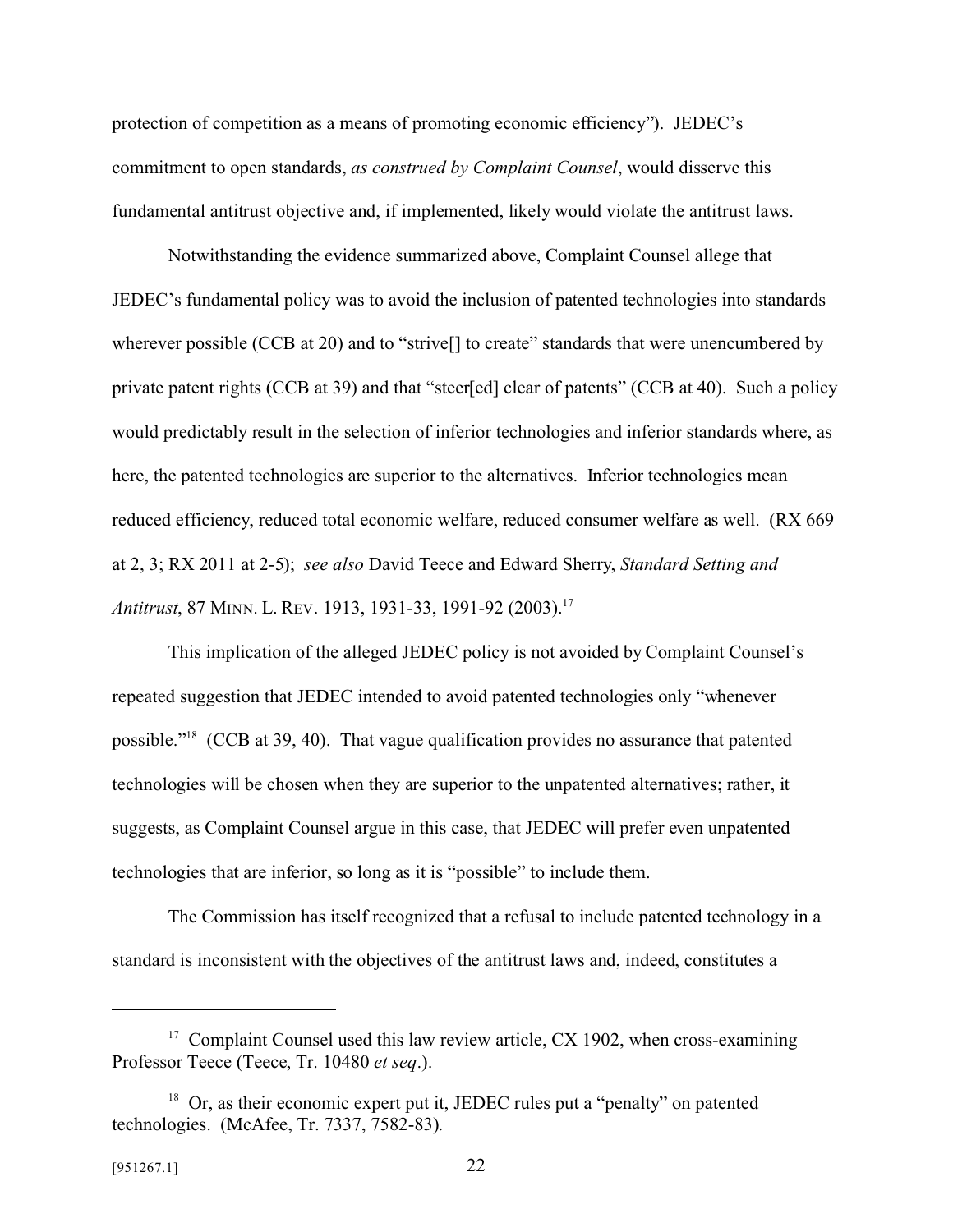violation of Section 5. In *In the Matter of American Society of Sanitary Engineering*, 106 FTC 324, 1985 FTC LEXIS 20 (1985), the American Society of Sanitary Engineering ("ASSE") had refused to permit inclusion of patented technology in a standard for ballcocks, even though the patented technology in question protected against backflow at least as well as the ballcock valves that were included within the standard. *Id.*, 1985 FTC LEXIS 20, \*7-9. The FTC charged that the refusal to permit inclusion of patented technology into a standard constituted a concerted refusal to deal and thus violated Section 5 of the Federal Trade Commission Act. *Id.* at \*9-10. In a recent speech, Chairman Muris described the continuing vitality of this decision and of its underlying reasoning:

> At issue was a small business that had developed an innovative toilet tank fill valve. . . . The critical fact was that the new valve prevented backflow through a device other than the one [that the] ASSE standard specified. The ASSE refused to develop a standard for evaluating the ability of this new valve to prevent backflow. In fact, *the ASSE had 'a policy of refusing to develop a standard for a product which is patented or manufactured by only one manufacturer.'* In essence, 'the existing manufacturers did not sanction an innovative product unless they could also produce it.' *The consent order required, among other things, that the ASSE stop refusing requests for issuance of a standard or modification of an existing standard for a product merely because only one or a small number of manufacturers patent or make the product.*<sup>19</sup>

Because the alleged JEDEC policy to avoid patented technology thus undermines the

purpose of the antitrust laws, it cannot be the basis for an antitrust case. Conduct that violates extrinsic requirements – including even statutes or common law norms – does not violate the antitrust laws unless the conduct disserves the antitrust objective of promoting economic efficiency. *See* § III.E, *infra*. Courts have repeatedly made clear that violations of private

<sup>19</sup> Prepared remarks of Timothy J. Muris, Chairman, *Competition and Intellectual Property Policy: The Way Ahead*, before the ABA Antitrust Section Fall Forum at 6-7 (November 15, 2001) (www.ftc.gov/speeches/muris/intellectual.htm) (footnotes omitted) (emphasis added).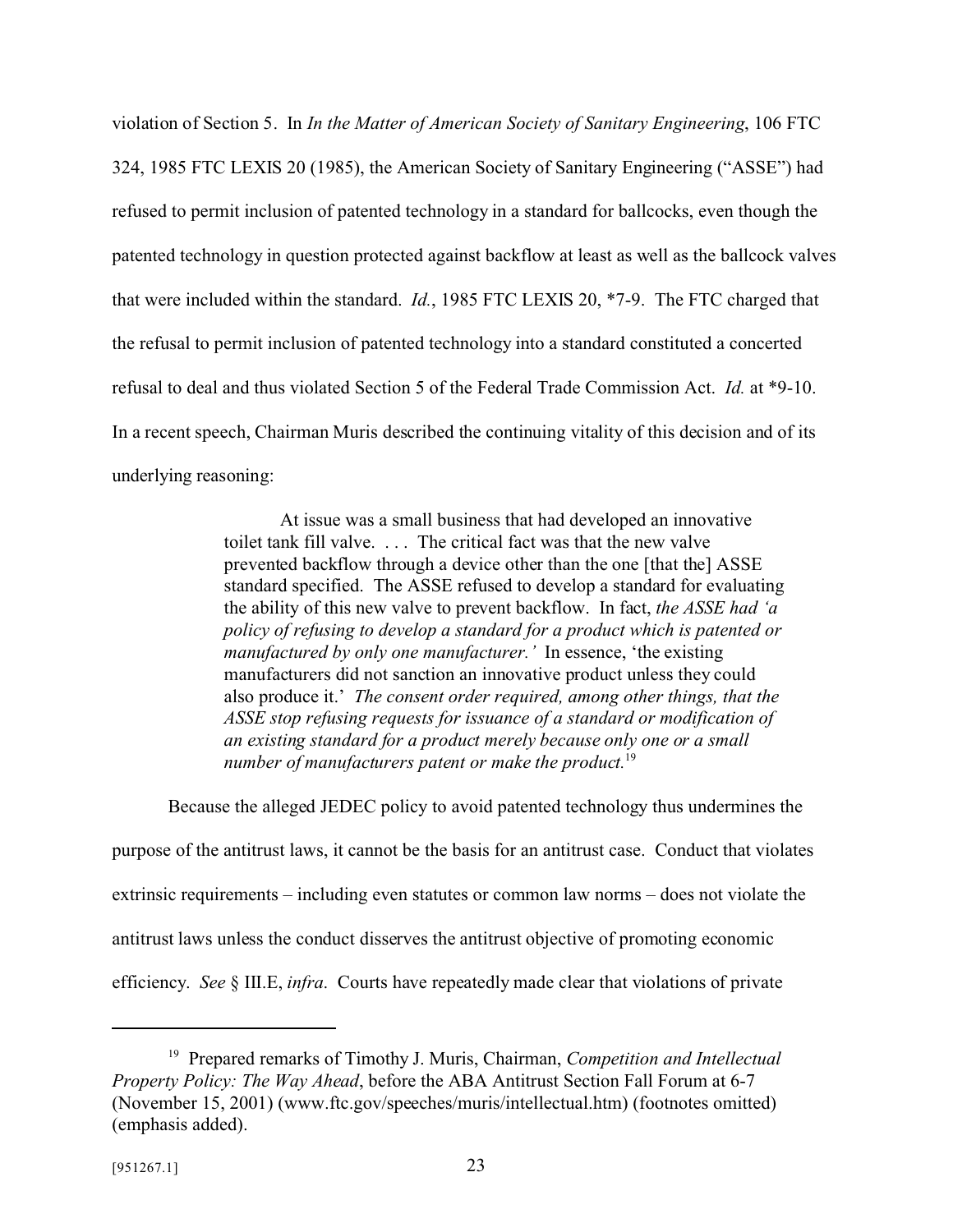policies do not necessarily offend the antitrust laws, *see, e.g., Brookside Ambulance Serv., Inc. v. Walker Ambulance Serv., Inc.*, 1994 WL 592941, at \*3 (6th Cir. 1994) (per curiam); *Vernon v. Southern California Edison Co.*, 955 F.2d 1361, 1368 (9th Cir. 1992), and they have repeatedly refused to enforce private agreements that run afoul of antitrust principles. *See, e.g. Kaiser Steel Corp. v. Mullins*, 455 U.S. 72 (1982). These principles mean that a failure by Rambus to comply with JEDEC's purported policy of avoiding patented technology – or conduct by Rambus alleged to subvert that goal – cannot violate the antitrust laws because the alleged policy itself is contrary to the goals of antitrust.<sup>20</sup>

# **B. A JEDEC Policy Requiring The Disclosure Of Patent Applications And Other Non-Public Information About Members' Intellectual Property Interests Would, Under The Circumstances, Be** Anticompetitive<sup>21</sup>

Complaint Counsel argue not only that JEDEC had a policy to avoid patented technologies, but also that it required members to disclose patent applications, intentions to file or amend patent applications, and other non-public information about their intellectual property interests. (CCB at 43 ("anything in the patent process")). To the extent that such a disclosure policy is in aid of JEDEC's policy to avoid patented technology, it disserves the interests of the antitrust laws and, as explained above, even if the evidence supported it, cannot be a proper basis

<sup>&</sup>lt;sup>20</sup> The conflict between the antitrust laws and the alleged JEDEC policy to avoid patented technology has another implication for this case. The evidence as to whether JEDEC had such a policy is in dispute. The Court's analysis of that disputed evidence should be informed by the fact that the policy alleged by Complaint Counsel would undermine the objectives of the antitrust laws, since it should not readily be assumed that JEDEC would have adopted such a policy. Indeed, while Complaint Counsel do not appear to assert that Rambus contractually bound itself to any disclosure requirements, settled principles of contract interpretation may be useful on this issue. *See, e.g.*, *Walsh v. Schlecht*, 429 U.S. 401, 408 (1977) (under federal law, "ambiguously worded contracts should not be interpreted to render them illegal and unenforceable where the wording lends itself to a logically acceptable construction that renders them legal and enforceable"); *Great N. R. Co. v. Delmar Co.*, 283 U.S. 686, 690 (1931) (same)

<sup>&</sup>lt;sup>21</sup> This section responds principally to CCB at  $\S$  III.A.1, III.A.3, and III.C.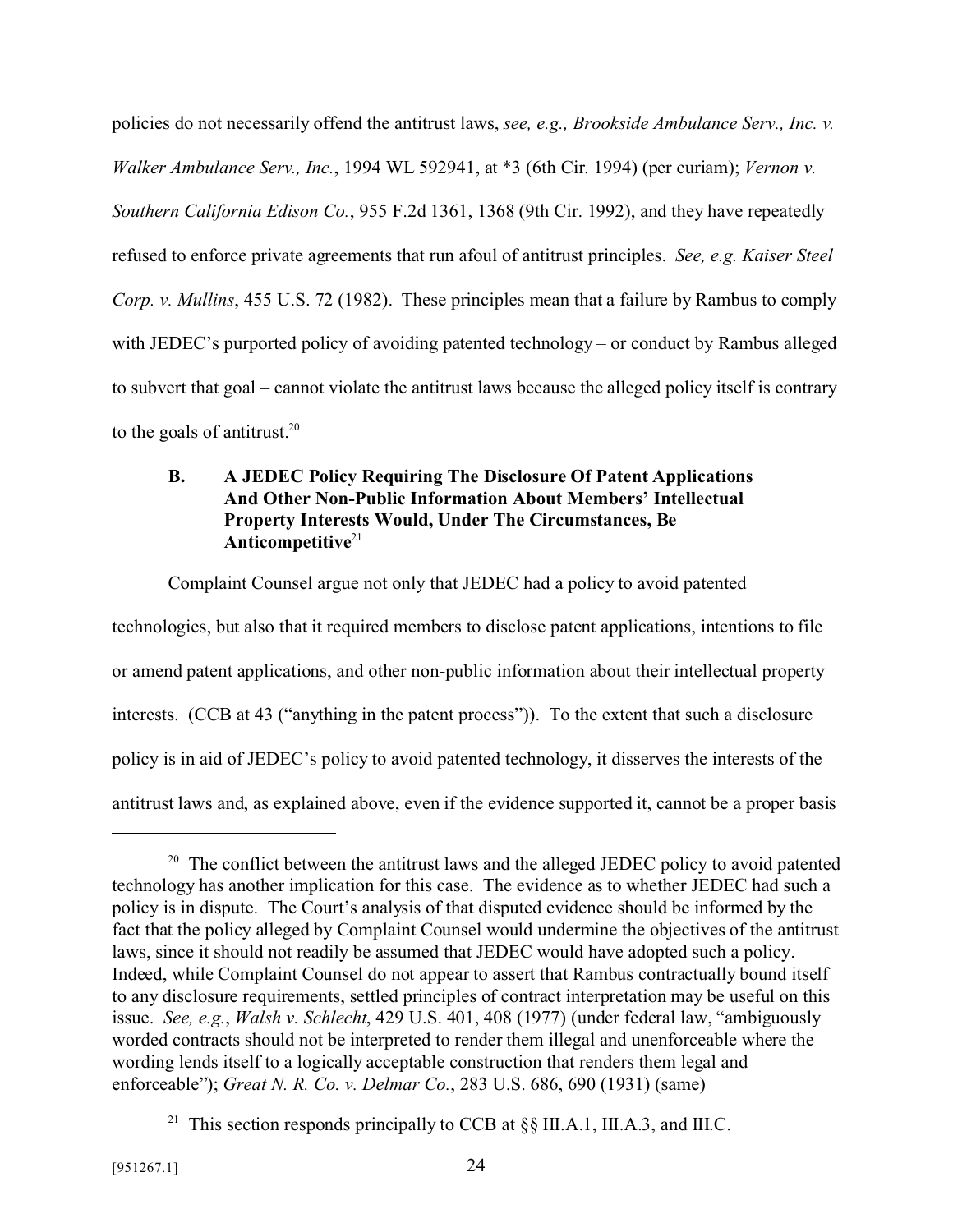for an antitrust case.

The alleged disclosure policy undermines the purposes of the antitrust laws for an additional and independent reason as well. The evidence shows overwhelmingly that disclosure of intellectual property interests to JEDEC does not result in rejection of the patented technology or in *ex ante* bargaining. (RPF 1206, 1213, 1220-41). Disclosure of more than issued patents has, instead, two different effects. First, such disclosure entails the surrender of the member's legitimate trade secret interest in non-public information about its intellectual property interests. (*See* RPF 1494). Second, disclosure triggers, under some circumstances, a RAND commitment by the owner of the intellectual property interests. (*See* CCB at 47-48). In other words, disclosure has both (1) the undesirable and anticompetitive effect of taking away trade secret protection and (2) sometimes, on Complaint Counsel's theory, the arguably desirable effect of triggering a RAND commitment.

Even assuming that a RAND commitment is a legitimate, procompetitive result, the disclosure rule under these circumstances is anticompetitive because a RAND commitment could be obtained without any disclosure requirement at all. JEDEC could, instead, simply require all members to agree that if they obtain patents covering technologies that are included in JEDEC standards, they will license those patents on RAND terms.<sup>22</sup> This alternative would achieve all the benefits obtained by a disclosure obligation, without the anticompetitive costs of required surrender of legitimate trade secrets.

Should it matter that there is an obviously less restrictive alternative to the disclosure requirement alleged by Complaint Counsel? It should. The court should construe JEDEC's

 $22$  Indeed, this is what JEDEC Council member Hans Wiggers understood the rule to be. (Wiggers, Tr. 10591). (*See also* RX-2011).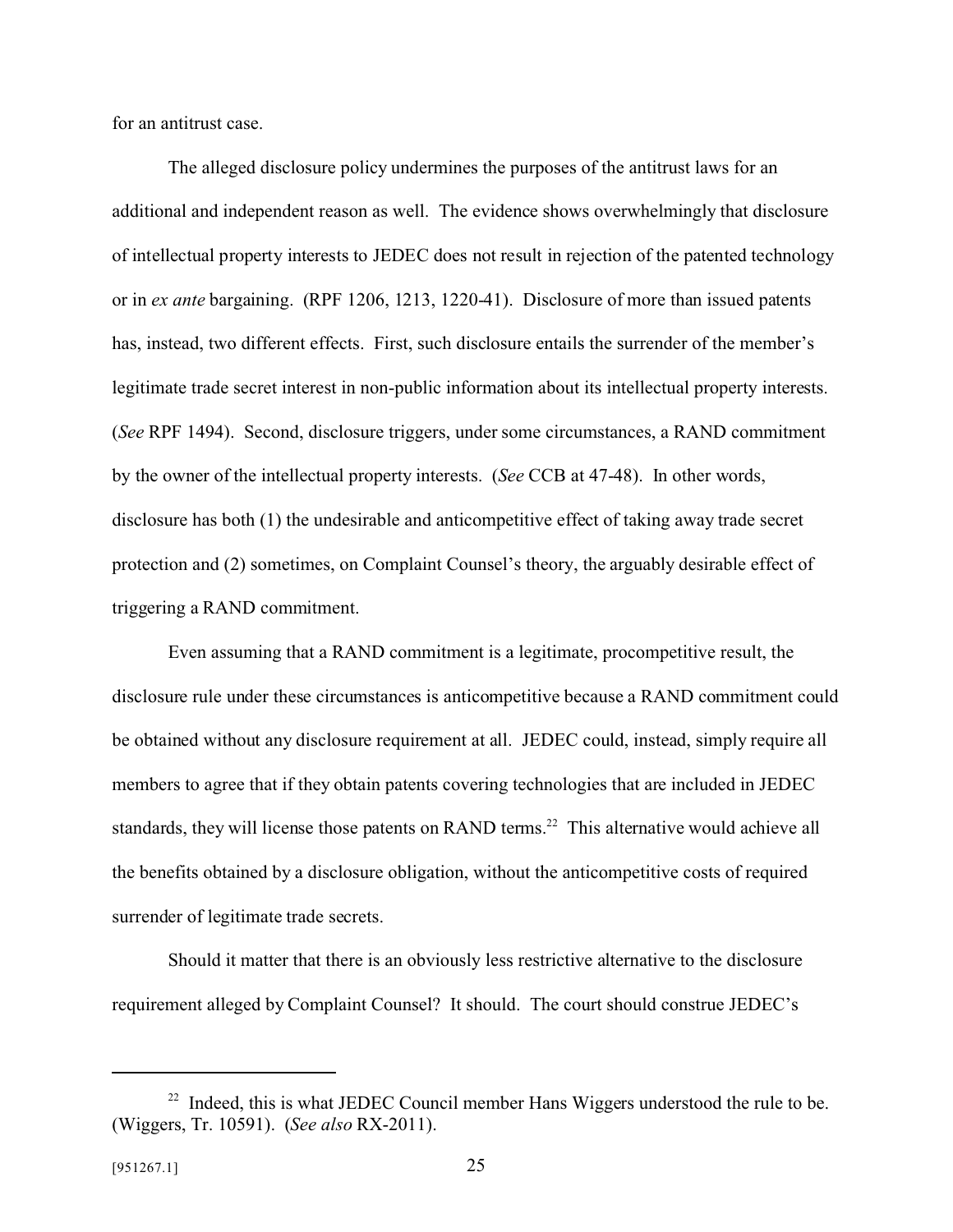patent policy, if it can, so that it comports with the law, and it has been clear since Justice Taft's landmark opinion in the *Addyston Pipe* case more than one hundred years ago that agreements among competitors, such as those establishing the rules and policies of standard setting organizations, will be deemed to violate the antitrust laws if their purportedly legitimate purposes can be served by means that impinge less upon other antitrust objectives. *United States v. Addyston Pipe & Steel Co.*, 85 F. 271, 282-83 (6th Cir. 1898), *modified and aff'd*, 175 U.S. 211 (1899). *See also, e.g., Law v. NCAA*, 134 F.3d 1010, 1019 (10th Cir. 1998); *Sullivan v. NFL*, 34 F.3d 1091, 1103 (1st Cir. 1994) (restraint is not reasonable for antitrust purposes "if a reasonable, less restrictive alternative . . . exists that would provide the same benefits").

# **C. The Contemporaneous Evidence Overwhelmingly Supports The Conclusion That JEDEC Policy Did Not Require Rambus To Disclose Its Intellectual Property<sup>23</sup>**

# **1. Complaint Counsel's Description Of JEDEC's Patent Disclosure Policy Is Not Supported By The Weight Of The Evidence**

Complaint Counsel have put forth a description of what they allege JEDEC's patent

policy to have been during the time Rambus was a JEDEC member. They have said that

JEDEC's patent policy consisted of the following elements:

- A mandatory duty to disclose
- issued patents and patent applications
- whether your own or those of a third party that any JEDEC participant was aware of
- that "might be involved" in standards "under development,"
- with the disclosure being made as soon as a participant becomes aware that a patent or patent application might cover a technology that might be incorporated in a standard, and

<sup>&</sup>lt;sup>23</sup> This section responds principally to CCB at  $\S$  III.A.2.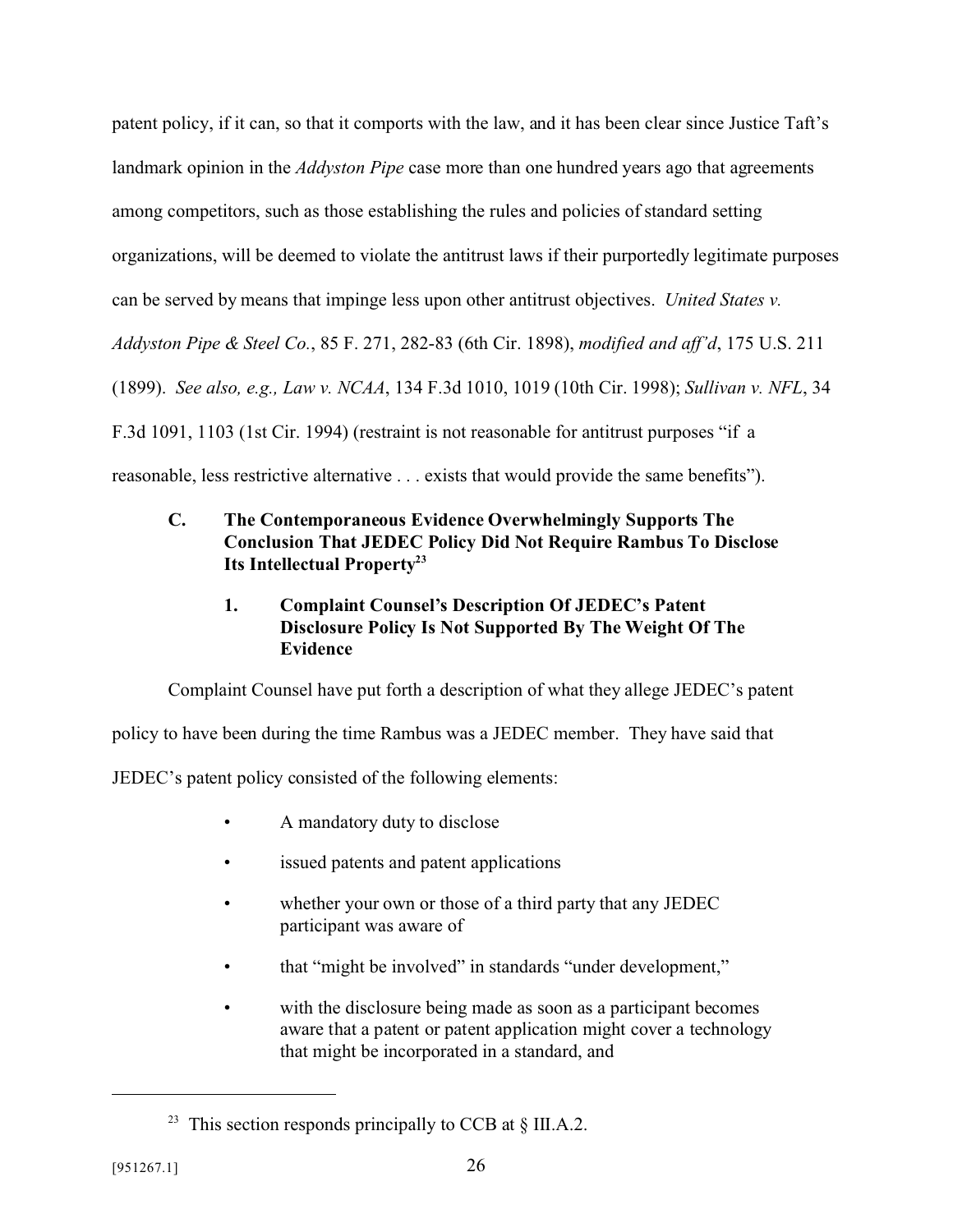with the disclosure consisting of more than just the patent number – at least sufficient information as to put the committee on notice as to the nature of the relationship between the proposed standard and the patent or patent application.

#### (CCB at 42-46).

Complaint Counsel's case depends upon proving that their version of the patent policy is correct. If they are wrong about *any one* of the elements (with the possible exception of the third and sixth elements, which do not appear to be implicated here),  $^{24}$  then Rambus's conduct was in compliance with JEDEC's policy. For example, if the duty to disclose was not mandatory, but simply voluntary, then Rambus had no obligation to disclose. If the duty to disclose applied only to patents, rather than patent applications, Rambus was in compliance because it had no patents that were required to be disclosed. If only essential patents were required to be disclosed, rather than those that might somehow "be involved," then Rambus again was in compliance because it did not have patents or, for that matter, patent applications that were essential to any of the standards JEDEC was developing while Rambus was a member. Finally, if the disclosure was not expected until the time of balloting, then Rambus again was fully in compliance, particularly with respect to any patents alleged to apply to the DDR standard, which was not balloted until long after Rambus withdrew from JEDEC.

Although Complaint Counsel bear the burden of proving the existence of *all* of the abovelisted elements of JEDEC's patent policy, the weight of the evidence in fact shows that *none* of them exist.

<sup>&</sup>lt;sup>24</sup> Because the third and sixth elements do not appear to be in issue, they are not discussed at any length in this brief, although they are addressed more fully in Rambus's Responses to Complaint Counsel's Findings. (RRFF 288-95, 331-32; RPF 542-43, 574-86 (others with knowledge of Rambus patents did not disclose them); Rhoden, Tr. 1304-05 (sufficient to state one "might have IP"); Kelley, Tr. 2700 (sufficient to provide only patent number)).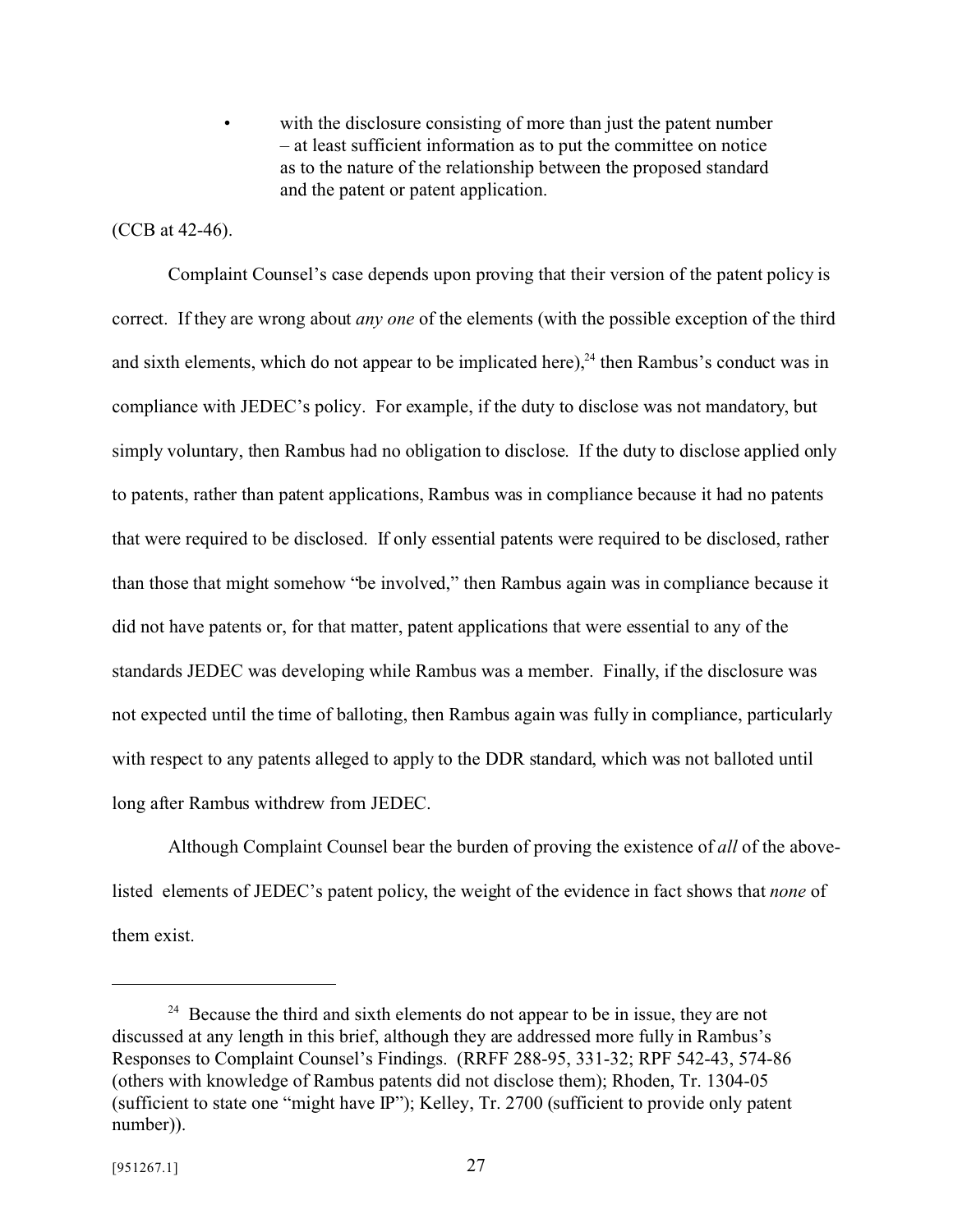#### **2. Disclosures Were Encouraged, Not Required**

There is overwhelming evidence from contemporaneous documents that JEDEC and its members understood that the disclosure of intellectual property interests was *encouraged* and *voluntary*, not required or mandatory. (RPF 128-203). As just one example, the EIA, on behalf of JEDEC and all of its other standards activities, told the FTC in a January 22, 1996 letter that it "*encourage[s]* the early, *voluntary* disclosure of patents that relate to the standards in work." (RX 669 at 3) (emphasis added). The other written evidence on this point is both uniform and voluminous. (*See* RX 742 at 1 (statement in JEDEC Secretary's 7/10/96 memorandum to JEDEC Council members that the EIA "encourage[s] early voluntary disclosure of any known essential patents"); RX 740 at 1 (statement in 7/10/96 letter by FTC Secretary Donald Clark that the EIA "encourage[s] the early, voluntary disclosure of patents, but do[es] not require a certification by participating companies regarding potentially conflicting patent interests"); CX 3 at 6 (statement in JC 42.1 minutes from September 1989 that question regarding patents had been added to ballot form "for information only and was not going to be checked to see who said what"); RX 1585 at 1 (statement in JEDEC Secretary's  $2/11/00$  e-mail that "[d] isclosure of patents is a very big issue for Committee members and cannot be required of members at meetings"); JX 18 at 8 (statement in 12/93 JC 42.3 minutes that "IBM noted that in the future they will not come to the committee with a list of applicable patents on standards proposals. It is up to the user of the standard to discover which patents apply"); CX 205A at 11 (statement in JEDEC manual 21-H, in effect when the SDRAM standard was approved, that "JEDEC standards are adopted without regard to whether or not their adoption may involve patents [on] articles, materials or processes"); CX 204 at 4 (same language in EIA Legal Guides, which governed JEDEC standards-setting activities)).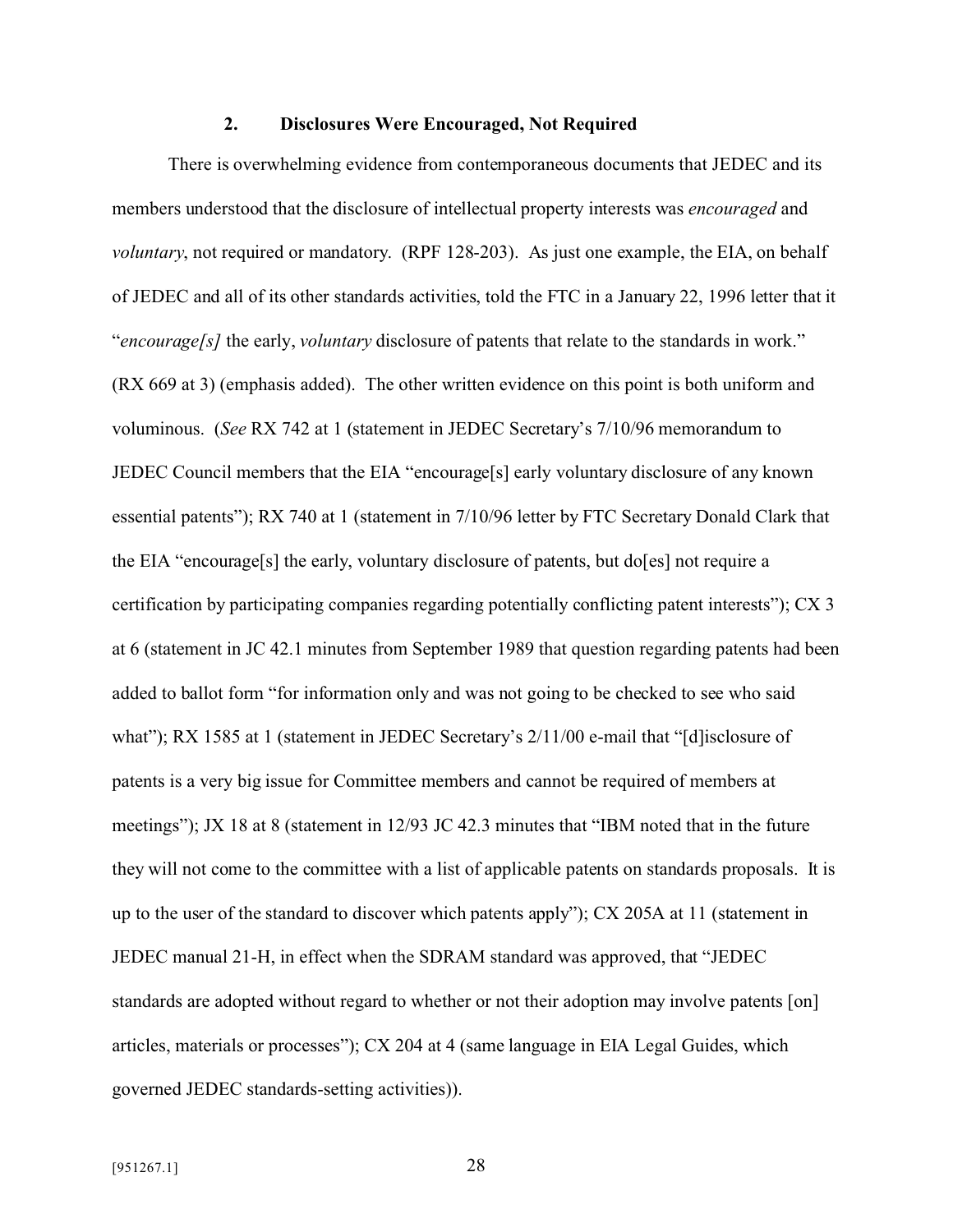#### **3. Patent Applications Were Not Required To Be Disclosed**

In support of their contention that JEDEC imposed a mandatory disclosure obligation relating to patent applications, Complaint Counsel rely almost entirely on JEDEC Manual 21-I. (CCB at 42).<sup>25</sup> Complaint Counsel have failed, however, to meet their threshold burden of proving that the 21-I manual ever became effective. It is undisputed that to be effective, 21-I needed the "final stamp of approval" of the EIA's Engineering Department Executive Council, known as "EDEC." (Kelly, Tr. 2105). There is no evidence in the record that such approval was ever obtained. Indeed, substantial evidence confirms that Manual 21-I was *not* approved and that, even if it had been approved, it was *not* understood to impose on JEDEC members a mandatory obligation to disclose patent applications in addition to patents. (RPF 232-381).

For example, the minutes of the February 2000 meeting of the JEDEC Board of Directors state unequivocally that disclosure of patent applications is "not required under JEDEC bylaws." (RX 1570 at 13). A few days after the meeting, JEDEC Secretary Ken McGhee explained to the members of JEDEC 42.4 that the disclosure of patent applications went "one step beyond" the policy and that even disclosure of *patents* could not be required: "Disclosure of patents is a very big issue for Committee members and cannot be required of members at meetings." (RX 1582 at 1). These clear and unambiguous official statements of policy *cannot* be reconciled with Complaint Counsel's contention that JEDEC had a mandatory policy requiring the disclosure of patents or patent applications.<sup>26</sup> Complaint Counsel called several past members of JEDEC's

<sup>&</sup>lt;sup>25</sup> As the great weight of the evidence demonstrates, disclosures were encouraged, not required. (RPF 128-98, 214-18; RRFF 324, 330).

<sup>&</sup>lt;sup>26</sup> Complaint Counsel have not argued that there was a mandatory disclosure obligation while Rambus was a member of JEDEC, but that the requirement was eliminated prior to February 2000; and they have proffered *no* evidence that JEDEC relaxed its disclosure policy after Rambus left JEDEC. (RPF 236).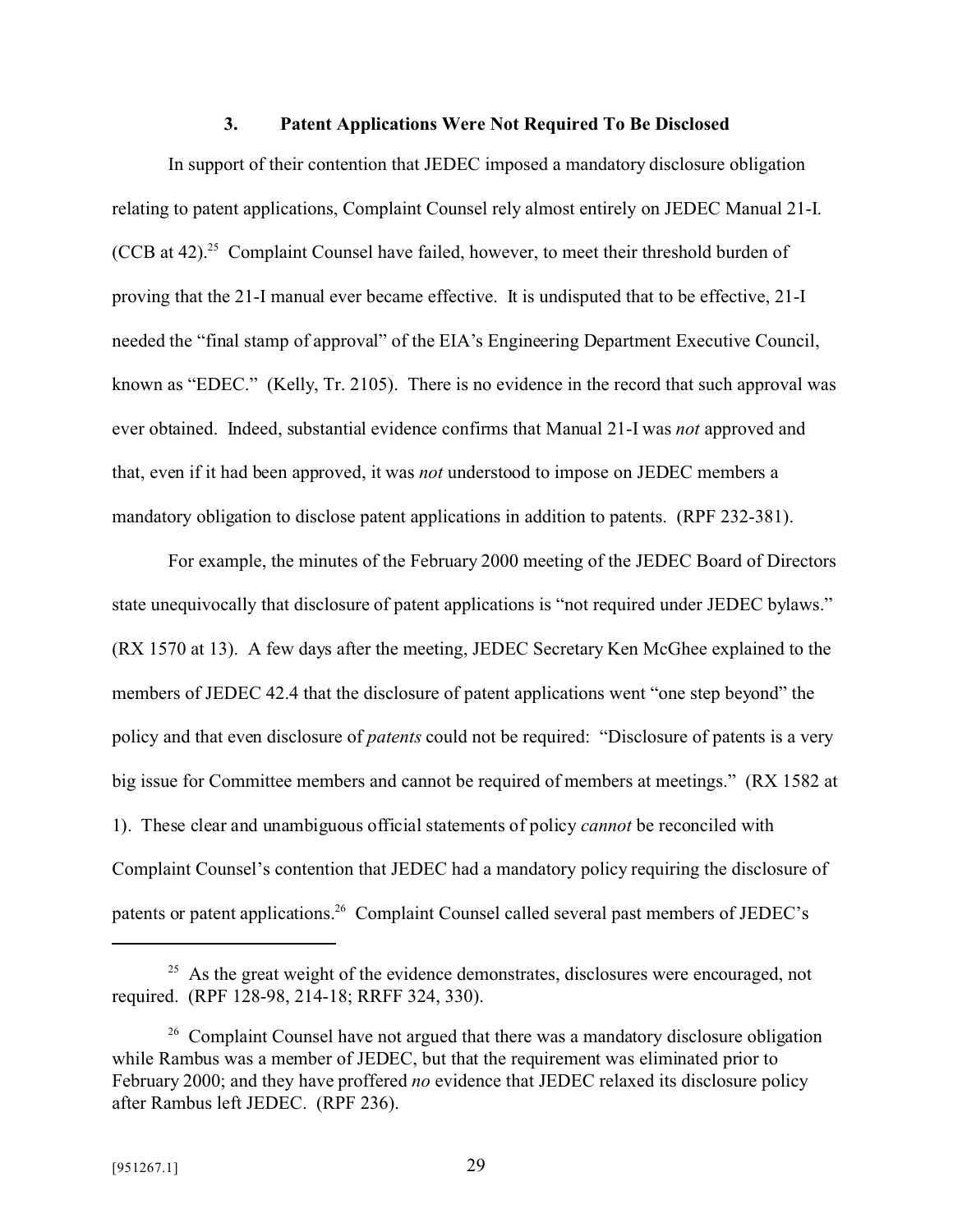Board of Directors to testify during the course of this trial, including Mr. John Kelly, currently JEDEC's President, and Mr. Desi Rhoden, currently JEDEC's Chairman, but none of these witnesses explained or even addressed these critical documents, even though their significance had been emphasized by Rambus in its Opening Statement. (Opening, Tr. 186-87). Plainly, then, JEDEC did not require the disclosure of patent applications.

There is more than just contemporaneous written evidence that conflicts with Complaint Counsel's after-the-fact construction of the patent policy; actual conduct of JEDEC participants also contradicts that construction. For example, there is a long list of instances in which named inventors were present during a JEDEC meeting while proposals relating to their applications were being discussed, but did not disclose those applications. (*See* RPF 243-47) (SyncLink Consortium members did not disclose); 248-51 (Fujitsu did not disclose); 252-54 (IBM did not disclose); 255-58 (Micron did not disclose its Burst EDO patents and other patents); 259-60 (Mitsubishi did not disclose); 261-64 (Samsung did not disclose); 265-69 (Texas Instruments did not disclose); 270-72 (Toshiba did not disclose).

Moreover, there is no evidence that any JEDEC member objected when Gordon Kelley of IBM and Hans Wiggers of Hewlett-Packard announced at JEDEC meetings that they would *not* be disclosing patent applications from their companies. (RPF 239-41; JX 15 at 6; RX 420 at 2; JX 18 at 8; Wiggers, Tr. 10592-94).<sup>27</sup> It is inconceivable that their statements would have provoked no conflict or controversy if, as Complaint Counsel allege, JEDEC policy made disclosure of patent applications mandatory.

 $27$  Consistent with Mr. Kelley's statements that IBM would not disclose patents or applications, the Patent Tracking Lists show that no IBM patents or applications were added to those lists between the fall of 1993 and the fall of 1995, despite the enormous number of patents issued to IBM in that time period. (RPF 196).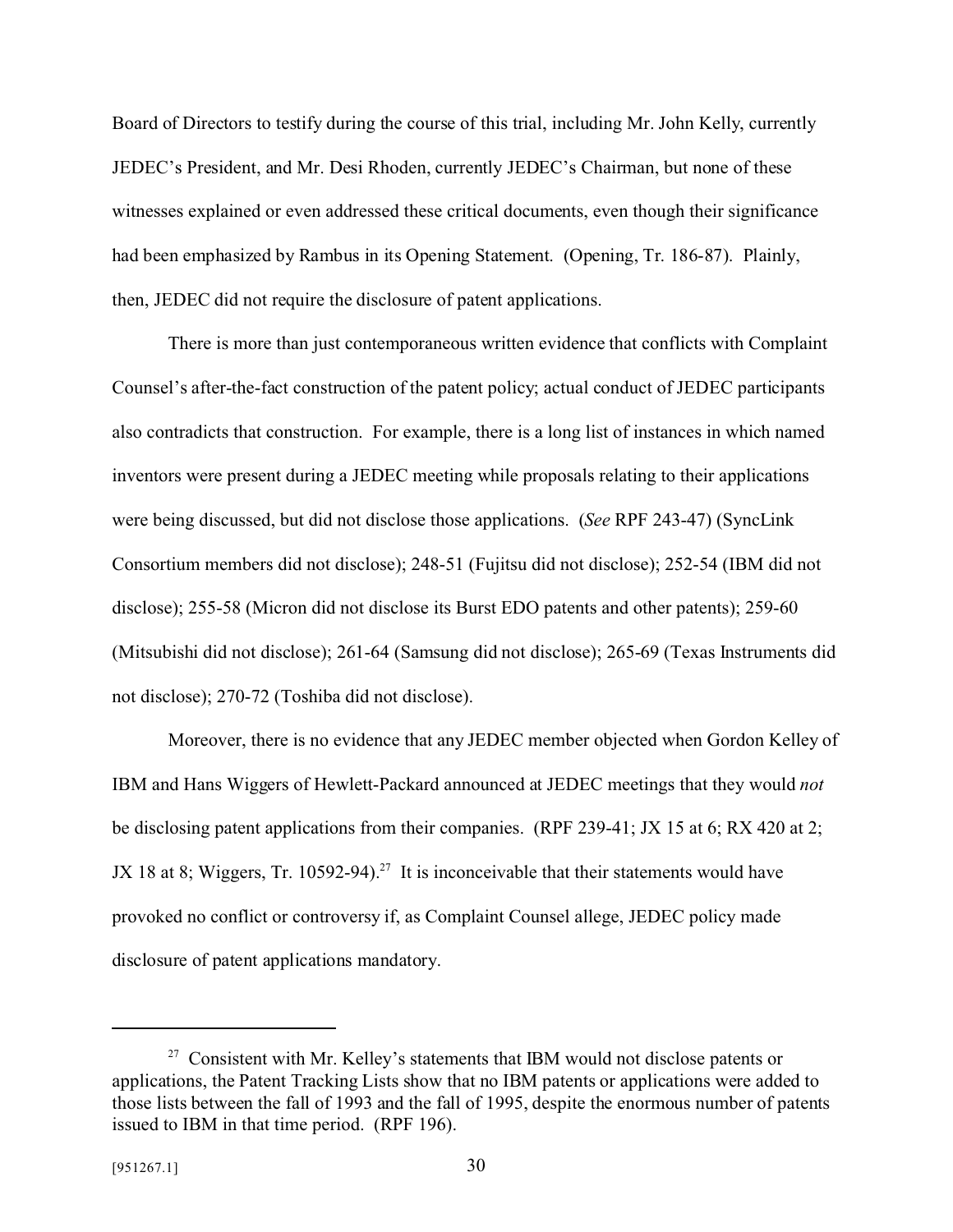The most that the record evidence can be understood to support is an argument that *presenters* were *expected* to disclose patent applications that related to technologies they were *asking* that JEDEC standardize. As Mr. McGrath, the Molex JEDEC representative, testified in response to the Court's questioning:

> . . . if I'm the person doing the proposal for this technology and I'm developing technology that I'm going to patent I think it's my responsibility to tell the group that that's what I'm doing.

> So there's  $-$  – the good faith that I'm talking about is if I'm making the presentation, if I'm trying to take JEDEC down this particular technology road, that's what I'm referring to.

. . . .

(McGrath, Tr. 9273-4).

In sum, the record evidence shows that JEDEC did *not* require disclosure of patent

applications while Rambus was a member. The only contrary evidence, a draft manual and the

after-the-fact testimony of interested witnesses, should be given little weight.<sup>28</sup>

# **4. Only Essential Patents Were Required To Be Disclosed**

Complaint Counsel contend that patents or applications that *might be involved* in the

standards under development were required to be disclosed. (CCB at 45). In support of this

<sup>&</sup>lt;sup>28</sup> It is well settled that "oral testimony in conflict with contemporaneous documentary evidence deserves little weight." *Beddingfield v. Sec'y of HHS*, 50 Fed. Cl. 520, 523 (Fed. Cl. 2001). *Accord*, *In the Matter of Litton Industries, Inc.*, 82 F.T.C. 793, 1973 FTC LEXIS 83, \*384 (1973) ("It is well established that where such [after-the-fact] testimony is in conflict with contemporaneous documents, the testimony is entitled to little weight."); *In the Matter of Polygram Holding, Inc.*, 2002 FTC LEXIS 28, 138 (June 20, 2002) (Initial Decision by Judge Timony) ("Little weight can be accorded to deposition testimony that conflicts with the contemporaneous written record."); *In the Matter of the Timken Roller Bearing Co.*, 58 F.T.C. 98, 1961 FTC LEXIS 354, \*18 (1961) ("Where, as here, oral testimony given several years later, is not consistent with contemporaneous written statements, such oral testimony can be given little weight."). This rule is derived from the Supreme Court's ruling in *United States v. United States Gypsum Co.*, 333 U.S. 364, 396 (1948) and is, for that reason, often referred to as the *Gypsum* rule. (*See* RIB at 24-27).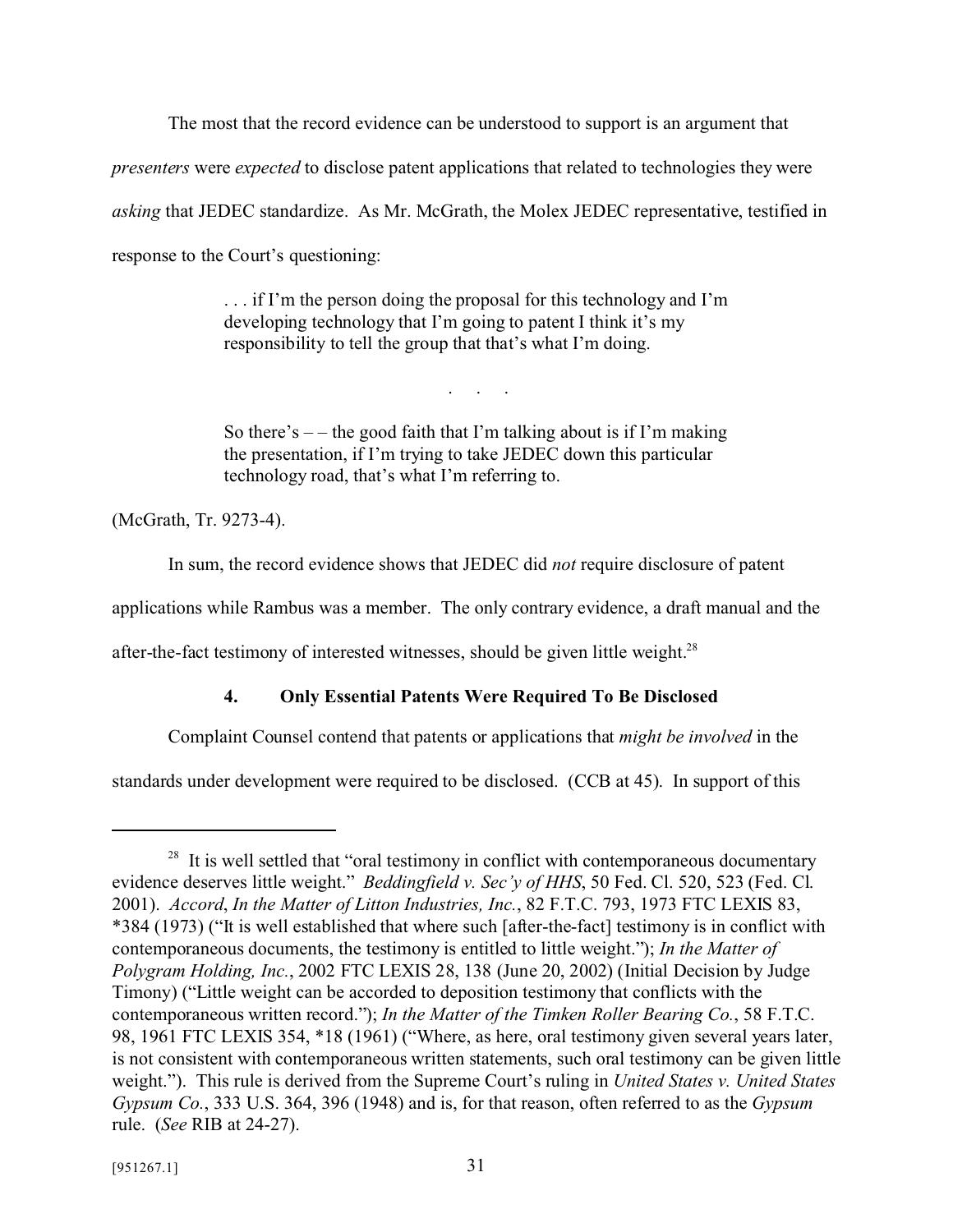proposition they cite nothing more than after-the-fact testimony. But that testimony, taken as a whole, does not support their contention, and that contention is contradicted by the contemporaneous record. (RPF 274-85; RRFF 335, 337-38).

Assuming that JEDEC members were expected or obligated to disclose *some* intellectual property interests at JEDEC meetings while Rambus was a member, the weight of the evidence shows that that obligation extended only to patents that were "essential" to a standard, *i.e.*, those patents that were necessary for the manufacture or use of a product that complied with the standard:

- EIA Manual EP-3-F refers only to standards that "*call for the use* of patented items." (CX 203A at 11) (emphasis added).
- EIA Manual EP-7-A refers only to standards "that *call for the exclusive use* of a patented item or process." (JX 54 at 9) (emphasis added).
- The EIA's January 1996 letter to the FTC states that the EIA "follows the ANSI intellectual property rights (IPR) policy as it relates to *essential* patents." (RX 669 at 2) (emphasis added).
- JEDEC Secretary Ken McGhee's July 10, 1996 memorandum to JEDEC Council members and alternates states that the EIA encourages disclosure of "known *essential* patents." (RX 742 at 1) (emphasis added).
- JEDEC's policy manual JEP 21-I even if it had been approved by  $EDEC$ refers *only* to standards that "*require the use* of patented items." (CX 208 at 19) (emphasis added).
- When writing on behalf of the EIA in August 1995 to an EIA member called Echelon, EIA General Counsel John Kelly explained that the "ANSI and EIA patent policy . . . requires an SDO to secure a commitment to license a patented item or process from a patent holder when a standard refers to a patented technology *or, as a practical matter, conformance to a standard requires use of the patented technology*." ((RX 2299 at 2) (emphasis added); *see also* RX 2011 at 2 (According to ANSI, "[t]he situation will become unworkable if . . . disclosure requirements were extended to patents that relate (but are not essential) to a proposed standard.")).

The weight of the testimony supports the same conclusion. Infineon's JEDEC

representative Willi Meyer testified that it was his understanding the disclosure duty applied only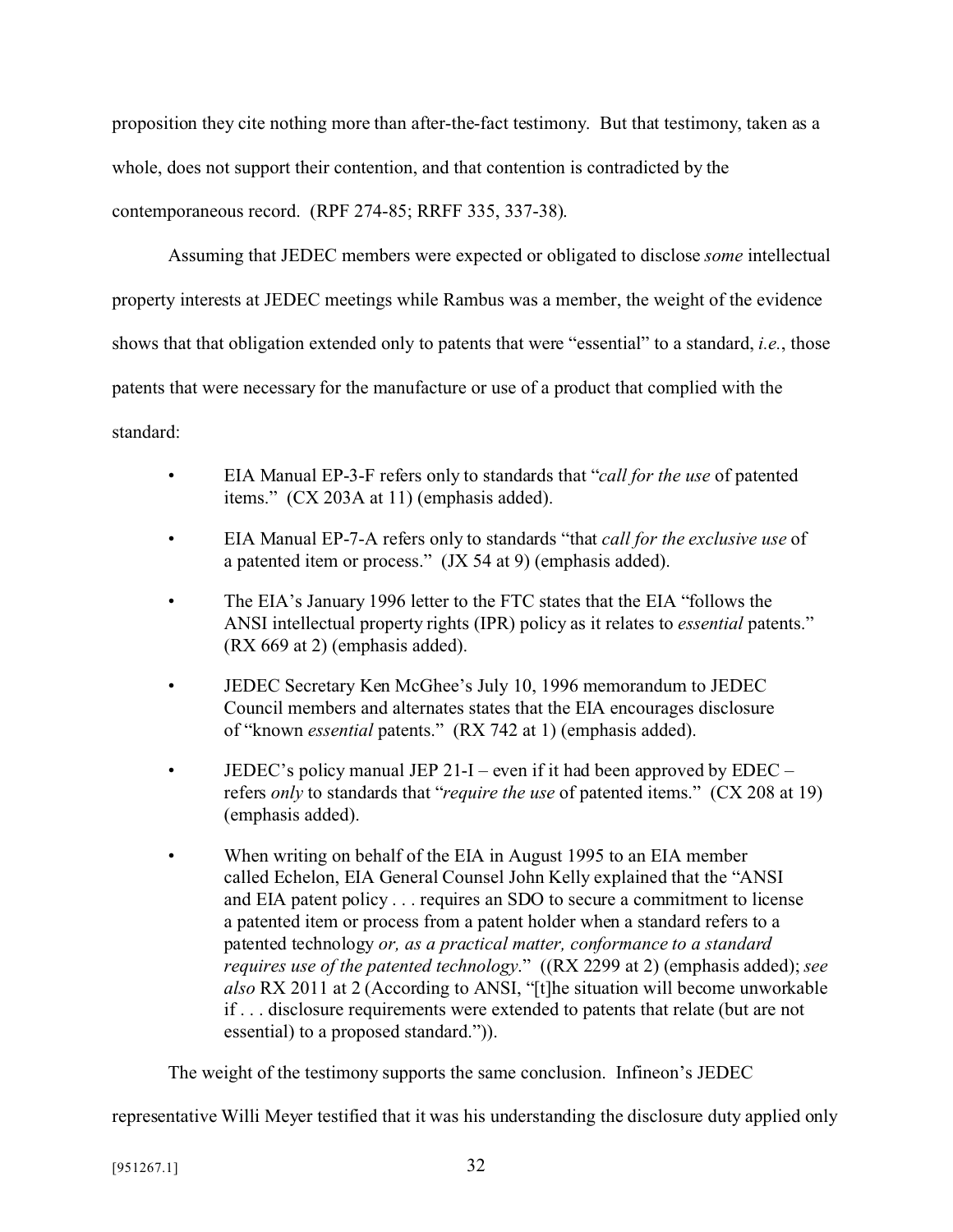to patents "related to the work at JEDEC in the sense that it described features that were *necessary to meet the standard*." (RPF 281; CX3136 at 117 (Meyer, *Infineon* Trial Tr.)) (emphasis added). Hewlett-Packard representative Thomas Landgraf testified that he understood the patent policy to involve disclosure if "the standard required someone else's idea to be used . . . in order for it to operate." (RPF 282; Landgraf, Tr. 1693-5). JEDEC 42.3 chairman and IBM representative Gordon Kelley similarly testified that the disclosure duty was triggered by a patent claim that "reads on or applies" to the standard, meaning that "if you exercise the design or production of the component that was being standardized [it] would require use of the patent*.*" (RPF 284; Kelley, Tr. 2706-7). Another IBM JEDEC representative, Mark Kellogg, testified that his understanding was that "you have to disclose intellectual property that reads on the standard." (RPF 285; Kellogg, Tr. 5310-1).

## **5. Disclosures Were Not Required Until A Standard Was Balloted; Survey Ballots, Presentations And Discussions Did Not Trigger Any Expectation Of Disclosure**

Complaint Counsel also contend that JEDEC members were required to disclose their intellectual property "as early as possible in the process." (CCB at 46). Again, they rely on afterthe-fact testimony for support, but even that evidence, when considered in its entirety, supports the proposition that, to the extent any disclosure was encouraged or required, it was not expected until the time of balloting. (RPF 296-300; RRFF 340-42; Kelley, Tr. 2707 (testimony by Gordon Kelley that, as he understood the JEDEC patent policy, disclosure was required only at the time of balloting, although it was encouraged earlier); (CX2057 at 211 (Meyer Dep.)) (testimony by Siemens JEDEC representative Willi Meyer that, although it was "good practice" to notify the committee before balloting, "the ballot was considered the deadline when it should have been done")). The viewgraphs that were routinely shown at JC 42.3 meetings reinforced this view,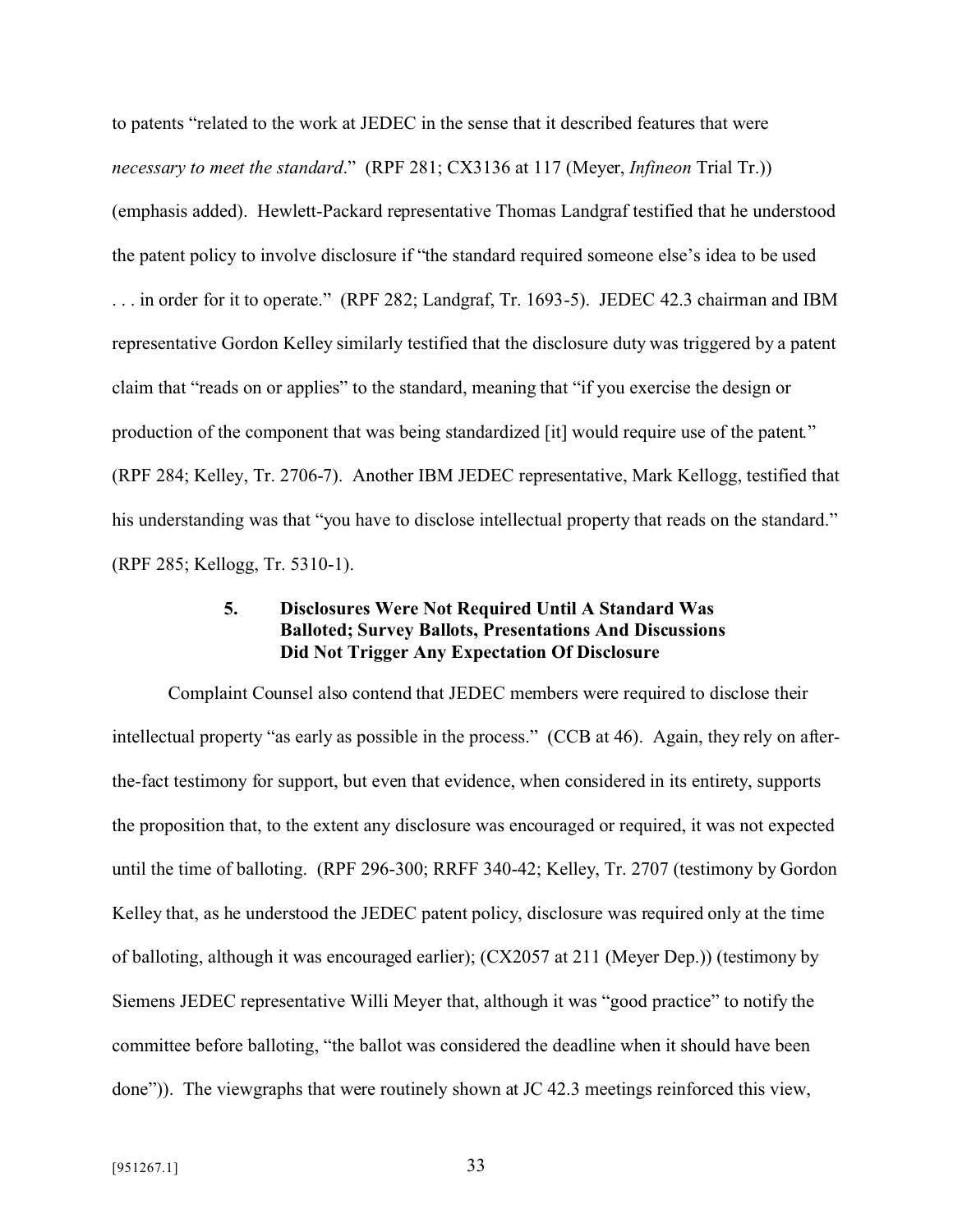because they asked the committee chair to "resolve patent status prior to (choose one)," followed by a list of events, almost all of which relate to balloting. (*See, e.g.*, JX 20 at 15-18; JX 21 at 14- 18; JX 22 at 12-17).

Moreover, the evidence of actual JEDEC behavior reveals that JEDEC members conducted themselves as though disclosure was not expected until the time of balloting. (*See* RPF 1224-37). If disclosures were required earlier, Complaint Counsel would have offered testimony and documentary evidence, such as JEDEC minutes, reflecting members being admonished for not disclosing sooner, but they did not.

#### **6. The Fact That JEDEC Took Steps To Disseminate Its Rules Does Not Change Their Content<sup>29</sup>**

Complaint Counsel spend seven pages of their Opening Brief trying to establish that JEDEC undertook extensive measures to inform members of its patent disclosure rules. (CCB at 48-54). To some extent this is correct. But, as shown above, the rules that JEDEC explained to its members encouraged, but did not require, the disclosure of patents that were essential to practicing a JEDEC standard and that were actually known to the JEDEC representative. (*See* §§ II.B.2, II.B.3, II.B.4, *supra*). Most JEDEC members understood JEDEC's disclosure policy to be different from what Complaint Counsel allege it to be, and JEDEC's leadership and staff created written descriptions of the disclosure policy that are directly at odds with Complaint Counsel's version.<sup>30</sup> Thus, what Complaint Counsel's argument in fact demonstrates is that, *if* JEDEC's disclosure policy were as Complaint Counsel allege it to be, JEDEC was completely

<sup>&</sup>lt;sup>29</sup> This section responds primarily to CCB at  $\S$  III.A.2.b.

<sup>30</sup> *See, e.g.,* (RPF 233-381; Kelley, Tr. 2700, 2706-07; Kellogg, Tr. 5310-11; Landgraf, Tr. 1693-95; McGrath, Tr. 9273-74; CX 3136 at 117 (Meyer, *Infineon* Trial Tr.); CX 2057 at 211 (Meyer Dep.); Rhoden, Tr. 1304-05; Wiggers, Tr. 10592-94; CX 203A at 11; CX 208 at 19; CX 3136, JX 15 at 6; JX 18 at 8; JX 20 at 15-18; JX 21 at 14-18; JX 22 at 12-17; JX 54 at 9; RX 229 at 2; RX 420 at 1; RX 669; RX 742 at 1; RX 1570 at 13; RX 1582 at 1).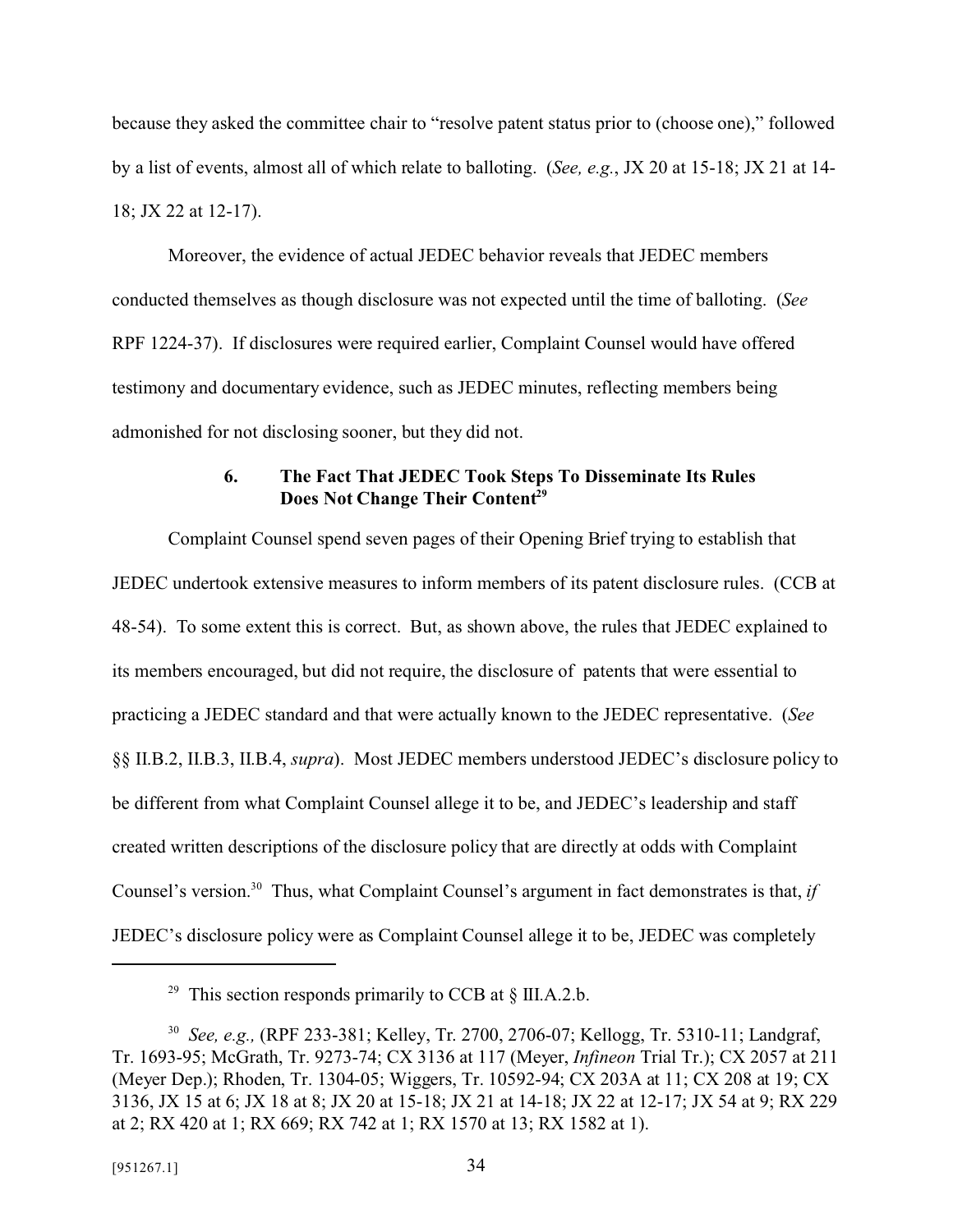unsuccessful in disseminating it to the members.

**D. Even Accepting Complaint Counsel's Interpretation Of After-The-Fact Testimony, The Evidence Relied On By Complaint Counsel Is So Contradictory And Describes A Patent Policy That Is So Indefinite That, As A Matter Of Law And Policy, It Cannot Support Complaint Counsel's Claims<sup>31</sup>**

In the Initial Brief, we set forth the legal principles that require that any duty which would give rise to an antitrust violation be clearly and unambiguously stated. (RIB at 43-49). Under any interpretation of the evidence, Complaint Counsel cannot establish that their interpretation of JEDEC's patent policy meets this standard. Even if weight is given to the after-the-fact testimony upon which Complaint Counsel rely, contrary to the *Gypsum* rule, the repeated instances in which contemporaneous evidence conflicts with that after-the-fact testimony leave the question of what was JEDEC's patent policy at best unsettled.<sup>32</sup> It thus cannot be the basis upon which any antitrust violation is founded.

# **E. Complaint Counsel's Fallback Position – That Rambus Did Not Act In Good Faith Even If It Complied With JEDEC's Patent Policy – Is** Legally And Factually Flawed<sup>33</sup>

Fundamental to Complaint Counsel's contention that Rambus failed to act in good faith, even if it complied with JEDEC's patent policy, is an understanding of what good faith required. Complaint Counsel make this argument by assuming that Rambus complied with JEDEC's patent policy, and then arguing from this premise that Rambus should have done more in order to comply with a duty to act in "good faith." This argument is correct insofar as it assumes Rambus

<sup>&</sup>lt;sup>31</sup> This section responds principally to CCB at  $\S$ [S III.A and III.C.

 $32$  There also are numerous instances of conflict among the after-the-fact testimony of various of Complaint Counsel's witnesses. (*Compare, e.g.,* Kelly, Tr. 1886-87 ("patent" means or included "patent application") *with* Kelley, Tr. 2676-79 ("patent" means "patent," not "patent application" and EIA rules did *not* require disclosure of patent applications)).

<sup>&</sup>lt;sup>33</sup> This section responds principally to CCB at  $\S$ [II]. A and III.C.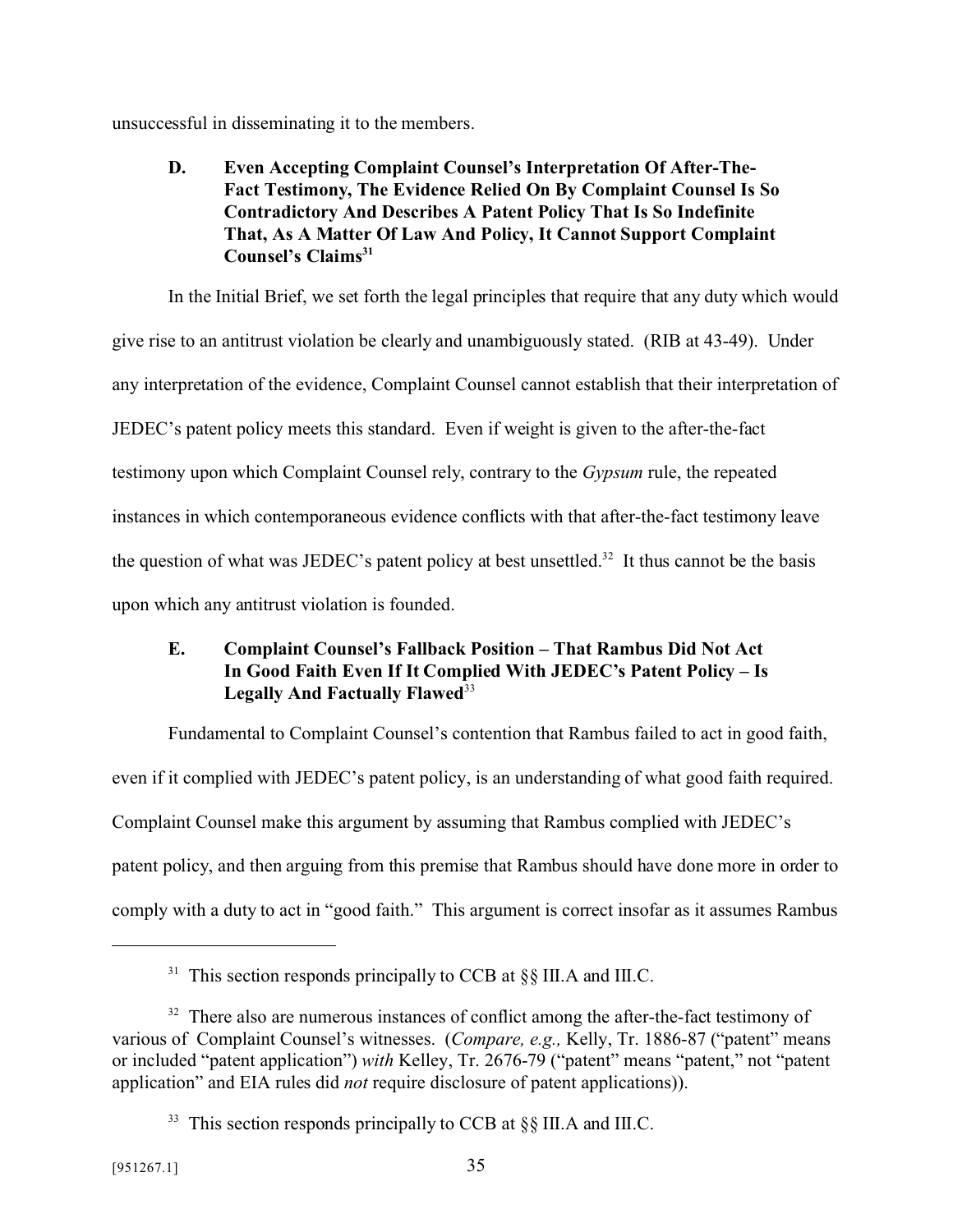complied with JEDEC's patent policy, but otherwise is deficient, both factually and legally.<sup>34</sup>

#### **1. Complaint Counsel Misstate JEDEC's Purpose**

In two respects, Complaint Counsel misstate the scope of any "good faith" duty imposed upon JEDEC members. First, Complaint Counsel ignore well-settled principles of interpretation and construction when they argue that the alleged "good faith" obligation requires disclosure of patents that are not required to be disclosed by JEDEC patent policy. It is well-settled that specific rules and provisions will win out over general statements of duty or obligation. (*E.g., lex specialis derogat generali.*) Put differently, it is hard to imagine that JEDEC wanted to require disclosure of patent applications because such disclosure was fundamental to its purposes, yet when it developed specific rules regarding disclosure it failed to mention patent applications, expecting instead that JEDEC members would understand that disclosure of patent applications was required as part of an inchoate duty of "good faith."

Second, the duty of "good faith" referenced in certain JEDEC materials is not related to the patent policy. (RRFF 310). The EIA Legal Guides (CX 204 at 5) state that "EIA standardization programs shall be conducted . . . in good faith under policies and procedures which will assure fairness and unrestricted participation." This rule does not in any way relate to intellectual property. Rather, it relates to ensuring that all participants be treated fairly and in accordance with the policies and procedures of JEDEC, and that there be no restrictions that would prevent any particular company or group of companies from participating.<sup>35</sup> When the

<sup>&</sup>lt;sup>34</sup> Rambus has argued unsuccessfully, but renews that argument here in order that it be preserved, that the Commission did *not* authorize Complaint Counsel to pursue this "breach of the duty of good faith" theory of liability. Trial Brief of Respondent Rambus Inc. at 19-23 (filed April 22, 2003).

<sup>&</sup>lt;sup>35</sup> Indeed, in this same document, but on the preceding page, EIA did specifically discuss patents, there stating that "standards are proposed or adopted by EIA without regard to whether their proposal or adoption may in any way involve patents on articles, materials, or processes."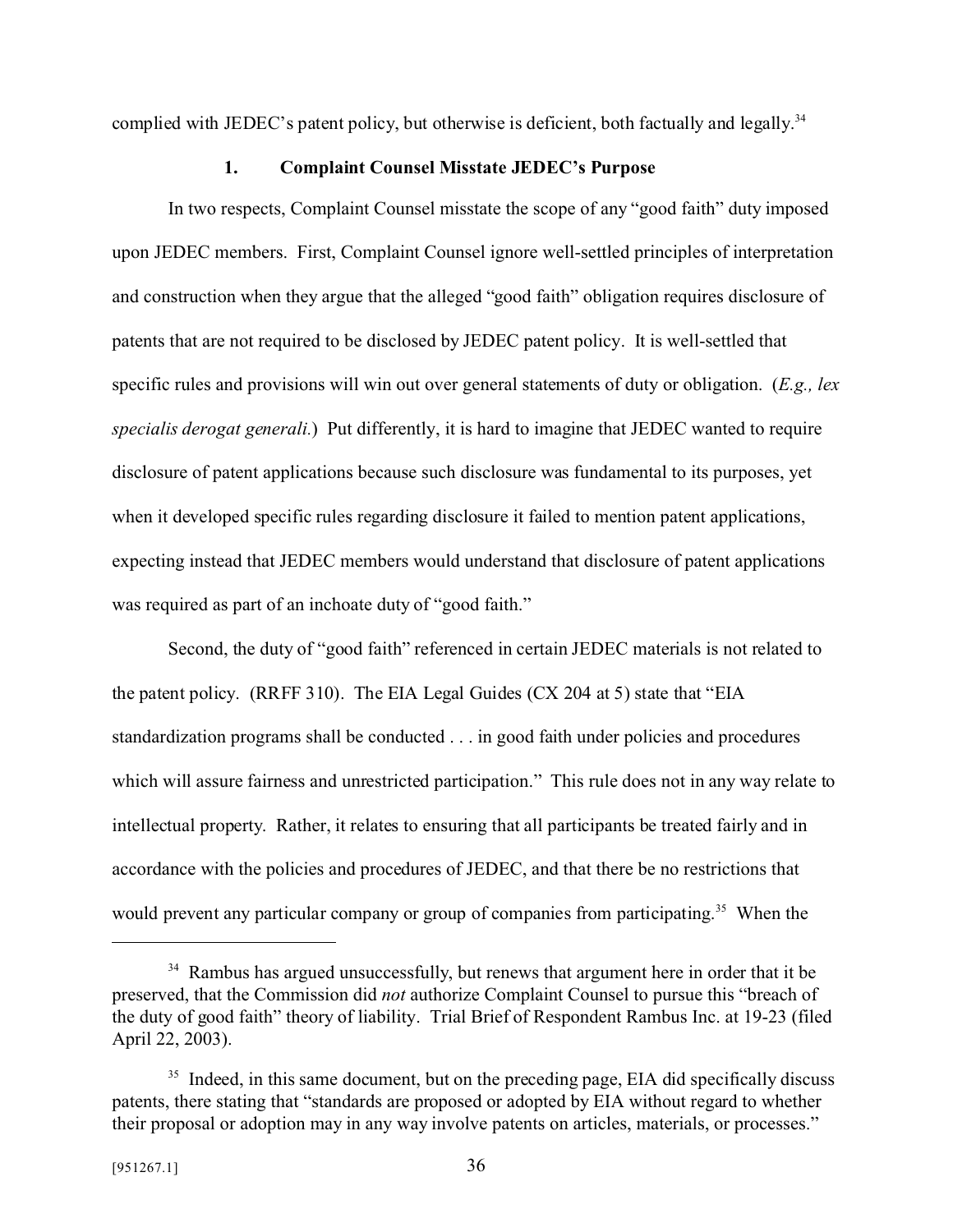EIA Legal Guides are read in their entirety, it becomes plain that the good faith standard is simply an introduction to more specific principles that follow (CX 204 at 5, Section C), such as the express prohibition on using standardization programs to directly "or indirectly result in effectuation of a price fixing arrangement, facilitating price uniformity or stabilization, restricting competition, giving a competitive advantage to any manufacturer, excluding competitors from the market, limiting or otherwise curtailing production, or reducing product variations . . . ." (*Id.*). Thus, JEDEC's commitment to good faith should be understood to mean that patented technologies may not be excluded from standards, that members may not be prohibited from presenting their technology,<sup>36</sup> and that DRAM manufacturers are not permitted to agree to boycott a particular product in preference to their own design, be it SDRAM, SLDRAM or DDR.

#### **2. In Any Event, Breach Of A Duty Of "Good Faith" Cannot Support An Antitrust Claim**

Complaint Counsel's "good faith" theory is flawed for an even more fundamental reason: It does not provide a proper basis for an antitrust claim. First, the theory rests on the premise "that JEDEC fundamentally strived" to create standards that avoided "private patent rights" and "steer[ed] clear of patents" (CCB at 39, 40), and the allegation that JEDEC members were expected to act in "good faith" to further that policy. As explained above, however, such a policy would not be in the public interest and would disserve the purposes of the antitrust laws. *See* § III.B, *supra*. Therefore, neither that policy nor breach of the alleged duty to act in furtherance of that policy can be the basis for an antitrust case.

Second, even if a policy to avoid patented technologies could be a basis for an antitrust

<sup>(</sup>CX 204 at 4).

<sup>&</sup>lt;sup>36</sup> Nevertheless, Gordon Kelley unilaterally barred Rambus from presenting its technology for standardization in May 1992. (RX 279 at 7-8).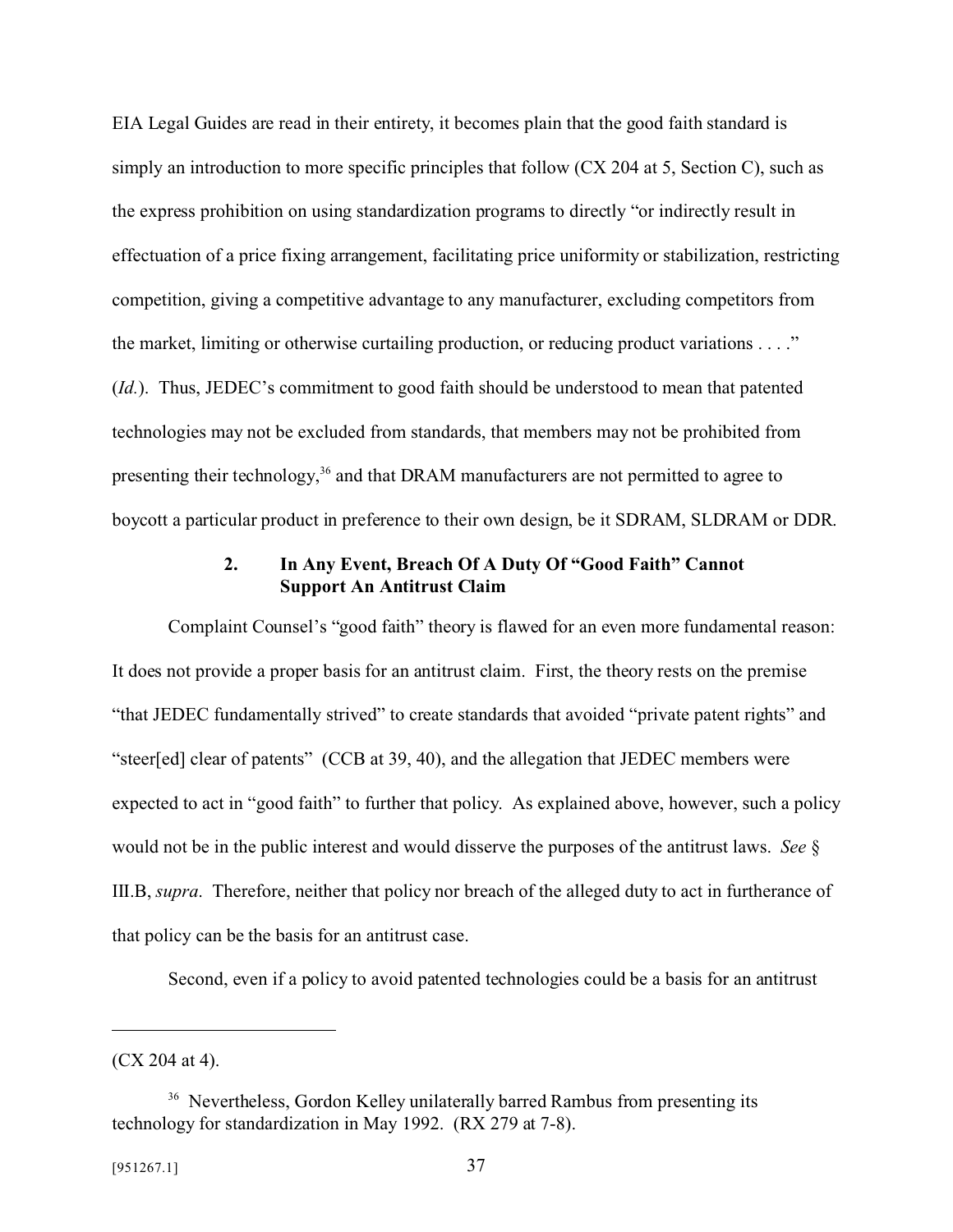claim, no such claim can be based on the alleged duty of "good faith." According to Complaint Counsel, JEDEC participants were required "to act in good faith" and to "abide by the letter and the spirit of the patent policy." (CCB at 54-55. *See also, id.* at 21 ("subvert the spirit and purpose of JEDEC's . . . process")). This alleged duty is far too nebulous and uncertain to provide the basis for antitrust liability.

The antitrust laws were "designed to . . . preserv[e] free and unfettered competition as the rule of trade." They "rest[] on the premise that the unrestrained interaction of competitive forces will yield the best allocation of our economic resources," *Northern P. R. Co. v. United States,* 356 U.S. 1, 4 (1958), and reflect the "national policy that the norm for commercial activity must be robust competition." *Berkey Photo, Inc. v. Eastman Kodak Co.*, 603 F.2d 263, 272 (2d Cir. 1979). The Supreme Court has thus made clear that the antitrust laws do not condemn conduct simply because it is "thought to be offensive to proper standards of business morality." *NYNEX Corp. v. Discon, Inc.*, 525 U.S. 128, 137 (1998) (*quoting* 3 P. AREEDA & H. HOVENKAMP, ANTITRUST LAW ¶ 651d, at 78 (1996)). *See also Brooke Group Ltd. v. Brown & Williamson Tobacco Corp.*, 509 U.S. 209, 225 (1993) ("even an act of pure malice by one business competitor against another does not, without more, state a claim under the federal antitrust laws"). Nor do they impose liability for breaches of general notions of good faith and fair dealing in the performance of contracts. *See Conoco, Inc. v. Inman Oil Co.*, 774 F.2d 895, 905-6, 908-9 (8th Cir. 1985) (antitrust laws not violated by conduct that violates common law duty of good faith and fair dealings); *Reisner v. General Motors Corp.,* 671 F.2 91, 94 (2d Cir. 1982) (antitrust law does not "police the performance of private contracts").

Antitrust law chooses not to prohibit such conduct because the purposes of the antitrust laws would be undermined by requirements that businesses adhere to vague standards like those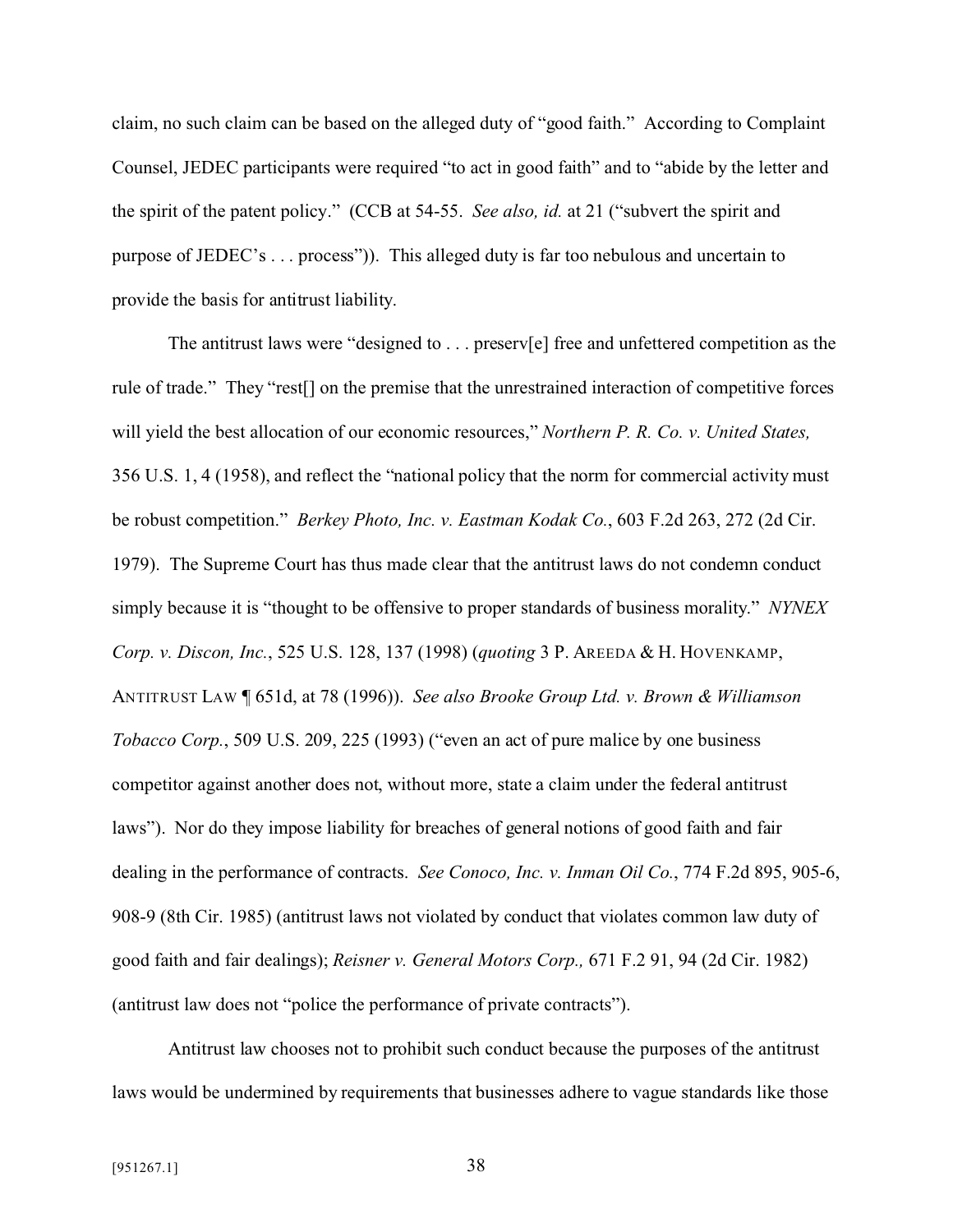focused on "good faith" and the "spirit" of an entity's policies. In order to achieve the core antitrust objective of encouraging aggressive, robust competition, antitrust law imposes liability only where the standards are clear and precise; otherwise, firms facing uncertain antitrust liability would pull their competitive punches, and the antitrust laws would wind up encouraging only

timid competition. *See generally Barry Wright Corp. v. ITT Ginnell Corp.*, 724 F. 2d 227, 237

(1st Cir. 1983) (Breyer, J.) ("There is also general agreement that the antitrust courts' major task is to set rules and precedents . . . . precise enough to avoid discouraging desirable price-cutting activity"); *Ball Memorial Hosp. v. Nat. Hosp. Ins., Inc.*, 784 F.2d 1325, 1338 (7th Cir. 1986) (noting that "competition is a ruthless process" and that "to deter aggressive conduct is to deter competition"); *Berkey Photo,* 603 F.2d at 281-82 (rejecting proposed rule because the "inherent uncertainty" of its application "would have an inevitable chilling effect on innovation"); *Licata & Co. v. Goldberg*, 812 F. Supp. 403, 410 (S.D.N.Y. 1993) (discussing "chilling effect" of

ambiguous duties on "potentially legitimate competition").

The need for clear and precise rules is especially important in the context of standard setting organizations like JEDEC, and especially with regard to patent rights. As the courts have long recognized, those organizations entail collaboration among competitors and, for that reason, have "traditionally been objects of antitrust scrutiny." *Allied Tube & Conduit Corp. v. Indian Head,* 486 U.S. 492, 500 (1988).

> Typically, private standard-setting associations, like the Association in this case, include members having horizontal and vertical business relations. *See generally* 7 P. AREEDA & H. HOVENKAMP, ANTITRUST LAW ¶ 1477 at p. 343 (1986) (trade and standard-setting associations routinely treated as continuing conspiracies of their members). There is no doubt that the members of such associations often have economic incentives to restrain competition and that the product standards set by such associations have a serious potential for anticompetitive harm. Agreement on a product standard is, after all, implicitly an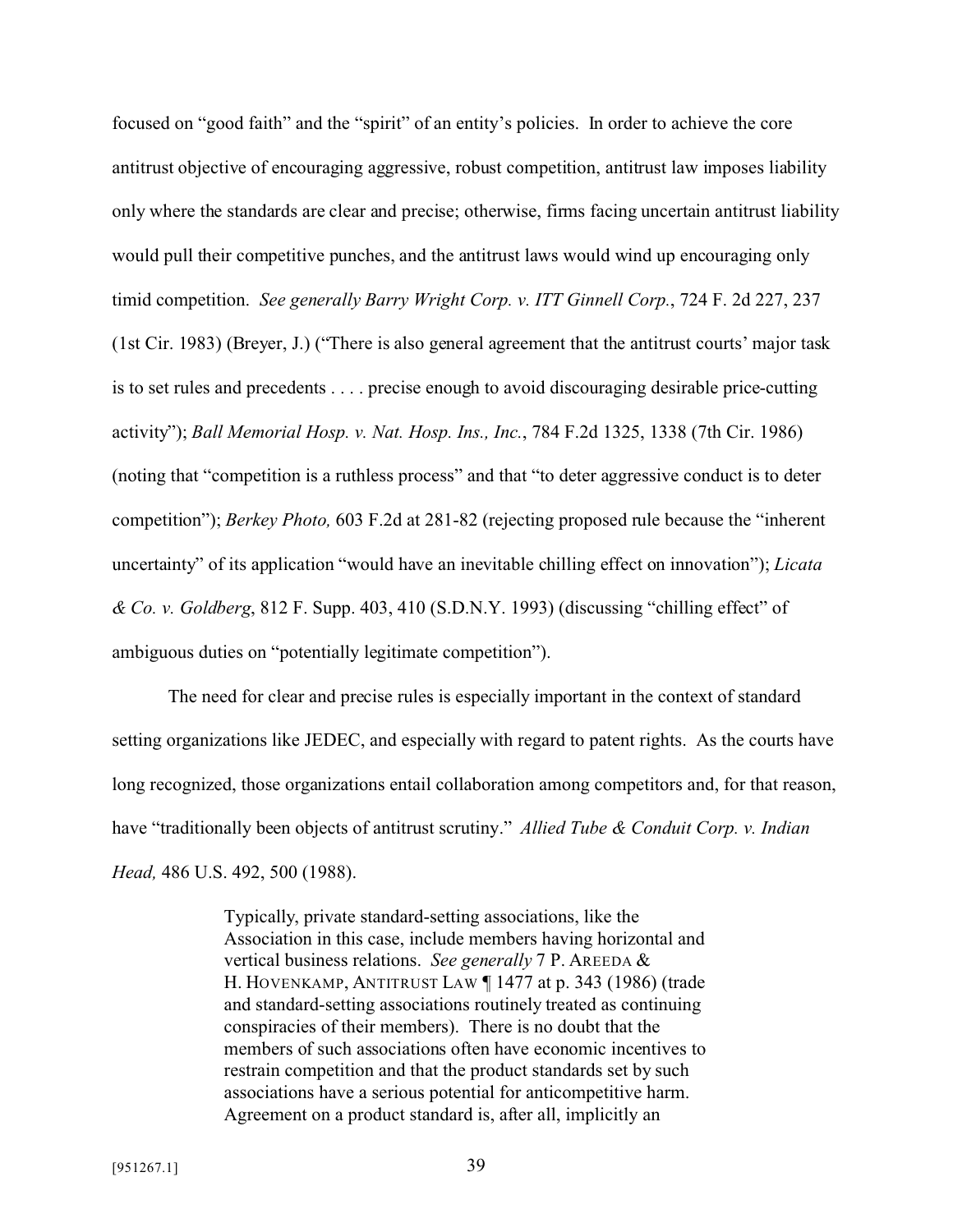agreement not to manufacture, distribute, or purchase certain types of products. Accordingly, private standard-setting associations have traditionally been objects of antitrust scrutiny.

*Id*. (footnote and citations omitted); *see also American Soc'y of Mechanical Eng'rs v. Hydrolevel Corp.*, 456 U.S. 556, 571 (1982) ("Furthermore, a standard-setting organization like ASME can be rife with opportunities for anticompetitive activity.") *Radiant Burners, Inc. v. Peoples Gas Light & Coke Co.*, 364 U.S. 656 (1961).

Antitrust policies require that such collaborations be undertaken only on clear and precise terms in order that they not, deliberately or inadvertently, chill the vigor of competition among their members. As the Supreme Court noted in *Allied Tube*, "Product standardization might impair competition in several ways. . . . [It] might deprive some consumers of a desired product, eliminate quality competition, exclude rival producers, or facilitate oligopolistic pricing by easing rivals' ability to monitor each other's prices." 486 U.S. at 505 n.5 (*citing* 7 P. AREEDA & H. HOVENKAMP, ANTITRUST LAW ¶ 1503 at 373 (1986)).

For their contrary argument, Complaint Counsel rely entirely on the Second Circuit's decision in *Indian Head, Inc. v. Allied Tube & Conduit Corp.*, 817 F.2d 938 (2d Cir. 1987), *aff'd*, 486 U.S. 492 (1988).<sup>37</sup> The defendant in that case conspired with other steel companies to take control of the standard setting organization in order to exclude the plaintiff's competing plastic products from standards set by the organization, in violation of Section 1 of the Sherman Act. *Id.* at 497. The conduct was plainly the kind of unlawful activity that has traditionally concerned antitrust courts about standard setting bodies – agreements among some or all members acting in

 $37$  (CCB at 21). Complaint Counsel also cite the consent order and administrative complaint *In re Dell Computer Corp.*, 121 F.T.C. 616 (1996). But that matter involved violation of a clear and explicit rule. It did not involve, and Complaint Counsel do not cite it for, any duty of "good faith."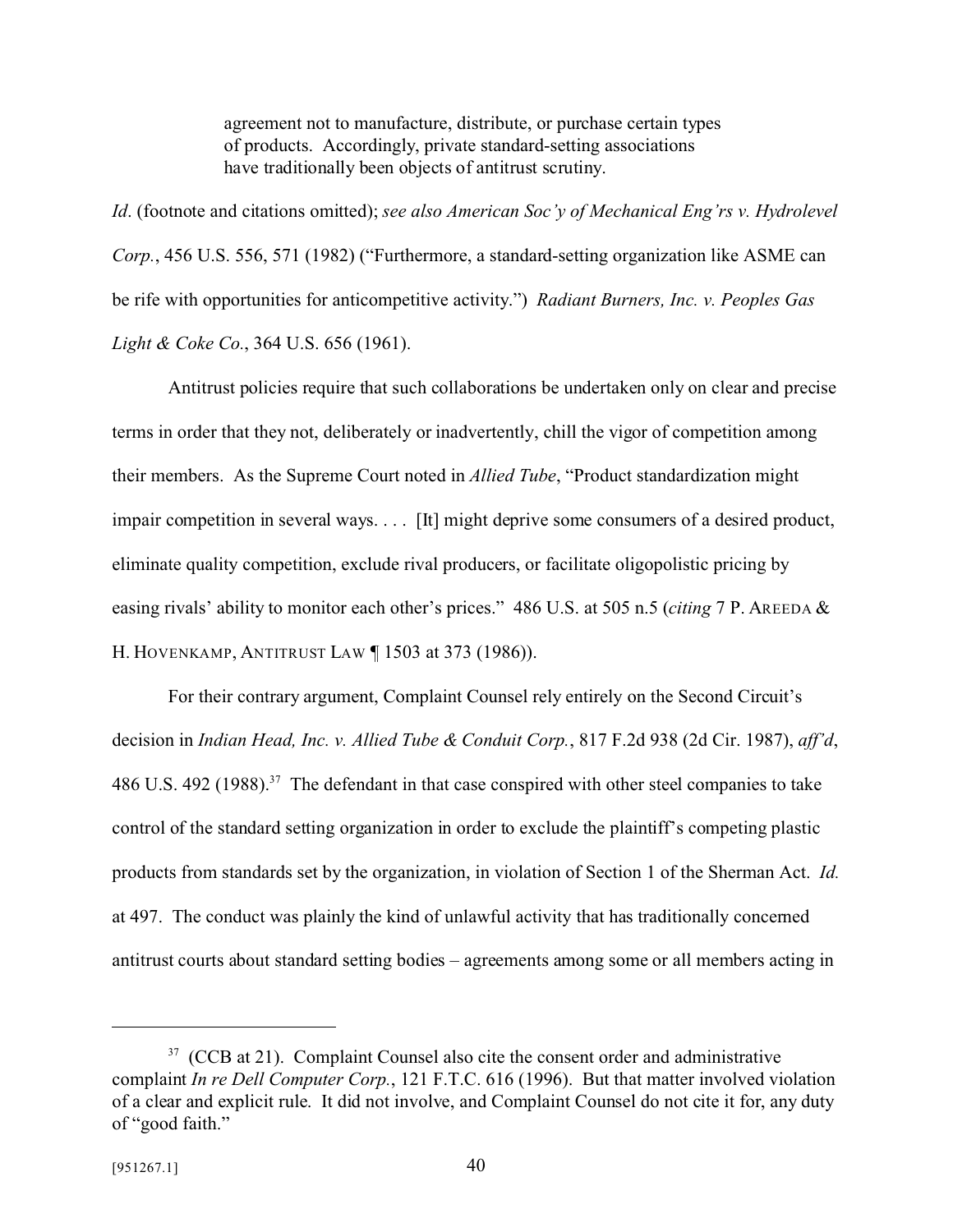cartel-like fashion to exclude rival technologies. The defendant, however, argued that the conduct was nevertheless lawful because it did not violate the organization's rules. The court rejected the defense, saying, in language quoted by Complaint Counsel, that it would not "permit a defendant to use its literal compliance with a standard setting organization rules as a shield . . . from antitrust liability." (CCB at 21, *quoting Indian Head*, 817 F.2d at 941).

Complaint Counsel would read the quoted language to mean that any conduct that confounds an alleged purpose of a standard setting organization can violate the antitrust laws and that compliance with the organization's rules is irrelevant. But *Indian Head* plainly means no such thing. It means only that conduct that is *otherwise* a violation of the antitrust laws is not immunized from liability simply because it does not violate the organization's rules. In *Indian Head*, defendant's conspiracy was such illegal conduct. The nebulous breach of good faith alleged by Complaint Counsel here is not.

#### **3. Rambus Acted In Good Faith**

In any event, Rambus acted in good faith in its dealings with JEDEC. (RRFF 806, 809, 812, 814, 822). First, it complied with the governing rules. (RPF 318-463). Second, it did not encourage or push JEDEC to adopt any particular feature or technology. (RPF 451, 453). Third, when asked on two occasions if he would care to comment about Rambus's intellectual property rights, Rambus's representative, Mr. Crisp, declined to do so. (*See* RPF 491-515; 544-548). He did not lie and say Rambus had no such rights; he did not lie and say that it would not assert whatever rights it had. Instead, openly and publicly he declined to comment, and all present understood that Mr. Crisp had declined to comment. (*Id.*). As Gordon Kelley described it, Mr. Crisp's "no comment" was "unusual" and "surprising" and constituted "notification to the committee that there should be a concern" about intellectual property issues. (Kelley, Tr. 2579).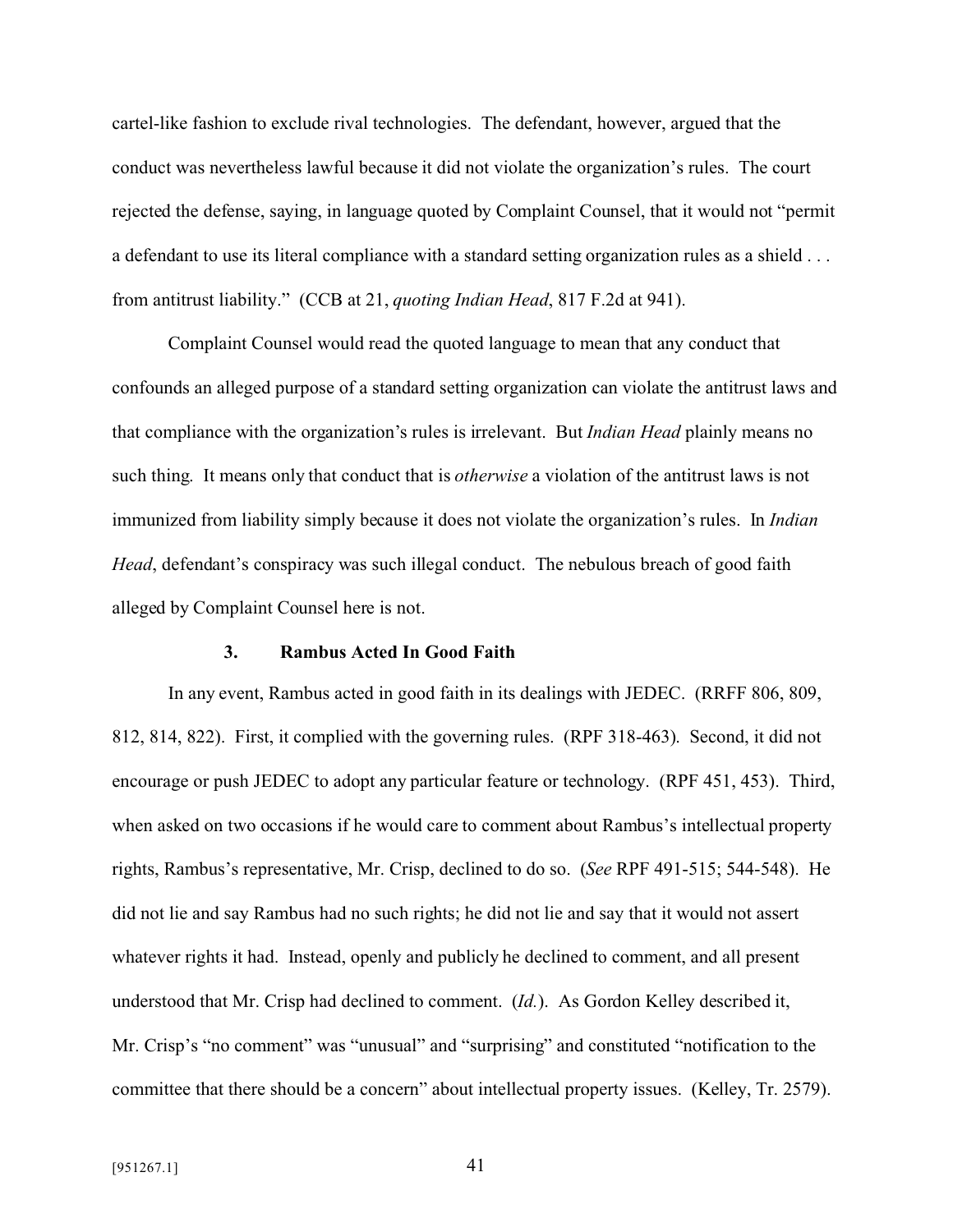Rambus also sought legal advice and conducted itself in accordance with that advice.<sup>38</sup>

First, it was advised to keep its patent applications confidential, and it did so. (RPF 456-58; CX 1951 at 2; CX 1945 at 2; Crisp, Tr. 3496). As Mr. Crisp explained in a contemporaneous written document, based on advice from Mr. Vincent (Crisp, Tr. 3473), Rambus "decided that we really could not be expected to talk about potential infringement for patents that had not issued both from the perspective of not knowing what would wind up being acceptable to the examiner, and from the perspective of not disclosing our trade secrets any earlier than we are forced to." (CX 837at 2).

Second, Rambus was advised not to promote a standard and not to mislead JEDEC into thinking that it would not enforce its patent rights. (RPF 448-50; Crisp, Tr. 3470-71; *see also* CX3125 at 310-15 (Vincent Dep.)). Rambus acted in complete conformity with this advice. (RPF 451-53). To the extent its subjective intent is relevant, it also believed its conduct was proper. As Mr. Crisp explained in a contemporaneous internal e-mail, he understood that Rambus should not "intentionally propose something as a standard and quietly have a patent in our back pocket. . . ." (CX 711 at 188). And, when he wrote this e-mail in December 1995, he was "unaware of us doing any of this or of any plans to do this." (*Id*.).

Rambus acted in good faith.

# **IV. COMPLAINT COUNSEL HAVE FAILED TO ESTABLISH THAT RAMBUS VIOLATED OR SUBVERTED JEDEC'S RULES, POLICIES OR UNDERLYING PURPOSES**

Complaint Counsel construct their argument in large part, not on what happened in fact,

<sup>&</sup>lt;sup>38</sup> Seeking legal advice is relevant to prove good faith, and also to prove the absence of anticompetitive motive or intent. *In re Wyoming Tight Sands Antitrust Cases*, 1990 U.S. Dist. LEXIS 13576 at \*14-15 (D. Kan. 1990); *see also United States v. Eisenstein*, 731 F.2d 1540, 1543 (11th Cir. 1984); *United States v. Piepgrass*, 425 F.2d 194, 198 (9th Cir. 1970).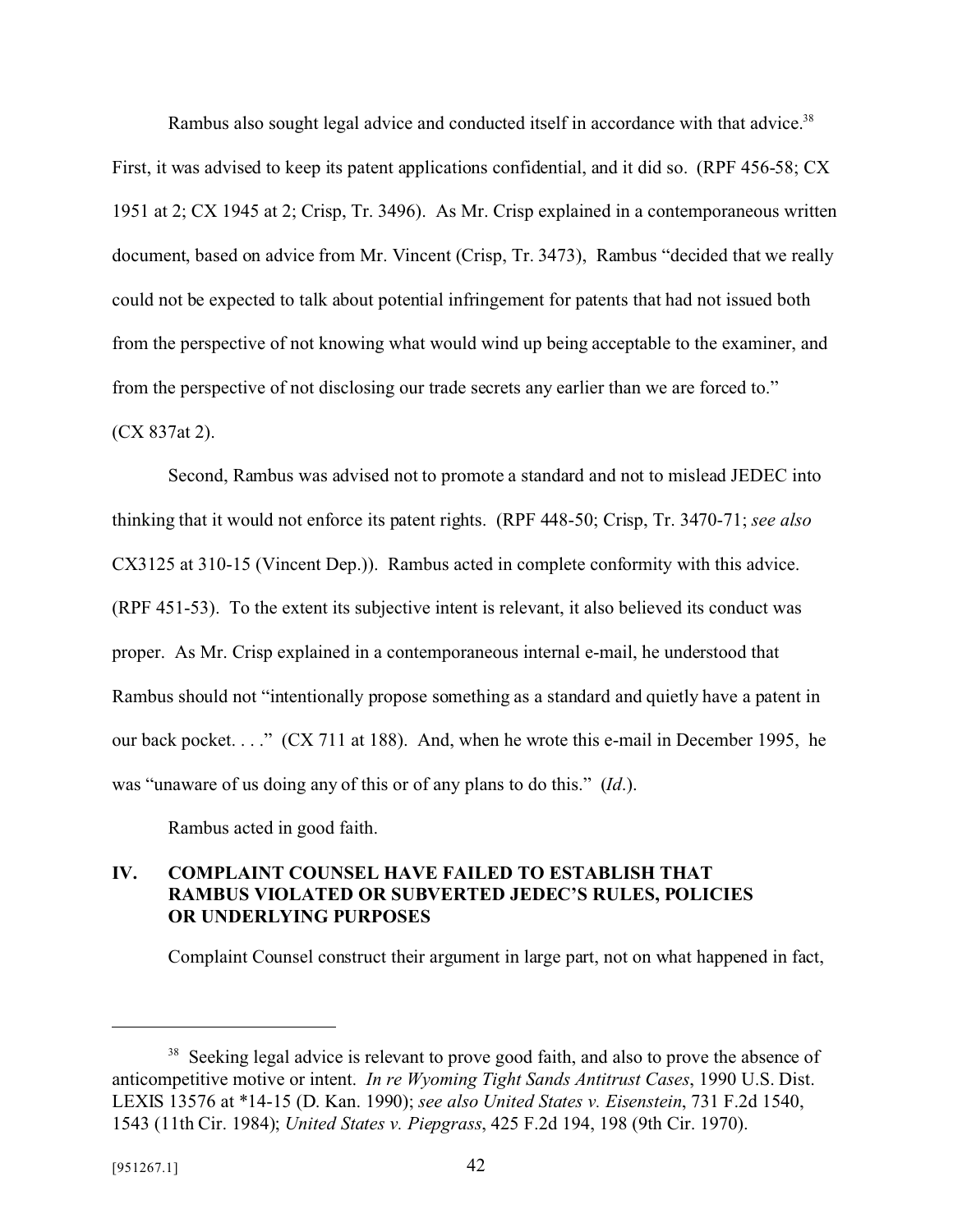but on what they allege Rambus believed. (CCB at 61-63; *see also* CCB at 55-59). They ignore the fact that the beliefs they attribute to Rambus, generally without basis, were factually incorrect. We respond to these arguments, first, by demonstrating that "state of mind," fiction if you will, is relevant only to the extent it may permissibly prove relevant actual knowledge; and, second, by addressing the facts. In the latter sections – those addressing the facts – we briefly highlight the evidence: (1) that shows Rambus had no patents or applications that "read on" JEDEC standards; (2) that demonstrates JEDEC was aware of the potential scope of Rambus's intellectual property, and was not misled; and (3) that proves, as Judge Payne and the Federal Circuit concluded, that Rambus was not required to make any disclosure with respect to DDR.

#### **A. Complaint Counsel's Focus On Rambus's "State Of Mind" Is Misplaced Factually And Legally**<sup>39</sup>

Complaint Counsel argue that Rambus failed to act in good faith because it did not disclose its subjective beliefs about the scope of its intellectual property. (CCB at 60-63). This argument is inconsistent with the record evidence and at odds with JEDEC's purpose.

## **1. JEDEC Was Concerned, And Had Reason To Be Concerned, Only About Whether A Patent** *In Fact* **"Covered" A Standard**

The record evidence compellingly demonstrates that only "essential" patents, *i.e.* those patents that were necessary for the manufacture or use of a product that complied with a JEDEC standard, were expected or required to be disclosed. (§ III.C.5; *supra*, RRFF 320, 322, 335, 337- 38). The testimony of Infineon's Willi Meyer, Hewlett-Packard's Thomas Landgraf, IBM's Gordon Kelley, and IBM's Mark Kellogg was quite clear on this point. (*Id.*). Indeed, as Mr. Kellogg noted, it was inconsistent with any JEDEC disclosure obligation for intellectual

<sup>&</sup>lt;sup>39</sup> This section responds primarily to CCB at  $\S$ § III.B and III.C.1, although it also responds to arguments that Complaint Counsel repeat throughout § III.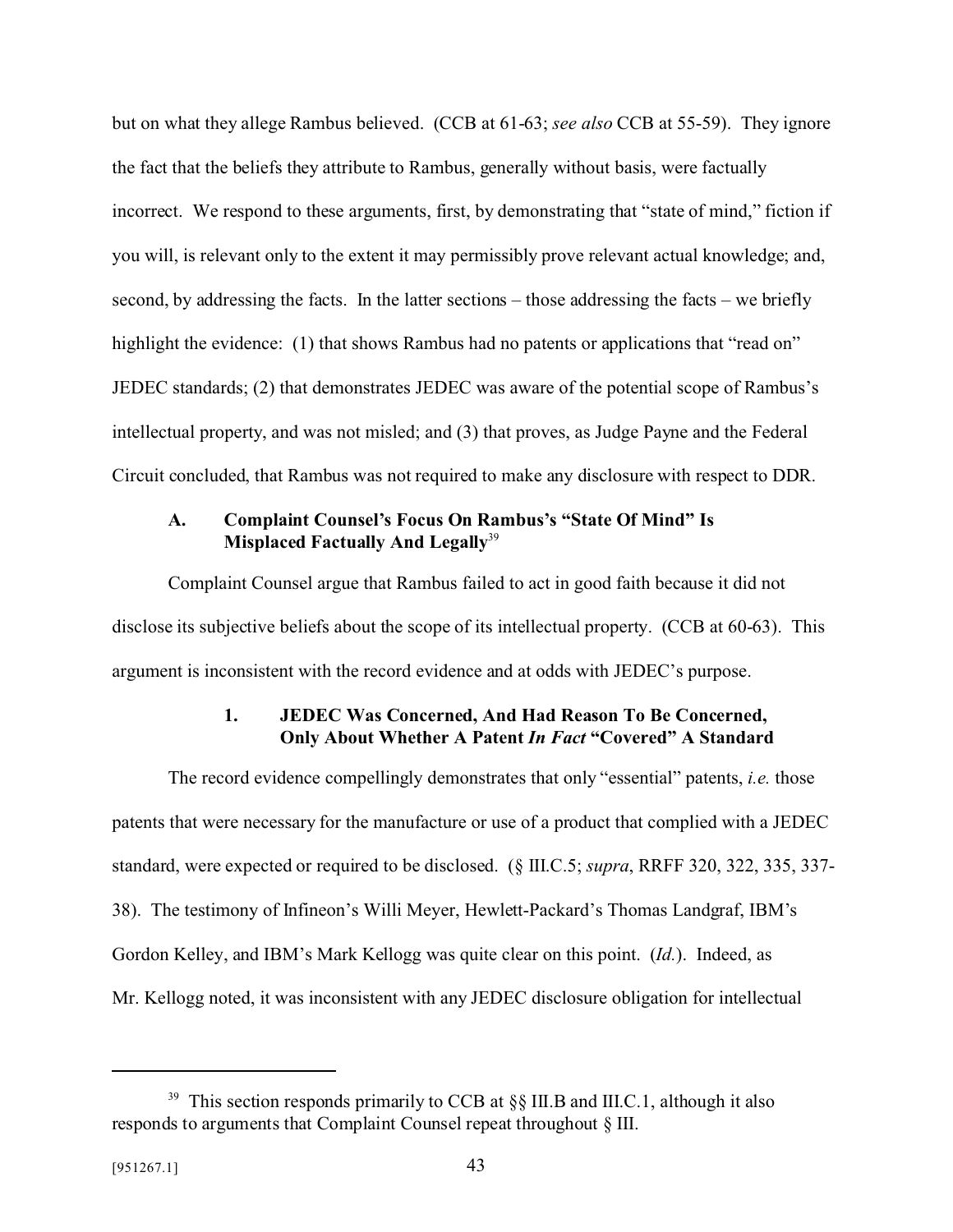property to be disclosed if it was not essential, that is, if it did not necessarily "read on" a product manufactured in accordance with the JEDEC standard.

> Q. Okay. And that's what's important, as you understand it, whether it reads [on]?

A. My belief is you have to disclose intellectual property that reads on the standard. Sometimes we disclose intellectual property that doesn't and one would question why. It adds confusion.

(Kellogg, Tr. 5311).

Mr. Kellogg's understanding that disclosure of patents that do not "read on" JEDECcompliant devices would simply add confusion is sound. JEDEC desired to produce standards that could be implemented by all companies in the market. Thus, it sought to develop standards either that were not covered by patents (as Complaint Counsel contend) or with respect to which essential patents could be licensed on RAND terms (as Rambus contends). Regardless of which statement is correct, JEDEC's purpose would not be advanced, but instead would be frustrated, by disclosure of patents that do not in fact "read on" the standard. Such overbroad disclosure would increase the time JEDEC would need to spend reviewing such patents and would impose a variety of other costs on its standard-setting process. (RX 2011 at 2-3)

Consistent with the record evidence and JEDEC's purpose, only patents that were

"essential" to a standard were expected or required to be disclosed to JEDEC.

**2. JEDEC's Requirement Of Patent Disclosure Was Limited To The Actual Knowledge Of The JEDEC Representative, And Thus We Consider Richard Crisp's "State Of Mind" Only For The Purpose Of Determining Whether He Had Actual Knowledge Of Any Rambus Patents That Read On Any JEDEC Standard**

Complaint Counsel point to several documents written by Rambus employees who were not JEDEC representatives in an effort to support their contention, albeit an irrelevant contention,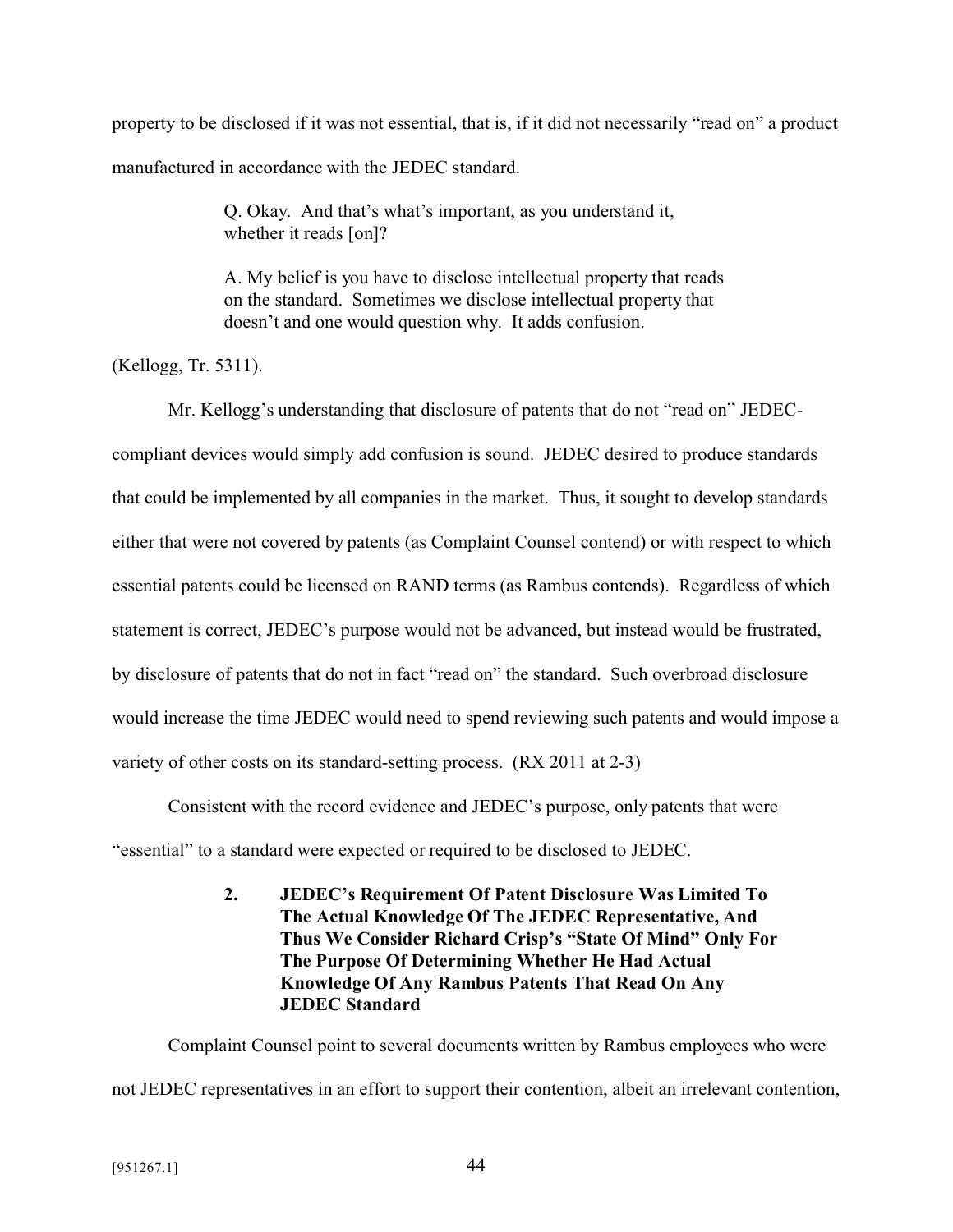that Rambus believed at this time that its patent applications read on proposals made at JEDEC meetings.  $(CCB \text{ at } 61-63)$ <sup>40</sup> Implicitly, Complaint Counsel thus contend that the knowledge of the corporation rather than of the JEDEC representative, defines the disclosure obligation. This premise is flatly wrong. As JEDEC Board Chairman Desi Rhoden testified, any obligation to disclose under the JEDEC patent policy was "triggered by the actual knowledge of the people that were involved." (Rhoden, Tr. 624). EIA General Counsel John Kelly confirmed that it was only the actual knowledge of JEDEC participants that gave rise to a duty to disclose. (Kelly, Tr. 1970-71 ("What my testimony would be, that if a participant – not a company, if a participant had actual knowledge of another company's patents or patent applications that might be required to comply with the work undergoing at committee, then that participant would be under a duty to disclose.")). Indeed, if the disclosure obligation were based upon the knowledge of the corporation, rather than the actual knowledge of the representative, each representative would need to do an extensive search and investigation of all corporate sources of knowledge before she could fulfill her disclosure responsibility. This surely was not required. (*See* CCFF 325).

> Q. As you understood the JEDEC patent policy in operation between '91 and '96, was there an obligation on the part of the representative to do any kind of investigation or inquiry or research back at his company about the company's patent or patent application portfolio?

A. There – in the policy itself, it was not ever stated that there should be any kind of research. That – I don't recall having that understanding, no.

(Rhoden, Tr. 623)

Any obligation Rambus might have had to disclose thus would arise only from the actual

<sup>40</sup> In fact, as summarized below, § IV.B, *infra*, these applications did *not* contain claims that necessarily would be infringed by products manufactured in accordance with these JEDEC proposals or with any JEDEC standards.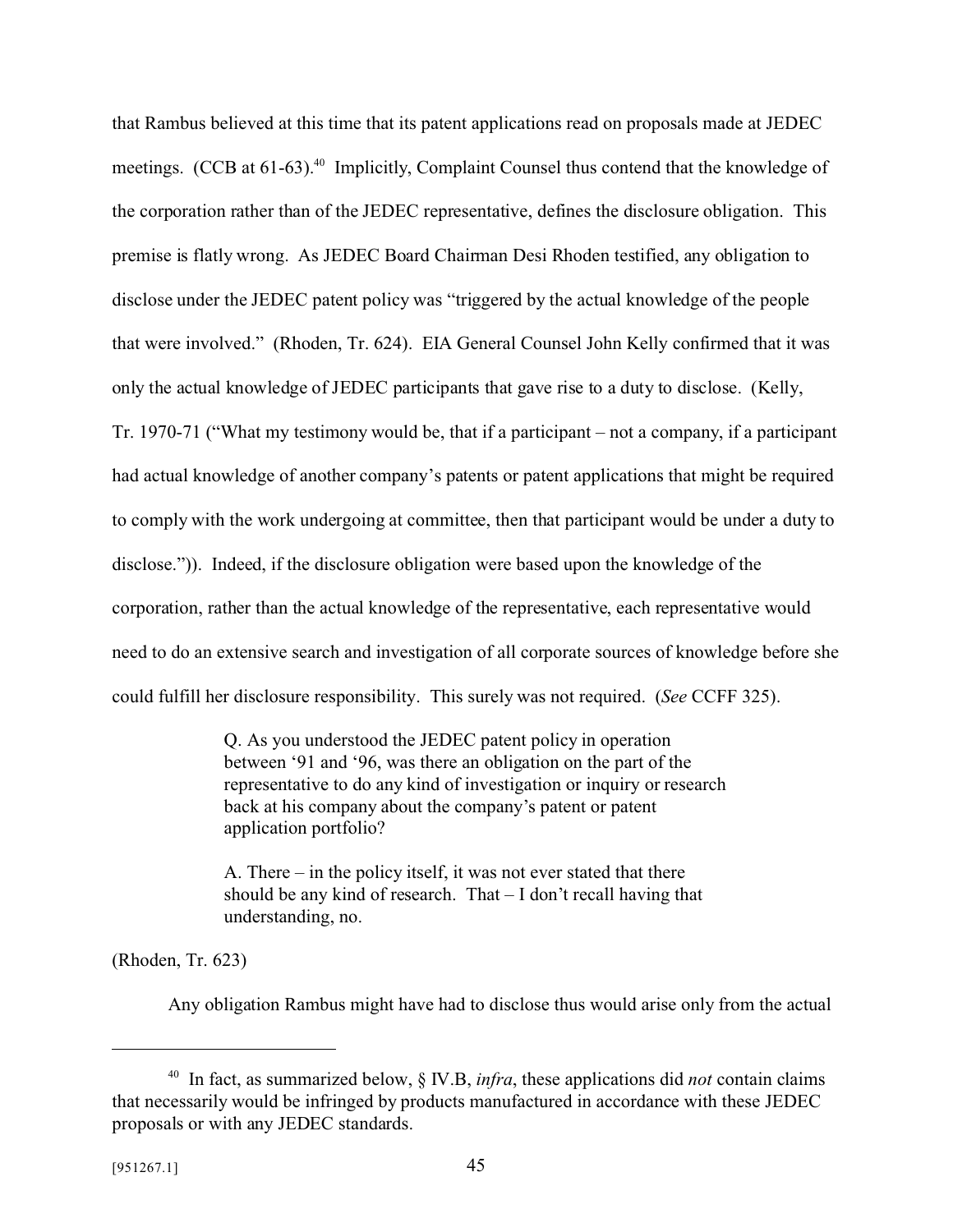knowledge of Rambus's JEDEC representative, Mr. Crisp. (RPF 228-95; RRFF 339).

Mr. Crisp's state of mind could therefore be relevant, if at all, only to the extent Mr. Crisp's actual knowledge could be inferred from his "state of mind." As Rambus has repeatedly noted (RPF 417-31), Complaint Counsel have failed to show that Mr. Crisp had any such actual knowledge, and evidence of Mr. Crisp's state of mind does not remedy this deficiency. Mr. Crisp did not believe that Rambus had claims in patents or patent applications that it was required to disclose and, as shown in the discussion that follows, his belief was correct. (RPF 427).

**B. While It Was A JEDEC Member, Rambus Did Not Have Any Patent Claims, Or Any Claims In Patent Applications, That "Read On" JEDEC Standards**<sup>41</sup>

# **1. The Federal Circuit's** *Infineon* **Decision Is Binding On This Court With Respect To the Interpretation And Scope Of Claims In Rambus's Patents And Applications**

Complaint Counsel argue that the Federal Circuit's *Infineon* opinion should have no preclusive or even persuasive effect in this case. (CCB at 77-83). The arguments Complaint Counsel advance reflect in many respects their refusal to acknowledge the principles of *stare decisis*. For instance, Complaint Counsel fail to address the principle laid down by the United States Supreme Court in *Markman v. Westview Instruments*, 517 U.S. 370, 390-91 (1996), that the Federal Circuit's construction of the scope of a patent claim is a matter of law and that construction must therefore be afforded preclusive effect consistent with the doctrine of *stare decisis*.

> We see the importance of uniformity in the treatment of a given patent as an independent reason to allocate all issues of construction to the [Federal Circuit] . . . . It was just for the sake of

<sup>&</sup>lt;sup>41</sup> This section responds primarily to CCB at  $\S$  III.C.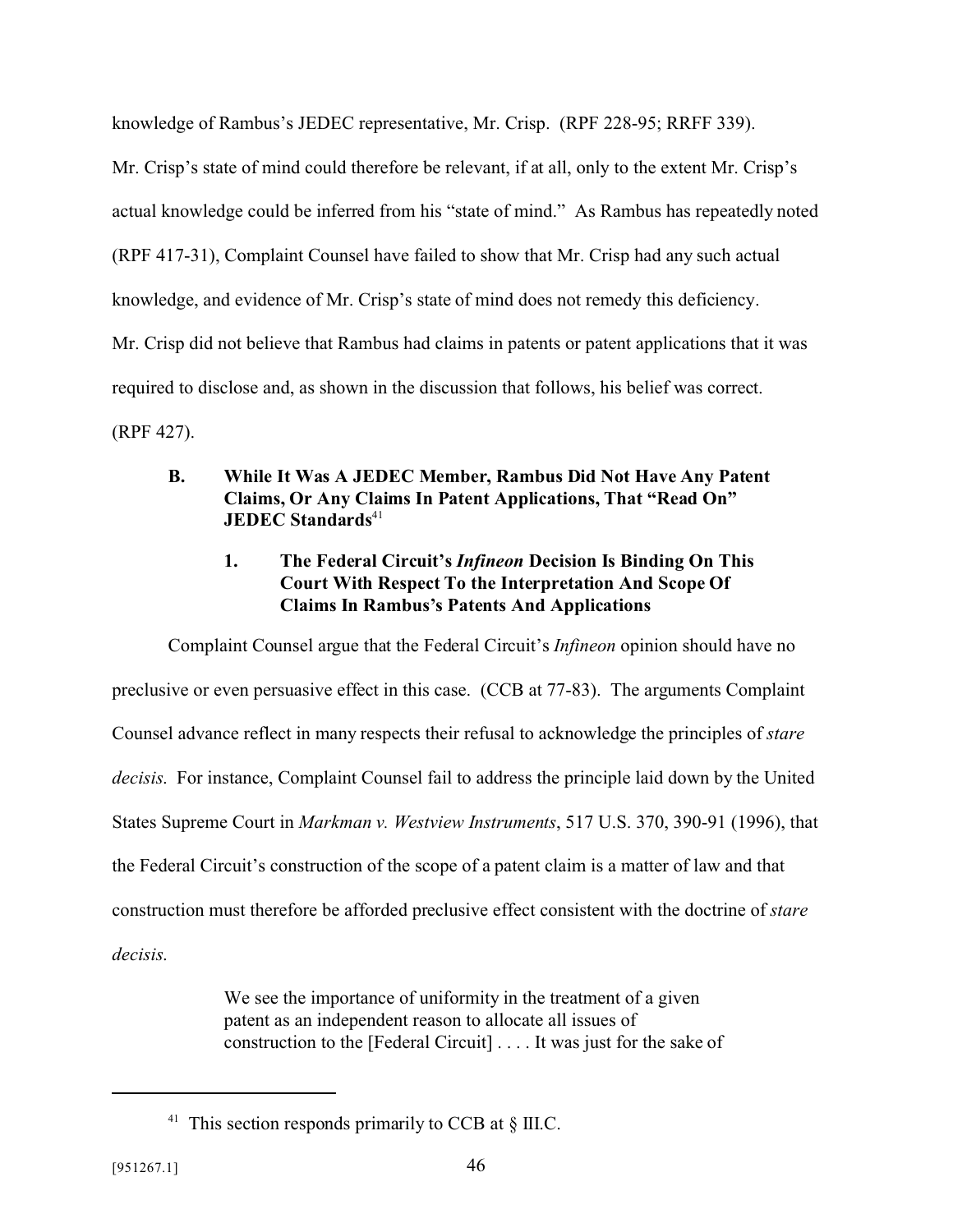such desirable uniformity that Congress created the Court of Appeals for the Federal Circuit as an exclusive appellate court for patent cases . . . . [T]reating interpretive issues as purely legal will promote (though it will not guarantee) intrajurisdictional certainty through the application of *stare decisis* on those questions not yet subject to interjurisdictional uniformity under the authority of a single appeals court.

*Accord Key Pharms. v. Hercon Labs. Corp.,* 161 F.3d 709, 716 (Fed. Cir. 1998) (Federal Circuit decisions on claim construction have "national *stare decisis* effect"); *Wang Lab. v. Oki Elec. Indus. Co.,* 15 F. Supp. 2d 166, 175 (D. Mass. 1998). Thus, this Court is bound, as a matter of *stare decisis*, by the claim construction performed already by the Federal Circuit. *Rambus Inc. v. Infineon Technologies AG*, 318 F.3d 1081, 1103 (Fed. Cir. 2003).

Complaint Counsel also argue that this Court should find *no* persuasive value in the decision of Judge Payne and the opinion of all three Federal Circuit judges that Rambus had no obligation to make any disclosure with respect to the DDR standard because development of that standard did not commence until after Rambus had left JEDEC. We do not contend that this Court is bound by the decision of these four judges, but rather that this Court should find their analysis and reasoning persuasive. Although the *Infineon* trial was conducted in a shorter period of time, the same factual issues and much of the same evidence that was presented here was also presented there. Desi Rhoden, for instance, testified in both cases. Thus, Judge Payne and the Federal Circuit were able to consider essentially the same evidence that this Court has to consider regarding when work on the DDR standard actually commenced and the views of those four judges should be considered with deference.

## **2. The Record Evidence In This Case Proves That Rambus, While A JEDEC Member, Did Not Have Claims In Patents Or Applications That "Read On" JEDEC Standards**

Rambus fully anticipated, and rebutted, Complaint Counsel's arguments that Rambus had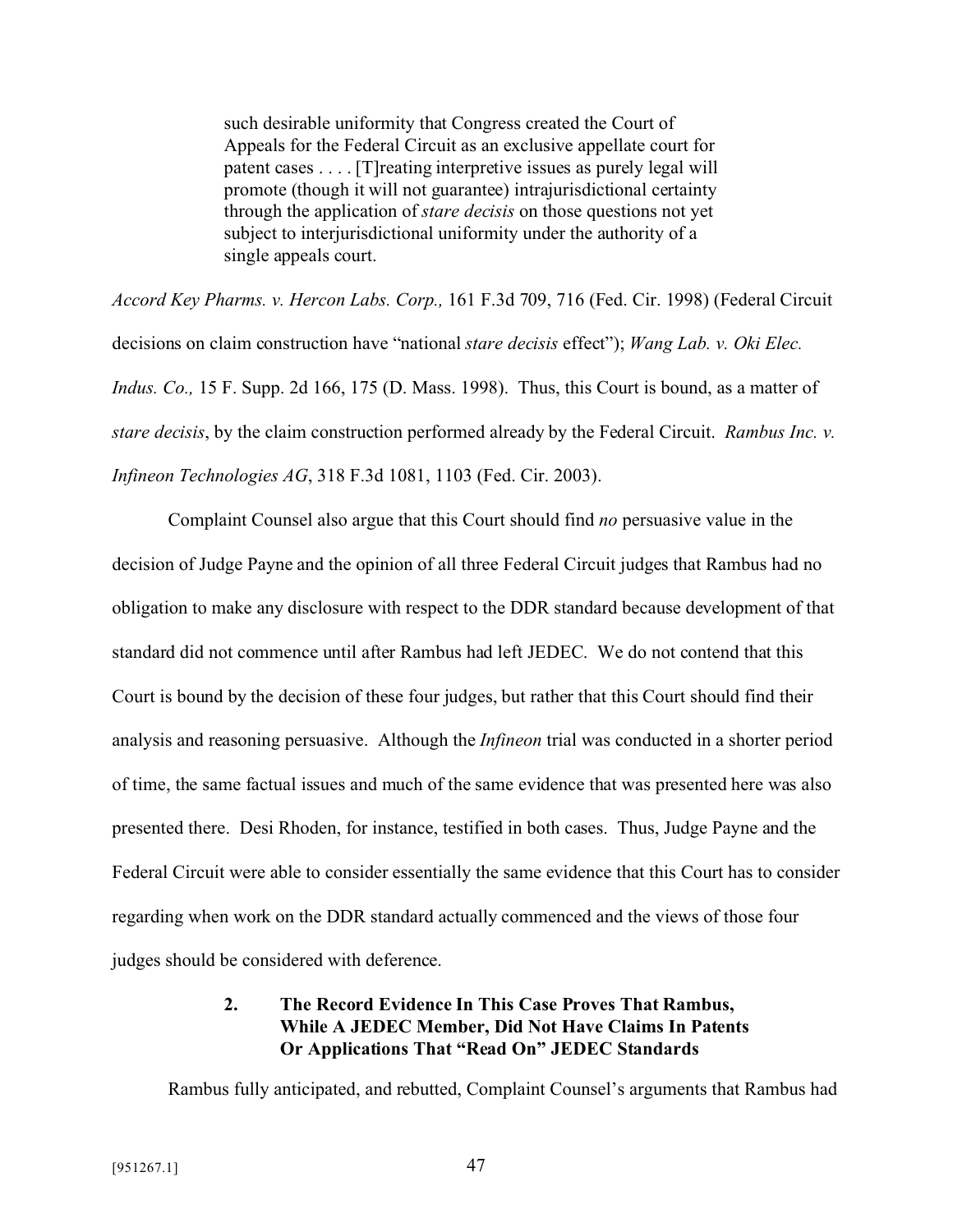claims in patents or applications that "read on" JEDEC standards or proposals made at JEDEC meetings. (RIB 49-61; RPF 327-96; RRFF 1122-1237). Since Complaint Counsel have made no "new" arguments, no further reply is required.

# **C. JEDEC And Its Members Were Not Misled By Rambus; They Were Instead Aware Of Rambus's Efforts To Obtain Broad Patent Coverage And Knowingly Accepted The Risk Of Future Patent** Infringement<sup>42</sup>

Rambus has earlier demonstrated in great detail that its efforts to obtain broad patent coverage were well known (RPF 596-654), that JEDEC and the DRAM industry were well aware of its patent applications and their potential scope (*e.g.*, RPF 516-20, 530-59, 655-719) and that JEDEC and its members had concluded that it was unlikely Rambus would obtain any significant valid patents (RPF 555-59, 562-95, 762, 774-84).<sup>43</sup> Rambus did nothing to "lull" JEDEC or its members into thinking otherwise, or into thinking that Rambus would not enforce any patents it might obtain. (RPF 464-529). To the contrary, Rambus was quite honest in stating that it would not disclose its intellectual property position. (*See* § III.F.3, *supra*). JEDEC and its members were not misled. They understood, assessed and accepted the risk that Rambus might obtain patent claims reading on features that they were including in JEDEC standards. (RPF 720-84).

<sup>&</sup>lt;sup>42</sup> This section responds primarily to CCB at  $\S$ [II.C and III.G.

 $43$  For example, at the May 1992 JEDEC meeting, Mr. Howard Sussman stated that he had reviewed the PCT application and that, in his opinion, many of those claims were barred by prior art. (RPF 519-22; CX 673 at 1; RX 290 at 3). In September 1993, the PCT application was described at a JEDEC meeting as a "collection of prior art," and thus not likely to issue. (RPF 531-32). Hans Wiggers captured JEDEC's views when he testified at trial that if Richard Crisp had claimed at a JEDEC meeting that Rambus had invented dual-edge clocking he would have responded that Rambus could not patent it "because it was a known technology, so I could not see that as a proprietary technique." (Wiggers, Tr. 10588). Micron was obviously of the same view; after being told by Intel that Rambus claimed to have patents covering all uses of DDR in memory devices, Micron took no action, discounting this claim entirely. It did not share this information with JEDEC, it did not investigate it further (or so it says) and it did not make any effort to modify its designs. (Lee, Tr. 6972-73, 6979-82; RPF 573-86).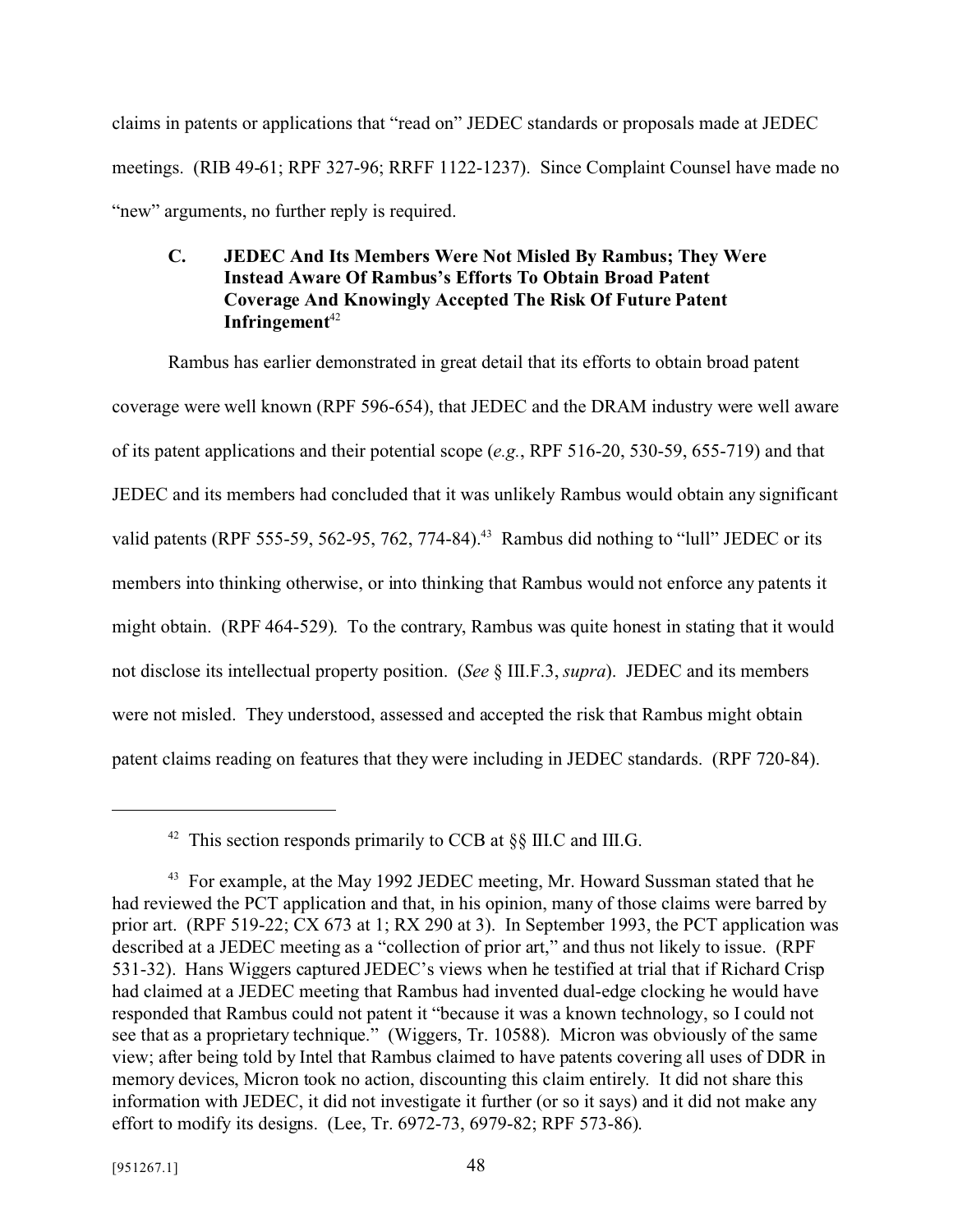Nothing Rambus could have said would have caused JEDEC to change its course. Even today, JEDEC continues to include additional features in its standards that it knows are covered by Rambus patents. For example, not only has JEDEC included all four features at issue here in the DDR2 standard, despite ongoing litigation regarding them and lengthy consideration of possible alternatives (RPF 732-63), but it has actually expanded the use of programmable latency (RPF 819).

## **D. Complaint Counsel Fail In Their Efforts To Rewrite The History Of DDR; As Both Judge Payne And The Federal Circuit Concluded, JEDEC Did Not Begin Work On The DDR Standard Until After Rambus Was No Longer A JEDEC Member**<sup>44</sup>

At trial, three witnesses, each with interests adverse to Rambus, testified that "work" on the DDR standard, which we are told was then called something else, began in 1993. (CCB at 84). This after-the-fact testimony is in direct conflict with a contemporaneous history of DDR written by Mr. Rhoden (one of the three witnesses on whose after-the-fact testimony Complaint Counsel rely). (CX 375 at 1; RRFF 565). In 1998, before he had this case in mind, Mr. Rhoden wrote the following brief history:

> [W]e could have finished the DDR standard sooner if only we had started earlier. Let us recap what has transpired with DDR: 1. A lot of private and independent work outside of JEDEC for most of 1996 (here is where we missed a good opportunity to start early). 2. December 96 – A single overview presentation of a DDR proposal at a JC 42 meeting.

(CX 375 at 1). A March 17, 1997 IBM presentation on DDR describes a similar chronology, stating that the "[i]ndustry has been working on DDR definition [outside of JEDEC] for 6-9 months," and pointing to the December 1996 "first showing" by Fujitsu. (RX 892 at 1). Similarly, a March 10, 1997 Mitsubishi memorandum regarding the "Planning History" of DDR

<sup>&</sup>lt;sup>44</sup> This section responds primarily to CCB at § III.C.8.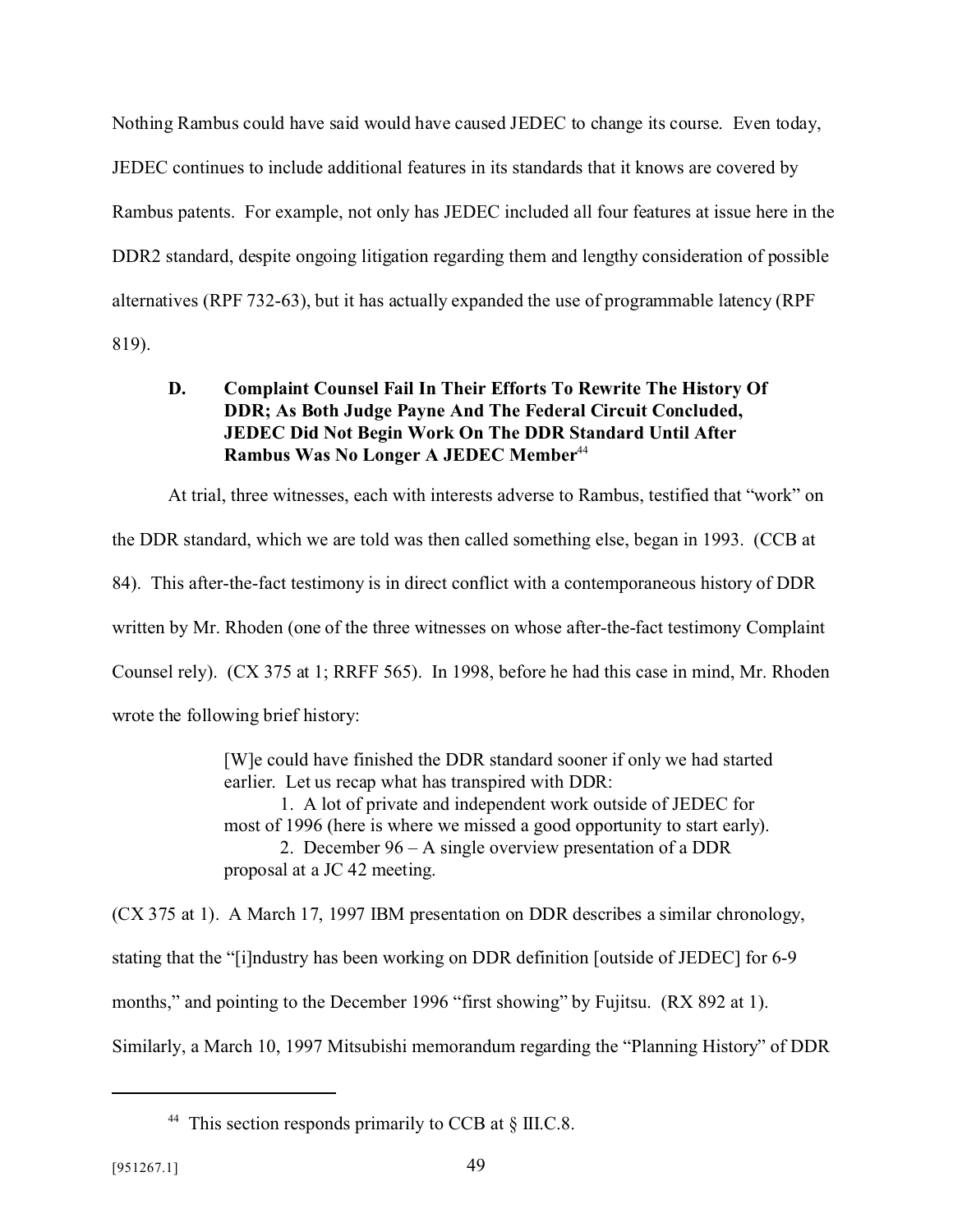confirms that DDR efforts began outside of JEDEC in the summer of 1996, with "eight companies . . . meeting once every 2 weeks to quickly plan DDR specifications." (RX 885A at 1). The *Gypsum* rule resolves this conflict in evidence; little if any weight should be given to the after-the-fact testimony that conflicts with documents written contemporaneously by Mr. Rhoden, IBM and Mitsubishi.

Thus, this Court should conclude, as Judge Payne concluded, that "Rambus withdrew from JEDEC before formal consideration of the DDR SDRAM standard [began]." *Infineon*, 318 F.3d at 1105. The Federal Circuit was in unanimous agreement on this point, as well. *Id.*

# **V. RAMBUS'S CONDUCT WAS NOT EXCLUSIONARY AND DOES NOT EVIDENCE AN INTENT TO MONOPOLIZE**

Complaint Counsel concede, that for each of their three claims, they have the burden of proving that Rambus engaged in conduct that is "exclusionary" within the meaning of the antitrust laws and that Rambus acted with the requisite anticompetitive intent. (CCB at 16 (Count I), 17 (Count II), and 18-19 (Count III)). Complaint Counsel have not met that burden.

# **A. Rambus Did Not Engage In "Exclusionary Conduct"**<sup>45</sup>

In our Initial Brief, we explained that conduct is exclusionary for antitrust purposes only if it would be unprofitable to the defendant but for the defendant's expectation that it will exclude rivals and thereby enable the defendant to gain additional market power with which to recoup the losses caused by the conduct.*46* Complaint Counsel do not directly dispute that this is

<sup>&</sup>lt;sup>45</sup> This section responds principally to CCB at  $\S$ [III.D and III.G.

<sup>46</sup> *See, e.g., Aspen Skiing Co. v. Aspen Highlands Skiing Corp.*, 472 U.S. 585, 609-11 (1985) (defendant was "willing to sacrifice short-run benefits and consumer goodwill in exchange for a perceived long-run impact on its smaller rival"); *Advanced Health-Care Servs. v. Radford Community Hosp.*, 910 F.2d 139, 148 (4th Cir. 1990) ("if a plaintiff shows that a defendant has harmed consumers and competition by making a short-term sacrifice in order to further its exclusive, anticompetitive objectives, it has shown predation"), and that Complaint Counsel must therefore prove that Rambus engaged in conduct that had "'no rational business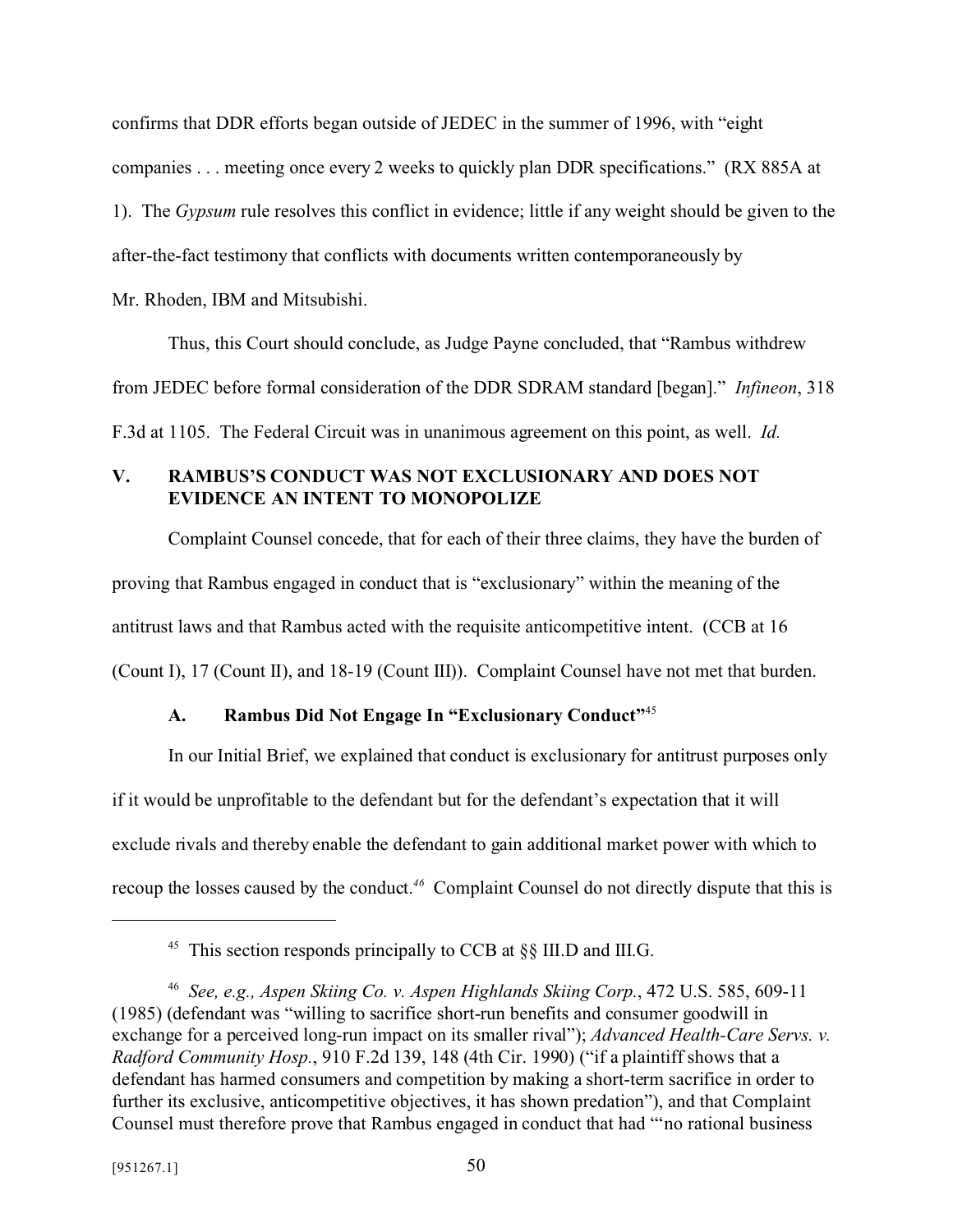the correct and controlling standard for exclusionary conduct; nor could they, given the fact that the Department of Justice and the Federal Trade Commission have repeatedly endorsed that definition of anticompetitive exclusionary conduct over the past several years, including in briefs filed in the Supreme Court in the pending *Verizon v. Trinko* case.<sup>47</sup> But Complaint Counsel make no effort to apply this controlling test to the facts of this case. To the contrary, they completely ignore the substantial evidence that, in not disclosing information about its pending patent applications and its possible future applications, Rambus was engaging in the same type of legitimate conduct that businesses routinely engage in, namely, protecting trade secrets in order to guard against a misappropriation of its inventions and thus to preserve for itself the rewards for those inventions to which it is legally entitled. (*See* RIB at 101-155; RPF 1435-41). *See generally*, *Berkey Photo,* 603 F.2d at 281-82.

Instead, Complaint Counsel make or suggest three arguments. None of them can withstand analysis.

**(1)** Complaint Counsel suggest that Rambus's conduct can be considered exclusionary if

purpose other than its adverse effects on competitors.'" *Concord Boat Corp. v. Brunswick Corp.*, 207 F.3d 1039, 1062 (8th Cir. 2000), *cert. denied*, 531 U.S. 979 (2000); *High Technology Careers v. San Jose Mercury News*, 996 F.2d 987, 990 (9th Cir. 1993) ("if there is a valid business justification for [defendants'] conduct, there is no antitrust liability"); *Data Gen. Corp. v. Grumman Sys. Support Corp.*, 36 F.3d 1147, 1183 (1st Cir. 1994) (a defendant may rebut evidence of exclusionary conduct "by establishing a valid business justification for its conduct."); *Trace X Chemical, Inc. v. Canadian Industries Ltd.,* 738 F.2d 261, 266 (8th Cir. 1984).

<sup>47</sup> *See* Brief for the United States and the Federal Trade Commission as Amicus Curiae on Petition for a Writ of Certiorari, *Verizon Communications, Inc. v. Trinko*, No. 02-682, at 13 (December 2002), http://www.usdoj.gov/atr/cases/F200300/200358.htm (conduct is exclusionary only when it "would not make economic sense unless it tended to reduce or eliminate competition"); *see also* Brief for the United States and the Federal Trade Commission as Amicus Curiae Supporting Petitioner, *Verizon Communications, Inc. v. Trinko*, No. 02-682, at 13 (May 27, 2003) http://www.usdoj/gov/atr/cases/F201000/201048.htm (urging application of test in refusal to deal case).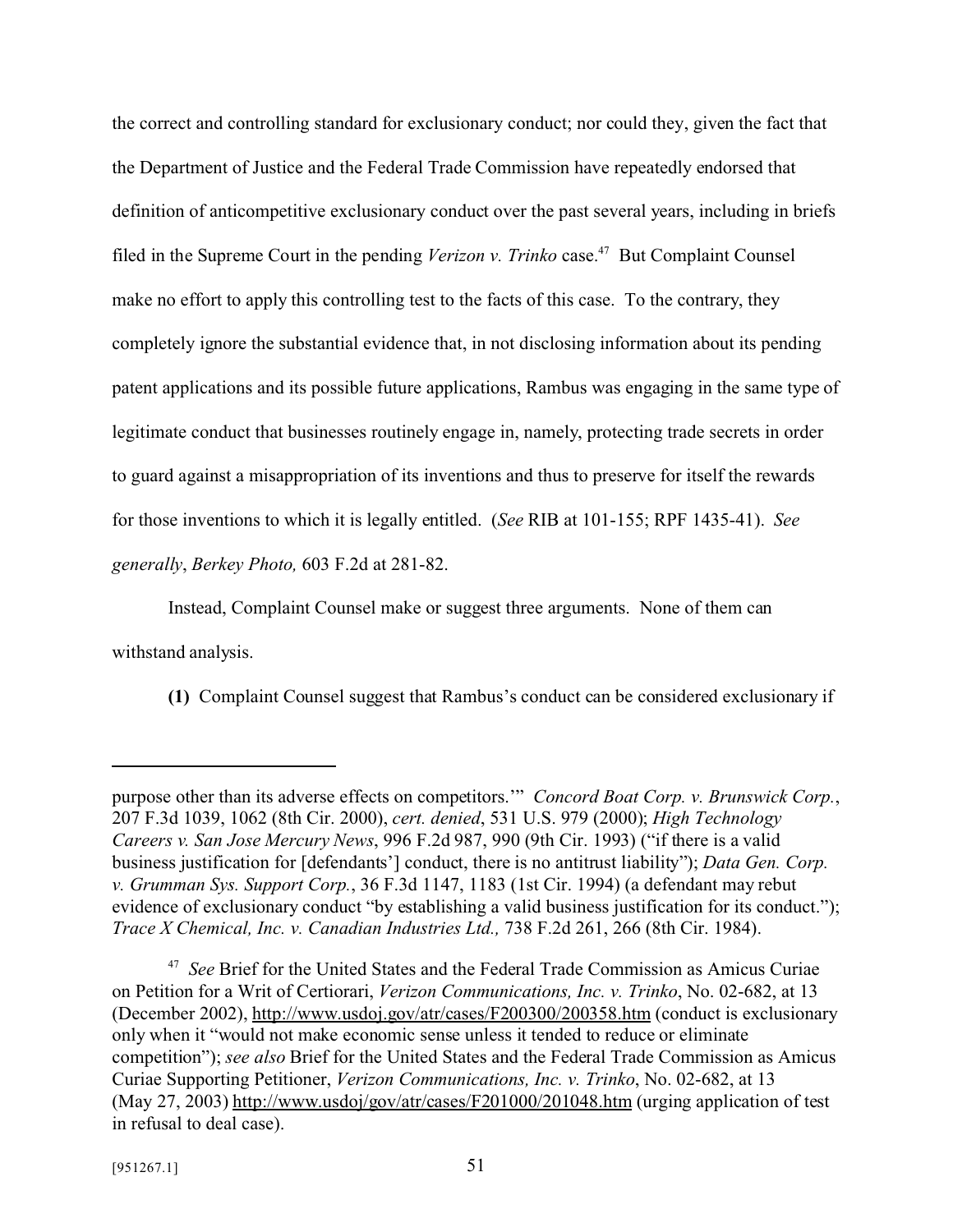it violates or subverts JEDEC's rules or policies, even if does not satisfy the antitrust test for exclusionary conduct. (CCB at 881-90). In support of this suggestion, Complaint Counsel cite an ABA handbook for the proposition that "a court will be *especially likely* to find that conduct predatory or anticompetitive if it is *also* improper for reasons extrinsic to the antitrust laws."<sup>48</sup> But the handbook is not legal authority and, more important, does not support Complaint Counsel's position. By its terms, it refers only to conduct that is improper in an antitrust sense and is "also improper" for extrinsic reasons. It thus gives Complaint Counsel no basis to avoid the ordinary requirements for proving exclusionary conduct.

In fact, the cases make clear that conduct will not be deemed to be exclusionary, even if it injures competition and is wrongful for extrinsic reasons, unless it independently meets the antitrust test for exclusionary conduct.<sup>49</sup> And that of course is precisely the position taken by the Federal Trade Commission in the *Verizon v. Trinko* case, where the Commission has urged the Supreme Court to hold that the plaintiff did not state a claim under the antitrust laws because it alleged only conduct that violated a federal statute and failed to allege that the conduct made no business sense for the defendant except as a means of improperly excluding rivals.

Complaint Counsel's argument thus ignores fundamental antitrust principles. As the leading treatise puts it, "[t]he concern of  $\S2$  is with monopoly, not morality." 3 P. AREEDA &.

<sup>48</sup> ABA Section of Antitrust Law, Antitrust Law Developments at 247-49 (5th ed. 2002).

<sup>49</sup> *See*, *e.g.*, *Goldwasser v. Ameritech Corp.*, 222 F.3d 390, 400-01 (7th Cir. 2000) (plaintiff must state freestanding "antitrust claim" and cannot base antitrust claim on violation of 1996 Telecommunications Act); *Olympia Equipment,* 797 F.2d at 376 (exclusionary conduct cannot be determined by liability "in tort or contract law, under theories of promissory estoppel or implied contract . . . or by analogy to the common law tort" rules); *Conoco, Inc.*, 774 F.2d at 905-06, 908-09 (conduct that violates common law duty of good faith and fair dealings not exclusionary); *Madison Fund, Inc. v. Charter Co.*, 406 F. Supp. 749, 751 (S.D.N.Y. 1975) (antitrust law does not "police the performance of private contracts").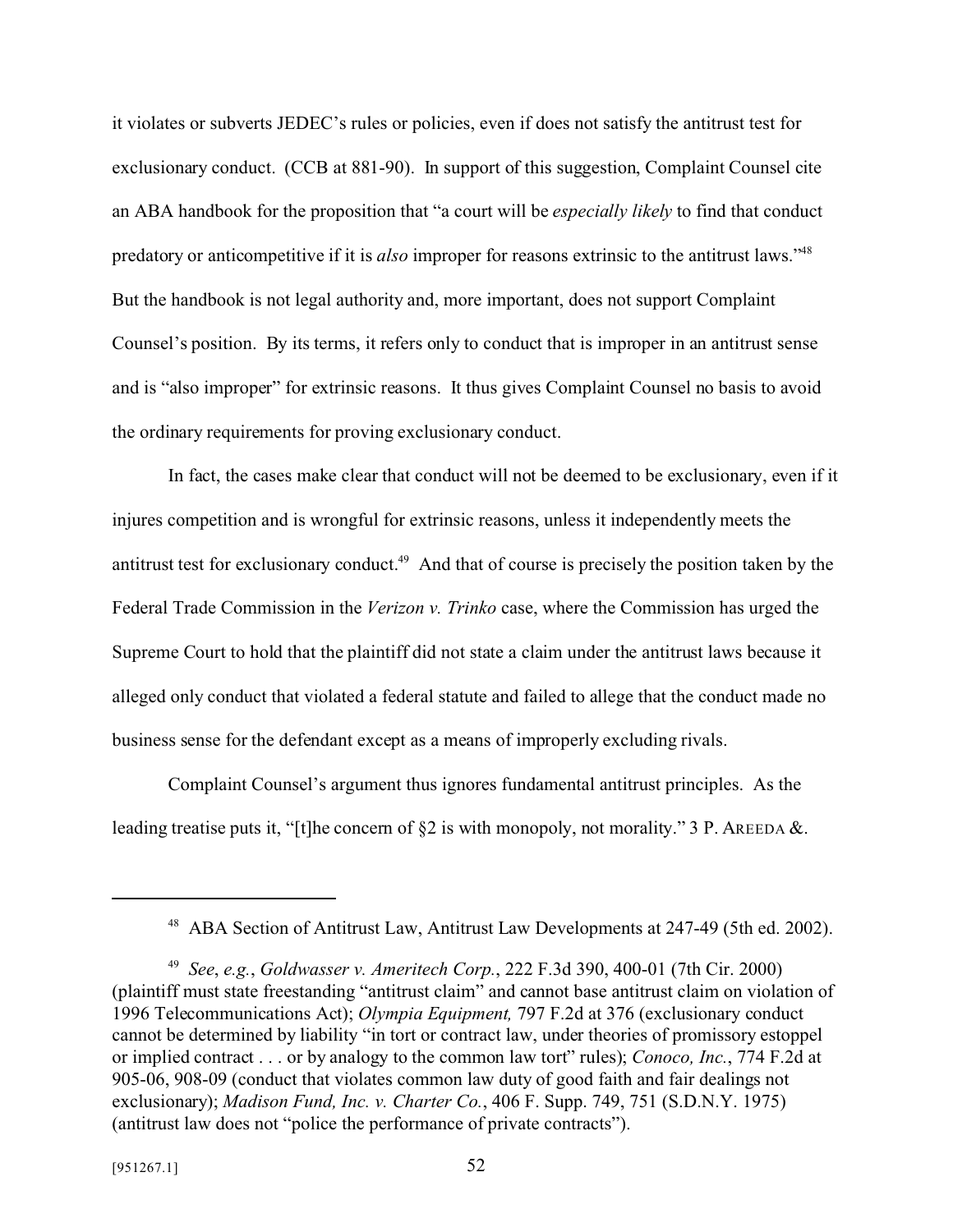H. HOVENKAMP, ANTITRUST LAW ¶ 651d, at 79 (1996). And, the Supreme Court has repeatedly declared that the antitrust laws are not to be used to condemn conduct that constitutes "'competitive practices'" but that is also "thought to be offensive to proper standards of business morality.'" *See NYNEX Corp.*, 525 U.S. 128, 137 (1998) (*quoting* 3 P. AREEDA & H. HOVENKAMP, ANTITRUST LAW ¶ 651d, at 78 (1996)).

**(2)** Although Complaint Counsel make no explicit effort to apply the antitrust definition of exclusionary conduct to the facts at hand, they nod in that direction with the assertion that Rambus's failure to disclose more than it did about its intellectual property jeopardized the enforceability of its patents and that it was "irrational" for Rambus to take that risk "absent the expectation of long-term benefits through the exclusion of competition." (CCB 89-90, 92-93). There are three problems with this argument.

*First*, Complaint Counsel completely ignore the substantial, legitimate benefits to Rambus from maintaining the confidentiality of its pending and possible future patent applications. (*See* RIB 101-105). Because Complaint Counsel have ignored the benefits to Rambus from guarding its trade secrets, including avoiding interference with pending patent applications, they have no basis in the record evidence to conclude that Rambus's conduct was on balance irrational or unprofitable absent exclusion of rivals and a resulting increase in Rambus's market power. *See*, *e.g.*, *In re Indep. Serv. Org. Antitrust Litig.*, 203 F.3d 1322, 1327 (Fed. Cir. 2000), *cert. denied*, 531 U.S. 1143 (2001) ("a monopolist's 'desire to exclude others from its [protected] work is a presumptively valid business justification for any immediate harm'"); *Trace X Chemical, Inc.*, 738 F.2d at 266 ("The exercise of business judgment cannot be found to be anti-competitive").

*Second*, Complaint Counsel greatly exaggerate the risk Rambus perceived it faced from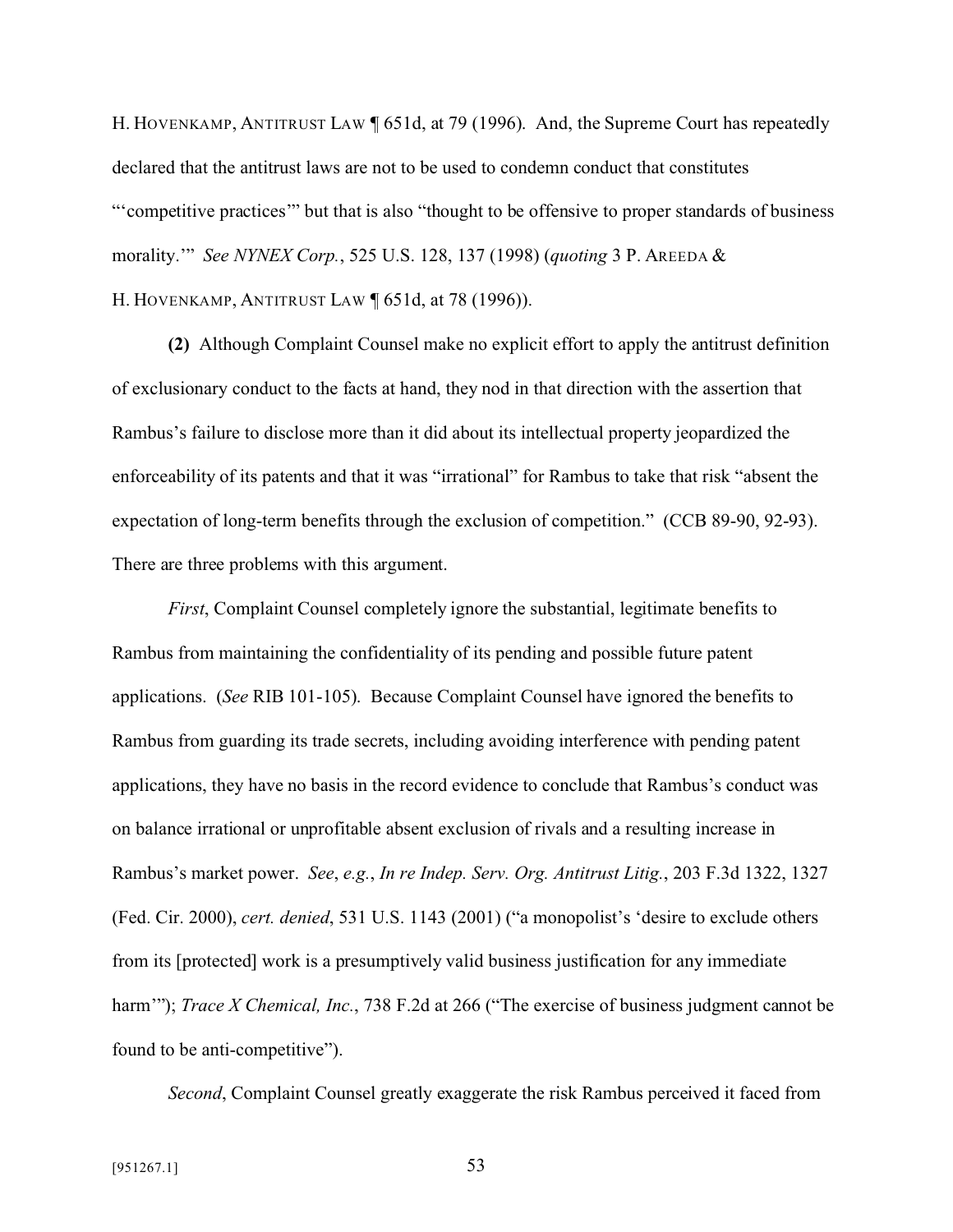protecting its trade secrets as it did. Complaint Counsel note that Rambus was advised by counsel that misleading conduct could jeopardize its ability to enforce its patents. (CCB at 92- 93). But Complaint Counsel ignore the fact that counsel advised Rambus that it could avoid those risks by following a specified course of conduct, and that Rambus followed that course. (RPF 448-63). The record thus does not support the contention that Rambus understood that its conduct was irrational *but for* improper exclusion of rivals; to the contrary, the record and everyday knowledge make clear that lawyers routinely advise their clients both of legal risks and of ways to avoid or minimize them. Indeed, Complaint Counsel's focus on risk – and their disregard of ways to reduce risk – is not only contrary to the record evidence in this case but also is contrary to sound antitrust principles. The antitrust rule implicitly suggested by Complaint Counsel – which would condemn any conduct of a type that might entail risk – would disserve the basic antitrust objective of encouraging aggressive competition.

*Third*, Complaint Counsel's argument is internally inconsistent and nonsensical. The argument is that, by not disclosing its patent applications, Rambus risked losing its ability to enforce its patents and, therefore, that Rambus's decision not to disclose its applications to JEDEC was rational *only if* Rambus expected "longer-term benefits through the exclusion of competition." (*See* CCB at 89-90 and 92-93). But if Complaint Counsel were correct about the risks Rambus faced, Rambus could not actually have expected to reap such "longer-term benefits."

On Complaint Counsel's theory, Rambus intended to wait until its technologies were included in the standards and then enforce – and thus disclose – its patents. Complaint Counsel also allege that Rambus understood that, if its failure to disclose its patents were later discovered by JEDEC, it would be unable to enforce its patents. But Rambus's efforts to enforce its patents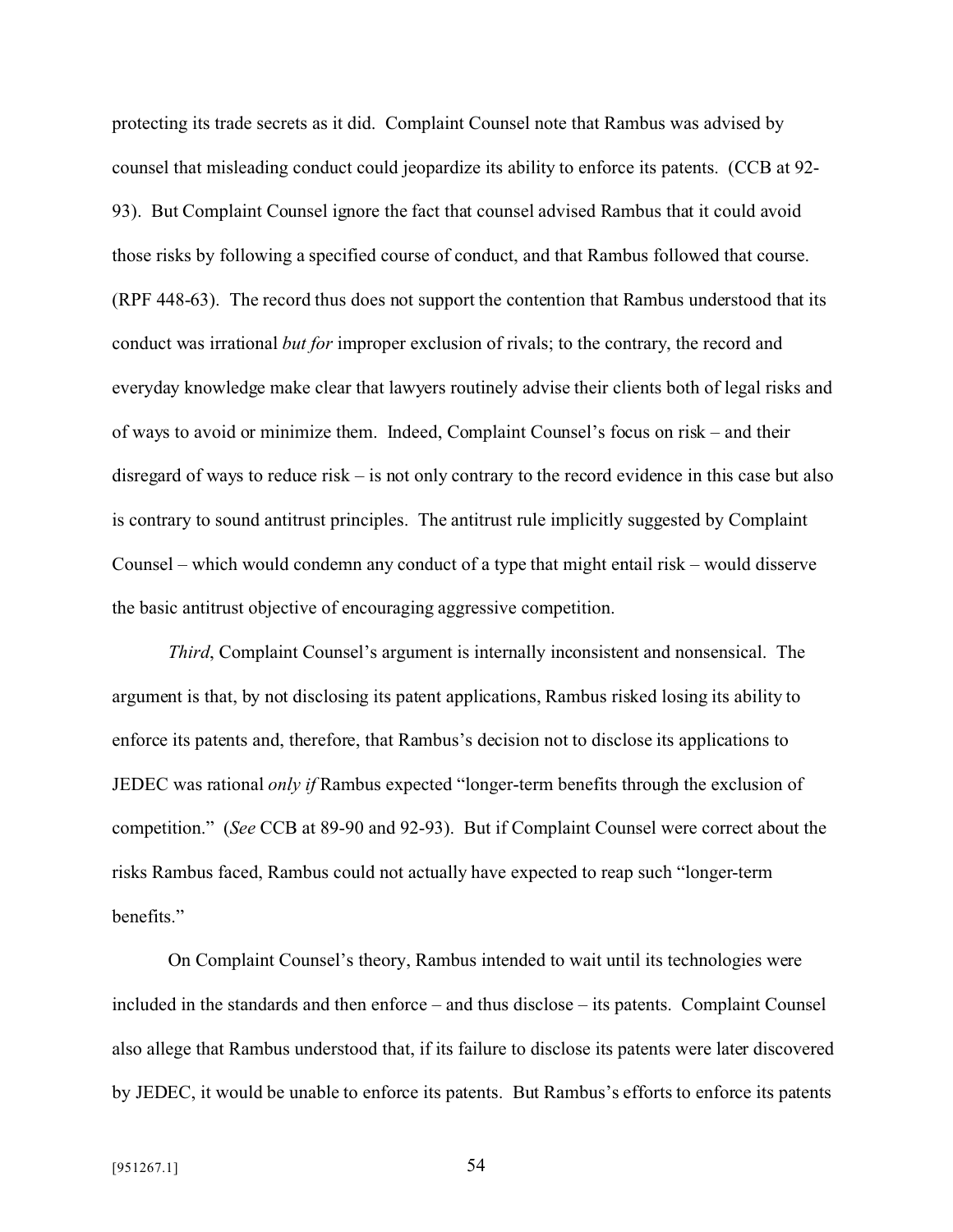would, on Complaint Counsel's own theory, have revealed its failure to disclose them earlier<sup>50</sup> and would thus have made it impossible for Rambus to enforce its patents. Plainly, if Rambus had understood the legal risks as alleged by Complaint Counsel, it would have been irrational for Rambus to keep silent in anticipation of "longer-term benefits."

**(3)** Complaint Counsel suggest, only vaguely in their brief and more directly in their Proposed Findings, a different definition of exclusionary conduct – one that would condemn any conduct that excludes an equally or more efficient alternative. (CCFF ¶ 2986, 2987, 3002). In an apparent effort to find support for this alternative, Complaint Counsel cite the ABA handbook for the proposition that attempts "'to exclude rivals on some basis other than efficiency' can fairly be 'characterize[d] . . . as predatory," (CCB at 89 (*citing Antitrust Law Developments* at 250 (quoting *Aspen Skiing*, 472 U.S. at 605))). But the cited language supports, not an alternative legal test, but the basic test of exclusionary conduct described above. It is only when a firm engages in conduct that is unprofitable or does not make business sense *but for* exclusion of rivals that it is deemed to be competing "on some basis other than efficiency."

Moreover, Complaint Counsel's alternative suggestion is unsound as a matter of antitrust economics. As Dr. Rapp explained, exclusionary conduct cannot be defined by its consequences, but only by its attributes when the defendant engaged in the conduct. (Rapp, Tr. at 9928 ("The way that antitrust economics goes about analyzing predation or exclusion is by means of assessing the conduct" rather than "the outcome")). Otherwise, clearly procompetitive conduct could be deemed to be unlawful. For example, enforcement of intellectual property rights, which is unquestionably procompetitive, can exclude more efficient producers *ex post* (*see id.* at 9930 (explaining that exercising intellectual property rights to exclude a competitor in the market is

 $50$  On the first page of each patent is its priority date and its date of issue.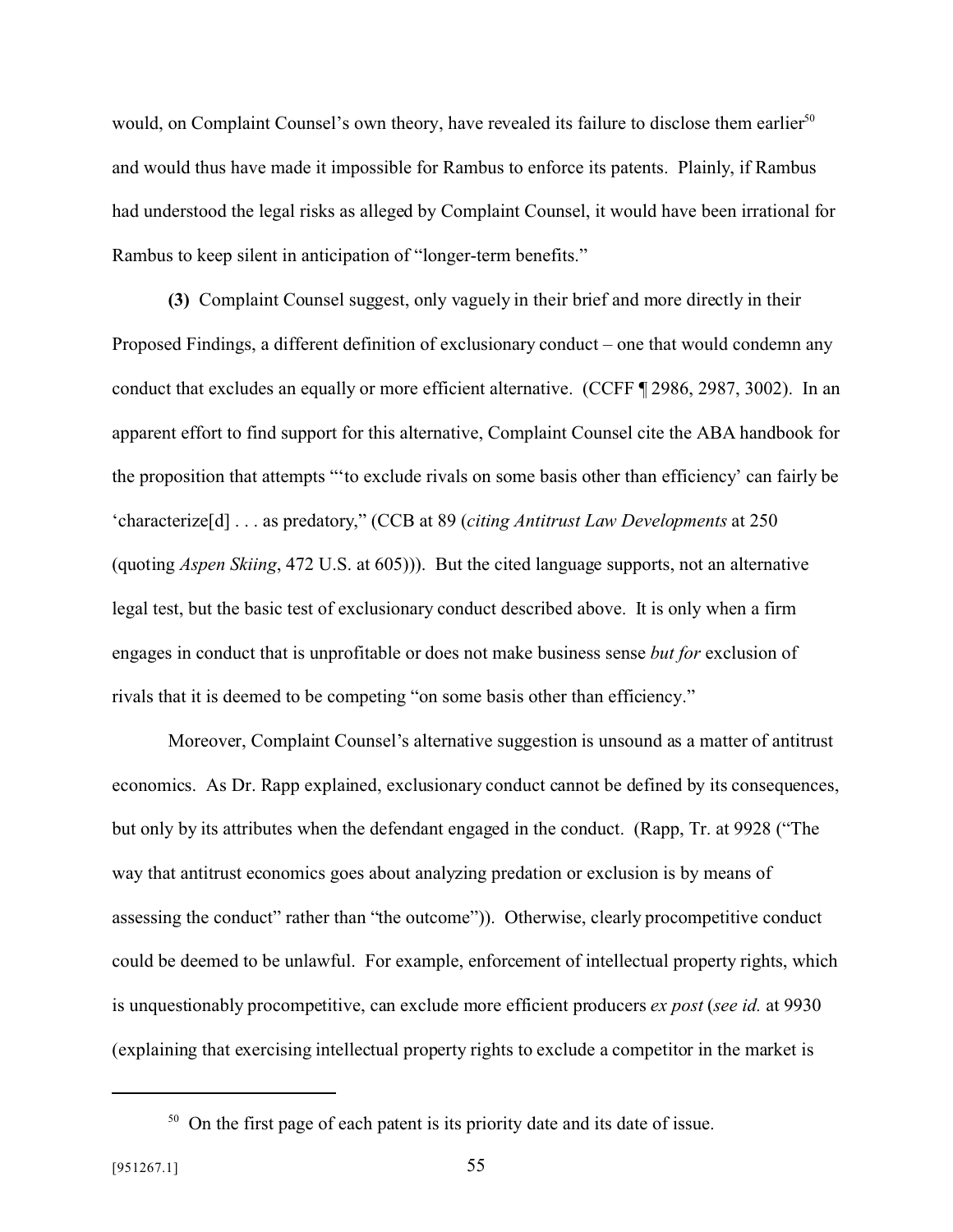procompetitive, not exclusionary)); a free-riding rival, for example, that could simply copy an innovator's invention without doing any R&D itself might well be a more efficient producer, but enforcement of the innovator's intellectual property is nevertheless welcomed by the antitrust laws, in part because antitrust objectives are furthered by the incentives for investment that intellectual property rights create.<sup>51</sup>

In short, both the cases and sound antitrust economics require that Complaint Counsel prove that Rambus's conduct in safeguarding its trade secrets did not make business sense other than as a means to exclude rivals and gain additional market power. Complaint Counsel have failed to do this, as Rambus has previously shown. (*E.g.*, § V.A, *supra*; RIB 96-109, 115-19; RPF 1426-58; RPFF 889-91, 2997-3003, 3006-11). Rambus's conduct, even as characterized by Complaint Counsel, was consistent with legitimate business purposes and not exclusionary.

## **B. Rambus Did Not Have An Intent To Monopolize**<sup>52</sup>

In addition to proving that Rambus engaged in exclusionary conduct, which they have not done, Complaint Counsel must prove that Rambus acted with the requisite intent to monopolize. Complaint Counsel argue that it has met that burden on the basis of two kinds of evidence – evidence that Rambus "intended to obtain monopoly power" by "obtaining" and "enforcing patents" (CCB at 91) and evidence that Rambus "understood the rules and obligations" of

<sup>51</sup> *See In re Indep. Serv. Org. Antitrust Litig.*, 203 F.3d at 1325 ("'the antitrust laws do not negate the patentee's right to exclude others from patent property'") (quoting *Intergraph Corp. v. Intel Corp.*, 195 F.3d 1346, 1362 (Fed. Cir. 1999)); *Data Gen. Corp.*, 36 F.3d at 1186 (observing that "exposing patent activity to wider antitrust scrutiny would weaken the incentives underlying the patent system, thereby depriving consumers of beneficial products"); *Neumann v. Reinforced Earth Co.,* 786 F.2d 424, 427 (D.C. Cir. 1986) (patent laws give holders the right to exclude rivals from the market for reasons of economic efficiency); *Berkey Photo,* 603 F.2d at 281-82 ("It is the possibility of success in the marketplace, attributable to superior performance, that provides the incentives on which the proper functioning of our competitive economy rests.").

 $52$  This section responds primarily to CCB at  $\S$  III.E.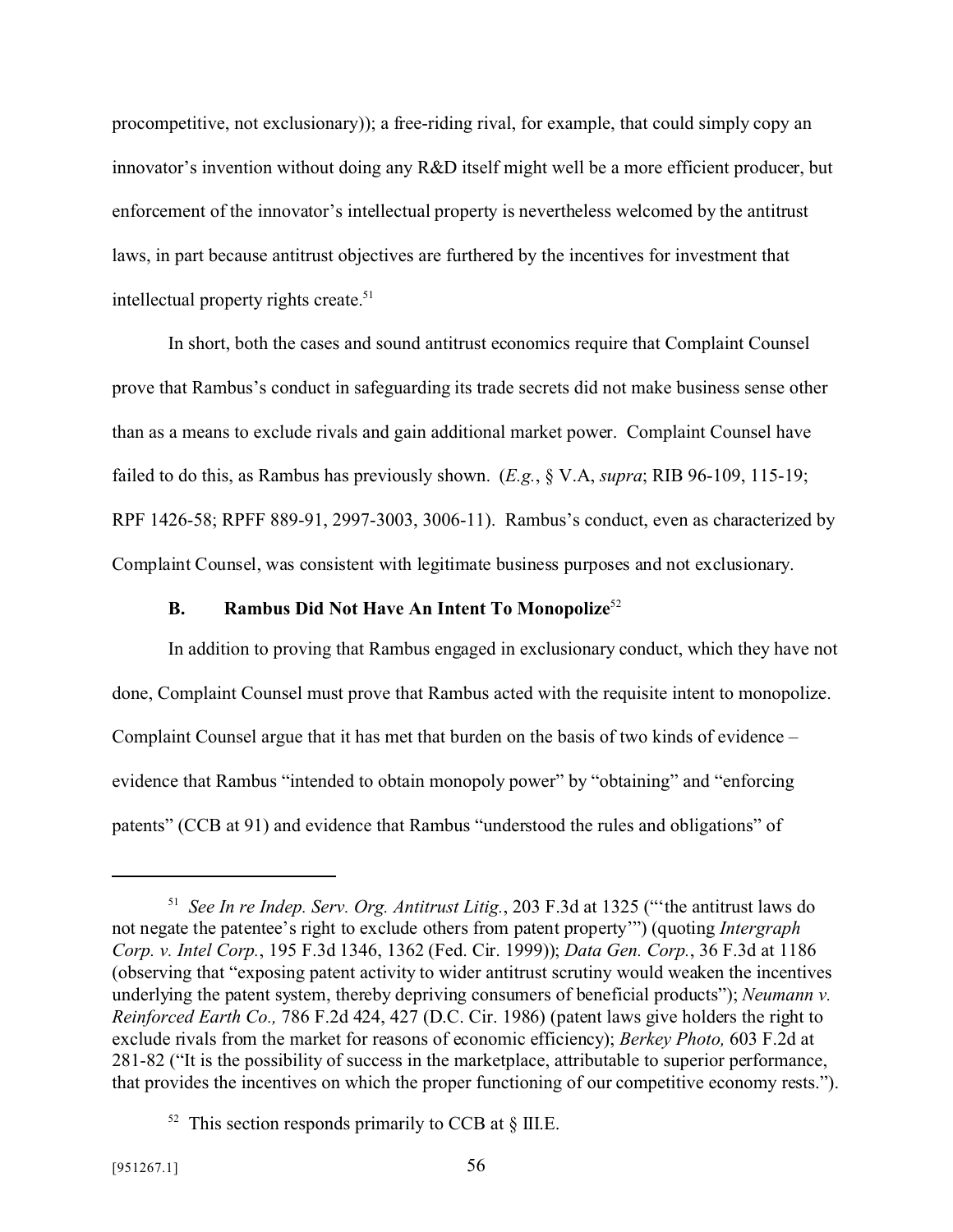JEDEC and "consciously engaged in a pattern of conduct that plainly violated and subverted these rules" (CCB at 92). Even if the evidence were as Complaint Counsel argues, however, it would be insufficient as a matter of law to prove the kind of intent required by the antitrust laws.

Anticompetitive intent does not mean desire to achieve monopoly because the "goal of any profit-maximizing firm *is* to obtain a monopoly." *Illinois ex rel. Burris v. Panhandle E. Pipe Line Co.*, 935 F.2d 1469, 1481 (7th Cir. 1991), *cert. denied*, 502 U.S. 1094 (1992) (emphasis in original). Nor does it mean a desire to obtain and enforce patents because that is legitimate conduct that the patent laws are intended to encourage. *See Nobelpharma AB*, 141 F.3d at 1072; *Glass Equipment Dev., Inc. v. Besten, Inc.*, 174 F.3d 1337 (Fed. Cir. 1991) (no violation of antitrust laws from seeking to enforce patents).

Instead, Complaint Counsel must prove that Rambus intended to engage in conduct that is anticompetitive or exclusionary within the meaning of the antitrust laws. Complaint Counsel must prove, in other words, that Rambus "willfully acquired or maintained . . . monopoly power by anticompetitive conduct." *Concord Boat*, 207 F.3d at 1060; *see Spectrum Sports v. McQuillan*, 506 U.S. 447, 459 (1993) (explaining that the requisite intent "is something more than an intent to compete vigorously"). That requires Complaint Counsel to show that Rambus made a knowing and deliberate decision to engage in exclusionary conduct. *See, e.g.*, *Illinois ex rel. Burris*, 935 F.2d at 1481 (in considering whether the "intent" element is satisfied, courts ask whether "the firm engage[d] in the challenged conduct for a legitimate business reason.  $\ldots$  [o]r was the firm's conduct designed solely to insulate the firm from competitive pressure?").

Complaint Counsel argue that the requisite intent "can be inferred from anticompetitive conduct," (CCB at 90), but that is true only if the conduct is clearly exclusionary. *Drinkwine v. Federated Publications, Inc.*, 780 F.2d 735, 740 (9th Cir. 1985), *cert. denied*, 475 U.S. 1087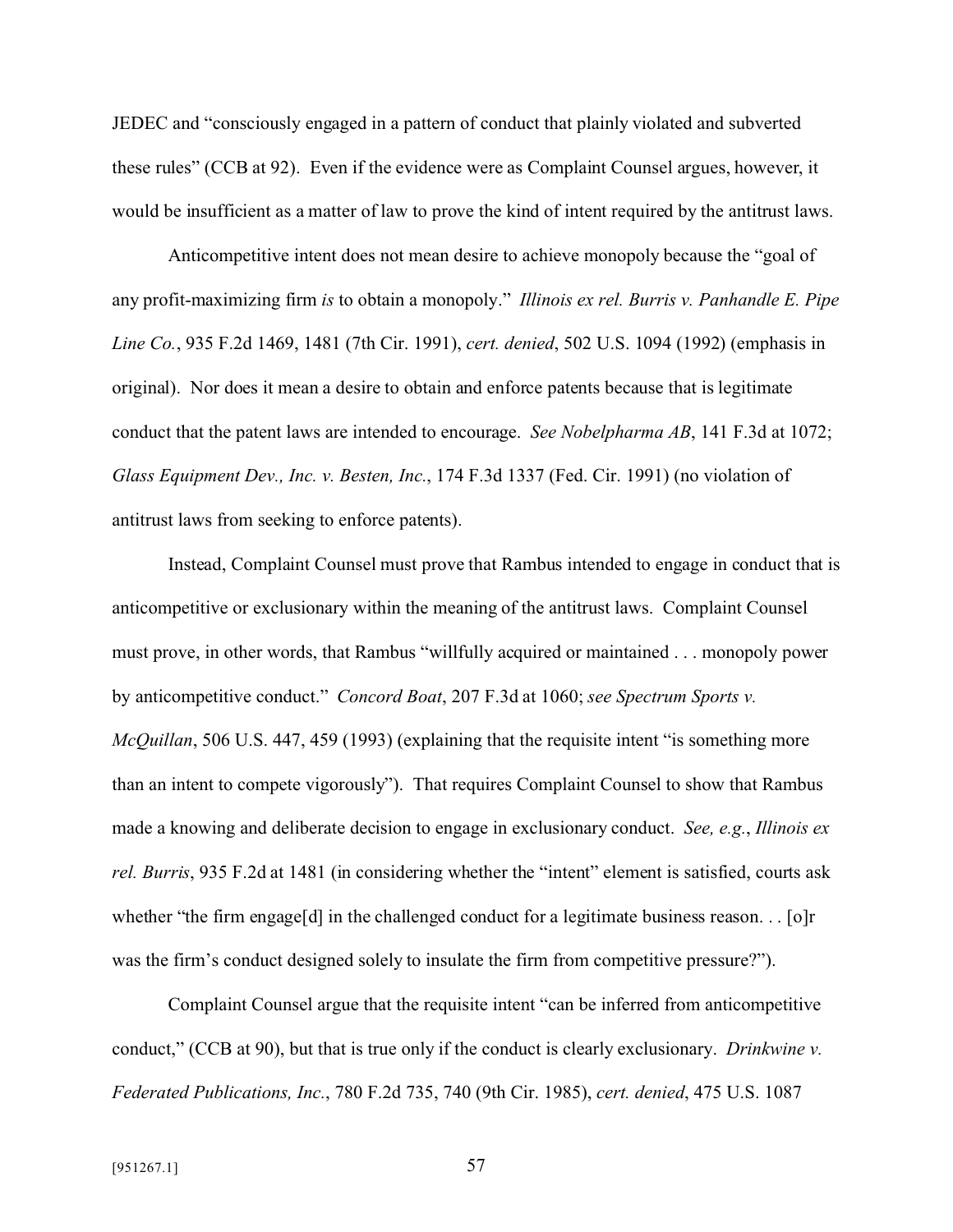(1986) (conduct that is "clearly threatening to competition or clearly exclusionary"). *See Tops Mkts., Inc. v. Quality Mkts., Inc.*, 142 F.3d 90, 101 (2d Cir. 1998) (a fact finder could infer intent from conduct that "was not motivated by a valid business justification"); *Thurman Industries, Inc. v. Pay 'N Pak Stores, Inc.*, 875 F.2d 1369, 1378 (9th Cir. 1989) (refusing to infer intent from conduct that was not a per se antitrust violation).

Complaint Counsel's proof that Rambus had the requisite intent thus falls short for two reasons. First, the conduct Complaint Counsel rely on – Rambus's failure to disclose its trade secrets – is not exclusionary and is thus not a sufficient predicate for a finding or inference of anticompetitive intent. (*See* § V.A, *supra*). Second, even if the conduct could be deemed to be exclusionary, Complaint Counsel have not shown that Rambus understood that protecting its trade secrets was not a legitimate justification for its silence. *See, e.g.*, *Aspen Skiing*, 472 U.S. at 602 (requiring "an intent which goes beyond the mere intent to do the act"). Complaint Counsel have, in other words, failed to prove that Rambus made a deliberate and knowing decision to engage in exclusionary conduct.

## **C. Rambus's Efforts To Obtain Patent Coverage For The Fundamental Farmwald/Horowitz Inventions Were Appropriate And Are Entitled To Full Legal Protection<sup>53</sup>**

Complaint Counsel now contend that Rambus engaged in wrongful conduct by "intentionally [taking] specific action to obtain patents with claims covering SDRAMs, including SDRAMs that complied with the SDRAM and DDR SDRAM standards being developed by JEDEC." (CCB 91-92; CCFF 809-10). This position represents a complete about-face. In their Opening, Complaint Counsel explained their claims as follows:

 $53$  This section responds primarily to CCB at  $\S$ [II.D and III.E, although it also responds to implicit arguments that permeate § III.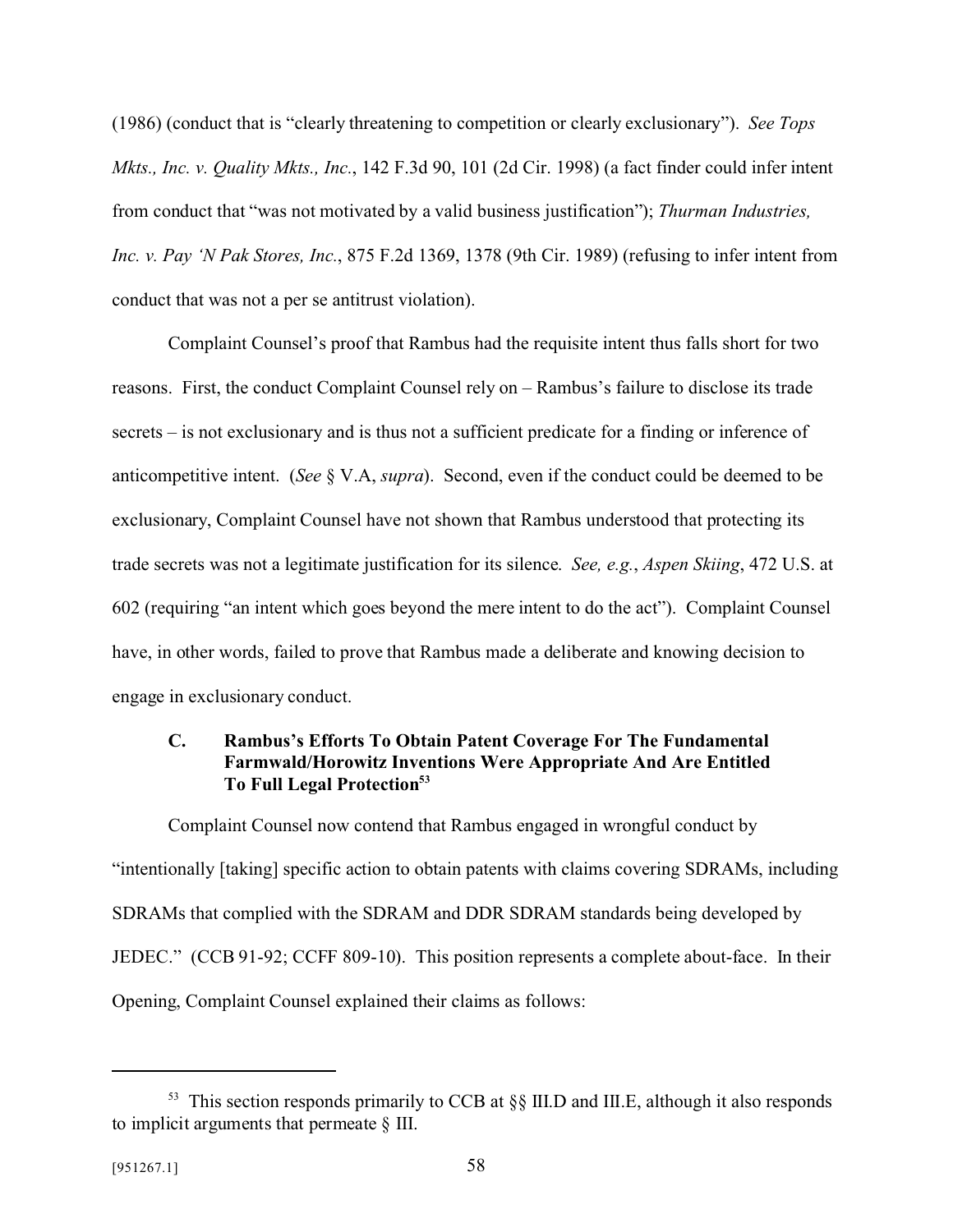[L]et me be very clear about something. It is *not* complaint counsel's contention that the act of amending one's patent applications to cover a competitive product is in itself a wrongful act, nor do we claim that Rambus' use of information obtained from attending JEDEC meetings amounts to misappropriation or somehow renders Rambus' patents invalid.

(Opening Statement, Tr. 49-50) (emphasis added). Rambus should not need to respond further to this argument. Complaint Counsel took this supposed issue out of the case in their Opening and it should stay out.

Were this issue allowed back in, however, it would not advance Complaint Counsel's interests. (RRFF 809-10). First, as a matter of fact, JEDEC permits such use of JEDEC confidential information. As JEDEC Council and JC 42.3 Chairman Gordon Kelley testified, "I did not understand that the use of JEDEC confidential information was an abuse as long as the people using the information were members." (Kelley, Tr. 2626). Second, Rambus's patent claims here at issue cover inventions that were made by Drs. Farmwald and Horowitz long before Rambus joined JEDEC and that were disclosed to the Patent Office in 1990. (RIB 122-24; RPF 59-90). Third, and finally, Complaint Counsel's new-found argument is directly at odds with well settled principles of law which have previously been fully briefed. (RIB 124-27. *See also* RIB 120-24, 127-28).

#### **VI. COMPLAINT COUNSEL HAVE FAILED TO SHOW THE REQUIRED CAUSAL LINK BETWEEN RAMBUS'S CONDUCT AND THE ANTITRUST INJURY COMPLAINT COUNSEL POSIT**

In addition to proving that Rambus engaged in exclusionary conduct and that Rambus has monopoly power, Complaint Counsel must prove that Rambus "in fact acquired monopoly power *as a result of* unlawful conduct" – that, in other words, the exclusionary conduct "in fact caused economic injury." *Association for Intercollegiate Athletics for Women v. N.C.A.A.*, 735 F.2d 577, 584 and 586 (D.C. Cir. 1984) (emphasis added). *See Trans Sport, Inc. v. Starter*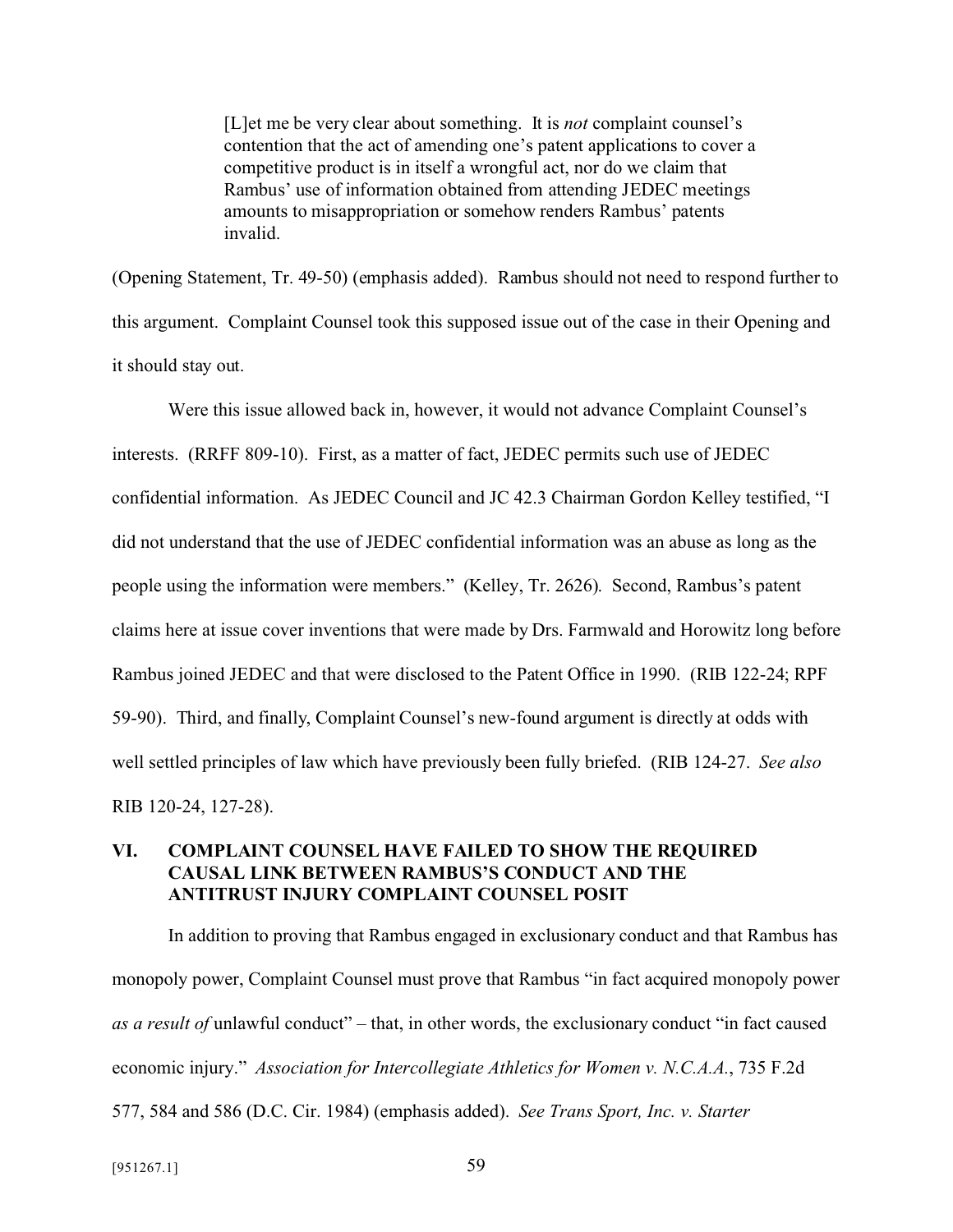*Sportswear, Inc.*, 964 F.2d 186, 188 (2d Cir. 1992) ("To sustain a § 2 claim, the plaintiff must prove not only that the defendant had the power to monopolize, but also that it willfully acquired or maintained its power, thereby causing unreasonable 'exclusionary,' or 'anticompetitive' effects." (internal citations omitted)); 3 P. AREEDA & H. HOVENKAMP, ANTITRUST LAW, ¶ 650c, at 69 (1996) ("plaintiff has the burden of pleading, introducing evidence, and presumably proving by a preponderance of the evidence that reprehensible behavior has contributed significantly to the achievement or maintenance of the monopoly"). Complaint Counsel have not met that burden.

## **A. Complaint Counsel Must Prove An Actual Causal Link Between Rambus's Supposedly Unlawful Conduct And Any Alleged Antitrust Injury**<sup>54</sup>

Complaint Counsel concede that "there must be a causal link between the conduct at issue and the acquisition of monopoly power." (CCB at 107 (*citing* T. Muris, *The FTC And The Law Of Monopolization*, 67 ANTITRUST L.J. 693, 694 (2000))). Evidently concerned, however, about the facts, Complaint Counsel argue that they do not really have to prove a causal link; instead, they say, the Court can infer causation from the allegedly anticompetitive conduct itself. (CCB at 107-08). In effect, Complaint Counsel argue that there is no separate causation element to the offenses they have alleged. For this extraordinary proposition, Complaint Counsel rely on the statement by the Court of Appeals in the *Microsoft* case that "courts will infer 'causation'" from conduct that "'reasonably appear[s] capable of making a significant contribution to . . . monopoly power.'" (CCB at 107 (quoting *United States v. Microsoft Corp.*, 253 F.3d 34, 79 (D.C. Cir. 2001) (quoting 3 P. AREEDA & H. HOVENKAMP, ANTITRUST LAW ¶ 651c, at 78))). However,

<sup>&</sup>lt;sup>54</sup> This section responds primarily to arguments advanced in or underlying CCB at §§ III.F, III.G and III.H.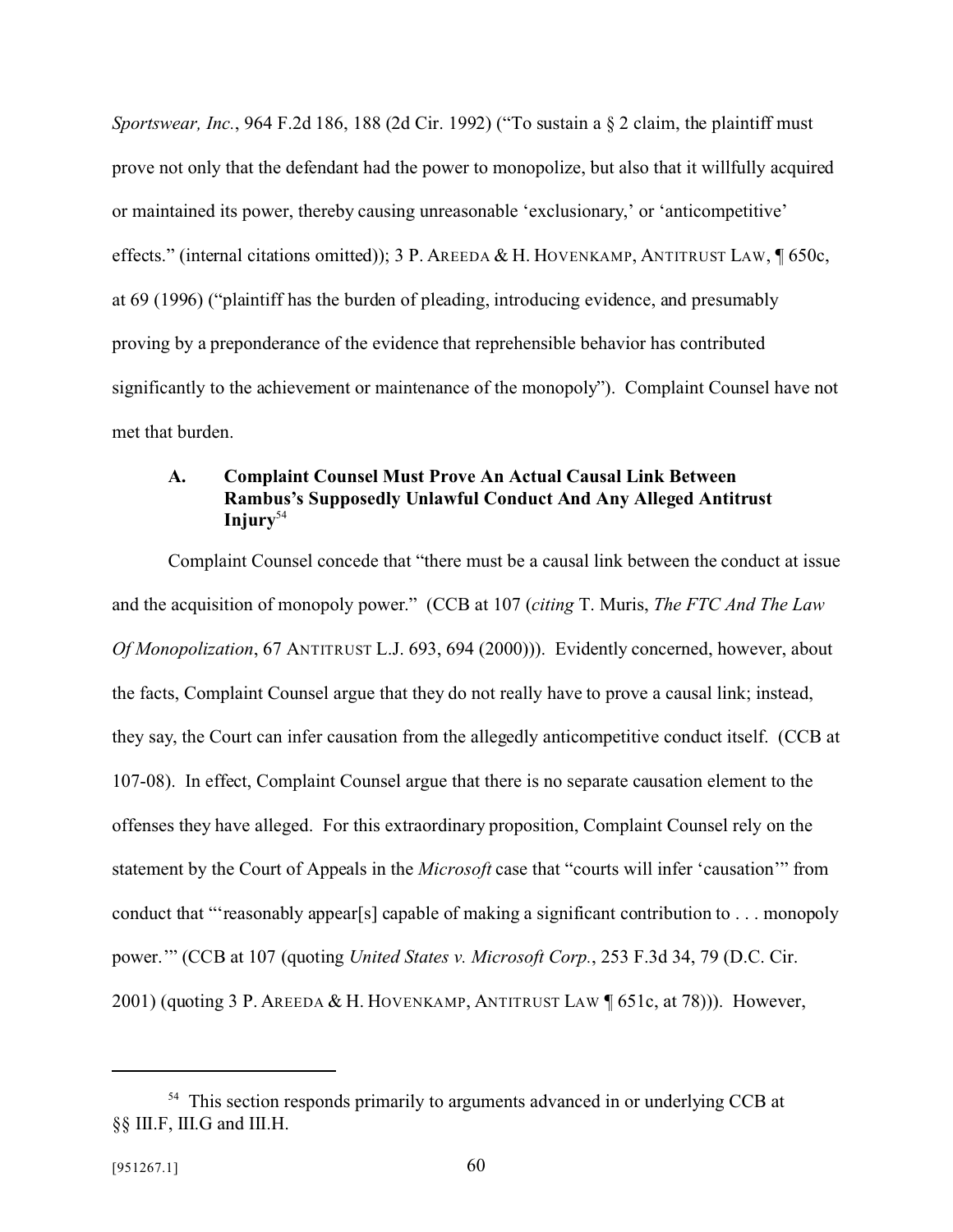neither the *Microsoft* case nor the Areeda & Hovenkamp treatise on which it relied supports Complaint Counsel here.

In the *Microsoft* case, the government proved the first basic element of causation: that Microsoft had engaged in a widespread pattern of anticompetitive and exclusionary conduct that had the purpose and effect of denying rival Netscape access to the most effective means of distribution and thus made it impossible for Netscape to compete effectively against Microsoft. *See Microsoft*, 253 F.3d at 58, 64-67, 78; *United States v. Microsoft Corp.*, 87 F. Supp. 2d 30, 39 (D.D.C. 2000), *aff'd in relevant part*, 253 F.3d 34 (D.C. Cir. 2001). The government argued, and the court found, that, but for that conduct, Netscape might have flourished as an internet browser in competition with Microsoft's Internet Explorer browser and that a successful Netscape browser might have served as a middleware platform that would have stimulated entry into the desktop operating system market and thus eroded Microsoft's monopoly there. *Microsoft*, 253 F.3d at 79; 87 F. Supp. 2d at 38-39. The court also found that Microsoft's success in crippling Netscape by its exclusionary conduct made it impossible for the court to determine directly whether these other, subsequent events would have come to pass, *Microsoft*, 253 F.3d at 79. Under those circumstances, the court said, it would infer that Microsoft's exclusionary conduct had the required effect on competition, solely for purposes of liability (as opposed to remedy). *Id.* at 78-79.

This case is very different, for two reasons. In the first place, while the government proved that Microsoft's conduct had the alleged effect on Netscape, Complaint Counsel here want to infer – because they cannot prove – even that first step of causation (*i.e.*, that JEDEC would have adopted a different standard). (CCB at 108).

Second, the subsequent events alleged by the government in the *Microsoft* case – the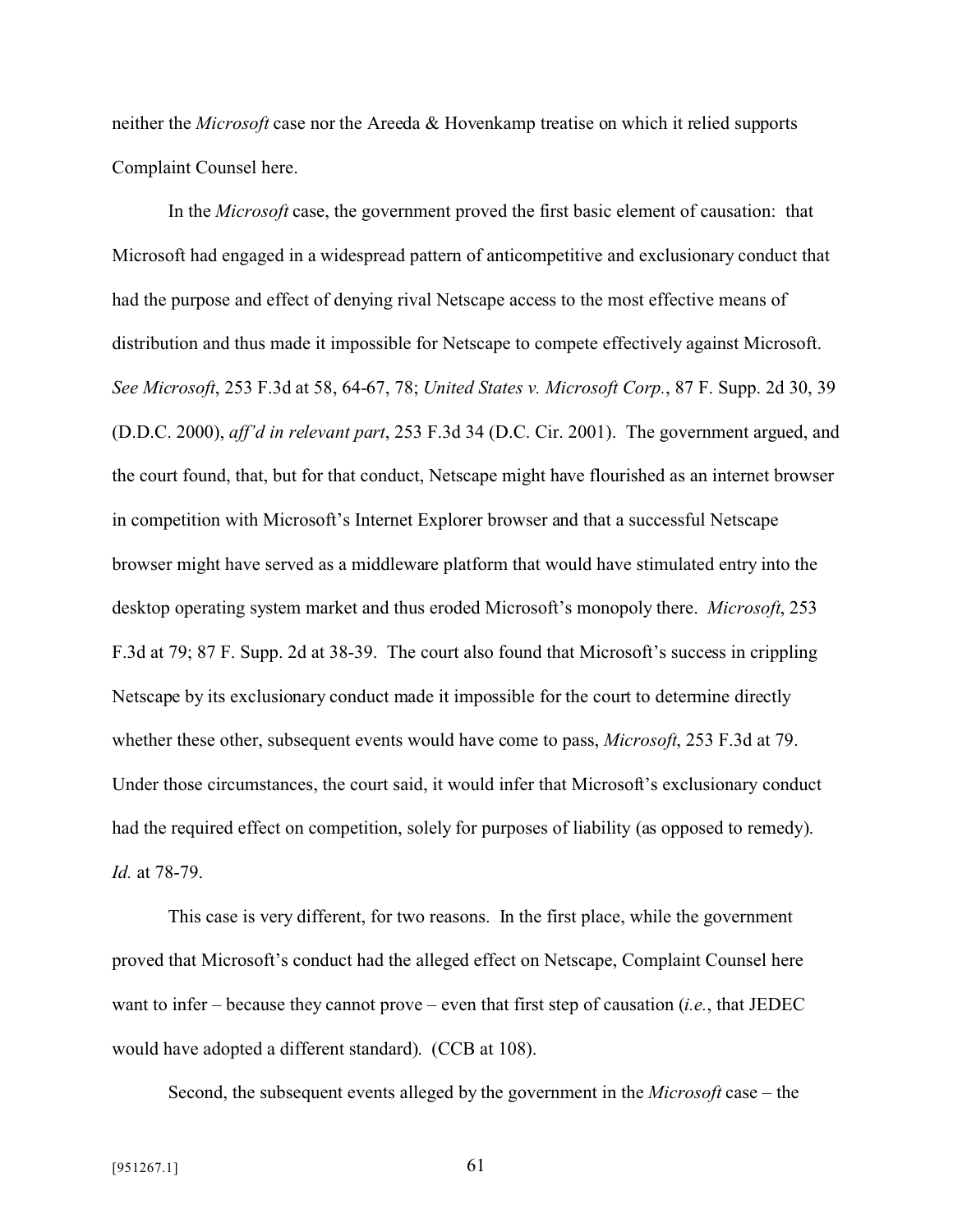development of Netscape into a middleware platform and the resulting new entry into the operating system market – had no historical precedents, and Microsoft's conduct made it impossible for the court to know whether that unprecedented chain of events would have ensued if Microsoft had not excluded Netscape from the effective means of distribution. Here, by contrast, there is substantial experience with the events alleged by Complaint Counsel, and the evidence provides a sufficient basis for the court to conclude that Complaint Counsel have failed to prove the required "causal link" between the conduct they challenge and whatever market power Rambus has. The evidence shows, for example, that patent interests have been disclosed to JEDEC on several occasions and yet never caused JEDEC to adopt a different standard. (*See* RPF 1224, 1239). The evidence also shows that there were no viable alternatives to Rambus's technologies (*see* RPF 794-1140); that DRAM standards succeed, even if not selected by JEDEC, and fail, even if chosen by JEDEC – that, in other words, the success of standards depends on their merit, not JEDEC's imprimatur (*see* RPF 1514-23); and that nothing prevents the DRAM industry from switching to different standards if there were viable alternatives to Rambus's technology (*see* RPF 1259-1360). All of these facts are knowable in light of the record in this case, but Complaint Counsel would like the Court to ignore the evidence and to relieve them of their burden to prove causation. Nothing in the *Microsoft* case supports that.

The Areeda & Hovenkamp treatise on which the *Microsoft* court relied makes clear that causation cannot be inferred under circumstances like those here. "[B]efore [an inference] can properly be used against the defendant, it must at least appear plausible" that the challenged conduct "could have had, or would probably have, a *significant relationship* to the defendant's monopoly," 3 P. AREEDA & H. HOVENKAMP, ANTITRUST LAW ¶ 651c, at 78 (2002) (emphasis added), and that the monopoly power would not have been attained absent the challenged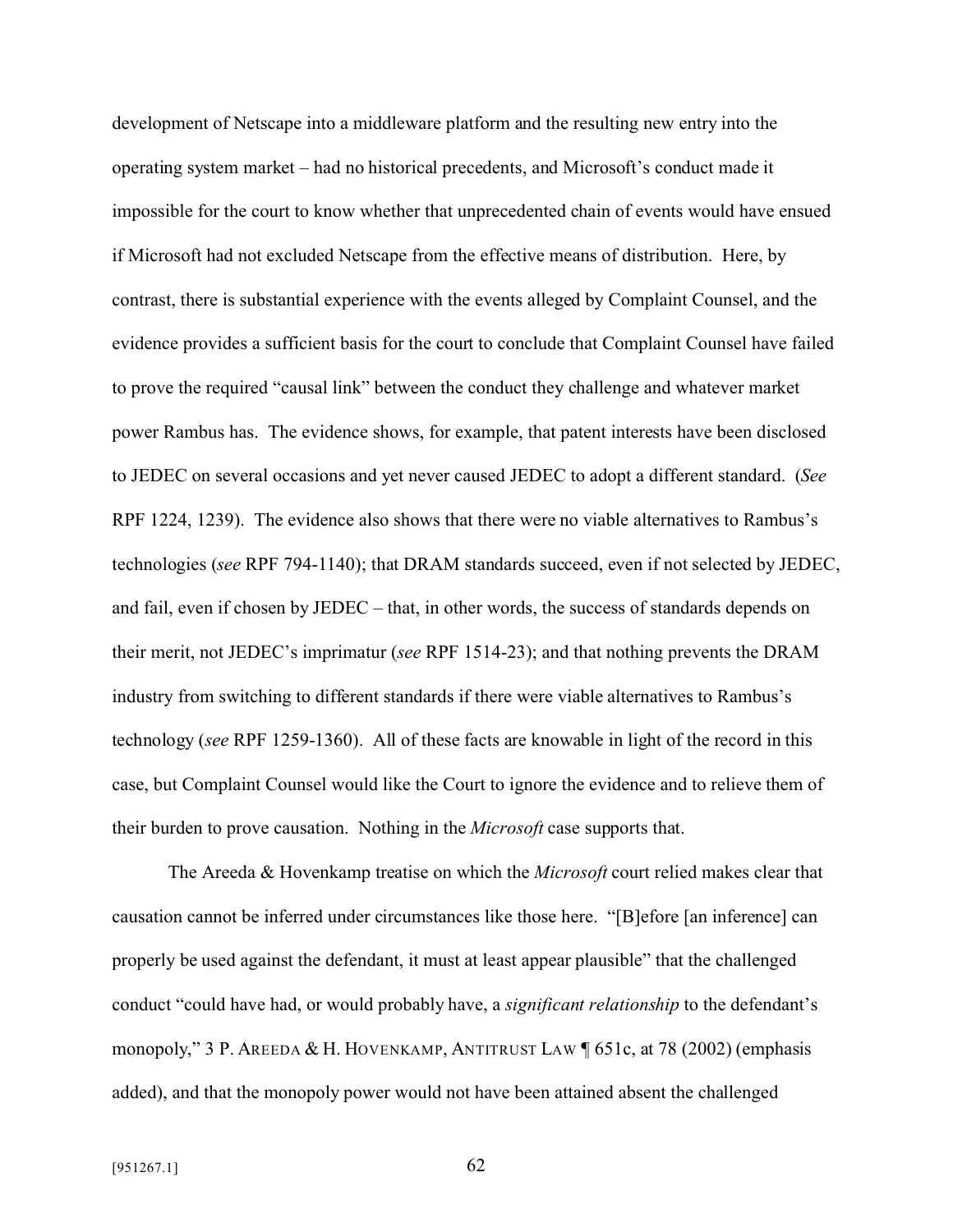conduct. *See also United States v. Grinnell Corp.*, 384 U.S. 563, 570-71 (1966) (requiring proof that defendant acquired monopoly power through anticompetitive conduct rather than a superior product). It is, therefore, not enough to link inference upon inference, as Complaint Counsel urge. (CCB at 108). Complaint Counsel must at the very least prove a likely causal connection. That takes Complaint Counsel back to the evidence, which does not support their claim. (*See* RIB at 130-132).

Complaint Counsel's reliance on inference is especially inappropriate in light of the kind of remedy Complaint Counsel seek. As Areeda and Hovenkamp explain, "[t]he causal connection between conduct and power can be relatively modest when the only remedy sought is an injunction against continuation of that conduct." 3 P. AREEDA & H. HOVENKAMP, ANTITRUST LAW,  $\sqrt{650a(2)}$  (A) at 67 (2002). By contrast, relief that goes beyond an order to refrain from specified conduct and that targets the monopoly itself, such as divestiture or in this case forfeiture of intellectual property rights, "raise[s] more serious questions and require[s] a clearer indication of causal connection between the conduct and creation or maintenance of the market power." *Id.* ¶ 653b at 98. Not surprisingly, even the *Microsoft* court, which found inference of causation to be appropriate under the circumstances there, cautioned that significant remedies may not be imposed where causation is merely inferred: Such remedies require "a clearer indication of a significant causal connection between the conduct and . . . the market power" and are not appropriate "[a]bsent some measure of confidence that there has been an *actual* loss to competition" resulting from the challenged conduct. *Microsoft Corp.*, 253 F.3d at 80 (emphasis added).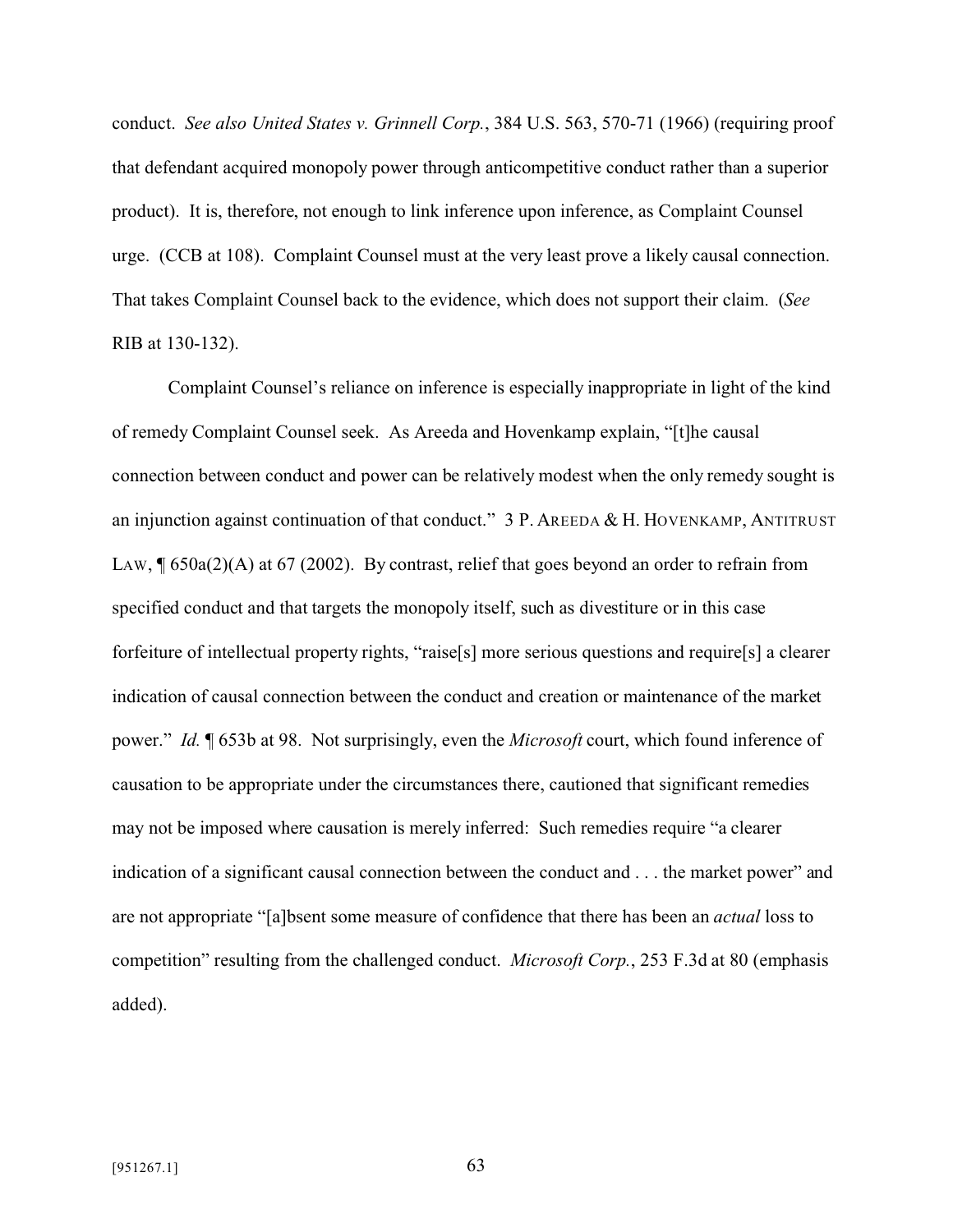### **B. Rambus's Conduct Did Not Alter JEDEC's Standardization** Processes<sup>55</sup>

Complaint Counsel concede that JEDEC chose Rambus's technologies over competing technologies. They concede that if Rambus had never joined JEDEC its technologies still would have been chosen. And they concede that Rambus took no affirmative steps to cause its technologies to be chosen. Rather, they contend that Rambus's silence – its failure to disclose patent applications – led JEDEC astray, and that if JEDEC had only known of Rambus's potential patents it would have selected an inferior technology, but hopefully one that was not patented. However, not long after Rambus's technologies had been selected, and well before they began to be widely used, Rambus initiated patent infringement litigation, and JEDEC members could no longer deny knowledge of Rambus's intellectual property. Yet, JEDEC continued to include Rambus's inventions in its standards and, when it developed new standards, it included even more of Rambus's inventions. (RPF 1353-54). In an effort to explain why JEDEC even today continues to incorporate Rambus's inventions in its standards, Complaint Counsel assert that JEDEC is "locked-in" and that it can no longer make use of the alternative technologies that Complaint Counsel allege it otherwise would have employed had it only known sooner of Rambus's patent applications.

The parties have diametrical interpretations of the evidence Complaint Counsel allege proves lock-in. Complaint Counsel contend that switching to alternative technologies would require an enormous expenditure of resources and create insurmountable coordination difficulties. They point to evidence that a "revision design" involves high out-of-pocket costs,

<sup>&</sup>lt;sup>55</sup> This section responds primarily to CCB at  $\S$  III.G.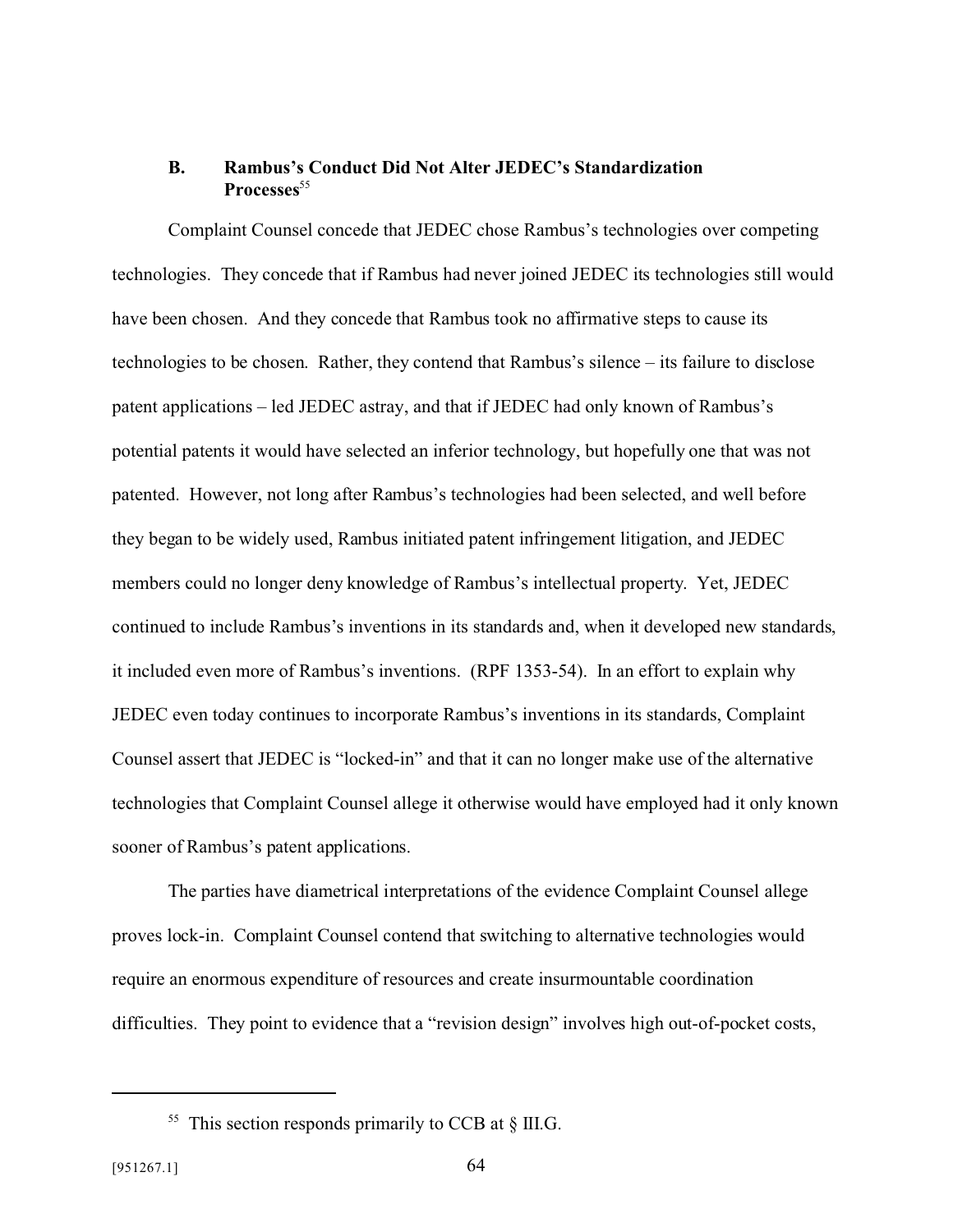losses of millions of chips in inventory, and "massive" opportunity costs. (CCB at 102-03). Complaint Counsel also contend, citing the testimony of Andreas Bechtelscheim, that producers of complementary product would have to spend "billions" if there were a switch, and they point to the length of time required and difficulty JEDEC has faced in developing new standards. (CCB at 103, 105). In contradistinction, Rambus asserts that the evidence shows that switching costs are not prohibitive and that coordination difficulties would not prevent the incorporation of alternatives. Rambus relies on evidence showing that multiple DRAM standards with substantial market shares coexist in the market (showing that no economic or technical phenomena forces a single design), DRAM manufacturers routinely redesign DRAM products, the DRAM industry routinely coordinates switching to new standards (*e.g.*, PC66 to PC100 to PC133), and switching costs, as experts explained, are not prohibitively high. (RPF 1259-1360).

Although Complaint Counsel characterize switching technologies as a massively disruptive "stop the presses" process, that has the whole industry grinding to a halt and discarding years of work, effort, and products, the truth is that switching to alternatives for the two features in SDRAM and the four features in DDR at issue here could be done almost seamlessly during one of the many natural transition periods that the DRAM industry goes through almost every year.

DRAM technology is complex, but understanding the "lock-in" issue is not. DRAMs consist of the memory array (or "core") and the peripheral control circuitry. Changes in the memory array are difficult, time consuming, and expensive; changes to the peripheral control circuitry are far more simple, quick, and inexpensive. As Gordon Kelley of IBM explained, the majority of DRAM design work involves the array, but the issues decided at JEDEC – including issues regarding Rambus's technologies – involve the peripheral circuitry: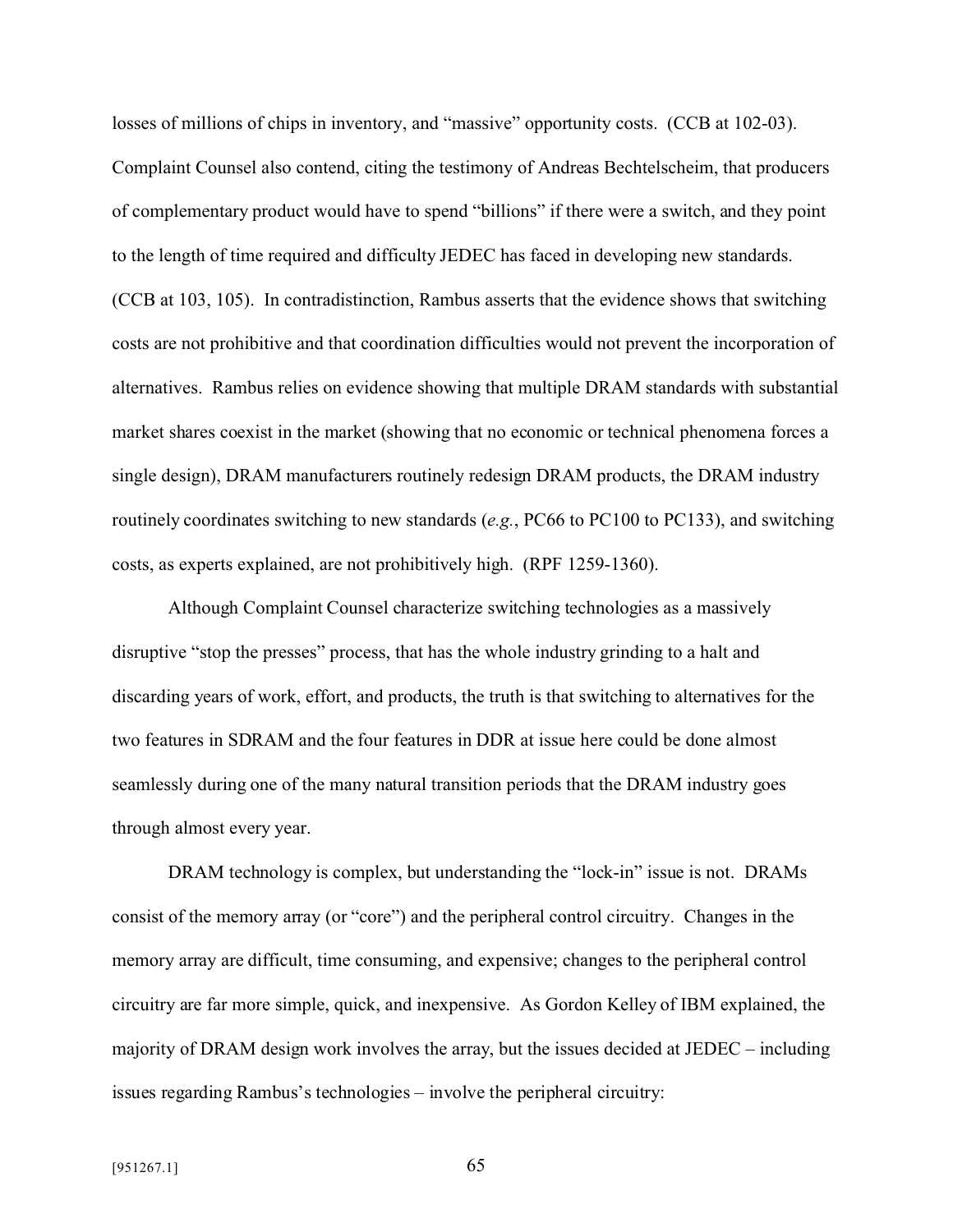We could begin the DRAM before JEDEC information became finalized because most of the DRAM is not the control features that are decided at JEDEC. Most of the DRAM is the memory array, and all of that is going to be the same regardless of what the JEDEC feature/function requirements are and we could add those control features as JEDEC began to make decisions late in the design process.

(Kelley, Tr. 2590). Along these lines, Dr. Oh of Hyundai testified that the Hyundai was able to

design its first DDR part and make a transition from manufacturing SDRAM to manufacturing

DDR in only nine months because only the circuit design was different:

 Q. And I believe you testified that this was a relatively fast time frame because it was pretty easy to go from SDRAM to DDR SDRAM; is that right?

A. Yes.

 Q. What did you understand the differences between SDRAM and DDR SDRAM to be?

 A. As far as the technology, processing-technology-wise, same, and *only the circuit design is different*, and SDR and DDR, the difference in circuit design, all I know is one is a single data rate and the other one is double data rate, so the performance higher.

(CX2108 at 237 (Oh Dep.) (emphasis added)). Similarly, a December 1996 Micron document

explained:

Keep in mind that ALL of these DRAM technologies use the same DRAM process, the same DRAM cell, and virtually the same DRAM array. The majority of Micron's R & D budget goes into process and cell development, or the 'core' DRAM technology. This core technology is also where we need to be looking further out, meaning it takes us longer to develop a 0.25u process and cell than it takes us to design a 0.25u SDRAM, SLDRAM, or 'nDRAM'. The process and cell core also drives the majority of our capital spending, mostly on fab equipment. *Switching from one product to another, while still using the same core technology, involves only changing priorities in design and product engineering and may mean some differences in our assembly and test equipment purchases. SDRAM, SLDRAM, nDRAM all use the same fab equipment and core DRAM technology. In short, while*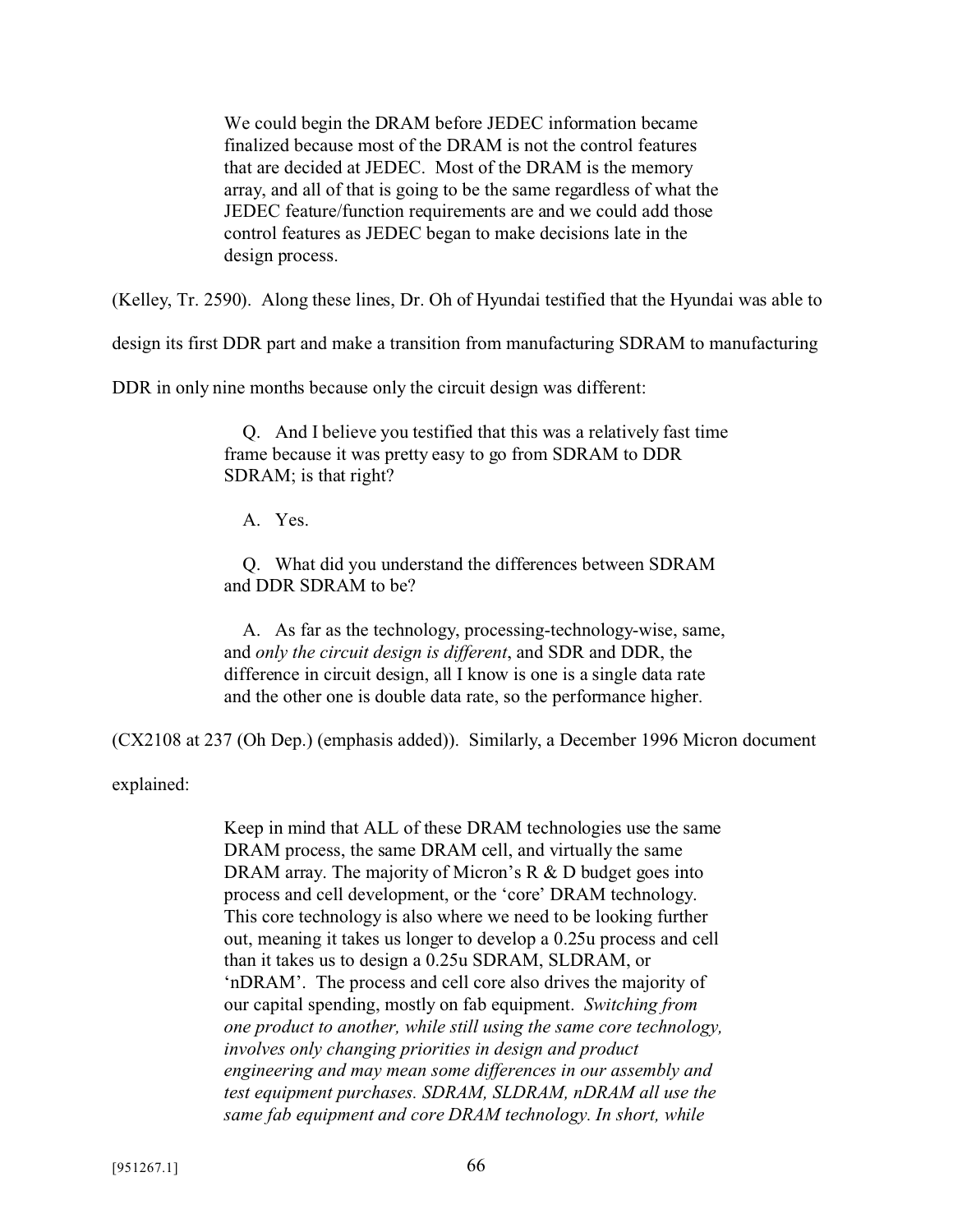#### *the flavors might change, it's still a DRAM.*

(RX 836 at 3) (emphasis added). Because the four Rambus technologies are found in the peripheral control circuitry, not in the memory array (Guilhufe, Tr. 9559), replacing these technologies with alternatives is relatively easy. For instance, the same fab equipment and core DRAM technology can be used; only the DRAM's "flavor" changes.

Despite this undisputed evidence, Complaint Counsel rely on the testimony of a Micron witness regarding the costs of a "revision design," which is a stop-the-presses, something-isdreadfully-wrong process that Micron has gone through when it found its designs to be defective. (Shirley, Tr. 4168). This misses the boat; there is no evidence or testimony to support the notion that the costs of a "revision design" are an appropriate approximation of the cost to avoid Rambus's patents. Indeed, the evidence is to the contrary. Because the Rambus technologies are in the peripheral control circuitry, switching to alternatives can be done relatively quickly and easily. It also means that the incorporation of alternatives to Rambus's technologies could "piggyback" on DRAM redesigns that occur frequently.<sup>56</sup> (Geilhufe, Tr. 9675). The cost of switching is only the incremental cost necessary to incorporate alternatives during one of these routine redesigns. (Rapp, Tr. 9883-85). Rambus provided substantial expert testimony on these costs, demonstrating that they are relatively minor in relation to the overall costs of DRAM manufacturing and to Rambus's royalties. (RPF 1334-46). Complaint Counsel, on the other hand, provided no estimates of the incremental costs to switch.

Complaint Counsel's suggestion that changing features in the peripheral control circuitry

<sup>&</sup>lt;sup>56</sup> DRAM manufacturers are constantly redesigning their products, introducing new designs, and retiring old ones. (*See* RPF Section X.A.3; CX 2466 at 5-9 (showing that in 2002, Infineon was introducing 15 new SDRAM products and retiring 12 and was introducing 17 new DDR products and retiring 2)).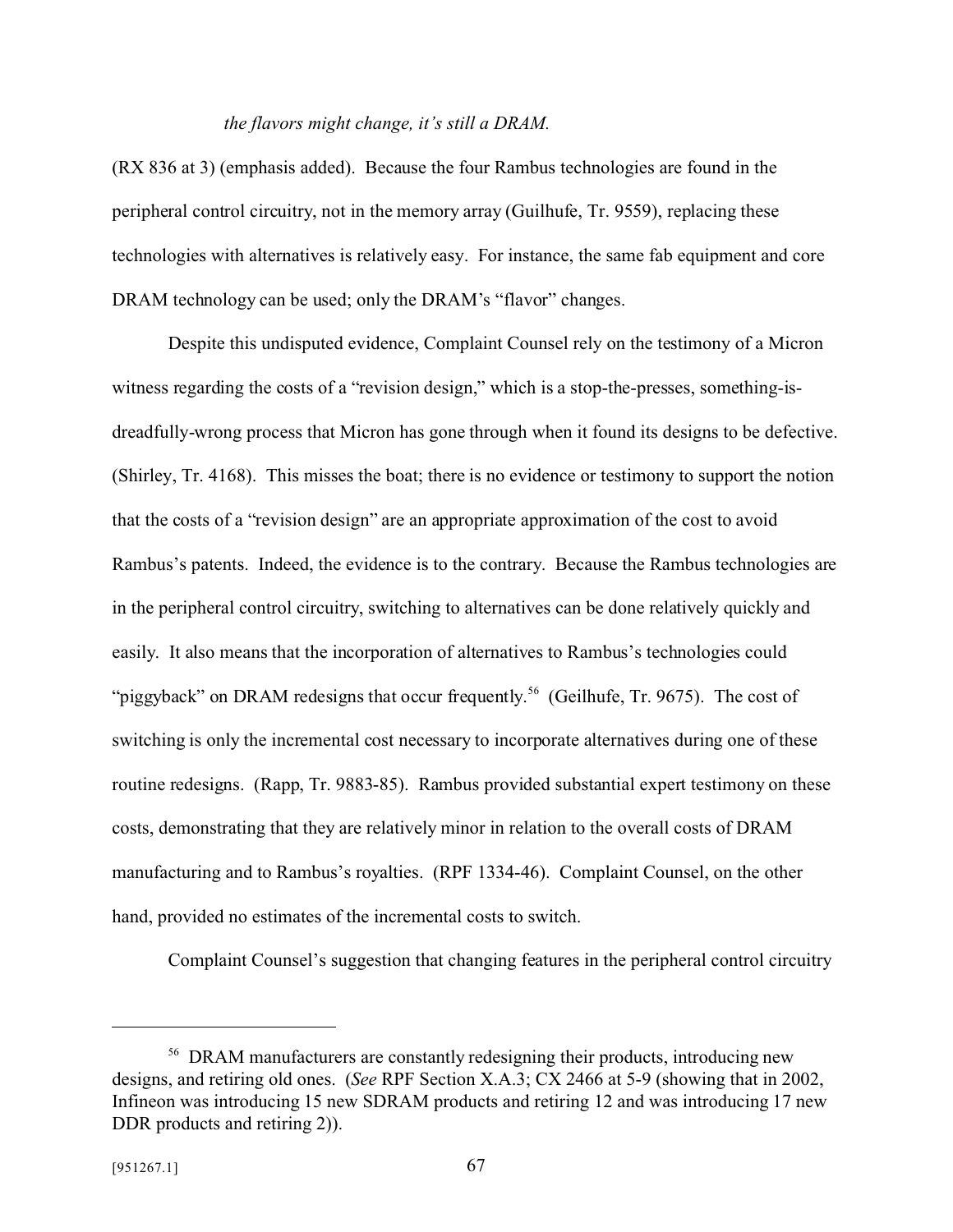will impose massive costs on complementary product manufacturers is belied by actual practice. The relatively minor changes to replace the Rambus technologies in the peripheral control circuitry with alternatives are comparable to the frequent transitions from one sub-generation of a standard to the next (*i.e.*, from PC66 to PC100 to PC133), each of which also required changes and coordination with complementary products producers. (RPF 1308-32). There is no evidence that these types of transitions required the huge inventory losses,  $57$  extraordinary opportunity costs,<sup>58</sup> "billions" of dollars in transition costs by makers of complementary components,<sup>59</sup> staunch resistance to change, or insurmountable coordination difficulties that Complaint Counsel posit.

Finally, Complaint Counsel assert that it would be too difficult and take too long for JEDEC to agree to change the standard. (CCB 105). Yet, it is JEDEC that moved from EDO to SDRAM to DDR. And, when JEDEC has not moved quickly enough, Intel and others have stepped in to manage the transition, facilitating rapid transitions from PC66 to PC100 to PC133 and from DDR200 to DDR266 to DDR333 to DDR400. (RRFF 2563-64). Further, if Rambus's

 $57$  The evidence of inventory losses relied upon by Complaint Counsel during a revision design involve DRAM that could not be used because it was defective. (Shirley, Tr. 4168). There is no reason that DRAM manufacturers could not continue to sell their old SDRAM and DDR products during a transition to a revised standard; this is what they do all the time.

<sup>&</sup>lt;sup>58</sup> The opportunity costs posited by Complaint Counsel (those required for a revision design) overstate the costs because any switch to alternatives could be incorporated into a routine redesign. The incremental opportunity costs were captured in Rambus's calculations. (Rapp, Tr. 10156).

<sup>&</sup>lt;sup>59</sup> The only evidence relied on by Complaint Counsel for this proposition is testimony concerning what Cisco would have to spend to redesign every single memory board that it currently produces – a "worst case" scenario in which the production of all SDRAM stopped instantaneously. (RRFF 2505). But the evidence shows that the DRAM industry has historically moved from standard to standard without having such a drastic disruption. There is no reason to believe that there is something about the Rambus technologies that would require such a departure from historical practices.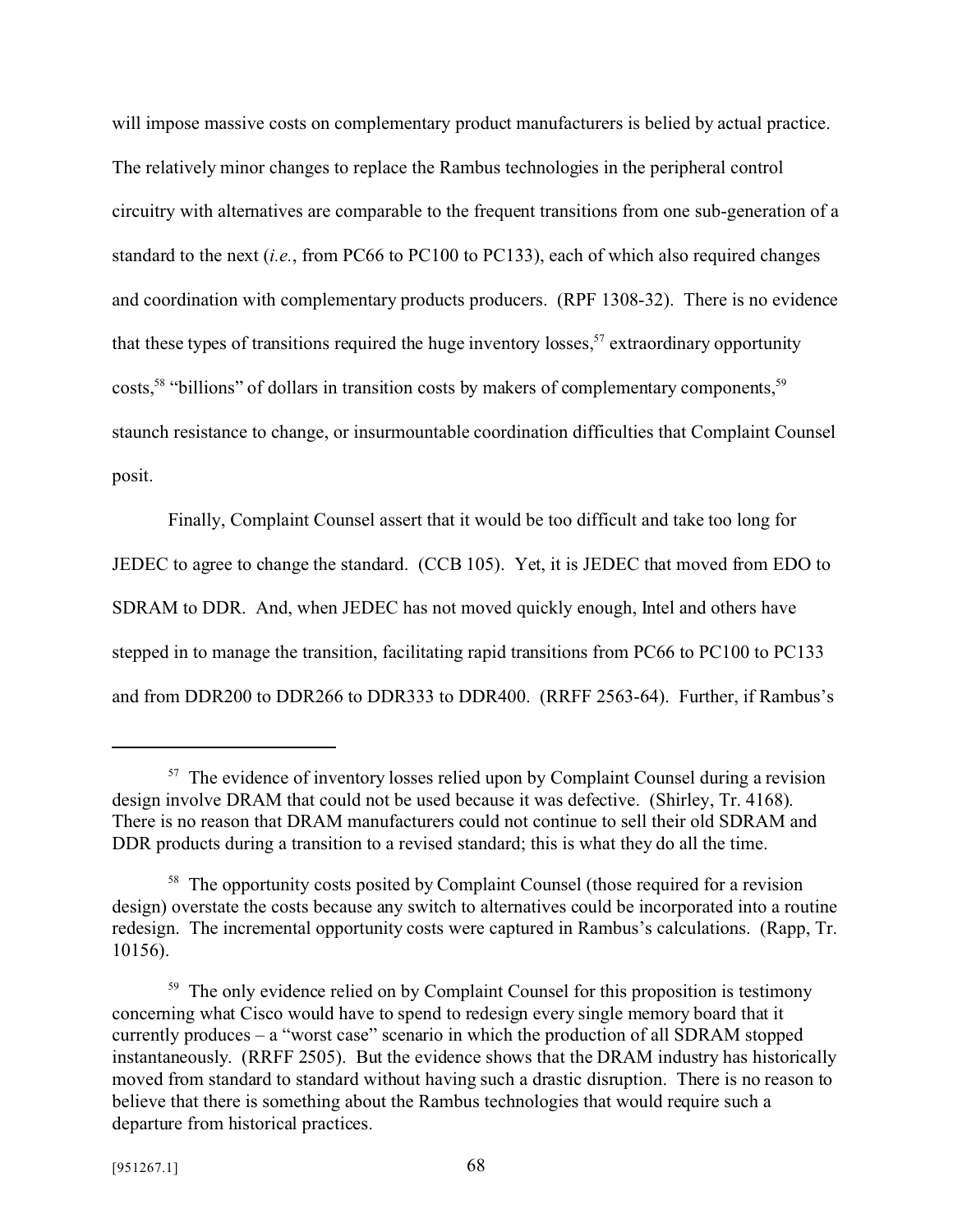royalties were as oppressive as Complaint Counsel contend – if there truly was an economic incentive to change to alternative technologies – it would be surprising if the industry could not come to an agreement on how to do that.

In sum, Complaint Counsel posit a world in which DRAM manufacturers, complementary component manufacturers, and DRAM customers must suddenly and dramatically stop everything, throw away all existing products, redesign every product in their factories, and try to instantaneously shift to alternatives. By framing their questions with this picture in mind, Complaint Counsel not surprisingly elicited some testimony that such as change would be "impossible." But Complaint Counsel's montage ignores how the DRAM industry has operated in the real world. The industry has gone through routine transitions from one standard to the next, readily coordinating the necessary infrastructure with none of the disastrous interruptions that Complaint Counsel imagine. Complaint Counsel have not met their burden to show that the industry is "locked in."

## **C. That Rambus Today Has Patent Claims That Cover Certain Products Manufactured To JEDEC Specifications Is Not Anti-Competitive; The Record Evidence Demonstrates That JEDEC's Incorporation Of Rambus's Patented Technology Enhances Consumer Welfare And Is** Pro-Competitive<sup>60</sup>

To prevail in this case, Complaint Counsel must prove that Rambus's conduct has injured competition. In an effort to do so, Complaint Counsel argue that Rambus's failure to disclose more about its intellectual property interests caused the industry to use its technology in DRAM, that the industry would otherwise have used nonproprietary technologies or at the very least bargained *ex ante* for lower royalties, and that Rambus's conduct has thus resulted in anticompetitive and discriminatory royalties and work-around efforts that should have been

 $60$  This section responds primarily to CCB at  $\S$  III.H.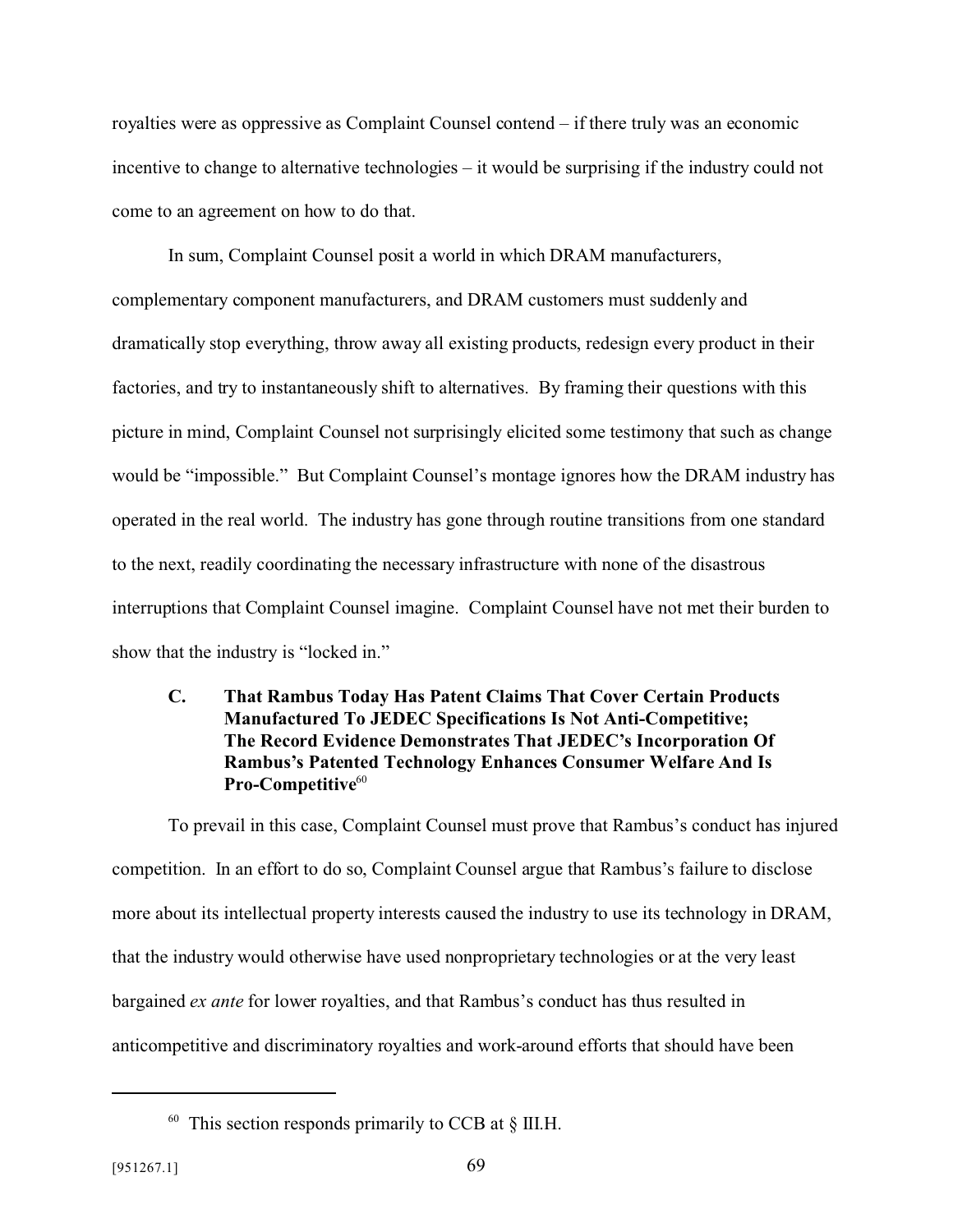unnecessary. (*See* CCB at 116-119).

This argument is factually untenable. Complaint Counsel have failed to prove: that the industry would have eschewed Rambus's technologies if Rambus had made the additional disclosures; that Rambus's royalties are unreasonable, discriminatory or higher than they would have been if Rambus had made the disclosures; or that Rambus's conduct caused the industry to incur work-around costs. (RPF 1376, 1397-98, 1412, 1415, 1422).

Moreover, even if Complaint Counsel had proven all that, they would still have failed to prove that Rambus's conduct injured competition within the meaning of the antitrust laws. The antitrust laws are intended to promote "the welfare of the public." *Valley Drug Co. v. Geneva Pharms.*, F.3d , 2003 U.S. App. LEXIS 19069, at \*38-39 (11th Cir. Sept. 15, 2003) (quoting H. Hovenkamp, *Antitrust Law: An Analysis of Antitrust Principles and Their Application*, ¶ 1780a (1999)); *Olympia Equipment*, 797 F.2d at 375 ("the emphasis of antitrust policy [has] shifted from the protection of competition as a process of rivalry to the protection of competition as a means of promoting economic efficiency"). The evidence shows that Rambus's technologies were superior to the alternatives in cost/performance terms and, thus, that their inclusion in the JEDEC standard and their use by the industry enhanced "the welfare of the public" and promoted "economic efficiency." (RPF 1138. *See also* RPF 1219, 1532, 1616). Complaint Counsel, therefore, cannot complain that the inclusion of Rambus's technologies in the JEDEC standard injured competition.

Because Rambus's technologies are superior to the alternatives, welfare is obviously furthered by their inclusion in the JEDEC standard. This is unquestionably so if, as Dr. Rapp testified without contradiction, Rambus's technologies are both equal to or superior to the noninfringing alternatives in performance and less costly than those alternatives, even taking into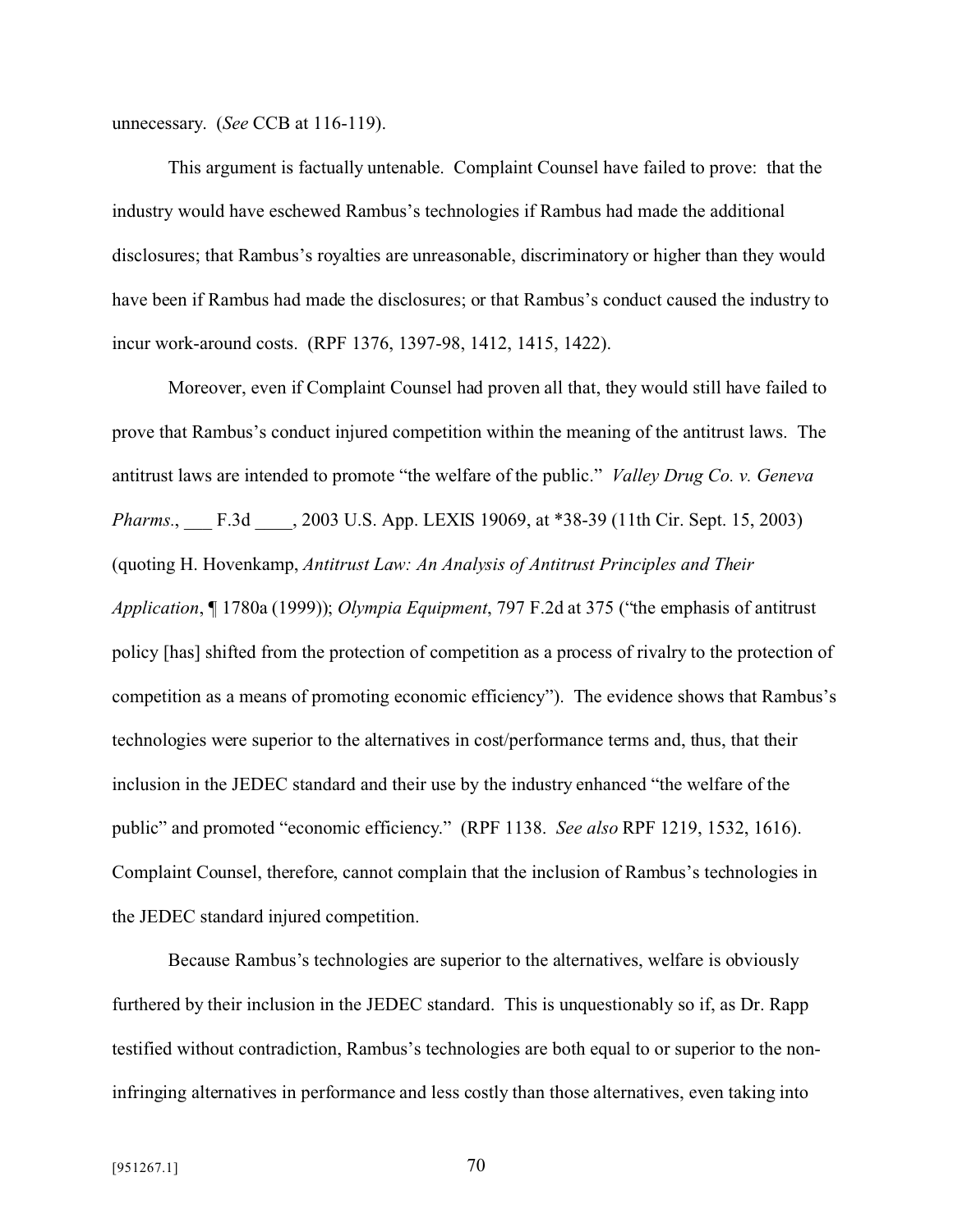account the royalties charged by Rambus. (RPF 969-88, 1125-38).<sup>61</sup> Under these circumstances, the Rambus technologies mean higher performance and lower cost for DRAM manufacturers and their customers, and the royalty payments provide Rambus with the intended reward for its inventions.

Indeed, the public welfare and economic efficiency are served by the use of Rambus's technologies, even if – contrary to the evidence in this case – the royalties exceed the extent to which those technologies are superior to the alternatives. The reason is this: From the perspective of the "public welfare" or "economic efficiency," a royalty payment is not a real cost because, unlike the cost of labor or raw materials, it does not use economic resources; it is just a transfer payment from the licensee to the licensor. *See* Teece & Sherry, *supra*, 87 MINN. L. REV. at 1931-33. While a royalty requirement does impose a *private* cost on DRAM manufacturers and the manufacturers might thus prefer inferior technologies if the royalty is excessive from their private perspective – and JEDEC might in that event prefer inferior technologies if it were controlled by DRAM manufacturers – overall social welfare is disserved by the use of inferior technologies, even if those technologies are royalty-free. *See id.* Antitrust objectives would thus be disserved by the use of inferior technologies (even if DRAM manufacturers would prefer them) because it is axiomatic that the antitrust laws protect against injury to competition, rather

 $61$  The cumulative cost of acceptable technological alternatives was a critical part of what Complaint Counsel bore the burden of proving in this case. Without that proof, there was no showing that Rambus gained market power beyond the market power Rambus had from the intrinsic value of its technologies before they were (as Complaint Counsel allege) improperly included in JEDEC standards. Not only did Complaint Counsel fail to carry their burden as to the four technologies they addressed at trial, in addition they have now, in effect, admitted their failure of proof. By seeking a remedy that extends to *other* technologies beyond the four addressed at trial, Complaint Counsel have (a) admitted the intrinsic and independent market power these *other* technologies give Rambus and (b) have exposed their failure even to address the actual cumulative cost of working around all Rambus patents that read on JEDEC standards.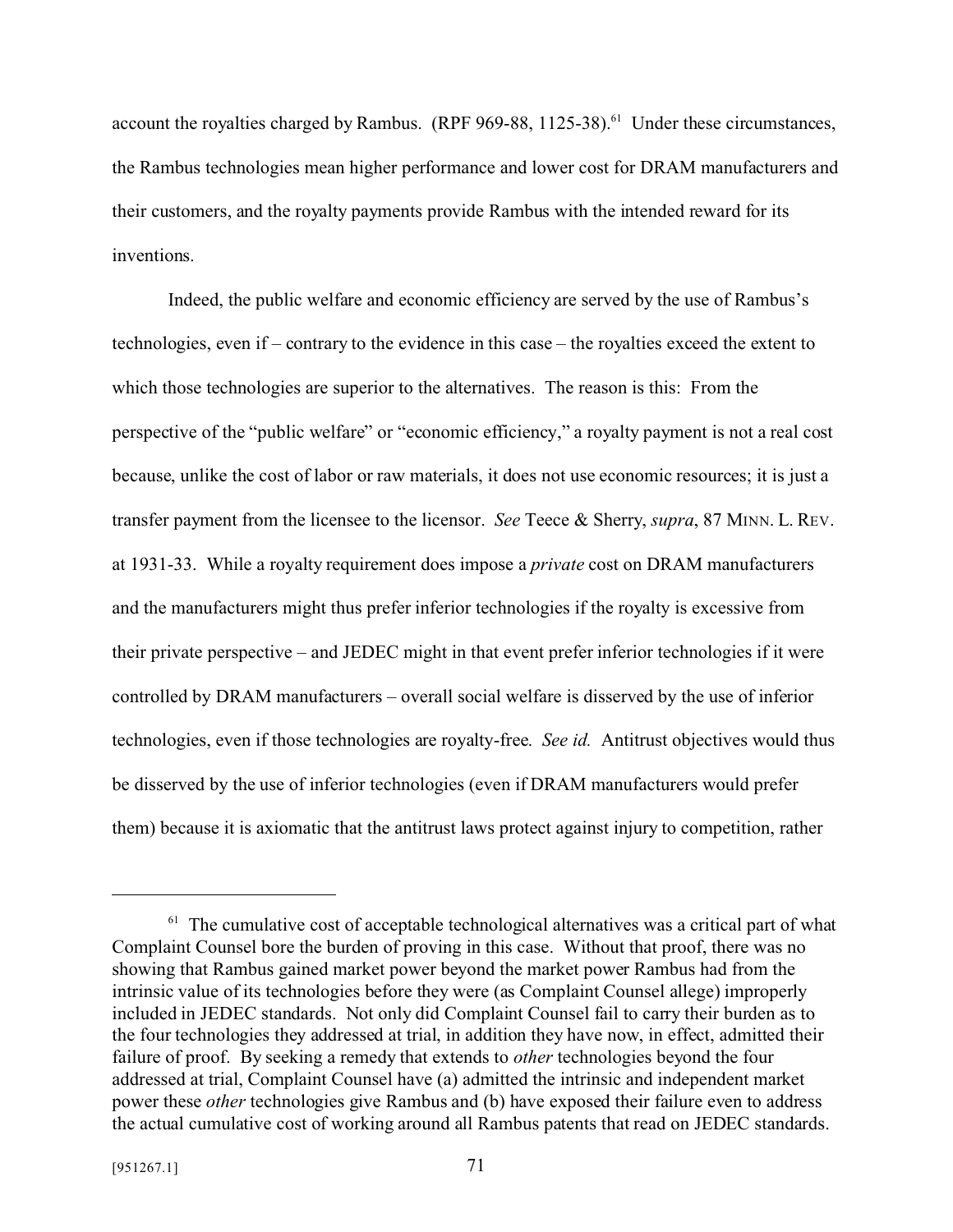than injury to individual firms. *See, e.g., Brown Shoe Co. v. United States*, 370 U.S. 294, 320 (1962).

Accordingly, even if Complaint Counsel had shown that JEDEC and the industry would have chosen different standards had Rambus made additional disclosures, Complaint Counsel would not have proven the requisite injury to competition. To prove that Rambus's failure to make the disclosures injured competition, Complaint Counsel had to show that Rambus's conduct excluded superior technologies. Complaint Counsel have failed to prove that.

## **VII. NO PART OF THE REMEDY COMPLAINT COUNSEL SEEK IS SUPPORTED LEGALLY OR BY THE EVIDENCE**<sup>62</sup>

Complaint Counsel's proposed remedy would preclude Rambus from (1) pursuing any legal action in which it claims that any person or entity is infringing, or has infringed, Rambus's patents through the manufacture, sale or use of any JEDEC-compliant product; (2) pursuing any legal action in which it claims that any person or entity is infringing, or has infringed, Rambus's foreign patents through the manufacture, sale or use of any JEDEC-compliant product; and (3) collecting "fees, royalties or other payments" for the "manufacture, sale or use of any JEDECcompliant product pursuant to any existing License Agreement." (CCFF, Proposed Order ¶¶ II-VI). As the Eleventh Circuit recently recognized, however, the "exclusionary rights" provided by patents are "granted to allow the patentee to exploit whatever degree of market power it might gain thereby as an incentive to induce investment in innovation and the public disclosure of inventions." *Valley Drug Co.,* 2003 U.S. App. LEXIS 19069 at \*28-29. Because of the "complementary objectives" of the "antitrust law's free competition requirement and the patent regime's incentive system," it is important to carefully consider the risks of "undermin[ing] the

 $62$  This section responds primarily to CCB at § IV.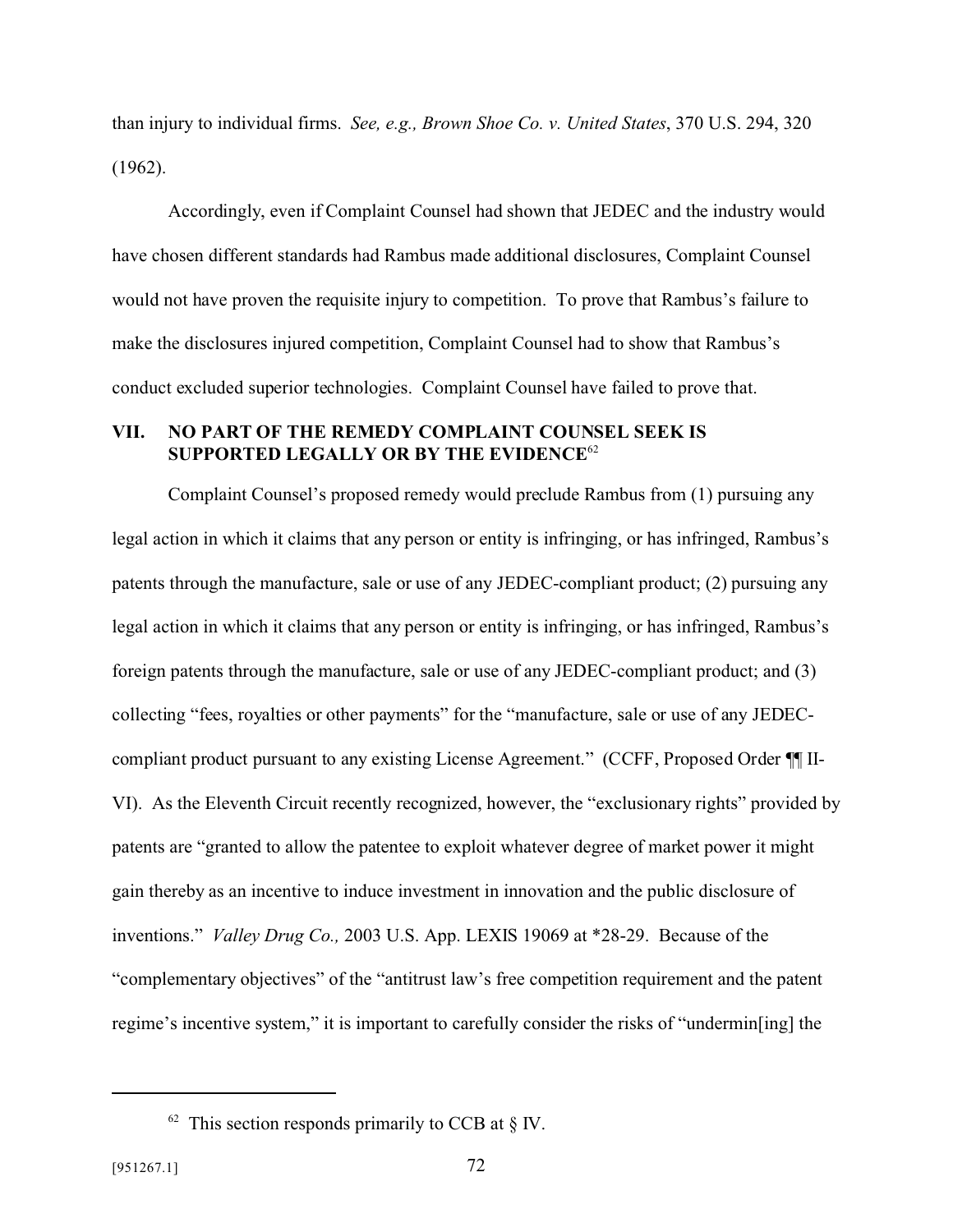patent incentives" in considering an antitrust challenge based on a patentee's use of its patent rights. *Id*. at \*38, \*40. The courts are therefore loathe to impose antitrust remedies that would undermine the objectives of the patent laws. Given this precept, Complaint Counsel's proposed remedy suffers from fundamental defects.

First, in seeking a compelled "royalty-free license," the proposed remedy is contrary to the overwhelming weight of case law that holds antitrust remedies affecting patent rights are limited to requiring licenses on reasonable terms. This limitation is consistent with the reconciliation of antitrust and patent law objectives; it ensures that incentives to innovate are not unduly diminished while still protecting competition. Even under the meager case authority relied on by Complaint Counsel, the vitality of which is in question, compulsory royalty-free licensing is not justified because the facts show that a reasonable royalty in this case would not foreclose competition. The proposed remedy would therefore push the Commission's authority to novel and unfounded extremes.

Second, the proposed remedy goes beyond the remedial authority granted the Commission in administrative proceedings under Section 5. By preventing Rambus from pursuing its causes of action for *past* infringement, the proposed order goes beyond the Commission's authority, which in administrative proceedings is limited to prospective relief and cannot effect a forfeiture or disgorgement. Moreover, by precluding Rambus from enforcing any patent with a priority date prior to June 17, 1996, against any "JEDEC-compliant" DRAM, the proposed remedy would impermissibly prevent Rambus from enforcing patent rights that are free of any allegation of wrongdoing and that cover technologies with regard to which there has been no allegation of harm to competition. Finally, by extending to foreign patents, the proposed remedy raises serious comity concerns and would interfere with rights granted Rambus by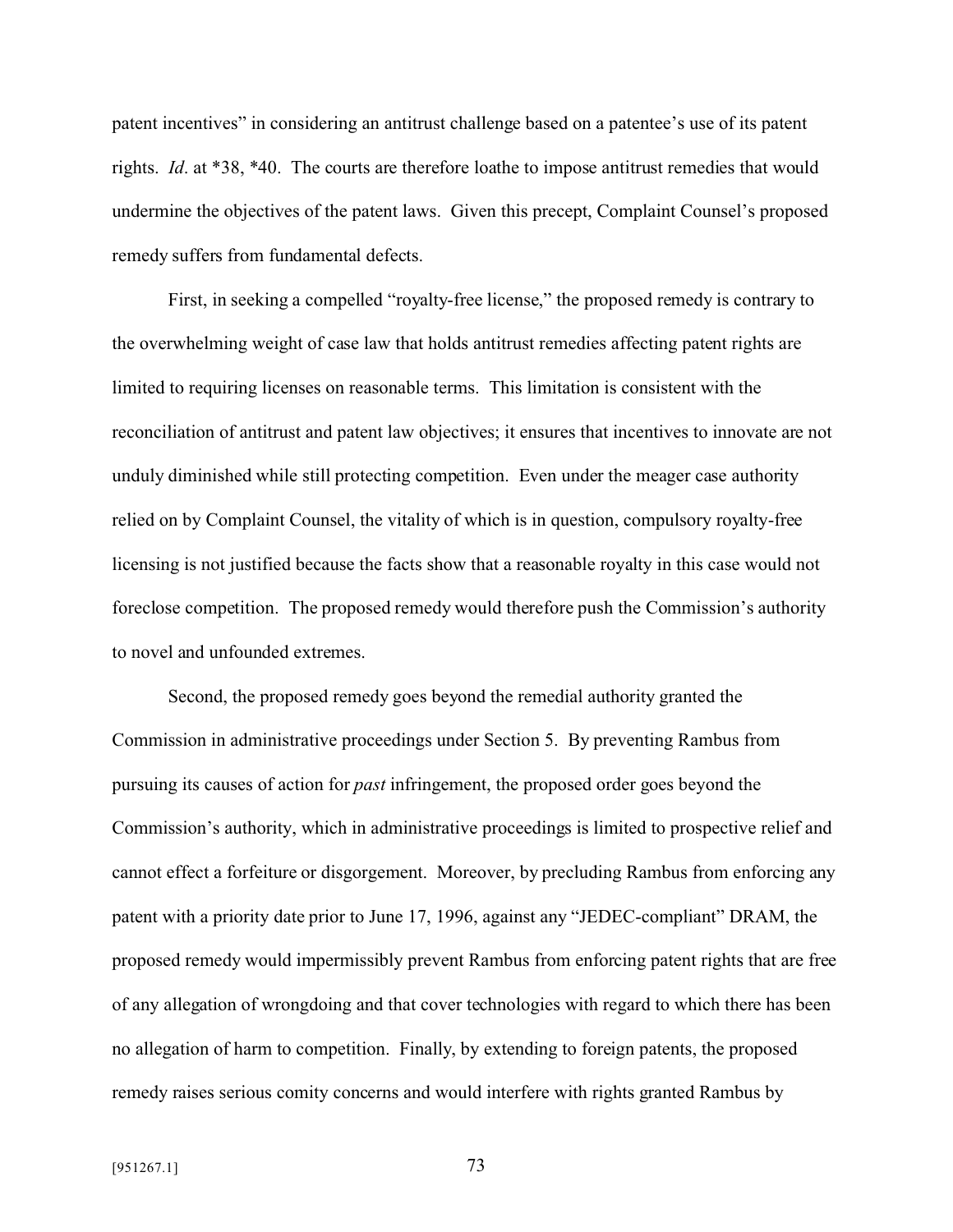foreign sovereigns.

## **A. The Proposed Order Is Contrary To Established Law Barring Compulsory Royalty-Free Licensing As An Antitrust Remedy**

In *VISX*, Complaint Counsel candidly recognized that there is no authority for depriving a

patentee like Rambus of the benefits of its valid patent rights even when doing so might

somehow be thought to remedy an antitrust violation:

The Commission's ability to order that a presumptively valid patent not be enforced is unsettled. We are unaware of an antitrust court that has ordered that an antitrust defendant not enforce a valid patent. *See, e.g., Hartford-Empire v. United States*, 323 U.S. 386, 415 (1945) (reversing a decree that required patents not shown to be invalid to be licensed on a royalty-free basis, observing that "it is difficult to say that, however much in the past such defendant has abused the rights thereby conferred, it must dedicate them to the public."). A close analogy is cases decided under the essential facilities doctrine. Where a monopolist owner of an essential facility is found liable under section 2 of the Sherman Act, the remedy is an order requiring access on reasonable terms, not free access. *E.g., United States v. Terminal Railroad Ass'n*, 224 U.S. 383 (1912).

Complaint Counsel's Motion To Dismiss The Complaint, *In the Matter of VISX, Inc.*, Dkt. No.

9286 (filed December 1, 1999) (available at www.ftc.gov/os/adjpro/d286/index.htm), at 7 n.5.

As Complaint Counsel suggested in *VISX*, the Commission's remedial power under Section 5 of the FTC Act, 15 U.S.C. § 45, does not provide a basis for an order requiring "free access" to Rambus's patented technologies. The courts (including the Supreme Court) have repeatedly rejected efforts to impose royalty-free licenses in antitrust cases. *Hartford-Empire Co. v. United States*, 323 U.S. 386 (1945); *United States v. National Lead Co.*, 332 U.S. 319, 338-39 (1947); *United States v. Singer Mfg. Co.*, 231 F. Supp 240, 241 (S.D.N.Y. 1964). These cases hold that royalty-free licensing or forced dedication of patent rights is impermissibly confiscatory and thus violates the Due Process Clause. Consequently, courts repeatedly have permitted patent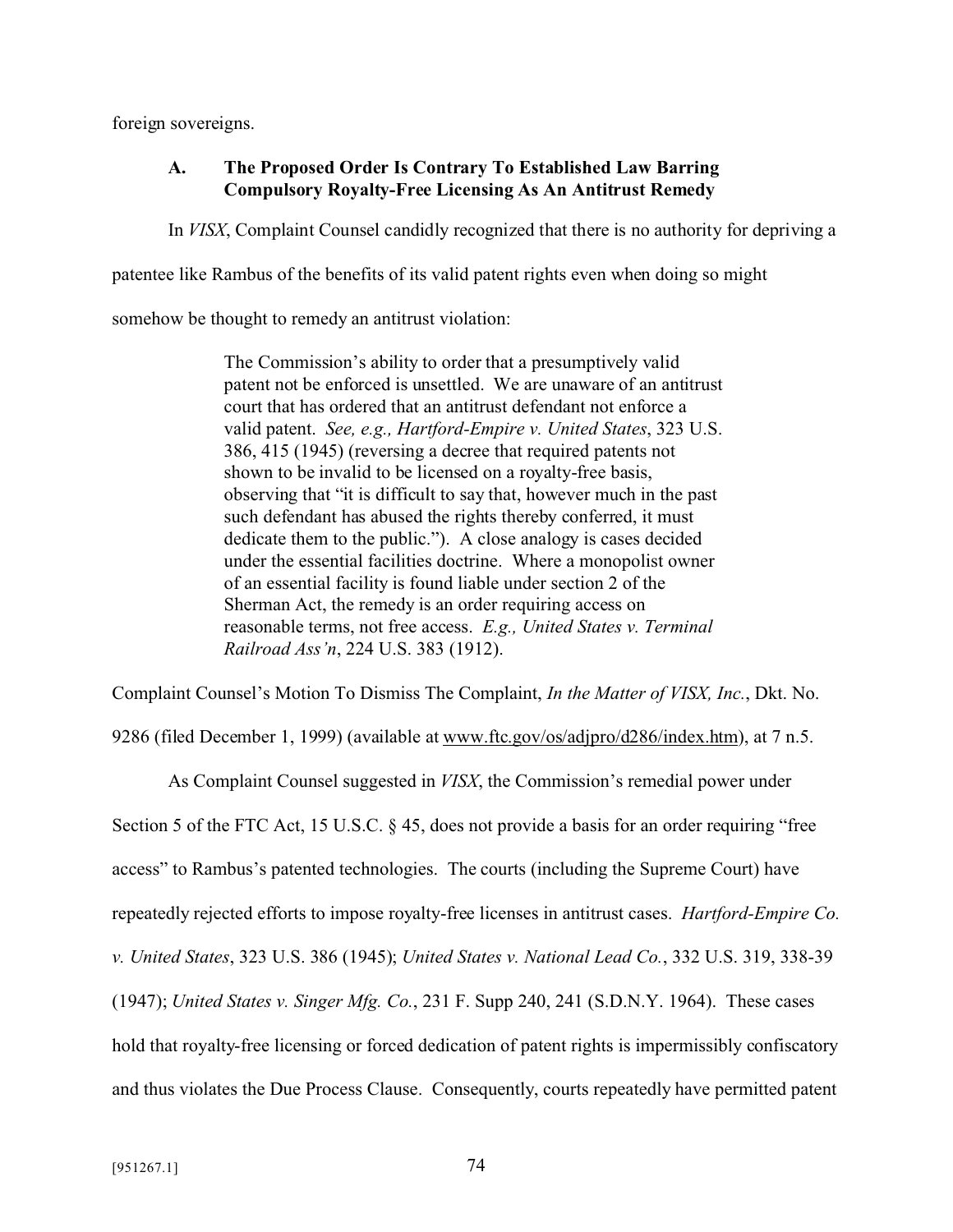holders found to have violated the antitrust laws in securing their patent rights to continue to enforce their patents, but have required them to license those patents at reasonable royalty rates. *United States v. Glaxo Group, Ltd.*, 410 U.S. 52, 59 (1973) (*citing Besser Mfg. Co. v. United States*, 343 U.S. 386 (1945)); *United States v. United States Gypsum Co.*, 340 U.S. 76 (1950); *International Salt Co. v. United States*, 332 U.S. 392 (1947); *Hartford-Empire Co.*, *supra*; *American Cyanamid Co. v. FTC*, 363 F.2d 757, 770 (6th Cir. 1966), *aff'd after remand sub. nom. Charles Pfizer* & *Co. v. FTC*, 401 F.2d 574, 586 (6th Cir. 1968). Complaint Counsel's proposed remedy reflects a radical departure from this line of precedents.<sup>63</sup>

Complaint Counsel can cite only two contested antitrust cases for the proposition that compulsory royalty-free licensing ever is an appropriate remedy in an antitrust case, *In re American Cyanamid Co.*, 72 F.T.C. 623, 1967 LEXIS 43, \*151-52 (1967), *aff'd*, *Charles Pfizer & Co. v. FTC*, 401 F.2d 574 (6th Cir. 1968), and *United States v. General Electric Co.,* 115 F. Supp. 835, 844 (D.N.J. 1952),  $64$  but neither of these cases supports the imposition of such a remedy in this case. Complaint Counsel correctly observe that the Commission in *American Cyanamid* expressed the view, in *dictum*, that, "where the circumstances justify such relief, the Commission has the authority to require royalty free licensing." 1967 FTC LEXIS 43, \*151-52.

 $63$  Because a compulsory royalty-free license would substantially diminish the value of Rambus's patent rights and deprive Rambus of the ability to pursue existing rights of action, the proposed order also would effect an impermissible taking without just compensation in violation of the Fifth Amendment. Under the Fifth Amendment, the government may not deprive Rambus of these rights without paying just compensation. *Ruckelshaus v. Monsanto Co.*, 467 U.S. 986, 1002-03 (1984) (recognizing that taking of intellectual property in trade secrets was subject to the Takings Clause); *Philip Morris, Inc. v. Reilly*, 312 F.3d 24, 32-37 (1st Cir. 2002) (holding that statute requiring uncompensated disclosure of trade secrets was an unconstitutional taking).

<sup>64</sup> *In re Dell Computer Corp.*, 121 F.T.C. 616 (1996), the other case cited by Complaint Counsel as involving compulsory royalty-free licensing, involved a consent judgment and thus provides no insight into the range of remedies available to the Commission in a contested adjudication.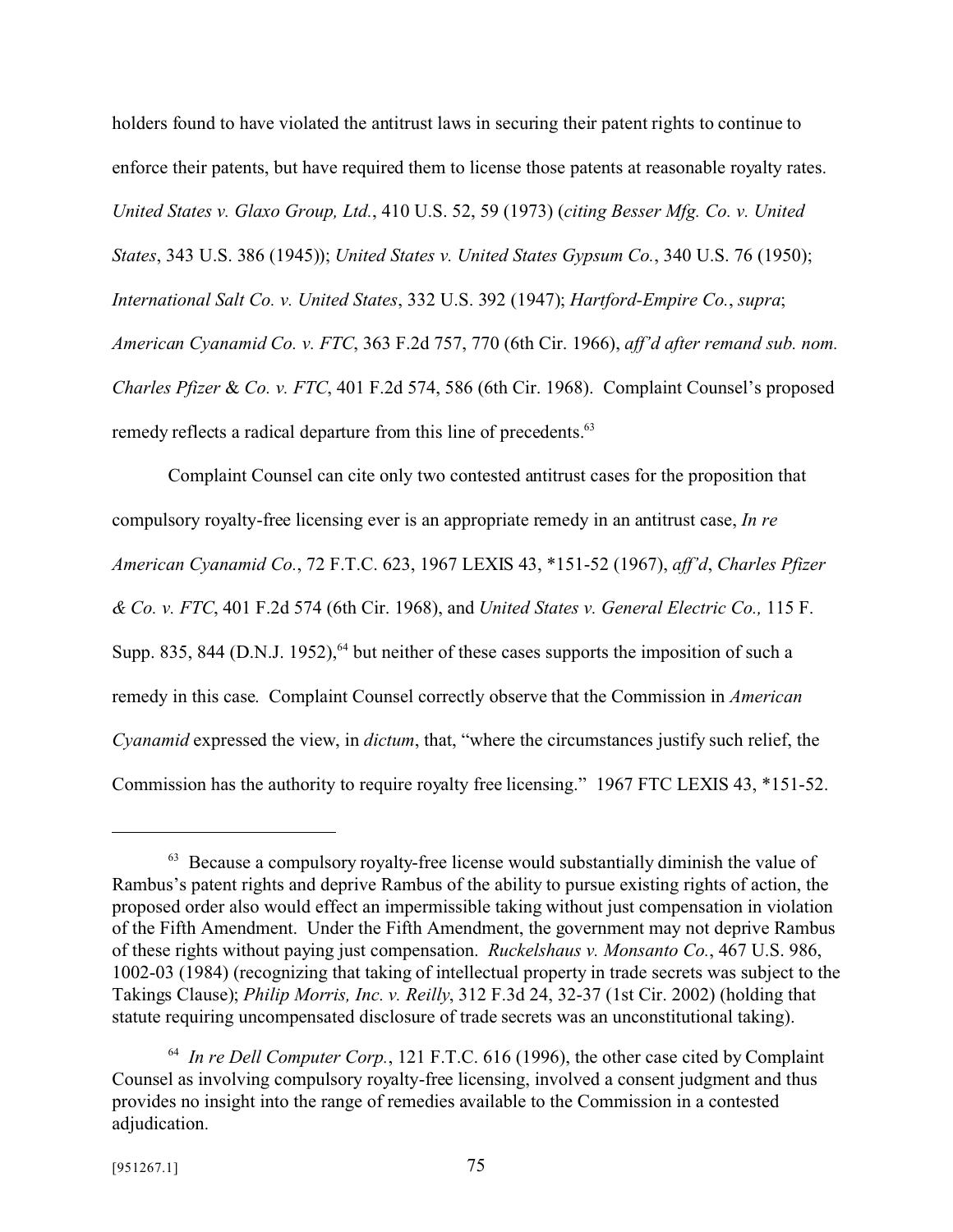Complaint Counsel neglect to mention, however, that the Commission actually ordered compulsory licensing at a 2.5% royalty rate and specifically rejected Complaint Counsel's request for compulsory royalty-free licensing. *Id.*

Complaint Counsel also neglect to mention that the only authority the Commission in *American Cyanamid* cited to support its assertion that royalty-free licensing is an appropriate remedy was a student note, Note, *Improperly Procured Patents*: *FTC Jurisdiction and Remedial Power*, 77 HARV. L. REV. 1505, 1517-19 (1964). *Id.* The law review note that the Commission approvingly cited in turn suggested that "[t]he *one type of case* in which such an order would seem necessary would be the *rare situation* where the holder of the patent was *so powerful in comparison with his competitors that forcing them to pay any royalties would keep them out altogether*." 77 HARV. L. REV. at 1519 (emphasis added). That is not the situation here. Thus, even *American Cyanamid* clearly endorsed the principle that there are strict limitations on the use of compulsory royalty-free licensing as an antitrust remedy.

These strict limitations echo *United States v. General Electric Co.*, the other case cited by Complaint Counsel and the only case that actually has ordered royalty-free licensing as an antitrust remedy. The order compelling royalty-free licensing in that case was predicated on findings that General Electric, which then had a monopoly in the relevant markets for lamps and lamp parts, was equipped with "an arsenal of a huge body of patents that can easily overwhelm and defeat competition by small firms desiring to stay in or gain a foothold in the industry." 115 F. Supp. at 844. The court further found that "*any* licensing fees may prove an important factor in limiting or inhibiting the growth of competition," and that G.E.'s competitiors were "unequipped to engage in litigation" concerning the validity of G.E.'s patents. *Id.*

Assuming, contrary to the weight of authority, that a royalty-free license is an available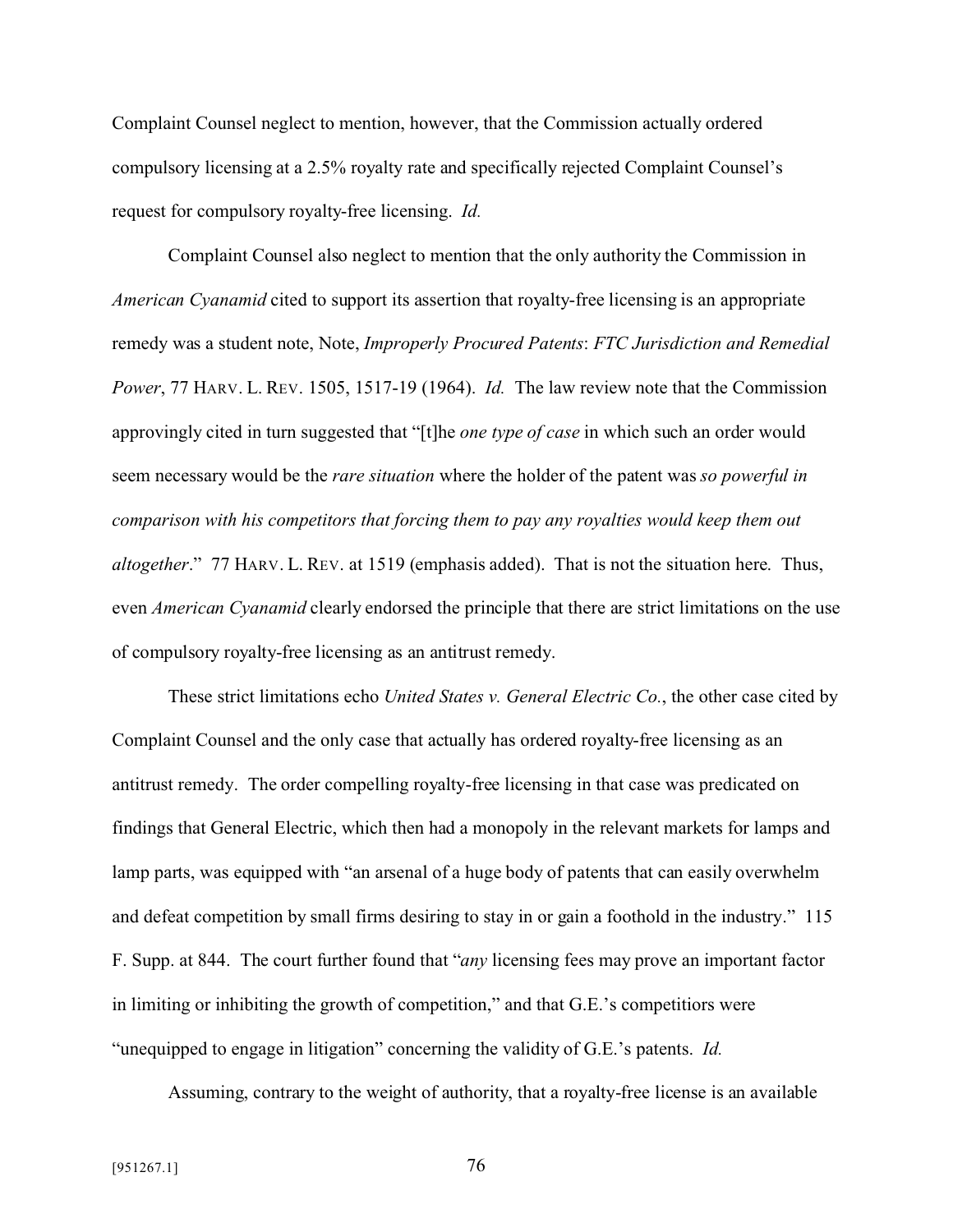remedy, the facts in this case would not support the imposition of such a remedy. Complaint Counsel have not pointed to any evidence that could satisfy the factors *American Cyanamid* and *General Electric* identified as relevant to any consideration of compulsory royalty-free licensing. Complaint Counsel cannot, for example, claim that "any royalty" for Rambus's patents would eliminate competition; Hitachi, Samsung, Elpida NEC, Oki, Mitsubishi, Matsushita, and Toshiba have licensed Rambus's technologies and are able to compete vigorously in the DRAM market unaffected by their royalty obligation to Rambus. (CCFF 1999-2013). Nor are the DRAM manufacturers who would be the principal beneficiaries of Complaint Counsel's proposed compulsory royalty-free licensing regime "small firms" who are "unequipped to engage in litigation" concerning Rambus's patents. To the contrary, Micron, Infineon and Hynix, the firms that comprise the unlicensed (and therefore infringing) segment of the DRAM manufacturing industry, have shown that they are fully capable of pursuing litigation against Rambus. At the most, then, the case law cited by Complaint Counsel indicates that compulsory licensing at reasonable and non-discriminatory royalty rates could be a permissible remedy<sup>65</sup> if a violation were found in this case.<sup>66</sup>

<sup>&</sup>lt;sup>65</sup> This conclusion is reinforced by the fact that the Commission is precluded from effecting a forfeiture. *FTC v. Ruberoid*, 343 U.S. 470, 473 (1952) ("Orders of the Federal Trade Commission are not intended to impose criminal punishment or exact compensatory damages for past acts, but to prevent illegal practices in the future."). Punitive forfeiture is a permissible antitrust remedy only in actions brought by the Antitrust Division of the Department of Justice in a federal district court where the defendant is afforded its Seventh Amendment right to a jury trial. 15 U.S.C. §§ 4, 6; *Addyston Pipe & Steel Co.*, 85 F. at 301-02.

<sup>66</sup> Complaint Counsel's reliance on divestiture cases like *Ford Motor Co. v. U.S.*, 405 U.S. 562, 573 (1972) and *Ekco Products Co.*, 65 F.T.C. 1163, 1216 (1964), *aff'd sub nom.*, *Ekco Products Co. v. FTC*, 347 F.2d 745 (7th Cir. 1965), likewise confirms that reasonable royalty licensing would be far more appropriate than compulsory royalty-free licensing. In a divestiture case, the firm found to have lessened competition is not forced to forfeit a portion of its business, but instead is permitted *to sell* the pertinent asset or assets at a market rate. Because of the "logistical difficulty" and inefficiency associated with the dissolution of unitary firms, the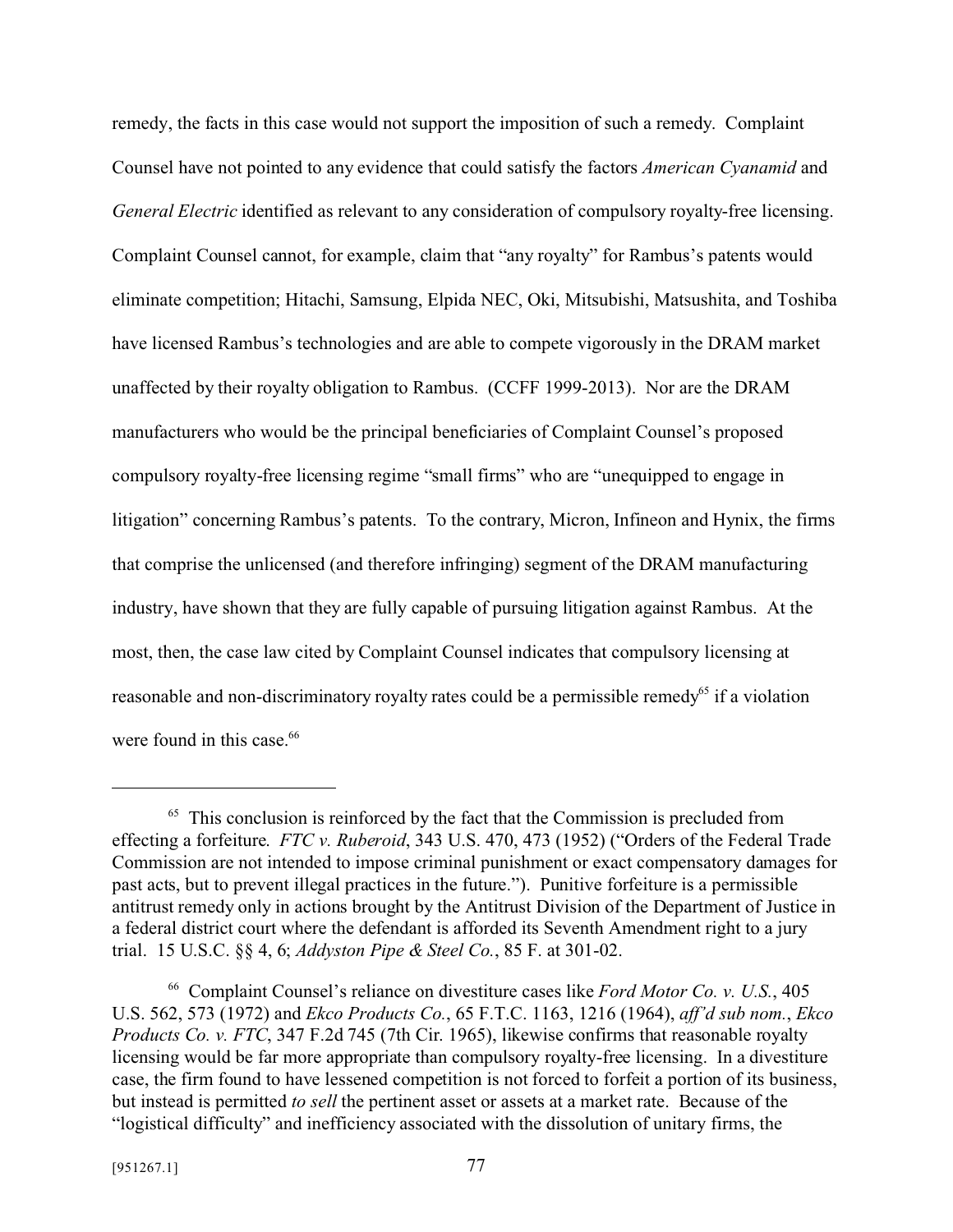The question of what rates would be reasonable and non-discriminatory has already been answered. As Professor Teece testified, the royalties Rambus presently charges for its SDRAM and DDR licenses are in fact reasonable and nondiscriminatory.<sup>67</sup> In fact, his testimony is uncontroverted, as Complaint Counsel offered no testimony from Professor McAfee or any other witness as to what the reasonable royalty rate would be for Rambus's patents.<sup>68</sup>

As the Court will recall, Professor Teece relied on evidence in the record and on his own investigation of royalty rates in reaching his conclusion as to what the reasonable royalty rates would be for Rambus's patents. The evidence on which he relied is set forth in some detail in Rambus's Findings. (RPF at 1376-98). Simply by way of example, it might be helpful to recall that the royalty rates charged by Rambus are substantially below those that would be charged by IBM under the royalty structure set forth in the IBM Worldwide Licensing Policy and presented to JEDEC without objection. (RPF at 1377-83). Further, the royalty charged by Rambus is consistent with the royalty that DEC indicated it would charge (RPF at 1385) and less than the royalty effectively charged by Kentron (RPF at 1386). Further, testimony of the actual royalties

remedy of divestiture generally is reserved for cases "where asset or stock acquisitions violate the antitrust laws." *United States v. Microsoft Corp.*, 253 F.3d at 105 (quoting *Ford Motor Co.*, 405 U.S. at 573).

 $67$  Professor Teece was well qualified to present this testimony; he has studied the semiconductor industry for many years, has consulted in that industry, and has focused on understanding semiconductor patents, licensing and cross-licensing. He is frequently called on to advise companies on their licensing policies and arrangements and has himself been involved in negotiating licensing agreements. Professor Teece has written a number of times on the issue of licensing, has done an extensive study of cross licensing, and has been a member of the Licensing Executives Society for about 20 years. He has been qualified as an expert in a number of courts to testify on the issue of reasonable royalties, as he was qualified to testify to that issue by this Court. His testimony that the rates currently charged by Rambus are reasonable and nondiscriminatory is entitled to great weight.

<sup>68</sup> Indeed, Professor McAfee admitted on cross-examination that he had no expertise in how to determine a reasonable royalty rate, and thus it is not surprising that Complaint Counsel made no effort to elicit such testimony from him. (McAfee, Tr. 7737).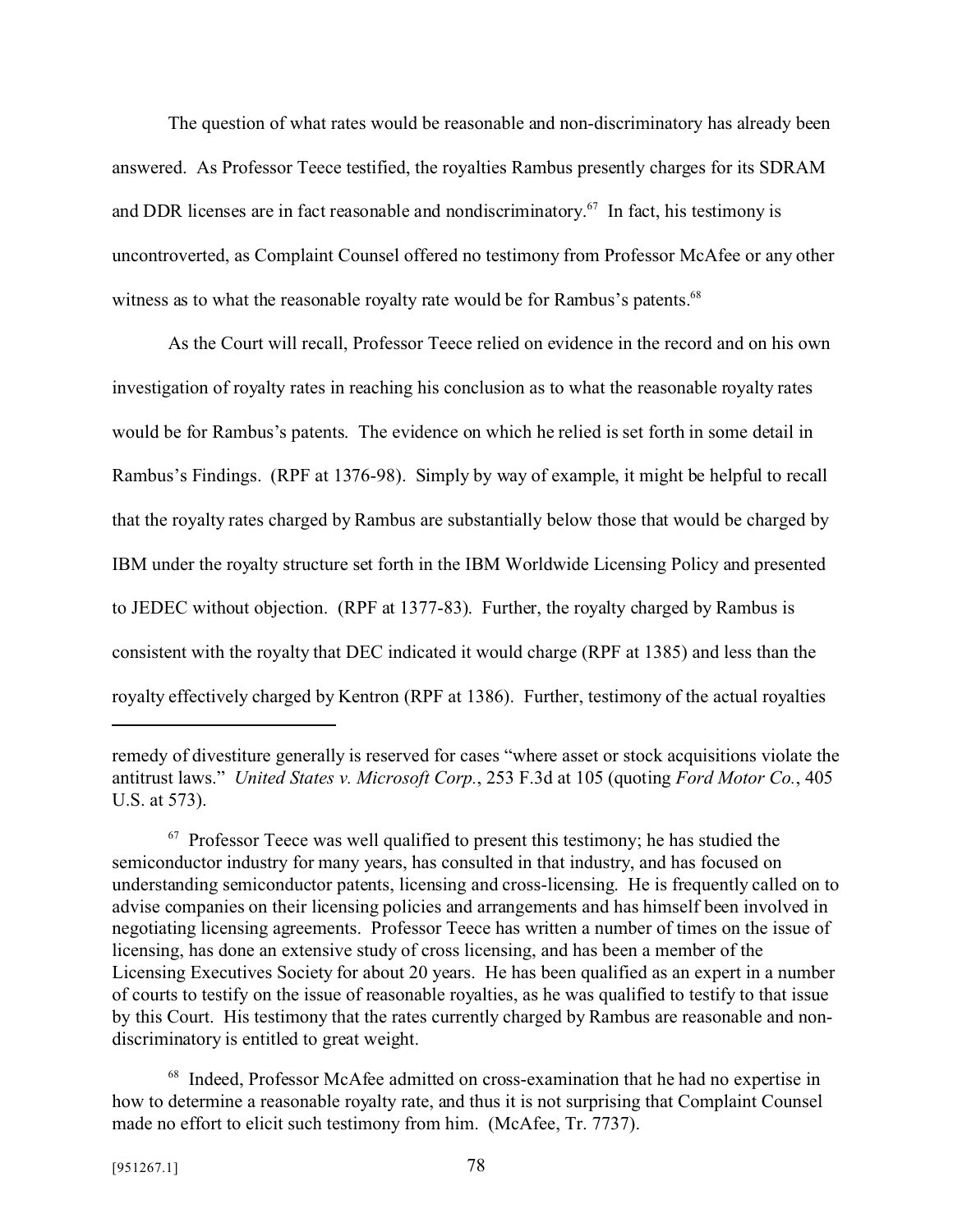being paid by AMD, Hyundai and Samsung for licenses to patents not owned by Rambus, when compared to the rates that Rambus charges, further demonstrates that the Rambus rates are not only reasonable, but at the low end of reasonable. (RPF at 1384, 1388-89). And this conclusion was confirmed by Professor Teece's review of various surveys of royalty rates in the semiconductor and related fields. (RPF at 1390-98).

The royalty rates currently charged by Rambus are reasonable and non-discriminatory. There is no reason in fact or in law that would justify forcing Rambus to charge lower rates than these or, for that matter, to license its patents royalty free.

#### **B. The Record Evidence Shows That The Proposed Order Goes Beyond The Permissible Remedial Purposes Of Section 5**

The record evidence also shows that the proposed remedy is inappropriate because it exceeds the Commission's permissible remedial authority under Section 5 in several respects. First, remedies under Section 5 in administrative proceedings are limited to preventing unlawful conduct in the future; they cannot seek redress for harms that allegedly have resulted from Rambus's past conduct nor disgorge profits that allegedly resulted from the challenged conduct. *Heater v. FTC*, 503 F.2d 321, 323-24 (9th Cir. 1974) (holding that restitution is an impermissible "penalty" under Section 5 and that the FTC lacks authority to "order private relief for harm caused by acts which occurred before the Commission"). Yet the proposed remedy would preclude Rambus from pursuing causes of action based on past infringement of its valid patents, thereby effectively requiring Rambus to disgorge monies it is owed. But equitable remedies like disgorgement that impose monetary consequences for past conduct are grounded in the equitable powers of Article III courts and thus are available only in actions brought in the "federal district courts," not in administrative enforcement actions. 15 U.S.C. § 53(b). *See, e.g.*, *FTC v. Febre*, 128 F.3d 530, 534 (7th Cir. 1997); *FTC v. Mylan Lab. Inc.*, 62 F. Supp. 2d 25, 36-37 (D.D.C.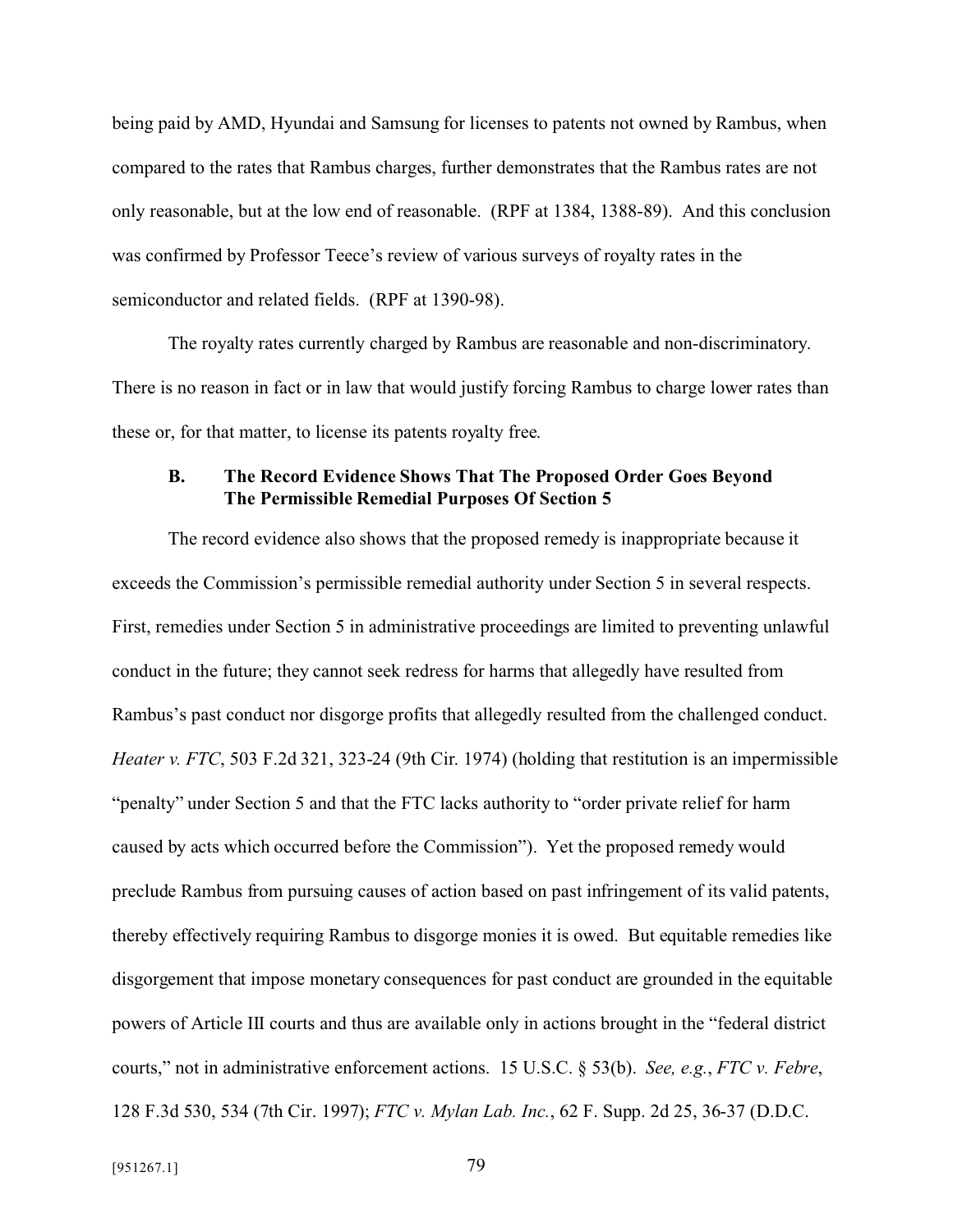1999).

Second, the proposed remedy would apply to all of Rambus's patents with a priority date prior to June 17, 1996. Complaint Counsel contend that this is necessary because "Rambus may be in the position to monopolize, based on its conduct while a JEDEC member, by means of asserting patents relating to *other* technologies used in JEDEC-compliant SDRAMs and DDR SDRAMs." (CCB at 128). But this reasoning unduly expands the proposed remedy beyond that necessary to restore competition – it would apply to patents for which there is no evidence that Rambus violated any duty to disclose, no evidence that JEDEC relied on such nondisclosure, no evidence that there were acceptable alternatives for the technology, no evidence that DRAM industry members are locked in to using the technology, no evidence that Rambus has gained or threatens to gain monopoly power in a relevant market in which the technology competes, and no evidence of any harm to competition in that market. The proposed remedy would deprive Rambus of its patent rights covering these technologies with no showing of wrongdoing and no proof of the elements necessary for a monopolization claim to lie.

As the ALJ recognized in the *VISX* Initial Decision, "unless a patent is procured by fraud or inequitable conduct, 'such that the market position had been gained illegally, the patent right to exclude does not constitute monopoly power prohibited by the Sherman Act.'" *VISX* Initial Decision at 145 (citing *C.R. Bard, Inc. v. M3 Sys., Inc*., 157 F.3d 1340, 1369 (Fed. Cir. 1998)). Thus, "[t]he patent grant allows the patentee to exclude competition in the use of the patented invention, and the absence of clear and convincing evidence of concealment or omission of the prior art with intent to deceive necessarily strips complaint charges of monopolization, attempted monopolization, and unfair competition of all foundation and support." *Id*. (citing *C.R. Bard*, 157 F.3d at 1368; *N.V. Akzo v. E.I. DuPont de Nemours & Co.*, 10 F.2d 1148, 1275 (Fed. Cir.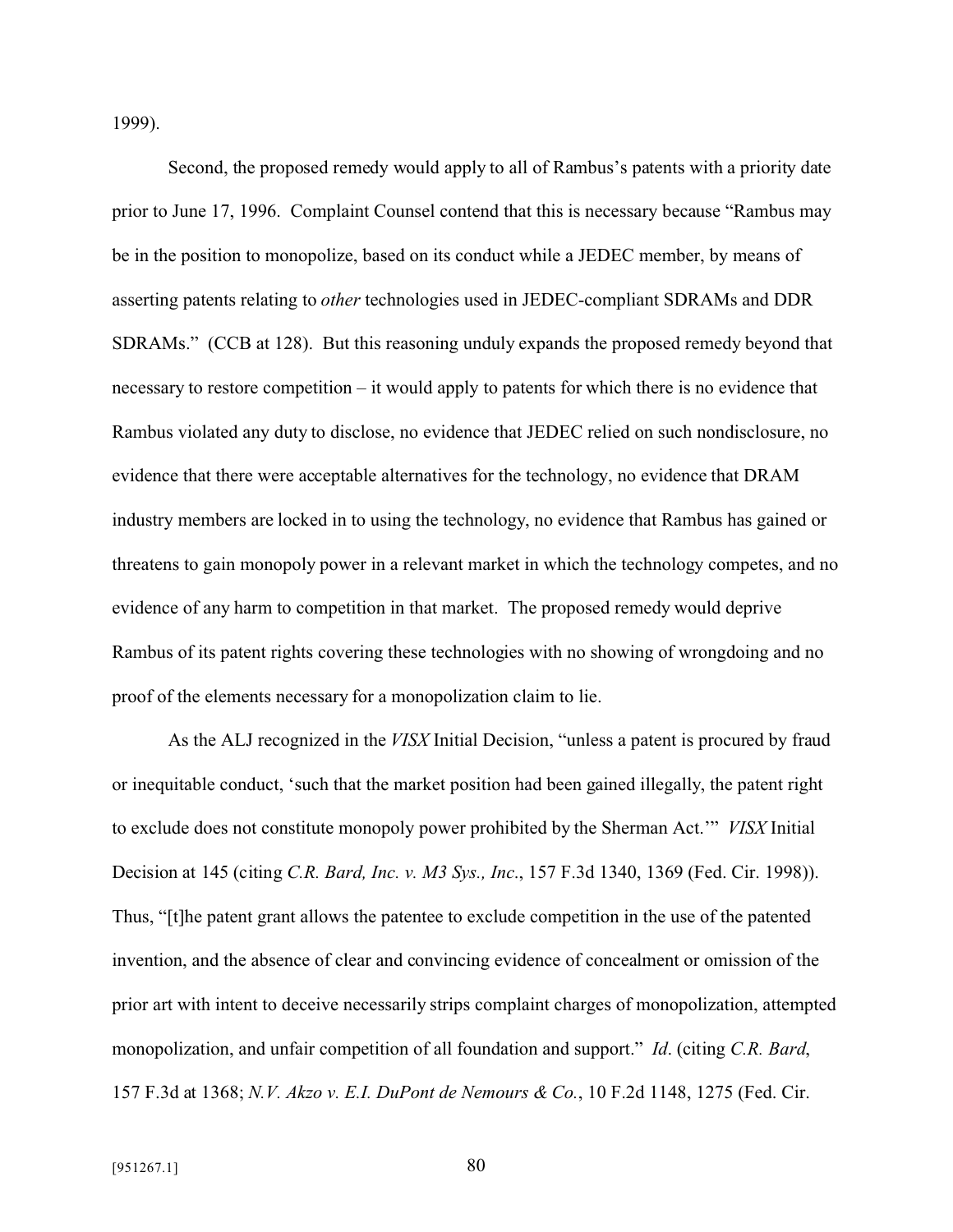1987)). Complaint Counsel subsequently moved to dismiss the *VISX* complaint, concluding that relief based on a newly reissued VISX patent "would go beyond what is needed to recreate the situation that would have existed if there had been no violation." Complaint Counsel's Motion to Dismiss at 7, *In re VISX, Inc.*, Dkt. No. 9286 (filed Dec. 1, 1999).

Here, however, Complaint Counsel seek the opposite. Instead of recognizing that Rambus has a legitimate right to enforce its valid patents absent a showing of anticompetitive conduct conferring monopoly power with regard to those specific patents, and instead of recognizing that the Commission's remedial power cannot reach a patent not proven to be the object of monopolization because doing so "would go beyond what is needed to recreate the situation that would have existed if there had been no violation," Complaint Counsel seek to strip Rambus of its patent rights without any evidence that the particular technology markets were unlawfully monopolized. For instance, the proposed order would reach patents reading on technologies incorporated in the DDR standard even if Rambus never had any claims regarding the technology pending while at JEDEC (and therefore could not possibly have failed to disclose any information) simply because the patents claim priority before June 17, 1996. Further, by including future versions of the JEDEC SDRAM and DDR standards, the remedy (besides being hopelessly vague and unmanageable with regard to what is a "version" versus an entirely new standard) would extend to technologies never in the previous standards and to technologies that could easily be removed from the standards. This goes far "beyond what is needed to recreate the situation that would have existed if there had been no violation."<sup>69</sup> *Id*.

<sup>69</sup> Relying on the consent decree in *Dell Computer*, Complaint Counsel suggest that the proposed remedy in this case is akin to the patent law doctrine of equitable estoppel, under which a patentee may be barred from enforcing an otherwise valid patent against a particular patentee. However, as Commissioner Azcuenega noted in dissenting from the consent decree in that case, equitable estoppel under the patent laws requires an individualized showing of "(1) a misleading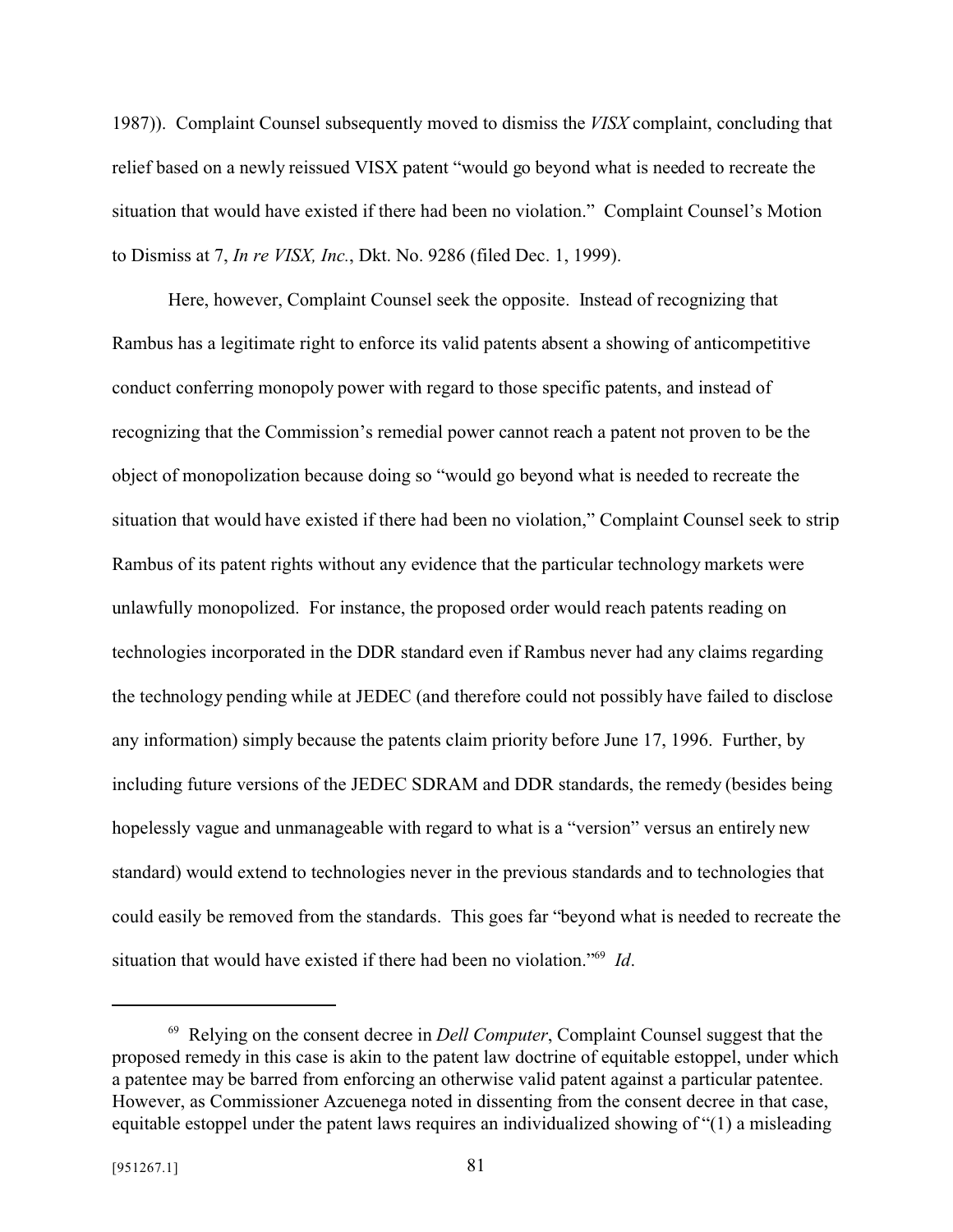Finally, the application of the proposed remedy to deprive Rambus of its rights under foreign patents raises serious and unusual comity concerns. Complaint Counsel seek to interfere with and limit the rights granted to Rambus pursuant to the patent laws of foreign countries. But just as does the United States, foreign nations have an especial interest in ensuring that the enforcement of the antitrust laws does not undermine the purposes of their patent laws.<sup>70</sup> The proposed remedy would prevent foreign courts from assessing the validity of Rambus's patent infringement claims in ongoing foreign litigation and would therefore violate the fundamental principle of international comity. *See Kaepa, Inc. v. Achilles Corp.*, 76 F.3d 624, 629 (5th Cir. 1996) ("[i]nternational comity represents a principle of paramount importance in our world of ever increasing economic interdependence . . . [and] we therefore act to deprive a foreign court of jurisdiction only in the most extreme circumstances").

It is well established that "patents granted by different countries represent separate and

communication by way of words, conduct or silence by a knowledgeable patentee; (2) reliance by another party on the communication; and (3) material prejudice to the other party if the patent holder is allowed to proceed." 121 F.T.C. 616, 633 (*citing A.C. Aukerman Co. v. R.L. Chaides Constr. Co.*, 960 F.2d 1020, 1041-43 (Fed. Cir. 1992)). The proposed remedy in this case does not require any of those individualized showings to avoid liability for infringing Rambus's patents through the manufacture, use or sale of JEDEC-compliant products, but instead would permit anyone manufacturing, using or selling to free ride on Rambus's patented innovations so long as its product was compliant with a current or future JEDEC standard. By permitting entities who cannot prevail in patent infringement actions, or who have chosen to license Rambus's patents rather than challenging them through litigation, to avoid any payment for the use of Rambus's technologies, the proposed order clearly extends far beyond the boundaries of patent law policy.

<sup>70</sup> *See, e.g.*, Order of the President of the European Court of Justice, *NDC Health GmbH & Co. v. Commission of the European Communities*, EU Case C-481/01, 2002 ECR 0 at ¶ 20, 64 (11 April 2002) (affirming reversal of preliminary order requiring compulsory licensing: "'It is important to recall that the public interest in respect for property rights in general and for intellectual property rights in particular is expressly reflected in Articles 30 EC and 295 EC. The mere fact that the applicant has invoked and sought to enforce its copyright . . . for economic reasons does not lessen its entitlement to rely upon the exclusive right granted by national law for the very purpose of rewarding innovation . . .'" (quoting Court of First Instance)).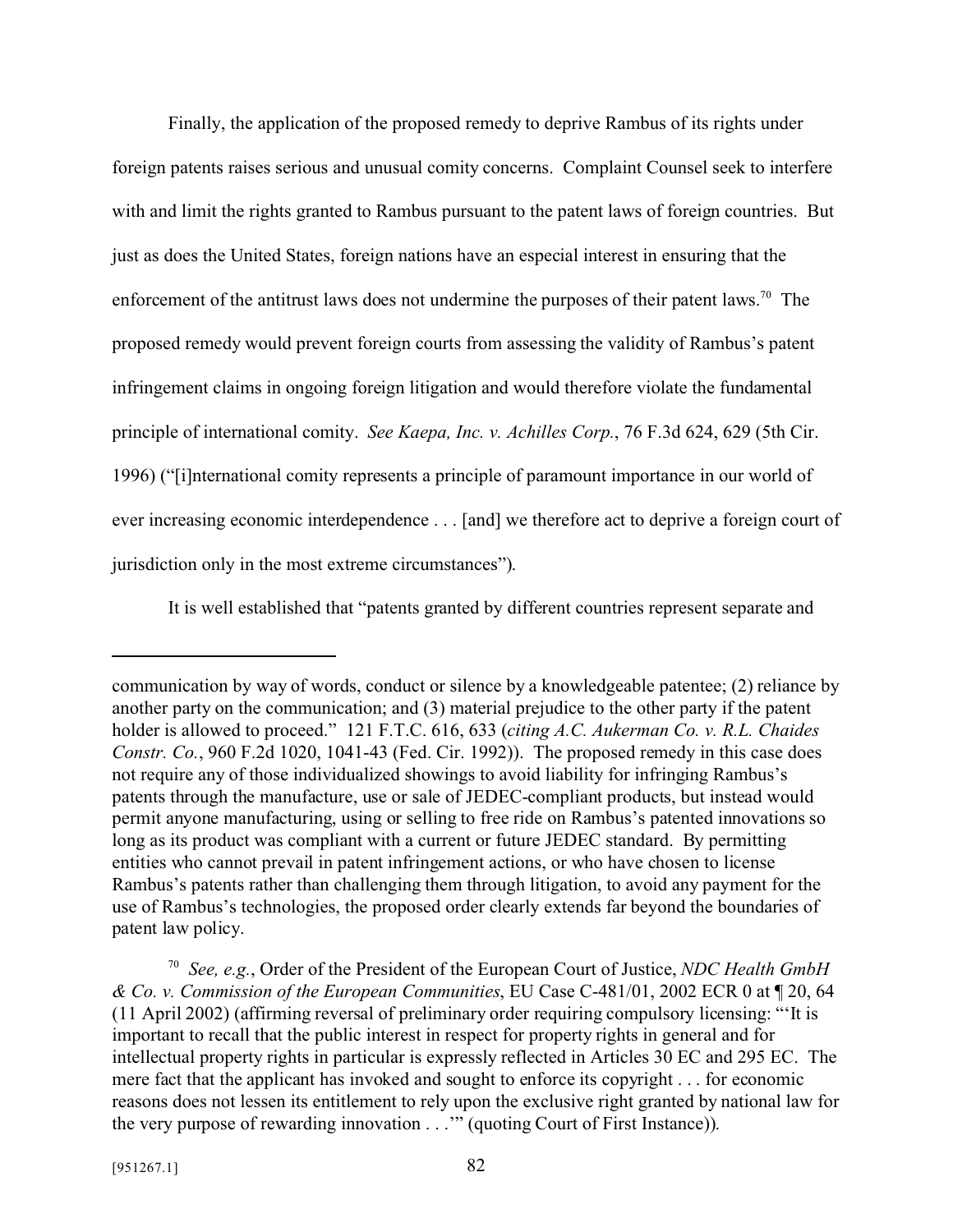distinct legal rights which should be controlled by the country granting the right. *Western Electric Co. v. Milgo Elec. Corp.*, 450 F. Supp. 835, 838 (S.D. Fla. 1978) (citing *Boesch v. Graff*, 133 U.S. 697 (1890)); *see also Medtronic, Inc. v. Catalyst Research Corp.*, 518 F. Supp. 946, 955 (D. Minn. 1981) ("[f]oreign patents, despite covering precisely the same product as an American patent, present separate and independent rights"). It is also well established that an antitrust violation with respect to one patent does not allow a court to enjoin the enforcement of another related patent without a specific showing of misuse of that related patent: "[i]t is fundamental that for a patent to be unenforceable because of unclean hands (misuse or *antitrust violation*) the *patent in suit* must be shown to have been misused." *Western Electric,* 450 F. Supp. at 839 (emphasis added). Accordingly, because of comity principles, courts have repeatedly refused to enjoin the enforcement of foreign patent rights based on the misuse or invalidity of related U.S. patents. *See, e.g., Stein Assoc., Inc. v. Heat & Control, Inc.*, 748 F.2d 653, 658 (Fed. Cir. 1984) (affirming refusal to enjoin enforcement of British patent rights because "[o]nly a British court, applying British law, can determine validity and infringement of British patents"). Thus, for example, the court in *Western Electric* refused to grant an injunction prohibiting the enforcement of foreign patents based on evidence of "misuse or antitrust violations" with respect to related U.S. patents. *Id.* at 839. This Court should do likewise.

Even if a violation could be established, for the foregoing reasons there is no basis in law or fact for the harshly punitive remedies Complaint Counsel's seek.

#### **VIII. CONCLUSION**

In their Opening Statement, Complaint Counsel told this Court that "[w]e are here because Rambus simply refused to play by the rules." (Opening, Tr. 12). After an exhaustive, and exhausting, trial, Complaint Counsel's theory of the case fails for lack of evidentiary support.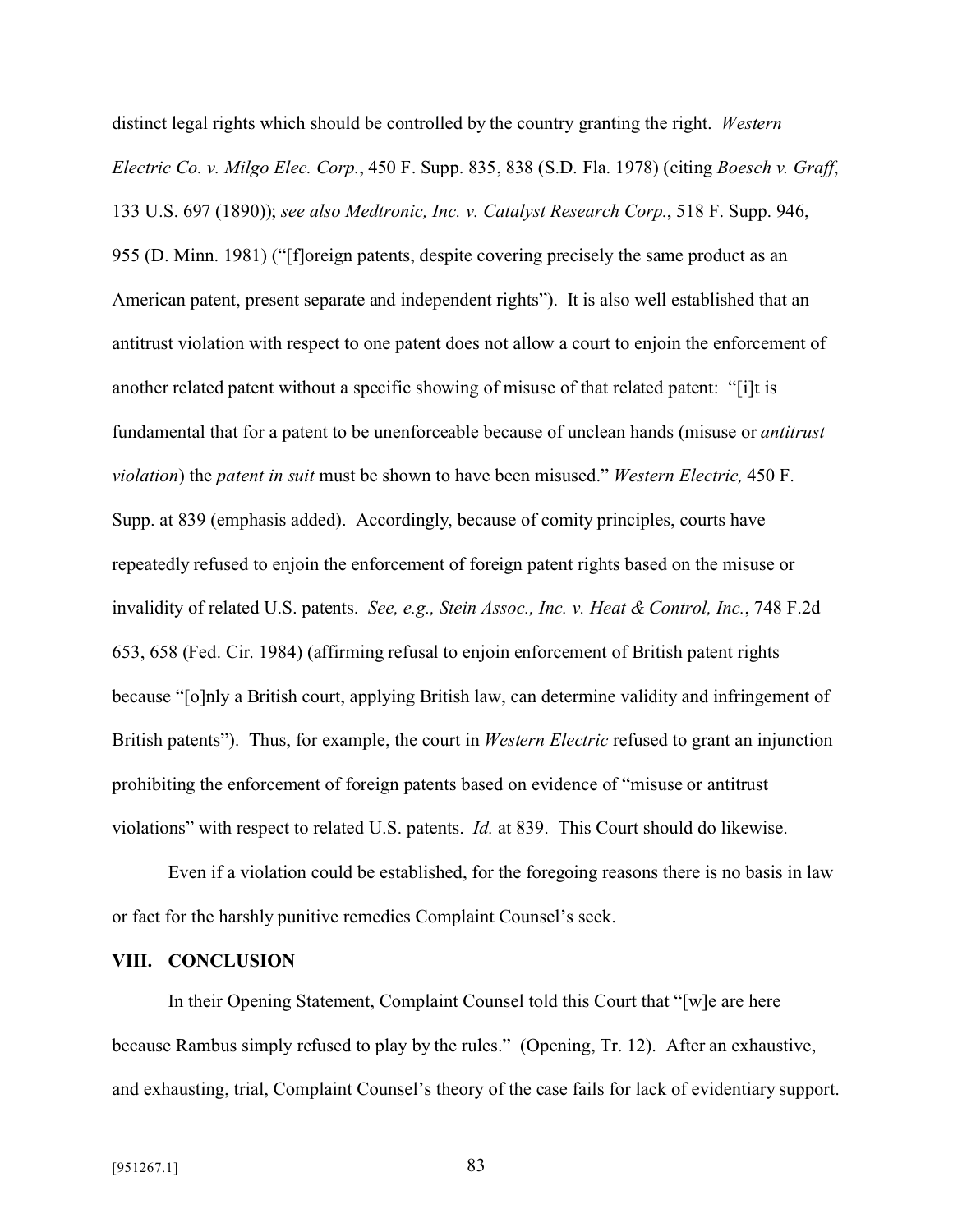Rambus did play by the rules, objectively and subjectively. Many financially interested witnesses would like to rewrite the rules after the fact – or "morph" them as the Federal Circuit might say – and then cry, "Gotcha." But the evidence does not support them.

The concerted efforts of interested parties, and particularly interested infringers, to present after-the-fact testimony intended to indict Rambus does not withstand scrutiny. The contemporaneous documents (*e.g.,* Desi Rhoden's DDR chronology, JEDEC's February 2000 minutes confirming that patent applications need not be disclosed) and the contemporaneous conduct of these same parties (*e.g.*, IBM's and Hewlett-Packard's announcements they would not disclose applications, Rhoden's failure to disclose his SyncLink patent applications, Terry Lee's failure to disclose Micron's BEDO patents and applications) undermine their new-found versions of reality.

Equally important is the now well-established fact that JEDEC and its members were well aware of Rambus's intellectual property and the potential scope of the patent claims Rambus might someday obtain. They studied Rambus's intellectual property, assessed its strength, and knowingly took the risk that their designs – developed to compete with Rambus – might some time in the future infringe Rambus's patents. They incorrectly thought that Rambus would not obtain valid patents of any breadth and now seek to avoid the consequences of their miscalculation by rewriting JEDEC's rules in an effort to have this Court void Rambus's patents.

///

///

///

///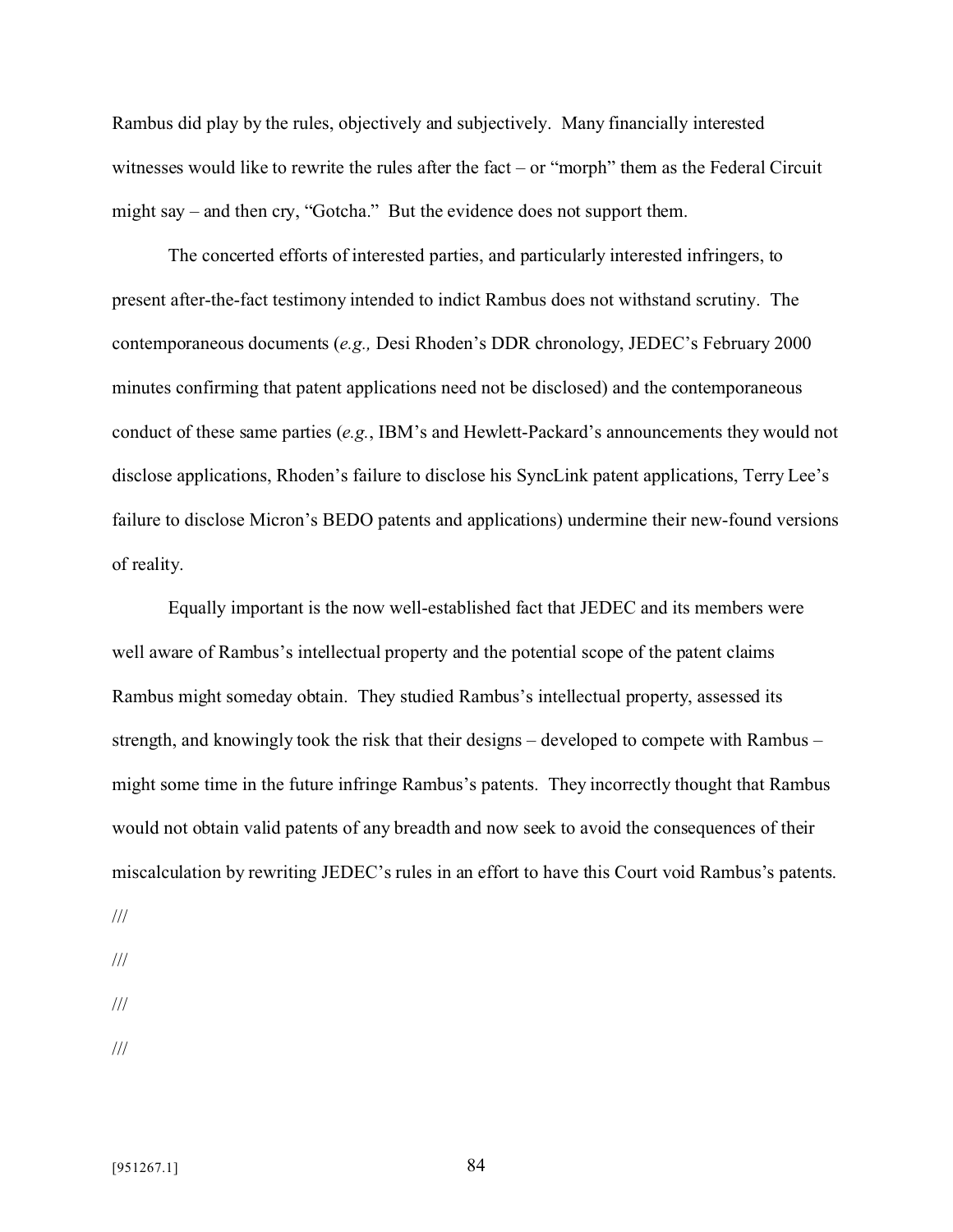For these and the many other reasons Rambus has previously provided, the Complaint

should be dismissed with prejudice.

DATED: September 29, 2003

Gregory P. Stone Steven M. Perry Peter A. Detre Sean P. Gates MUNGER, TOLLES & OLSON LLP 355 South Grand Avenue, 35th Floor Los Angeles, California 90071-1560 (213) 683-9100

\_\_\_\_\_\_\_\_\_\_\_\_\_\_\_\_\_\_\_\_\_\_\_\_\_\_\_\_\_\_

A. Douglas Melamed Kenneth A. Bamberger WILMER, CUTLER & PICKERING 2445 M Street, N.W. Washington, D.C. 20037 (202) 663-6000

Sean C. Cunningham John M. Guaragna GRAY, CARY, WARE & FREIDENRICH LLP 401 "B" Street, Suite 2000 San Diego, California 92101 (619) 699-2700

Attorneys for Respondent Rambus Inc.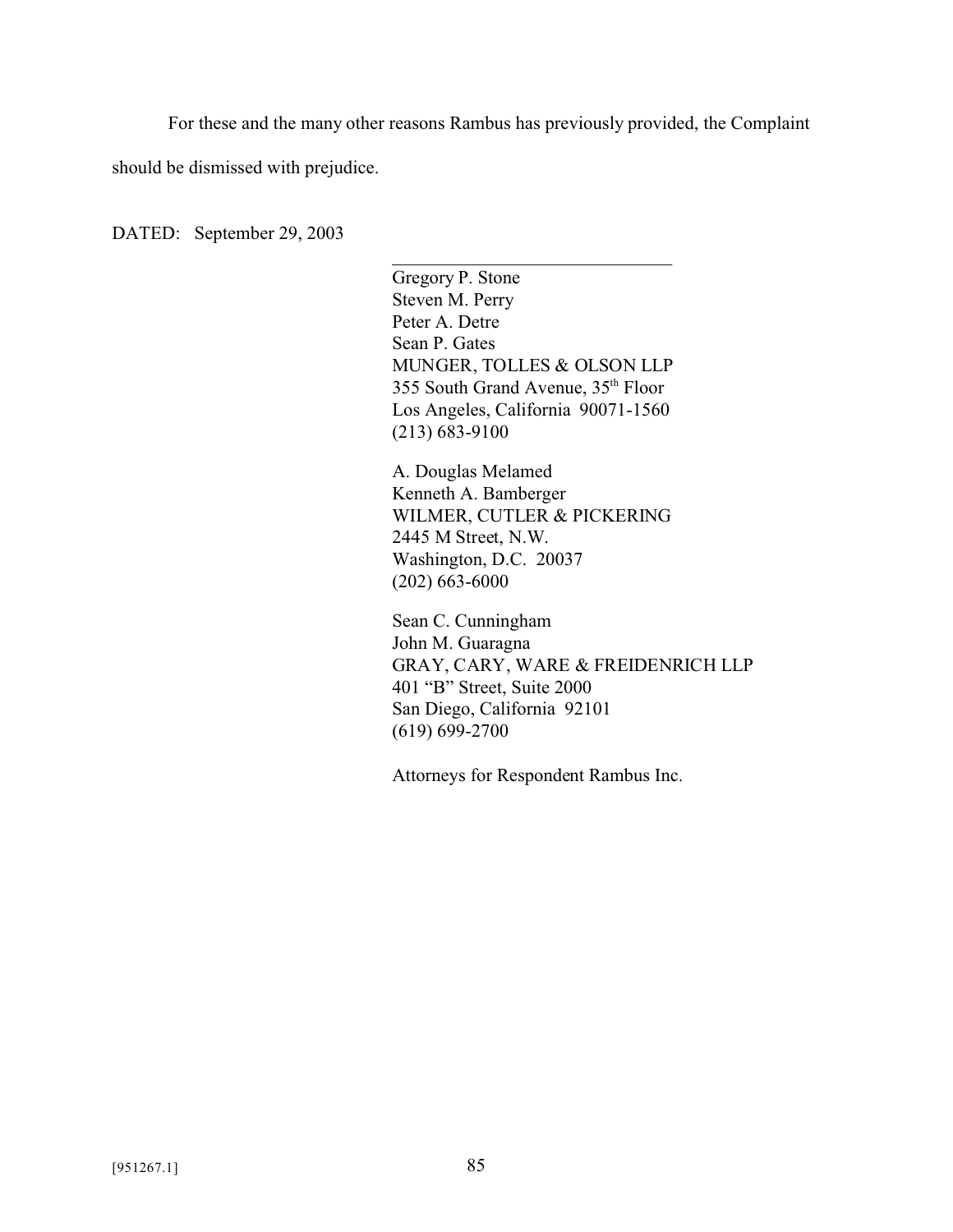## **UNITED STATES OF AMERICA BEFORE THE FEDERAL TRADE COMMISSION**

**In the matter of**

**RAMBUS INC.,** 

 **Docket No. 9302**

**a corporation.**

## **CERTIFICATE OF SERVICE**

I, James M. Berry, hereby certify that on September 29, 2003, I caused a true and correct copy of *Post-Trial Reply Brief Of Respondent Rambus Inc.* to be served on the following persons by hand delivery:

 $\overline{a}$ 

Hon. Stephen J. McGuire Chief Administrative Law Judge Federal Trade Commission, Room H-112 600 Pennsylvania Avenue, N.W. Washington, D.C. 20580

Donald S. Clark, Secretary Federal Trade Commission, Room H-159 600 Pennsylvania Avenue, N.W. Washington, D.C. 20580

Richard B. Dagen, Esq. Assistant Director, Bureau of Competition Federal Trade Commission 601 New Jersey Avenue, N.W. Washington, D.C. 20001

M. Sean Royall, Esq. Deputy Director, Bureau of Competition Federal Trade Commission, Room H-372 600 Pennsylvania Avenue, N.W. Washington, D.C. 20580

Malcolm L. Catt, Esq. Attorney Federal Trade Commission 601 New Jersey Avenue, N.W. Washington, D.C. 20001

James M. Berry